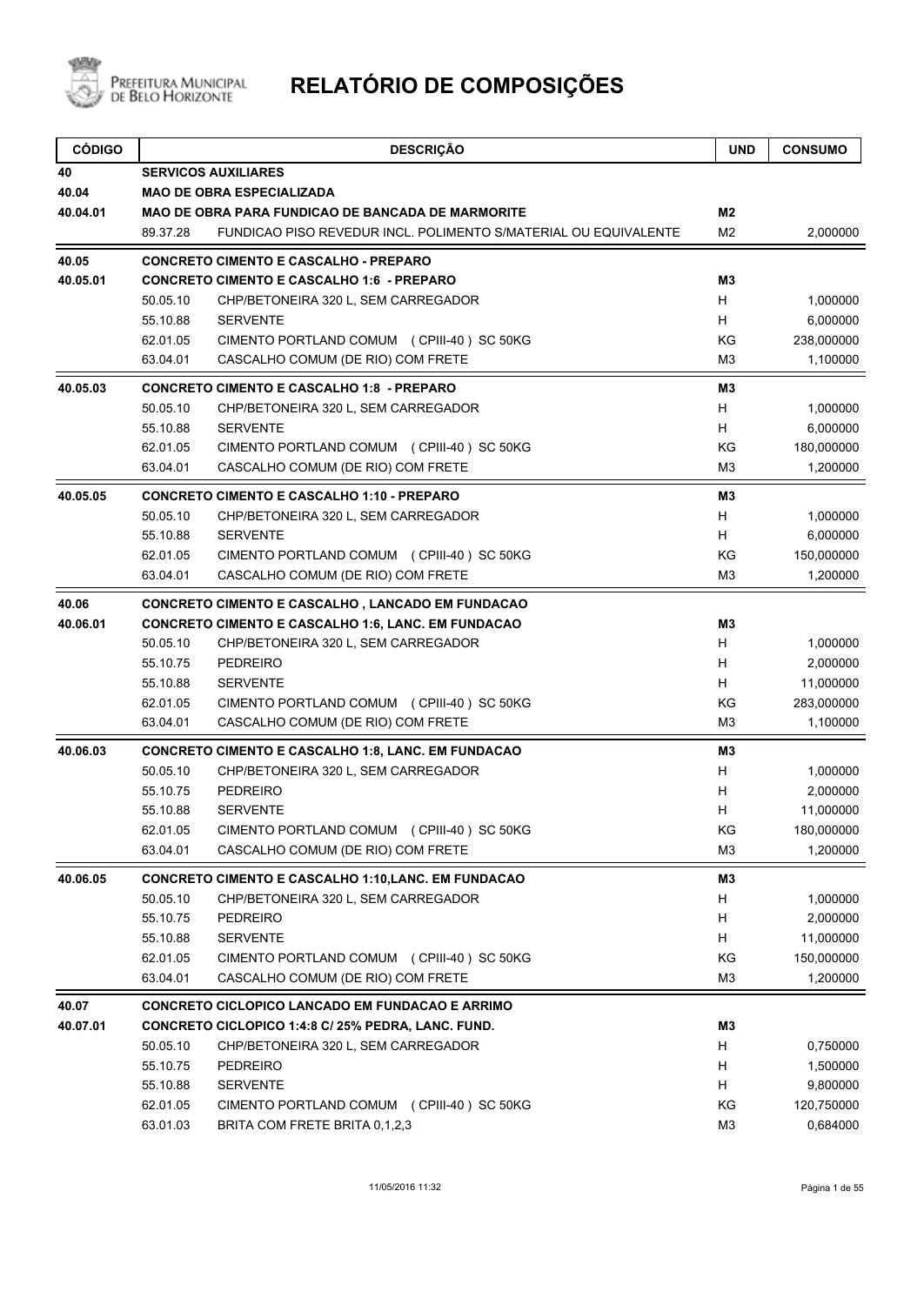

| <b>CÓDIGO</b> |          | <b>DESCRIÇÃO</b>                                          | <b>UND</b>     | <b>CONSUMO</b> |
|---------------|----------|-----------------------------------------------------------|----------------|----------------|
|               | 63.02.18 | CALCADAO DE CALCAREO COM FRETE                            | M3             | 0,300000       |
|               | 63.05.05 | AREIA LAVADA COM FRETE                                    | M <sub>3</sub> | 0,438000       |
| 40.07.03      |          | CONCRETO CICLOPICO 1:4:8 C/ 30% PEDRA, LANC. FUND.        | M3             |                |
|               | 50.05.10 | CHP/BETONEIRA 320 L, SEM CARREGADOR                       | H              | 0,700000       |
|               | 55.10.75 | <b>PEDREIRO</b>                                           | H              | 1,400000       |
|               | 55.10.88 | <b>SERVENTE</b>                                           | H              | 9,600000       |
|               | 62.01.05 | CIMENTO PORTLAND COMUM (CPIII-40) SC 50KG                 | KG             | 112,700000     |
|               | 63.01.03 | BRITA COM FRETE BRITA 0.1.2.3                             | M <sub>3</sub> | 0,638400       |
|               | 63.02.18 | CALCADAO DE CALCAREO COM FRETE                            | M <sub>3</sub> | 0,360000       |
|               | 63.05.05 | AREIA LAVADA COM FRETE                                    | M <sub>3</sub> | 0,408800       |
| 40.07.05      |          | CONCRETO CICLOPICO 1:4:8 C/ 40% PEDRA, LANC. FUND.        | M3             |                |
|               | 50.05.10 | CHP/BETONEIRA 320 L, SEM CARREGADOR                       | H              | 0,600000       |
|               | 55.10.75 | <b>PEDREIRO</b>                                           | H              | 1,200000       |
|               | 55.10.88 | <b>SERVENTE</b>                                           | H              | 9,100000       |
|               | 62.01.05 | CIMENTO PORTLAND COMUM (CPIII-40) SC 50KG                 | KG             | 96,600000      |
|               | 63.01.03 | BRITA COM FRETE BRITA 0,1,2,3                             | M <sub>3</sub> | 0,547200       |
|               | 63.02.18 | CALCADAO DE CALCAREO COM FRETE                            | M <sub>3</sub> | 0,480000       |
|               | 63.05.05 | AREIA LAVADA COM FRETE                                    | M3             | 0,350400       |
| 40.07.08      |          | CONCRETO CICLOPICO 1:3:6 C/ 25% PEDRA, LANC. FUND.        | M3             |                |
|               | 50.05.10 | CHP/BETONEIRA 320 L, SEM CARREGADOR                       | H              | 0,750000       |
|               | 55.10.75 | <b>PEDREIRO</b>                                           | H              | 1,500000       |
|               | 55.10.88 | <b>SERVENTE</b>                                           | H              | 9,800000       |
|               | 62.01.05 | CIMENTO PORTLAND COMUM (CPIII-40) SC 50KG                 | ΚG             | 156,000000     |
|               | 63.01.03 | BRITA COM FRETE BRITA 0,1,2,3                             | M <sub>3</sub> | 0,661500       |
|               | 63.02.18 | CALCADAO DE CALCAREO COM FRETE                            | M <sub>3</sub> | 0,300000       |
|               | 63.05.05 | AREIA LAVADA COM FRETE                                    | M <sub>3</sub> | 0,423000       |
| 40.07.10      |          | CONCRETO CICLOPICO 1:3:6 C/ 30% PEDRA, LANC. FUND.        | M3             |                |
|               | 50.05.10 | CHP/BETONEIRA 320 L, SEM CARREGADOR                       | H              | 0,700000       |
|               | 55.10.75 | <b>PEDREIRO</b>                                           | H              | 1,400000       |
|               | 55.10.88 | <b>SERVENTE</b>                                           | H              | 9,600000       |
|               | 62.01.05 | CIMENTO PORTLAND COMUM (CPIII-40) SC 50KG                 | ΚG             | 145,600000     |
|               | 63.01.03 | BRITA COM FRETE BRITA 0,1,2,3                             | M <sub>3</sub> | 0,617400       |
|               | 63.02.18 | CALCADAO DE CALCAREO COM FRETE                            | M <sub>3</sub> | 0,360000       |
|               | 63.05.05 | AREIA LAVADA COM FRETE                                    | M <sub>3</sub> | 0,394800       |
| 40.07.12      |          | CONCRETO CICLOPICO 1:3:6 C/ 40% PEDRA, LANC. FUND.        | M3             |                |
|               | 50.05.10 | CHP/BETONEIRA 320 L, SEM CARREGADOR                       | H              | 0,600000       |
|               | 55.10.75 | <b>PEDREIRO</b>                                           | H              | 1,200000       |
|               | 55.10.88 | <b>SERVENTE</b>                                           | H              | 9,100000       |
|               | 62.01.05 | CIMENTO PORTLAND COMUM (CPIII-40) SC 50KG                 | KG             | 124,800000     |
|               | 63.01.03 | BRITA COM FRETE BRITA 0,1,2,3                             | M <sub>3</sub> | 0,529200       |
|               | 63.02.18 | CALCADAO DE CALCAREO COM FRETE                            | M <sub>3</sub> | 0,480000       |
|               | 63.05.05 | AREIA LAVADA COM FRETE                                    | M <sub>3</sub> | 0,338400       |
| 40.08         |          | <b>CONCRETO CONVENCIONAL BRITA 1-2 CALCAREA - PREPARO</b> |                |                |
| 40.08.05      |          | CONCRETO 1:4:8, B1-B2 CALCAREA - PREPARO                  | M3             |                |
|               | 50.05.10 | CHP/BETONEIRA 320 L, SEM CARREGADOR                       | H              | 1,000000       |
|               | 55.10.88 | <b>SERVENTE</b>                                           | H              | 6,000000       |
|               | 62.01.05 | CIMENTO PORTLAND COMUM (CPIII-40) SC 50KG                 | KG             | 161,000000     |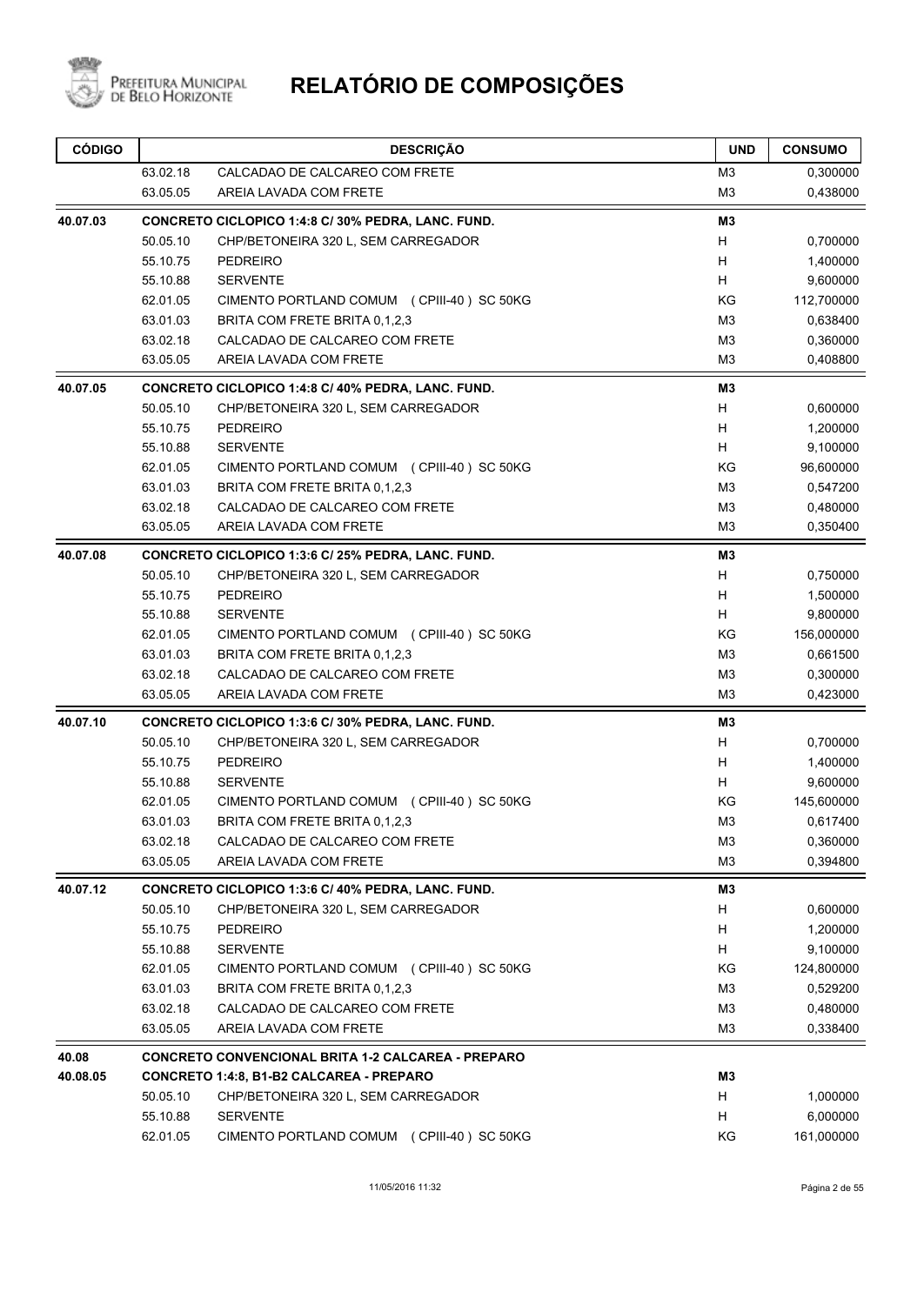

| <b>CÓDIGO</b> |          | <b>DESCRIÇÃO</b>                                   | <b>UND</b>     | <b>CONSUMO</b> |
|---------------|----------|----------------------------------------------------|----------------|----------------|
|               | 63.01.03 | BRITA COM FRETE BRITA 0,1,2,3                      | M <sub>3</sub> | 0,912000       |
|               | 63.05.05 | AREIA LAVADA COM FRETE                             | M <sub>3</sub> | 0,584000       |
| 40.08.07      |          | CONCRETO 1:3:6, B1-B2 CALCAREA - PREPARO           | M3             |                |
|               | 50.05.10 | CHP/BETONEIRA 320 L, SEM CARREGADOR                | H              | 1,000000       |
|               | 55.10.88 | <b>SERVENTE</b>                                    | H              | 6,000000       |
|               | 62.01.05 | CIMENTO PORTLAND COMUM (CPIII-40) SC 50KG          | ΚG             | 208,000000     |
|               | 63.01.03 | BRITA COM FRETE BRITA 0,1,2,3                      | M <sub>3</sub> | 0,882000       |
|               | 63.05.05 | AREIA LAVADA COM FRETE                             | M <sub>3</sub> | 0,564000       |
| 40.08.09      |          | CONCRETO 1:3:5, B1-B2 CALCAREA - PREPARO           | M3             |                |
|               | 50.05.10 | CHP/BETONEIRA 320 L, SEM CARREGADOR                | H              | 1,000000       |
|               | 55.10.88 | <b>SERVENTE</b>                                    | H              | 6,000000       |
|               | 62.01.05 | CIMENTO PORTLAND COMUM (CPIII-40) SC 50KG          | ΚG             | 229,000000     |
|               | 63.01.03 | BRITA COM FRETE BRITA 0,1,2,3                      | M <sub>3</sub> | 0,810000       |
|               | 63.05.05 | AREIA LAVADA COM FRETE                             | M <sub>3</sub> | 0,662000       |
| 40.08.14      |          | CONCRETO FCK >= 9.0 MPa, B1-B2 CALCAREA - PREPARO  | M <sub>3</sub> |                |
|               | 50.05.10 | CHP/BETONEIRA 320 L, SEM CARREGADOR                | H              | 1,000000       |
|               | 55.10.88 | <b>SERVENTE</b>                                    | H              | 6,000000       |
|               | 62.01.05 | CIMENTO PORTLAND COMUM (CPIII-40) SC 50KG          | KG             | 243,000000     |
|               | 63.01.03 | BRITA COM FRETE BRITA 0,1,2,3                      | M <sub>3</sub> | 0,882000       |
|               | 63.05.05 | AREIA LAVADA COM FRETE                             | M <sub>3</sub> | 0,632000       |
| 40.08.17      |          | CONCRETO FCK >= 13.5 MPa, B1-B2 CALCAREA - PREPARO | M3             |                |
|               | 50.05.10 | CHP/BETONEIRA 320 L, SEM CARREGADOR                | H              | 1,000000       |
|               | 55.10.88 | <b>SERVENTE</b>                                    | н              | 6,000000       |
|               | 62.01.05 | CIMENTO PORTLAND COMUM (CPIII-40) SC 50KG          | ΚG             | 314,000000     |
|               | 63.01.03 | BRITA COM FRETE BRITA 0,1,2,3                      | MЗ             | 0,740000       |
|               | 63.05.05 | AREIA LAVADA COM FRETE                             | M <sub>3</sub> | 0,632000       |
| 40.08.19      |          | CONCRETO FCK >= 15.0 MPa, B1-B2 CALCAREA - PREPARO | M3             |                |
|               | 50.05.10 | CHP/BETONEIRA 320 L, SEM CARREGADOR                | Н              | 1,000000       |
|               | 55.10.88 | <b>SERVENTE</b>                                    | H              | 6,000000       |
|               | 62.01.05 | CIMENTO PORTLAND COMUM (CPIII-40) SC 50KG          | ΚG             | 340,000000     |
|               | 63.01.03 | BRITA COM FRETE BRITA 0.1.2.3                      | M <sub>3</sub> | 0,740000       |
|               | 63.05.05 | AREIA LAVADA COM FRETE                             | M <sub>3</sub> | 0,614000       |
| 40.08.21      |          | CONCRETO FCK >= 18.0 MPa, B1-B2 CALCAREA - PREPARO | M3             |                |
|               | 50.05.10 | CHP/BETONEIRA 320 L, SEM CARREGADOR                | H              | 1,000000       |
|               | 55.10.88 | <b>SERVENTE</b>                                    | H              | 6,000000       |
|               | 62.01.05 | CIMENTO PORTLAND COMUM (CPIII-40) SC 50KG          | KG             | 365,000000     |
|               | 63.01.03 | BRITA COM FRETE BRITA 0,1,2,3                      | M3             | 0,740000       |
|               | 63.05.05 | AREIA LAVADA COM FRETE                             | M <sub>3</sub> | 0,596000       |
| 40.08.23      |          | CONCRETO FCK >= 20.0 MPa, B1-B2 CALCAREA - PREPARO | M3             |                |
|               | 50.05.10 | CHP/BETONEIRA 320 L, SEM CARREGADOR                | H              | 1,000000       |
|               | 55.10.88 | <b>SERVENTE</b>                                    | H              | 6,000000       |
|               | 62.01.05 | CIMENTO PORTLAND COMUM (CPIII-40) SC 50KG          | KG             | 386,000000     |
|               | 63.01.03 | BRITA COM FRETE BRITA 0,1,2,3                      | M <sub>3</sub> | 0,740000       |
|               | 63.05.05 | AREIA LAVADA COM FRETE                             | M <sub>3</sub> | 0,582000       |
| 40.08.25      |          | CONCRETO FCK >= 25.0 MPa, B1-B2 CALCAREA - PREPARO | M <sub>3</sub> |                |
|               | 50.05.10 | CHP/BETONEIRA 320 L, SEM CARREGADOR                | н              | 1,000000       |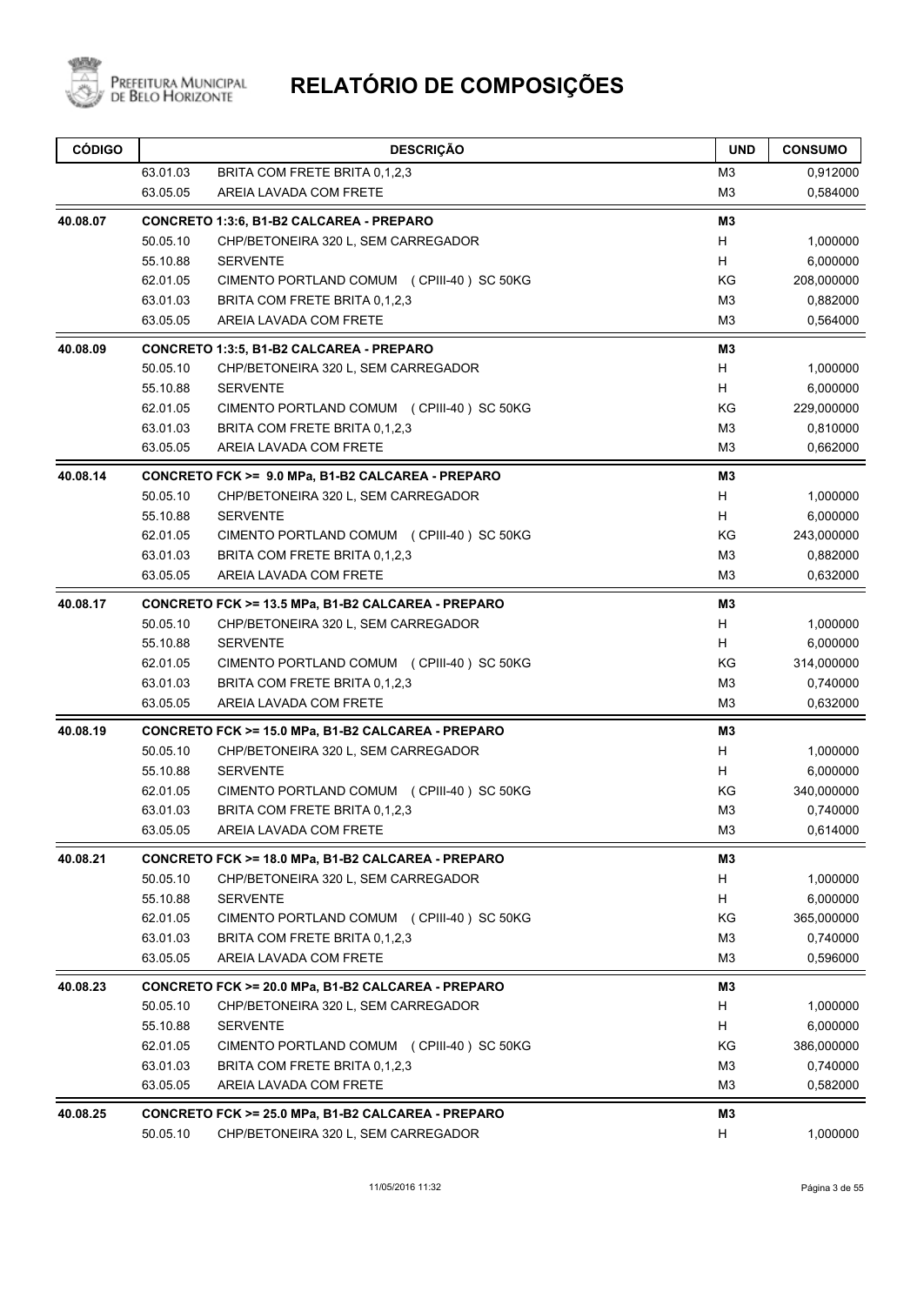

| <b>CÓDIGO</b> |          | <b>DESCRIÇÃO</b>                                           | <b>UND</b>     | <b>CONSUMO</b> |
|---------------|----------|------------------------------------------------------------|----------------|----------------|
|               | 55.10.88 | <b>SERVENTE</b>                                            | H              | 6,000000       |
|               | 62.01.05 | CIMENTO PORTLAND COMUM (CPIII-40) SC 50KG                  | KG             | 435,000000     |
|               | 63.01.03 | BRITA COM FRETE BRITA 0,1,2,3                              | M <sub>3</sub> | 0,740000       |
|               | 63.05.05 | AREIA LAVADA COM FRETE                                     | M3             | 0,547000       |
| 40.09         |          | CONCRETO CONVENCIONAL B1-B2 CALC., LANC. EM FUND.          |                |                |
| 40.09.05      |          | <b>CONCRETO 1:4:8, B1-B2 CALCAREA, LANCADO EM FUNDACAO</b> | M3             |                |
|               | 50.05.10 | CHP/BETONEIRA 320 L, SEM CARREGADOR                        | H              | 1,000000       |
|               | 55.10.75 | <b>PEDREIRO</b>                                            | H              | 2,000000       |
|               | 55.10.88 | <b>SERVENTE</b>                                            | H              | 11,000000      |
|               | 62.01.05 | CIMENTO PORTLAND COMUM (CPIII-40) SC 50KG                  | KG             | 161,000000     |
|               | 63.01.03 | BRITA COM FRETE BRITA 0,1,2,3                              | M <sub>3</sub> | 0,912000       |
|               | 63.05.05 | AREIA LAVADA COM FRETE                                     | M <sub>3</sub> | 0,584000       |
| 40.09.07      |          | <b>CONCRETO 1:3:6, B1-B2 CALCAREA, LANCADO EM FUNDACAO</b> | M <sub>3</sub> |                |
|               | 50.05.10 | CHP/BETONEIRA 320 L, SEM CARREGADOR                        | H              | 1,000000       |
|               | 55.10.75 | <b>PEDREIRO</b>                                            | Н              | 2,000000       |
|               | 55.10.88 | <b>SERVENTE</b>                                            | н              | 11,000000      |
|               | 62.01.05 | CIMENTO PORTLAND COMUM (CPIII-40) SC 50KG                  | KG             | 208,000000     |
|               | 63.01.03 | BRITA COM FRETE BRITA 0.1.2.3                              | M <sub>3</sub> | 0,882000       |
|               | 63.05.05 | AREIA LAVADA COM FRETE                                     | M3             | 0,564000       |
| 40.09.09      |          | <b>CONCRETO 1:3:5, B1-B2 CALCAREA, LANCADO EM FUNDACAO</b> | M3             |                |
|               | 50.05.10 | CHP/BETONEIRA 320 L, SEM CARREGADOR                        | н              | 1,000000       |
|               | 55.10.75 | <b>PEDREIRO</b>                                            | H              | 2,000000       |
|               | 55.10.88 | <b>SERVENTE</b>                                            | н              | 11,000000      |
|               | 62.01.05 | CIMENTO PORTLAND COMUM (CPIII-40) SC 50KG                  | KG             | 229,000000     |
|               | 63.01.03 | BRITA COM FRETE BRITA 0,1,2,3                              | M <sub>3</sub> | 0,810000       |
|               | 63.05.05 | AREIA LAVADA COM FRETE                                     | M <sub>3</sub> | 0,662000       |
| 40.09.14      |          | CONCRETO FCK >= 9.0 MPa, B1-B2 CALC., LANC. FUND.          | M3             |                |
|               | 50.05.10 | CHP/BETONEIRA 320 L, SEM CARREGADOR                        | H              | 1,000000       |
|               | 55.10.75 | <b>PEDREIRO</b>                                            | H              | 2,000000       |
|               | 55.10.88 | <b>SERVENTE</b>                                            | H              | 11,000000      |
|               | 62.01.05 | CIMENTO PORTLAND COMUM (CPIII-40) SC 50KG                  | ΚG             | 243,000000     |
|               | 63.01.03 | BRITA COM FRETE BRITA 0,1,2,3                              | M <sub>3</sub> | 0,882000       |
|               | 63.05.05 | AREIA LAVADA COM FRETE                                     | M <sub>3</sub> | 0,632000       |
| 40.09.17      |          | CONCRETO FCK >= 13.5 MPa, B1-B2 CALC., LANC. FUND.         | M <sub>3</sub> |                |
|               | 50.05.10 | CHP/BETONEIRA 320 L, SEM CARREGADOR                        | H              | 1,000000       |
|               | 50.39.10 | CHP/VIBRADOR DE IMERSAO COM MANGOTE DE 45MM                | H              | 1,000000       |
|               | 55.10.75 | <b>PEDREIRO</b>                                            | H              | 2,000000       |
|               | 55.10.88 | <b>SERVENTE</b>                                            | Н              | 11,000000      |
|               | 62.01.05 | CIMENTO PORTLAND COMUM (CPIII-40) SC 50KG                  | KG             | 314,000000     |
|               | 63.01.03 | BRITA COM FRETE BRITA 0,1,2,3                              | M <sub>3</sub> | 0,740000       |
|               | 63.05.05 | AREIA LAVADA COM FRETE                                     | M <sub>3</sub> | 0,632000       |
| 40.09.19      |          | CONCRETO FCK >= 15.0 MPa, B1-B2 CALC., LANC. FUND.         | M3             |                |
|               | 50.05.10 | CHP/BETONEIRA 320 L, SEM CARREGADOR                        | н              | 1,000000       |
|               | 50.39.10 | CHP/VIBRADOR DE IMERSAO COM MANGOTE DE 45MM                | H              | 1,000000       |
|               | 55.10.75 | <b>PEDREIRO</b>                                            | H              | 2,000000       |
|               | 55.10.88 | <b>SERVENTE</b>                                            | н              | 11,000000      |
|               | 62.01.05 | CIMENTO PORTLAND COMUM (CPIII-40) SC 50KG                  | KG             | 340,000000     |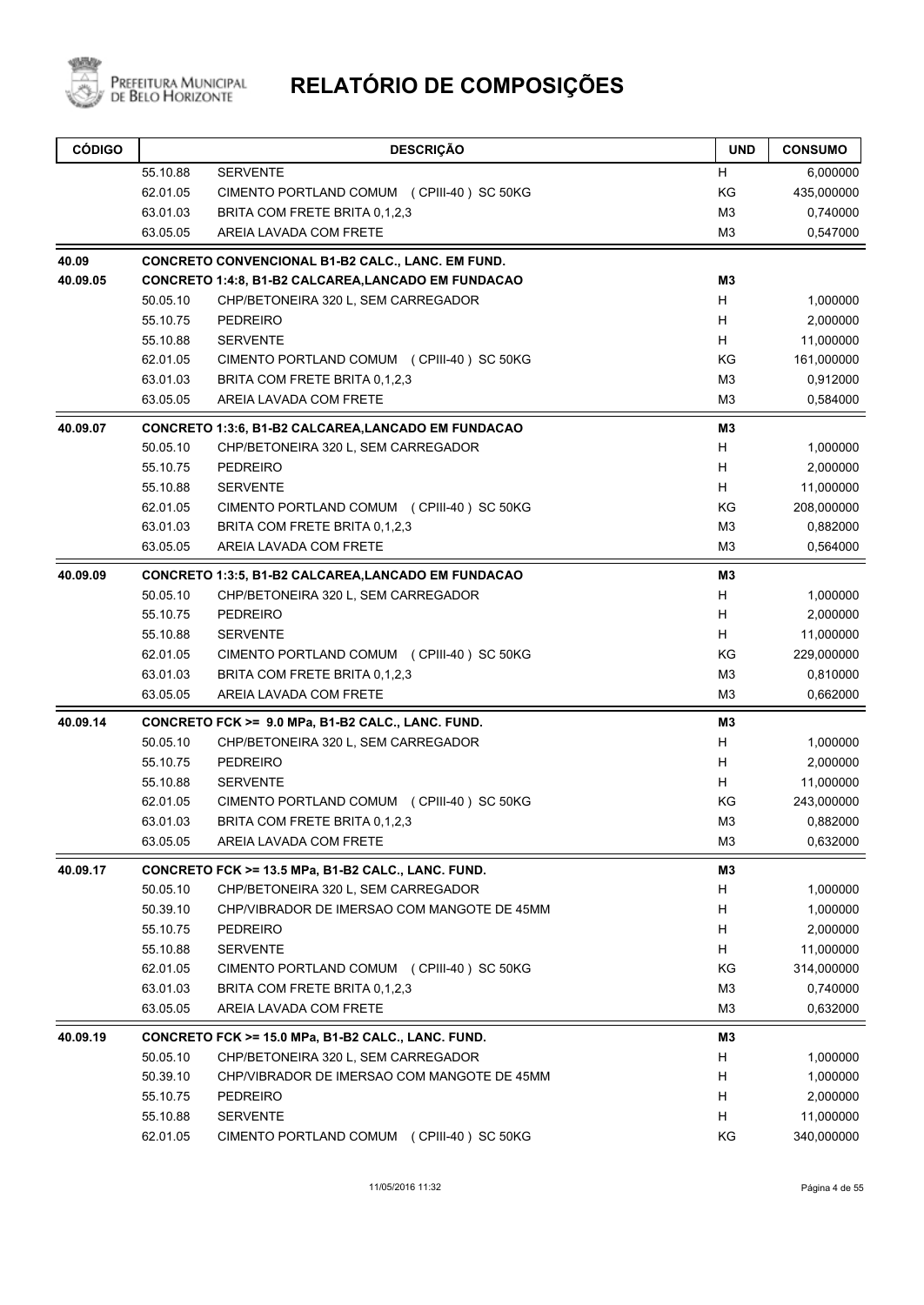

| <b>CÓDIGO</b> |          | <b>DESCRIÇÃO</b>                                          | <b>UND</b>     | <b>CONSUMO</b> |
|---------------|----------|-----------------------------------------------------------|----------------|----------------|
|               | 63.01.03 | BRITA COM FRETE BRITA 0,1,2,3                             | M <sub>3</sub> | 0,740000       |
|               | 63.05.05 | AREIA LAVADA COM FRETE                                    | M <sub>3</sub> | 0,614000       |
| 40.09.21      |          | CONCRETO FCK >= 18.0 MPa, B1-B2 CALC., LANC. FUND.        | M3             |                |
|               | 50.05.10 | CHP/BETONEIRA 320 L, SEM CARREGADOR                       | H              | 1,000000       |
|               | 50.39.10 | CHP/VIBRADOR DE IMERSAO COM MANGOTE DE 45MM               | H              | 1,000000       |
|               | 55.10.75 | <b>PEDREIRO</b>                                           | H              | 2,000000       |
|               | 55.10.88 | <b>SERVENTE</b>                                           | Н              | 11,000000      |
|               | 62.01.05 | CIMENTO PORTLAND COMUM (CPIII-40) SC 50KG                 | KG             | 365,000000     |
|               | 63.01.03 | BRITA COM FRETE BRITA 0,1,2,3                             | M <sub>3</sub> | 0,740000       |
|               | 63.05.05 | AREIA LAVADA COM FRETE                                    | M <sub>3</sub> | 0,596000       |
| 40.09.23      |          | CONCRETO FCK >= 20.0 MPa, B1-B2 CALC., LANC. FUND.        | M3             |                |
|               | 50.05.10 | CHP/BETONEIRA 320 L, SEM CARREGADOR                       | Н              | 1,000000       |
|               | 50.39.10 | CHP/VIBRADOR DE IMERSAO COM MANGOTE DE 45MM               | H              | 1,000000       |
|               | 55.10.75 | <b>PEDREIRO</b>                                           | H              | 2,000000       |
|               | 55.10.88 | <b>SERVENTE</b>                                           | H              | 11,000000      |
|               | 62.01.05 | CIMENTO PORTLAND COMUM (CPIII-40) SC 50KG                 | KG             | 386,000000     |
|               | 63.01.03 | BRITA COM FRETE BRITA 0.1.2.3                             | M <sub>3</sub> | 0,740000       |
|               | 63.05.05 | AREIA LAVADA COM FRETE                                    | M <sub>3</sub> | 0,582000       |
| 40.09.25      |          | CONCRETO FCK >= 25.0 MPa, B1-B2 CALC., LANC. FUND.        | M3             |                |
|               | 50.05.10 | CHP/BETONEIRA 320 L, SEM CARREGADOR                       | H              | 1,000000       |
|               | 50.39.10 | CHP/VIBRADOR DE IMERSAO COM MANGOTE DE 45MM               | H              | 1,000000       |
|               | 55.10.75 | <b>PEDREIRO</b>                                           | H              | 2,000000       |
|               | 55.10.88 | <b>SERVENTE</b>                                           | H.             | 11,000000      |
|               | 62.01.05 | CIMENTO PORTLAND COMUM (CPIII-40) SC 50KG                 | KG             | 435,000000     |
|               | 63.01.03 | BRITA COM FRETE BRITA 0,1,2,3                             | M <sub>3</sub> | 0,740000       |
|               | 63.05.05 | AREIA LAVADA COM FRETE                                    | M <sub>3</sub> | 0,547000       |
| 40.10         |          | <b>CONCRETO CONVENCIONAL BRITA CALC. LANC. EM ESTRUT.</b> |                |                |
| 40.10.05      |          | <b>CONCRETO 1:4:8,B1-B2 CALCAREA,LANCADO EM ESTRUTURA</b> | M <sub>3</sub> |                |
|               | 50.05.10 | CHP/BETONEIRA 320 L, SEM CARREGADOR                       | H              | 1,000000       |
|               | 55.10.75 | <b>PEDREIRO</b>                                           | H              | 3,000000       |
|               | 55.10.88 | <b>SERVENTE</b>                                           | H              | 12,000000      |
|               | 62.01.05 | CIMENTO PORTLAND COMUM (CPIII-40) SC 50KG                 | ΚG             | 161,000000     |
|               | 63.01.03 | BRITA COM FRETE BRITA 0,1,2,3                             | M <sub>3</sub> | 0,912000       |
|               | 63.05.05 | AREIA LAVADA COM FRETE                                    | M <sub>3</sub> | 0,584000       |
| 40.10.07      |          | CONCRETO 1:3:6,B1-B2 CALCAREA,LANCADO EM ESTRUTURA        | M3             |                |
|               | 50.05.10 | CHP/BETONEIRA 320 L, SEM CARREGADOR                       | H              | 1,000000       |
|               | 55.10.75 | <b>PEDREIRO</b>                                           | н              | 3,000000       |
|               | 55.10.88 | <b>SERVENTE</b>                                           | H              | 12,000000      |
|               | 62.01.05 | CIMENTO PORTLAND COMUM (CPIII-40) SC 50KG                 | KG             | 208,000000     |
|               | 63.01.03 | BRITA COM FRETE BRITA 0,1,2,3                             | M <sub>3</sub> | 0,882000       |
|               | 63.05.05 | AREIA LAVADA COM FRETE                                    | M <sub>3</sub> | 0,564000       |
| 40.10.09      |          | <b>CONCRETO 1:3:5,B1-B2 CALCAREA,LANCADO EM ESTRUTURA</b> | M3             |                |
|               | 50.05.10 | CHP/BETONEIRA 320 L, SEM CARREGADOR                       | н              | 1,000000       |
|               | 55.10.75 | <b>PEDREIRO</b>                                           | н              | 3,000000       |
|               | 55.10.88 | <b>SERVENTE</b>                                           | H              | 12,000000      |
|               | 62.01.05 | CIMENTO PORTLAND COMUM (CPIII-40) SC 50KG                 | KG             | 229,000000     |
|               | 63.01.03 | BRITA COM FRETE BRITA 0,1,2,3                             | M <sub>3</sub> | 0,810000       |
|               |          |                                                           |                |                |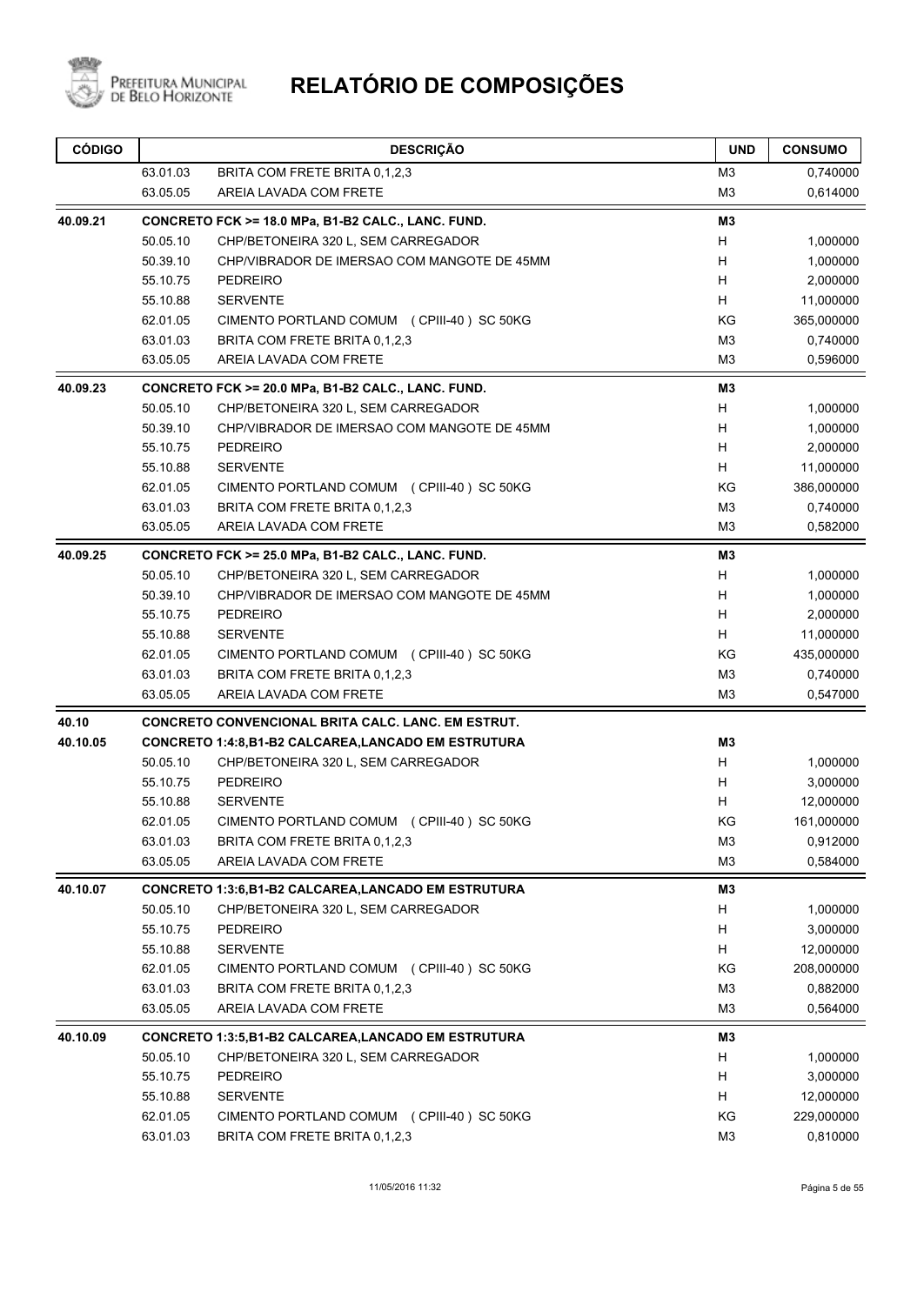

| <b>CÓDIGO</b> |          | <b>DESCRIÇÃO</b>                                   | <b>UND</b>     | <b>CONSUMO</b> |
|---------------|----------|----------------------------------------------------|----------------|----------------|
|               | 63.05.05 | AREIA LAVADA COM FRETE                             | M3             | 0,662000       |
| 40.10.14      |          | CONCRETO FCK >= 9.0 MPa, B1-B2 CALC., LANC. ESTR.  | M <sub>3</sub> |                |
|               | 50.05.10 | CHP/BETONEIRA 320 L, SEM CARREGADOR                | н              | 1,000000       |
|               | 55.10.75 | <b>PEDREIRO</b>                                    | H              | 3,000000       |
|               | 55.10.88 | <b>SERVENTE</b>                                    | H              | 12,000000      |
|               | 62.01.05 | CIMENTO PORTLAND COMUM (CPIII-40) SC 50KG          | ΚG             | 243,000000     |
|               | 63.01.03 | BRITA COM FRETE BRITA 0,1,2,3                      | M <sub>3</sub> | 0,882000       |
|               | 63.05.05 | AREIA LAVADA COM FRETE                             | M <sub>3</sub> | 0,632000       |
| 40.10.17      |          | CONCRETO FCK >= 13.5 MPa, B1-B2 CALC., LANC. ESTR. | M3             |                |
|               | 50.05.10 | CHP/BETONEIRA 320 L, SEM CARREGADOR                | н              | 1,000000       |
|               | 50.39.10 | CHP/VIBRADOR DE IMERSAO COM MANGOTE DE 45MM        | H              | 1,000000       |
|               | 55.10.75 | <b>PEDREIRO</b>                                    | H              | 3,000000       |
|               | 55.10.88 | <b>SERVENTE</b>                                    | H.             | 12,000000      |
|               | 62.01.05 | CIMENTO PORTLAND COMUM (CPIII-40) SC 50KG          | KG             | 314,000000     |
|               | 63.01.03 | BRITA COM FRETE BRITA 0,1,2,3                      | M3             | 0,740000       |
|               | 63.05.05 | AREIA LAVADA COM FRETE                             | M <sub>3</sub> | 0,632000       |
| 40.10.19      |          | CONCRETO FCK >= 15.0 MPa, B1-B2 CALC., LANC. ESTR. | M3             |                |
|               | 50.05.10 | CHP/BETONEIRA 320 L, SEM CARREGADOR                | н              | 1,000000       |
|               | 50.39.10 | CHP/VIBRADOR DE IMERSAO COM MANGOTE DE 45MM        | H              | 1,000000       |
|               | 55.10.75 | <b>PEDREIRO</b>                                    | H              | 3,000000       |
|               | 55.10.88 | <b>SERVENTE</b>                                    | H              | 12,000000      |
|               | 62.01.05 | CIMENTO PORTLAND COMUM (CPIII-40) SC 50KG          | KG             | 340,000000     |
|               | 63.01.03 | BRITA COM FRETE BRITA 0,1,2,3                      | M3             | 0,740000       |
|               | 63.05.05 | AREIA LAVADA COM FRETE                             | M <sub>3</sub> | 0,614000       |
| 40.10.21      |          | CONCRETO FCK >= 18.0 MPa, B1-B2 CALC., LANC. ESTR. | MЗ             |                |
|               | 50.05.10 | CHP/BETONEIRA 320 L, SEM CARREGADOR                | н              | 1,000000       |
|               | 50.39.10 | CHP/VIBRADOR DE IMERSAO COM MANGOTE DE 45MM        | H              | 1,000000       |
|               | 55.10.75 | <b>PEDREIRO</b>                                    | H              | 3,000000       |
|               | 55.10.88 | <b>SERVENTE</b>                                    | H              | 12,000000      |
|               | 62.01.05 | CIMENTO PORTLAND COMUM (CPIII-40) SC 50KG          | KG             | 365,000000     |
|               | 63.01.03 | BRITA COM FRETE BRITA 0,1,2,3                      | M <sub>3</sub> | 0,740000       |
|               | 63.05.05 | AREIA LAVADA COM FRETE                             | M <sub>3</sub> | 0,596000       |
| 40.10.23      |          | CONCRETO FCK >= 20.0 MPa, B1-B2 CALC., LANC. ESTR. | M3             |                |
|               | 50.05.10 | CHP/BETONEIRA 320 L, SEM CARREGADOR                | H              | 1,000000       |
|               | 50.39.10 | CHP/VIBRADOR DE IMERSAO COM MANGOTE DE 45MM        | н              | 1,000000       |
|               | 55.10.75 | PEDREIRO                                           | н              | 3,000000       |
|               | 55.10.88 | <b>SERVENTE</b>                                    | Н              | 12,000000      |
|               | 62.01.05 | CIMENTO PORTLAND COMUM (CPIII-40) SC 50KG          | KG             | 386,000000     |
|               | 63.01.03 | BRITA COM FRETE BRITA 0,1,2,3                      | M <sub>3</sub> | 0,740000       |
|               | 63.05.05 | AREIA LAVADA COM FRETE                             | M <sub>3</sub> | 0,582000       |
| 40.10.25      |          | CONCRETO FCK >= 25.0 MPa, B1-B2 CALC., LANC. ESTR. | M3             |                |
|               | 50.05.10 | CHP/BETONEIRA 320 L, SEM CARREGADOR                | н              | 1,000000       |
|               | 50.39.10 | CHP/VIBRADOR DE IMERSAO COM MANGOTE DE 45MM        | н              | 1,000000       |
|               | 55.10.75 | PEDREIRO                                           | н              | 3,000000       |
|               | 55.10.88 | <b>SERVENTE</b>                                    | н              | 12,000000      |
|               | 62.01.05 | CIMENTO PORTLAND COMUM (CPIII-40) SC 50KG          | KG             | 435,000000     |
|               | 63.01.03 | BRITA COM FRETE BRITA 0,1,2,3                      | M <sub>3</sub> | 0,740000       |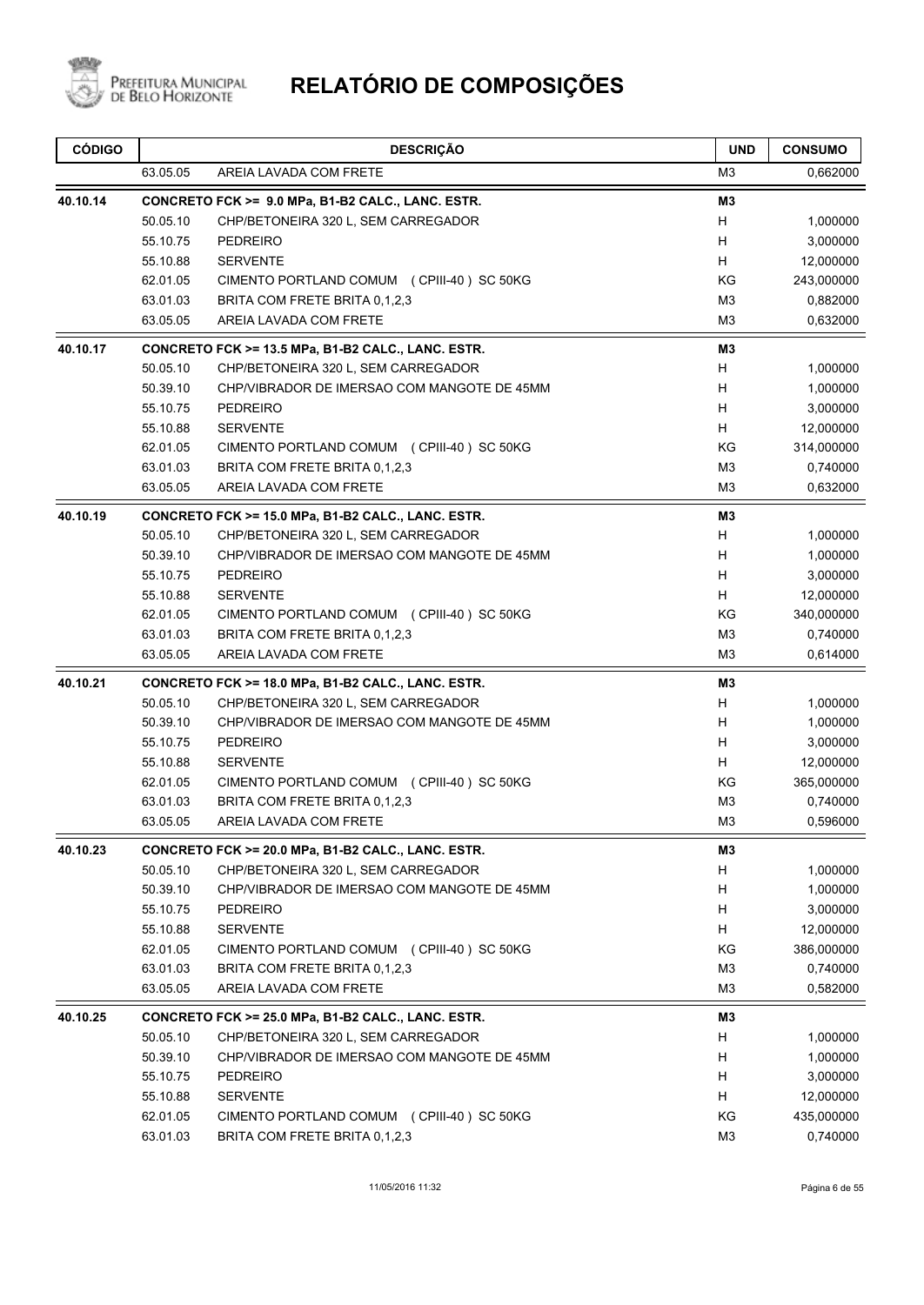

| <b>CÓDIGO</b> |                      | <b>DESCRIÇÃO</b>                                                                    | <b>UND</b>          | <b>CONSUMO</b>         |
|---------------|----------------------|-------------------------------------------------------------------------------------|---------------------|------------------------|
|               | 63.05.05             | AREIA LAVADA COM FRETE                                                              | M3                  | 0,547000               |
| 40.11         | <b>SOLO CIMENTO</b>  |                                                                                     |                     |                        |
| 40.11.01      |                      | <b>SOLO CIMENTO 1:10</b>                                                            | M <sub>3</sub>      |                        |
|               | 55.10.75             | <b>PEDREIRO</b>                                                                     | H                   | 2,000000               |
|               | 55.10.88             | <b>SERVENTE</b>                                                                     | H.                  | 11,000000              |
|               | 62.01.05             | CIMENTO PORTLAND COMUM (CPIII-40) SC 50KG                                           | KG                  | 141,000000             |
| 40.12         |                      | <b>CONCRETO CONVENCIONAL BRITA 1 CALCAREA - PREPARO</b>                             |                     |                        |
| 40.12.05      |                      | <b>CONCRETO 1:4:8, B1 CALCAREA - PREPARO</b>                                        | M <sub>3</sub>      |                        |
|               | 50.05.10             | CHP/BETONEIRA 320 L, SEM CARREGADOR                                                 | H                   | 1,000000               |
|               | 55.10.88             | <b>SERVENTE</b>                                                                     | H                   | 6,000000               |
|               | 62.01.05             | CIMENTO PORTLAND COMUM (CPIII-40) SC 50KG                                           | KG                  | 161,000000             |
|               | 63.01.03             | BRITA COM FRETE BRITA 0,1,2,3                                                       | M <sub>3</sub>      | 0,912000               |
|               | 63.05.05             | AREIA LAVADA COM FRETE                                                              | M <sub>3</sub>      | 0,584000               |
| 40.12.07      | 50.05.10             | <b>CONCRETO 1:3:6, B1 CALCAREA - PREPARO</b>                                        | M3<br>H             |                        |
|               |                      | CHP/BETONEIRA 320 L, SEM CARREGADOR<br><b>SERVENTE</b>                              | H                   | 1,000000               |
|               | 55.10.88<br>62.01.05 | CIMENTO PORTLAND COMUM (CPIII-40) SC 50KG                                           | ΚG                  | 6,000000<br>208,000000 |
|               | 63.01.03             | BRITA COM FRETE BRITA 0,1,2,3                                                       | M3                  | 0,882000               |
|               | 63.05.05             | AREIA LAVADA COM FRETE                                                              | M <sub>3</sub>      | 0,564000               |
|               |                      |                                                                                     |                     |                        |
| 40.12.09      | 50.05.10             | <b>CONCRETO 1:3:5, B1 CALCAREA - PREPARO</b><br>CHP/BETONEIRA 320 L, SEM CARREGADOR | M <sub>3</sub><br>H |                        |
|               | 55.10.88             | <b>SERVENTE</b>                                                                     | H.                  | 1,000000<br>6,000000   |
|               | 62.01.05             | CIMENTO PORTLAND COMUM (CPIII-40) SC 50KG                                           | KG                  | 229,000000             |
|               | 63.01.03             | BRITA COM FRETE BRITA 0,1,2,3                                                       | M <sub>3</sub>      | 0,810000               |
|               | 63.05.05             | AREIA LAVADA COM FRETE                                                              | M <sub>3</sub>      | 0,662000               |
| 40.12.14      |                      | CONCRETO FCK >= 9.0 MPa, B1 CALCAREA - PREPARO                                      | M3                  |                        |
|               | 50.05.10             | CHP/BETONEIRA 320 L, SEM CARREGADOR                                                 | Н                   | 1,000000               |
|               | 55.10.88             | <b>SERVENTE</b>                                                                     | H                   | 6,000000               |
|               | 62.01.05             | CIMENTO PORTLAND COMUM (CPIII-40) SC 50KG                                           | KG                  | 243,000000             |
|               | 63.01.03             | BRITA COM FRETE BRITA 0,1,2,3                                                       | M <sub>3</sub>      | 0,882000               |
|               | 63.05.05             | AREIA LAVADA COM FRETE                                                              | M <sub>3</sub>      | 0,632000               |
| 40.12.17      |                      | CONCRETO FCK >= 13.5 MPa, B1 CALCAREA - PREPARO                                     | M <sub>3</sub>      |                        |
|               | 50.05.10             | CHP/BETONEIRA 320 L, SEM CARREGADOR                                                 | H                   | 1,000000               |
|               | 55.10.88             | <b>SERVENTE</b>                                                                     | Н                   | 6,000000               |
|               | 62.01.05             | CIMENTO PORTLAND COMUM (CPIII-40) SC 50KG                                           | KG                  | 314,000000             |
|               | 63.01.03             | BRITA COM FRETE BRITA 0,1,2,3                                                       | M <sub>3</sub>      | 0,740000               |
|               | 63.05.05             | AREIA LAVADA COM FRETE                                                              | M <sub>3</sub>      | 0,632000               |
| 40.12.19      |                      | CONCRETO FCK >= 15.0 MPa, B1 CALCAREA - PREPARO                                     | M3                  |                        |
|               | 50.05.10             | CHP/BETONEIRA 320 L, SEM CARREGADOR                                                 | H                   | 1,000000               |
|               | 55.10.88             | <b>SERVENTE</b>                                                                     | H                   | 6,000000               |
|               | 62.01.05             | CIMENTO PORTLAND COMUM (CPIII-40) SC 50KG                                           | KG                  | 340,000000             |
|               | 63.01.03             | BRITA COM FRETE BRITA 0,1,2,3                                                       | M <sub>3</sub>      | 0,740000               |
|               | 63.05.05             | AREIA LAVADA COM FRETE                                                              | M <sub>3</sub>      | 0,614000               |
| 40.12.21      |                      | CONCRETO FCK >= 18.0 MPa, B1 CALCAREA - PREPARO                                     | M3                  |                        |
|               | 50.05.10             | CHP/BETONEIRA 320 L, SEM CARREGADOR                                                 | н                   | 1,000000               |
|               | 55.10.88             | <b>SERVENTE</b>                                                                     | н                   | 6,000000               |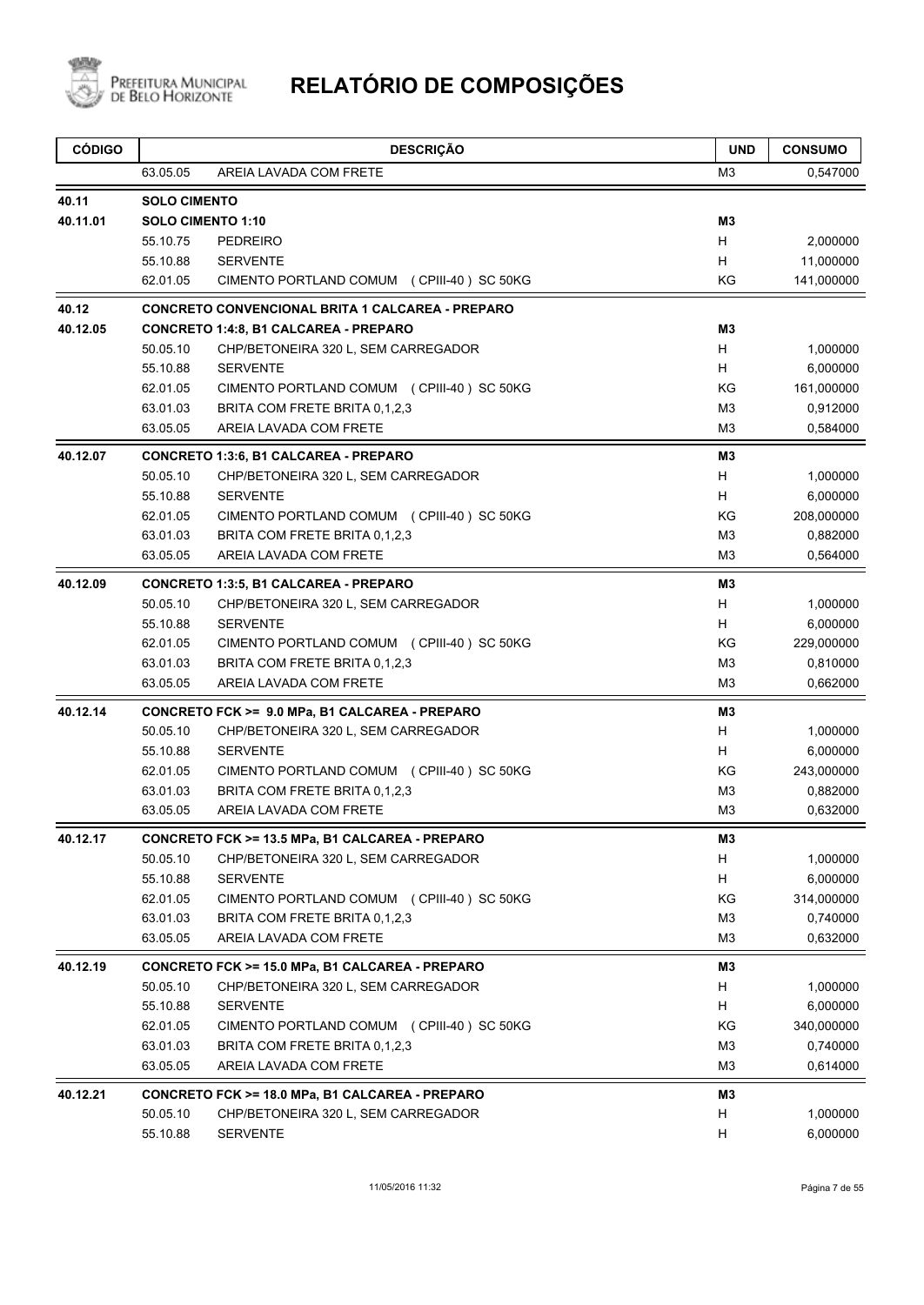

| <b>CÓDIGO</b> |          | <b>DESCRIÇÃO</b>                                        | <b>UND</b>                | <b>CONSUMO</b> |
|---------------|----------|---------------------------------------------------------|---------------------------|----------------|
|               | 62.01.05 | CIMENTO PORTLAND COMUM (CPIII-40) SC 50KG               | ΚG                        | 365,000000     |
|               | 63.01.03 | BRITA COM FRETE BRITA 0,1,2,3                           | M <sub>3</sub>            | 0,740000       |
|               | 63.05.05 | AREIA LAVADA COM FRETE                                  | M <sub>3</sub>            | 0,596000       |
| 40.12.23      |          | CONCRETO FCK >= 20.0 MPa, B1 CALCAREA - PREPARO         | M <sub>3</sub>            |                |
|               | 50.05.10 | CHP/BETONEIRA 320 L, SEM CARREGADOR                     | H                         | 1,000000       |
|               | 55.10.88 | <b>SERVENTE</b>                                         | H                         | 6,000000       |
|               | 62.01.05 | CIMENTO PORTLAND COMUM (CPIII-40) SC 50KG               | ΚG                        | 386,000000     |
|               | 63.01.03 | BRITA COM FRETE BRITA 0.1.2.3                           | M <sub>3</sub>            | 0,740000       |
|               | 63.05.05 | AREIA LAVADA COM FRETE                                  | M3                        | 0,582000       |
| 40.12.25      |          | CONCRETO FCK >= 25.0 MPa, B1 CALCAREA - PREPARO         | M3                        |                |
|               | 50.05.10 | CHP/BETONEIRA 320 L, SEM CARREGADOR                     | H                         | 1,000000       |
|               | 55.10.88 | <b>SERVENTE</b>                                         | H                         | 6,000000       |
|               | 62.01.05 | CIMENTO PORTLAND COMUM (CPIII-40) SC 50KG               | ΚG                        | 435,000000     |
|               | 63.01.03 | BRITA COM FRETE BRITA 0.1.2.3                           | M <sub>3</sub>            | 0,740000       |
|               | 63.05.05 | AREIA LAVADA COM FRETE                                  | M <sub>3</sub>            | 0,547000       |
| 40.13         |          | CONCRETO CONVENCIONAL B1 CALC., LANCADO EM FUNDACAO     |                           |                |
| 40.13.05      |          | <b>CONCRETO 1:4:8, B1 CALCAREA, LANCADO EM FUNDACAO</b> | M3                        |                |
|               | 50.05.10 | CHP/BETONEIRA 320 L, SEM CARREGADOR                     | H                         | 1,000000       |
|               | 55.10.75 | <b>PEDREIRO</b>                                         | H                         | 2,000000       |
|               | 55.10.88 | <b>SERVENTE</b>                                         | H                         | 11,000000      |
|               | 62.01.05 | CIMENTO PORTLAND COMUM (CPIII-40) SC 50KG               | ΚG                        | 161,000000     |
|               | 63.01.03 | BRITA COM FRETE BRITA 0,1,2,3                           | M3                        | 0,912000       |
|               | 63.05.05 | AREIA LAVADA COM FRETE                                  | M <sub>3</sub>            | 0,584000       |
| 40.13.07      |          | <b>CONCRETO 1:3:6, B1 CALCAREA, LANCADO EM FUNDACAO</b> | M3                        |                |
|               | 50.05.10 | CHP/BETONEIRA 320 L, SEM CARREGADOR                     | Н                         | 1,000000       |
|               | 55.10.75 | <b>PEDREIRO</b>                                         | H                         | 2,000000       |
|               | 55.10.88 | <b>SERVENTE</b>                                         | H                         | 11,000000      |
|               | 62.01.05 | CIMENTO PORTLAND COMUM (CPIII-40) SC 50KG               | ΚG                        | 208,000000     |
|               | 63.01.03 | BRITA COM FRETE BRITA 0.1.2.3                           | M <sub>3</sub>            | 0,882000       |
|               | 63.05.05 | AREIA LAVADA COM FRETE                                  | M3                        | 0,564000       |
| 40.13.09      |          | CONCRETO 1:3:5, B1 CALCAREA, LANCADO EM FUNDACAO        | M3                        |                |
|               | 50.05.10 | CHP/BETONEIRA 320 L, SEM CARREGADOR                     | $\boldsymbol{\mathsf{H}}$ | 1,000000       |
|               | 55.10.75 | <b>PEDREIRO</b>                                         | H                         | 2,000000       |
|               | 55.10.88 | <b>SERVENTE</b>                                         | Н                         | 11,000000      |
|               | 62.01.05 | CIMENTO PORTLAND COMUM (CPIII-40) SC 50KG               | KG                        | 229,000000     |
|               | 63.01.03 | BRITA COM FRETE BRITA 0.1.2.3                           | M <sub>3</sub>            | 0,810000       |
|               | 63.05.05 | AREIA LAVADA COM FRETE                                  | M <sub>3</sub>            | 0,662000       |
| 40.13.14      |          | CONCRETO FCK >= 9.0 MPa, B1 CALC., LANC. FUNDACAO       | M3                        |                |
|               | 50.05.10 | CHP/BETONEIRA 320 L, SEM CARREGADOR                     | H                         | 1,000000       |
|               | 55.10.75 | <b>PEDREIRO</b>                                         | H                         | 2,000000       |
|               | 55.10.88 | <b>SERVENTE</b>                                         | H                         | 11,000000      |
|               | 62.01.05 | CIMENTO PORTLAND COMUM (CPIII-40) SC 50KG               | KG                        | 243,000000     |
|               | 63.01.03 | BRITA COM FRETE BRITA 0,1,2,3                           | M <sub>3</sub>            | 0,882000       |
|               | 63.05.05 | AREIA LAVADA COM FRETE                                  | M <sub>3</sub>            | 0,632000       |
| 40.13.17      |          | CONCRETO FCK >= 13.5 MPa, B1 CALC., LANC. FUNDACAO      | M3                        |                |
|               | 50.05.10 | CHP/BETONEIRA 320 L, SEM CARREGADOR                     | H                         | 1,000000       |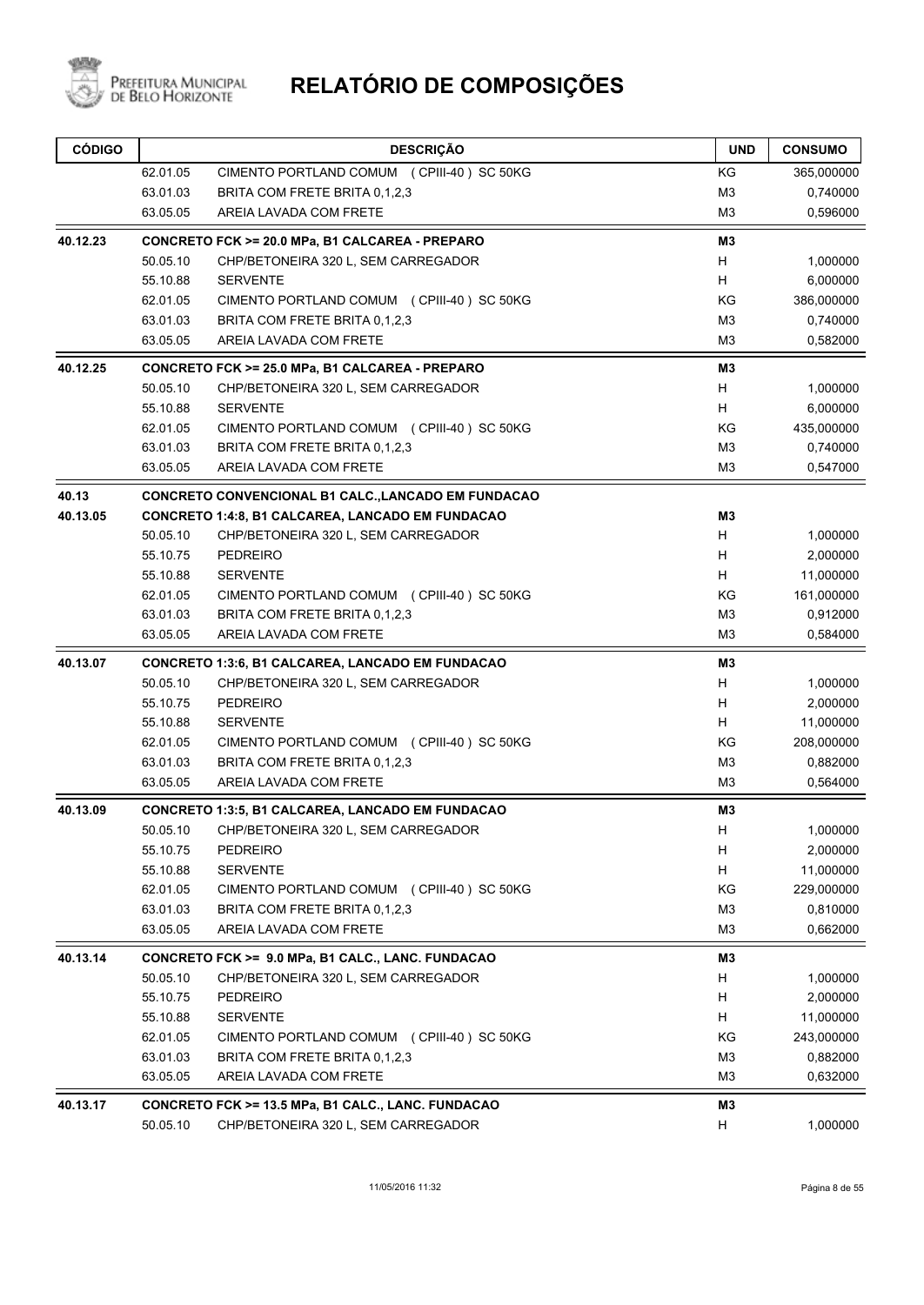

# PREFEITURA MUNICIPAL **RELATÓRIO DE COMPOSIÇÕES**

| <b>CÓDIGO</b> |          | <b>DESCRIÇÃO</b>                                         | <b>UND</b>     | <b>CONSUMO</b> |
|---------------|----------|----------------------------------------------------------|----------------|----------------|
|               | 50.39.10 | CHP/VIBRADOR DE IMERSAO COM MANGOTE DE 45MM              | н              | 1,000000       |
|               | 55.10.75 | PEDREIRO                                                 | H              | 2,000000       |
|               | 55.10.88 | <b>SERVENTE</b>                                          | Н              | 11,000000      |
|               | 62.01.05 | CIMENTO PORTLAND COMUM (CPIII-40) SC 50KG                | ΚG             | 314,000000     |
|               | 63.01.03 | BRITA COM FRETE BRITA 0,1,2,3                            | M <sub>3</sub> | 0,740000       |
|               | 63.05.05 | AREIA LAVADA COM FRETE                                   | M <sub>3</sub> | 0,632000       |
| 40.13.19      |          | CONCRETO FCK >= 15.0 MPa, B1 CALC., LANC. FUNDACAO       | M3             |                |
|               | 50.05.10 | CHP/BETONEIRA 320 L, SEM CARREGADOR                      | н              | 1,000000       |
|               | 50.39.10 | CHP/VIBRADOR DE IMERSAO COM MANGOTE DE 45MM              | H              | 1,000000       |
|               | 55.10.75 | <b>PEDREIRO</b>                                          | H              | 2,000000       |
|               | 55.10.88 | <b>SERVENTE</b>                                          | H.             | 11,000000      |
|               | 62.01.05 | CIMENTO PORTLAND COMUM (CPIII-40) SC 50KG                | KG             | 340,000000     |
|               | 63.01.03 | BRITA COM FRETE BRITA 0,1,2,3                            | M <sub>3</sub> | 0,740000       |
|               | 63.05.05 | AREIA LAVADA COM FRETE                                   | M <sub>3</sub> | 0,614000       |
| 40.13.21      |          | CONCRETO FCK >= 18.0 MPa, B1 CALC., LANC. FUNDACAO       | M <sub>3</sub> |                |
|               | 50.05.10 | CHP/BETONEIRA 320 L, SEM CARREGADOR                      | н              | 1,000000       |
|               | 50.39.10 | CHP/VIBRADOR DE IMERSAO COM MANGOTE DE 45MM              | H              | 1,000000       |
|               | 55.10.75 | PEDREIRO                                                 | н              | 2,000000       |
|               | 55.10.88 | <b>SERVENTE</b>                                          | H              | 11,000000      |
|               | 62.01.05 | CIMENTO PORTLAND COMUM (CPIII-40) SC 50KG                | KG             | 365,000000     |
|               | 63.01.03 | BRITA COM FRETE BRITA 0,1,2,3                            | M <sub>3</sub> | 0,740000       |
|               | 63.05.05 | AREIA LAVADA COM FRETE                                   | M <sub>3</sub> | 0,596000       |
| 40.13.23      |          | CONCRETO FCK >= 20.0 MPa, B1 CALC., LANC. FUNDACAO       | M3             |                |
|               | 50.05.10 | CHP/BETONEIRA 320 L, SEM CARREGADOR                      | н              | 1,000000       |
|               | 50.39.10 | CHP/VIBRADOR DE IMERSAO COM MANGOTE DE 45MM              | H              | 1,000000       |
|               | 55.10.75 | PEDREIRO                                                 | н              | 2,000000       |
|               | 55.10.88 | <b>SERVENTE</b>                                          | H              | 11,000000      |
|               | 62.01.05 | CIMENTO PORTLAND COMUM (CPIII-40) SC 50KG                | KG             | 386,000000     |
|               | 63.01.03 | BRITA COM FRETE BRITA 0,1,2,3                            | M <sub>3</sub> | 0,740000       |
|               | 63.05.05 | AREIA LAVADA COM FRETE                                   | M <sub>3</sub> | 0,582000       |
| 40.13.25      |          | CONCRETO FCK >= 25.0 MPa, B1 CALC., LANC. FUNDACAO       | M3             |                |
|               | 50.05.10 | CHP/BETONEIRA 320 L, SEM CARREGADOR                      | н              | 1,000000       |
|               | 50.39.10 | CHP/VIBRADOR DE IMERSAO COM MANGOTE DE 45MM              | н              | 1,000000       |
|               | 55.10.75 | PEDREIRO                                                 | H.             | 2,000000       |
|               | 55.10.88 | <b>SERVENTE</b>                                          | H              | 11,000000      |
|               | 62.01.05 | CIMENTO PORTLAND COMUM (CPIII-40) SC 50KG                | KG             | 435,000000     |
|               | 63.01.03 | BRITA COM FRETE BRITA 0,1,2,3                            | M <sub>3</sub> | 0,740000       |
|               | 63.05.05 | AREIA LAVADA COM FRETE                                   | M3             | 0,547000       |
| 40.14         |          | CONCRETO CONVENCIONAL B1 CALC, LANCADO EM ESTRUTURA      |                |                |
| 40.14.05      |          | <b>CONCRETO 1:4:8, B1 CALCAREA, LANCADO EM ESTRUTURA</b> | M3             |                |
|               | 50.05.10 | CHP/BETONEIRA 320 L, SEM CARREGADOR                      | H              | 1,000000       |
|               | 55.10.75 | <b>PEDREIRO</b>                                          | H              | 3,000000       |
|               | 55.10.88 | <b>SERVENTE</b>                                          | H              | 13,000000      |
|               | 62.01.05 | CIMENTO PORTLAND COMUM (CPIII-40) SC 50KG                | ΚG             | 161,000000     |
|               | 63.01.03 | BRITA COM FRETE BRITA 0,1,2,3                            | M <sub>3</sub> | 0,912000       |
|               | 63.05.05 | AREIA LAVADA COM FRETE                                   | M <sub>3</sub> | 0,584000       |
| 40.14.07      |          | <b>CONCRETO 1:3:6, B1 CALCAREA, LANCADO EM ESTRUTURA</b> | M3             |                |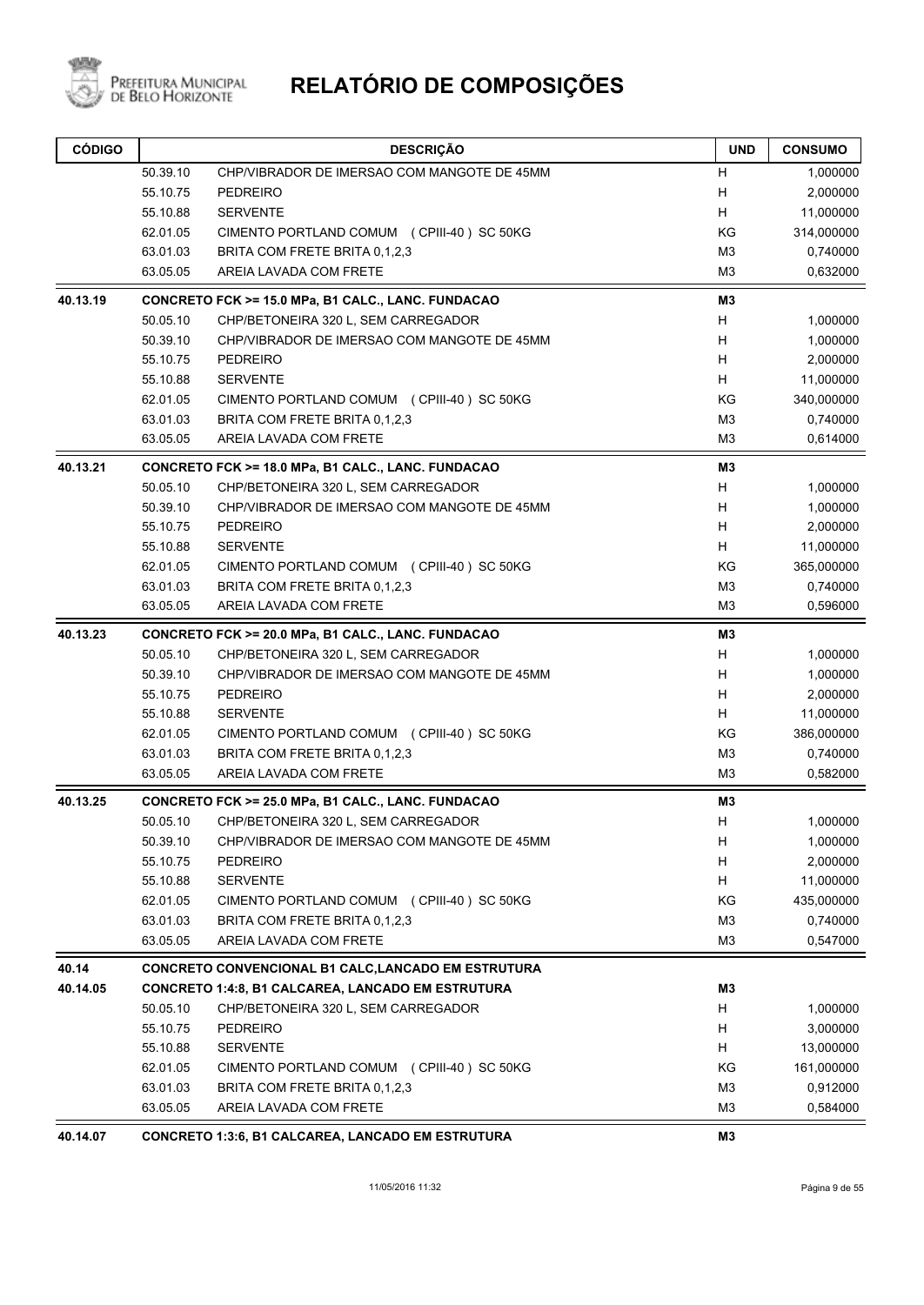

| <b>CÓDIGO</b> |          | <b>DESCRIÇÃO</b>                                         | <b>UND</b>     | <b>CONSUMO</b> |
|---------------|----------|----------------------------------------------------------|----------------|----------------|
|               | 50.05.10 | CHP/BETONEIRA 320 L, SEM CARREGADOR                      | H              | 1,000000       |
|               | 55.10.75 | <b>PEDREIRO</b>                                          | H              | 3,000000       |
|               | 55.10.88 | <b>SERVENTE</b>                                          | н              | 13,000000      |
|               | 62.01.05 | CIMENTO PORTLAND COMUM (CPIII-40) SC 50KG                | KG             | 208,000000     |
|               | 63.01.03 | BRITA COM FRETE BRITA 0,1,2,3                            | M <sub>3</sub> | 0,882000       |
|               | 63.05.05 | AREIA LAVADA COM FRETE                                   | M <sub>3</sub> | 0,564000       |
| 40.14.09      |          | <b>CONCRETO 1:3:5, B1 CALCAREA, LANCADO EM ESTRUTURA</b> | M3             |                |
|               | 50.05.10 | CHP/BETONEIRA 320 L, SEM CARREGADOR                      | Н              | 1,000000       |
|               | 55.10.75 | <b>PEDREIRO</b>                                          | H              | 3,000000       |
|               | 55.10.88 | <b>SERVENTE</b>                                          | н              | 13,000000      |
|               | 62.01.05 | CIMENTO PORTLAND COMUM (CPIII-40) SC 50KG                | ΚG             | 229,000000     |
|               | 63.01.03 | BRITA COM FRETE BRITA 0,1,2,3                            | M <sub>3</sub> | 0,810000       |
|               | 63.05.05 | AREIA LAVADA COM FRETE                                   | M3             | 0,662000       |
| 40.14.14      |          | CONCRETO FCK >= 9.0 MPa, B1 CALC., LANC. ESTRUTURA       | M <sub>3</sub> |                |
|               | 50.05.10 | CHP/BETONEIRA 320 L, SEM CARREGADOR                      | H              | 1,000000       |
|               | 55.10.75 | <b>PEDREIRO</b>                                          | н              | 3,000000       |
|               | 55.10.88 | <b>SERVENTE</b>                                          | H              | 13,000000      |
|               | 62.01.05 | CIMENTO PORTLAND COMUM (CPIII-40) SC 50KG                | KG             | 243,000000     |
|               | 63.01.03 | BRITA COM FRETE BRITA 0,1,2,3                            | M <sub>3</sub> | 0,882000       |
|               | 63.05.05 | AREIA LAVADA COM FRETE                                   | M <sub>3</sub> | 0,632000       |
| 40.14.17      |          | CONCRETO FCK >= 13.5 MPa, B1 CALC., LANC. ESTRUTURA      | M3             |                |
|               | 50.05.10 | CHP/BETONEIRA 320 L, SEM CARREGADOR                      | н              | 1,000000       |
|               | 50.39.10 | CHP/VIBRADOR DE IMERSAO COM MANGOTE DE 45MM              | H              | 1,000000       |
|               | 55.10.75 | <b>PEDREIRO</b>                                          | H              | 3,000000       |
|               | 55.10.88 | <b>SERVENTE</b>                                          | H              | 13,000000      |
|               | 62.01.05 | CIMENTO PORTLAND COMUM (CPIII-40) SC 50KG                | KG             | 314,000000     |
|               | 63.01.03 | BRITA COM FRETE BRITA 0,1,2,3                            | M <sub>3</sub> | 0,740000       |
|               | 63.05.05 | AREIA LAVADA COM FRETE                                   | M <sub>3</sub> | 0,632000       |
| 40.14.19      |          | CONCRETO FCK >= 15.0 MPa, B1 CALC.,LANC. ESTRUTURA       | M3             |                |
|               | 50.05.10 | CHP/BETONEIRA 320 L, SEM CARREGADOR                      | H              | 1,000000       |
|               | 50.39.10 | CHP/VIBRADOR DE IMERSAO COM MANGOTE DE 45MM              | Н              | 1,000000       |
|               | 55.10.75 | <b>PEDREIRO</b>                                          | H              | 3,000000       |
|               | 55.10.88 | <b>SERVENTE</b>                                          | Н              | 12,000000      |
|               | 62.01.05 | CIMENTO PORTLAND COMUM (CPIII-40) SC 50KG                | KG             | 340,000000     |
|               | 63.01.03 | BRITA COM FRETE BRITA 0.1.2.3                            | M <sub>3</sub> | 0,740000       |
|               | 63.05.05 | AREIA LAVADA COM FRETE                                   | M <sub>3</sub> | 0,614000       |
| 40.14.21      |          | CONCRETO FCK >= 18.0 MPa, B1 CALC., LANC. ESTRUTURA      | M3             |                |
|               | 50.05.10 | CHP/BETONEIRA 320 L, SEM CARREGADOR                      | н              | 1,000000       |
|               | 50.39.10 | CHP/VIBRADOR DE IMERSAO COM MANGOTE DE 45MM              | н              | 1,000000       |
|               | 55.10.75 | PEDREIRO                                                 | Н              | 3,000000       |
|               | 55.10.88 | <b>SERVENTE</b>                                          | H              | 13,000000      |
|               | 62.01.05 | CIMENTO PORTLAND COMUM (CPIII-40) SC 50KG                | KG             | 365,000000     |
|               | 63.01.03 | BRITA COM FRETE BRITA 0,1,2,3                            | M <sub>3</sub> | 0,740000       |
|               | 63.05.05 | AREIA LAVADA COM FRETE                                   | M <sub>3</sub> | 0,596000       |
| 40.14.23      |          | CONCRETO FCK >= 20.0 MPa, B1 CALC., LANC. ESTRUTURA      | M3             |                |
|               | 50.05.10 | CHP/BETONEIRA 320 L, SEM CARREGADOR                      | н              | 1,000000       |
|               | 50.39.10 | CHP/VIBRADOR DE IMERSAO COM MANGOTE DE 45MM              | н              | 1,000000       |
|               |          |                                                          |                |                |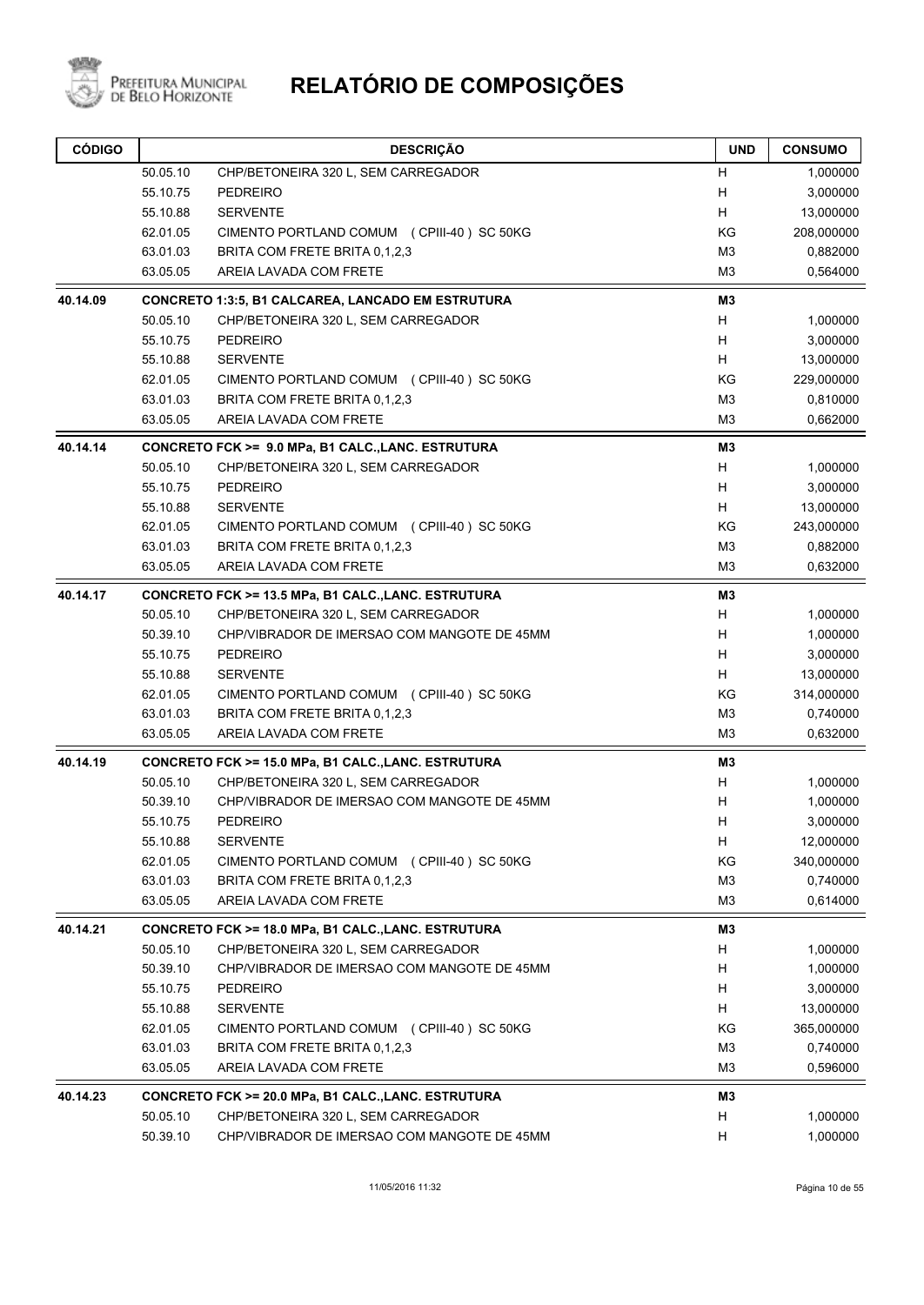

| <b>CÓDIGO</b> |          | <b>DESCRIÇÃO</b>                                          | <b>UND</b>     | <b>CONSUMO</b> |
|---------------|----------|-----------------------------------------------------------|----------------|----------------|
|               | 55.10.75 | PEDREIRO                                                  | H              | 3,000000       |
|               | 55.10.88 | <b>SERVENTE</b>                                           | Н              | 13,000000      |
|               | 62.01.05 | CIMENTO PORTLAND COMUM (CPIII-40) SC 50KG                 | KG             | 386,000000     |
|               | 63.01.03 | BRITA COM FRETE BRITA 0.1.2.3                             | M <sub>3</sub> | 0,740000       |
|               | 63.05.05 | AREIA LAVADA COM FRETE                                    | M3             | 0,582000       |
| 40.14.25      |          | CONCRETO FCK >= 25.0 MPa, B1 CALC., LANC. ESTRUTURA       | M3             |                |
|               | 50.05.10 | CHP/BETONEIRA 320 L, SEM CARREGADOR                       | H              | 1,000000       |
|               | 50.39.10 | CHP/VIBRADOR DE IMERSAO COM MANGOTE DE 45MM               | H              | 1,000000       |
|               | 55.10.75 | <b>PEDREIRO</b>                                           | H              | 3,000000       |
|               | 55.10.88 | <b>SERVENTE</b>                                           | H              | 13,000000      |
|               | 62.01.05 | CIMENTO PORTLAND COMUM (CPIII-40) SC 50KG                 | KG             | 435,000000     |
|               | 63.01.03 | BRITA COM FRETE BRITA 0,1,2,3                             | M <sub>3</sub> | 0,740000       |
|               | 63.05.05 | AREIA LAVADA COM FRETE                                    | M <sub>3</sub> | 0,547000       |
| 40.17         |          | <b>CONCRETO USINADO, BRITA CALC., LANCADO EM FUNDACAO</b> |                |                |
| 40.17.28      |          | CONCRETO USIN. FCK>=13.5 MPa,B1-B2 CALC.LANC.FUND.        | M <sub>3</sub> |                |
|               | 50.39.10 | CHP/VIBRADOR DE IMERSAO COM MANGOTE DE 45MM               | н              | 1,000000       |
|               | 55.10.75 | <b>PEDREIRO</b>                                           | H              | 2,000000       |
|               | 55.10.88 | <b>SERVENTE</b>                                           | H              | 4,000000       |
|               | 89.06.23 | CONCRETO CONCR. FCK>=13,5 MPA - B1,B2 CALC - FORN.        | M <sub>3</sub> | 1,020000       |
| 40.17.29      |          | CONCRETO USIN. FCK>=15.0 MPa,B1-B2 CALC.LANC.FUND.        | M3             |                |
|               | 50.39.10 | CHP/VIBRADOR DE IMERSAO COM MANGOTE DE 45MM               | H              | 1,000000       |
|               | 55.10.75 | <b>PEDREIRO</b>                                           | H              | 2,000000       |
|               | 55.10.88 | <b>SERVENTE</b>                                           | Н              | 4,000000       |
|               | 89.06.24 | CONCRETO CONCR. FCK>=15,0 MPA - B1,B2 CALC - FORN.        | M <sub>3</sub> | 1,020000       |
| 40.17.31      |          | CONCRETO USIN. FCK>=18.0 MPa,B1-B2 CALC.LANC.FUND.        | M <sub>3</sub> |                |
|               | 50.39.10 | CHP/VIBRADOR DE IMERSAO COM MANGOTE DE 45MM               | H              | 1,000000       |
|               | 55.10.75 | <b>PEDREIRO</b>                                           | н              | 2,000000       |
|               | 55.10.88 | <b>SERVENTE</b>                                           | н              | 4,000000       |
|               | 89.06.26 | CONCRETO CONCR. FCK>=18,0 MPA - B1,B2 CALC - FORN.        | M <sub>3</sub> | 1,020000       |
| 40.17.32      |          | CONCRETO USIN. FCK>=20.0 MPa,B1-B2 CALC.LANC.FUND.        | M3             |                |
|               | 50.39.10 | CHP/VIBRADOR DE IMERSAO COM MANGOTE DE 45MM               | H              | 1,000000       |
|               | 55.10.75 | PEDREIRO                                                  | н              | 2,000000       |
|               | 55.10.88 | <b>SERVENTE</b>                                           | H              | 4,000000       |
|               | 89.06.27 | CONCRETO CONCR. FCK>=20,0 MPA - B1,B2 CALC - FORN.        | M <sub>3</sub> | 1,020000       |
| 40.17.33      |          | CONCRETO USIN. FCK>=25.0 MPa,B1-B2 CALC.LANC.FUND.        | MЗ             |                |
|               | 50.39.10 | CHP/VIBRADOR DE IMERSAO COM MANGOTE DE 45MM               | H              | 1,000000       |
|               | 55.10.75 | PEDREIRO                                                  | н              | 2,000000       |
|               | 55.10.88 | <b>SERVENTE</b>                                           | H              | 4,000000       |
|               | 89.06.28 | CONCRETO CONCR. FCK>=25.0 MPA - B1,B2 CALC - FORN.        | M3             | 1,020000       |
| 40.17.35      |          | CONCRETO USIN. FCK>=30.0 MPa,B1-B2 CALC.LANC.FUND.        | M3             |                |
|               | 50.39.10 | CHP/VIBRADOR DE IMERSAO COM MANGOTE DE 45MM               | н              | 1,000000       |
|               | 55.10.75 | <b>PEDREIRO</b>                                           | н              | 2,000000       |
|               | 55.10.88 | <b>SERVENTE</b>                                           | H              | 4,000000       |
|               | 89.06.30 | CONCRETO CONCR. FCK>=30,0 MPA - B1,B2 CALC - FORN.        | M <sub>3</sub> | 1,020000       |
| 40.17.46      |          | CONCRETO USIN.BOMB. FCK>=15.0 MPa, CALC.LANC.FUND.        | M3             |                |
|               | 50.39.10 | CHP/VIBRADOR DE IMERSAO COM MANGOTE DE 45MM               | н              | 0,500000       |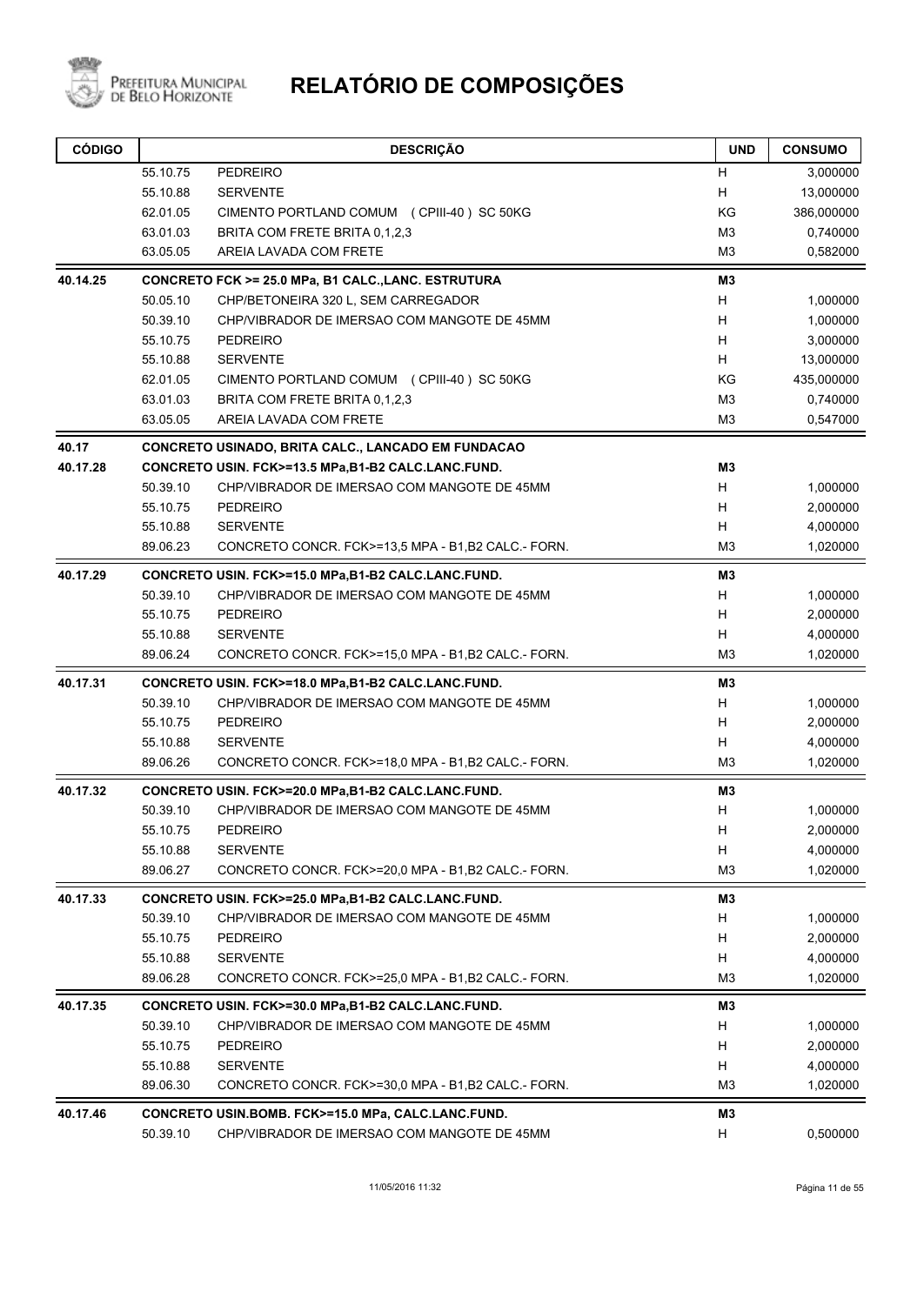

| <b>CÓDIGO</b> |                      | <b>DESCRIÇÃO</b>                                                       | <b>UND</b>          | <b>CONSUMO</b>       |
|---------------|----------------------|------------------------------------------------------------------------|---------------------|----------------------|
|               | 55.10.75             | PEDREIRO                                                               | н                   | 0,400000             |
|               | 55.10.88             | <b>SERVENTE</b>                                                        | н                   | 1,300000             |
|               | 89.05.01             | TAXA DE BOMBEAMENTO DE CONCRETO                                        | M <sub>3</sub>      | 1,000000             |
|               | 89.07.09             | CONCRETO CONCR.BOMBEAVEL FCK>=15,0MPA CALC.- FORN.                     | M <sub>3</sub>      | 1,020000             |
| 40.17.48      |                      | CONCRETO USIN.BOMB. FCK>=18.0 MPa, CALC.LANC.FUND.                     | MЗ                  |                      |
|               | 50.39.10             | CHP/VIBRADOR DE IMERSAO COM MANGOTE DE 45MM                            | H                   | 0,500000             |
|               | 55.10.75             | <b>PEDREIRO</b>                                                        | н                   | 0,400000             |
|               | 55.10.88             | <b>SERVENTE</b>                                                        | Н                   | 1,300000             |
|               | 89.05.01             | TAXA DE BOMBEAMENTO DE CONCRETO                                        | M3                  | 1,000000             |
|               | 89.07.11             | CONCRETO CONCR.BOMBEAVEL FCK>=18,0MPA CALC.- FORN.                     | M3                  | 1,020000             |
| 40.17.49      |                      | CONCRETO USIN.BOMB. FCK>=20.0 MPa, CALC.LANC.FUND.                     | MЗ                  |                      |
|               | 50.39.10             | CHP/VIBRADOR DE IMERSAO COM MANGOTE DE 45MM                            | н                   | 0,500000             |
|               | 55.10.75             | <b>PEDREIRO</b>                                                        | н                   | 0,400000             |
|               | 55.10.88             | <b>SERVENTE</b>                                                        | н                   | 1,300000             |
|               | 89.05.01             | TAXA DE BOMBEAMENTO DE CONCRETO                                        | M3                  | 1,000000             |
|               | 89.07.12             | CONCRETO CONCR.BOMBEAVEL FCK>=20,0MPA CALC.- FORN.                     | M3                  | 1,020000             |
| 40.17.50      |                      | CONCRETO USIN.BOMB. FCK>=25.0 MPa, CALC.LANC.FUND.                     | MЗ                  |                      |
|               | 50.39.10             | CHP/VIBRADOR DE IMERSAO COM MANGOTE DE 45MM                            | H                   | 0,500000             |
|               | 55.10.75             | <b>PEDREIRO</b>                                                        | н                   | 0,400000             |
|               | 55.10.88             | <b>SERVENTE</b>                                                        | н                   | 1,300000             |
|               | 89.05.01             | TAXA DE BOMBEAMENTO DE CONCRETO                                        | M3                  | 1,000000             |
|               | 89.07.13             | CONCRETO CONCR.BOMBEAVEL FCK>=25,0MPA CALC.- FORN.                     | MЗ                  | 1,020000             |
| 40.17.52      |                      | CONCRETO USIN.BOMB. FCK>=30.0 MPa, CALC.LANC.FUND.                     | MЗ                  |                      |
|               | 50.39.10             | CHP/VIBRADOR DE IMERSAO COM MANGOTE DE 45MM                            | H                   | 0,500000             |
|               | 55.10.75             | <b>PEDREIRO</b>                                                        | H                   | 0,400000             |
|               | 55.10.88             | <b>SERVENTE</b>                                                        | H                   | 1,300000             |
|               | 89.05.01             | TAXA DE BOMBEAMENTO DE CONCRETO                                        | M <sub>3</sub>      | 1,000000             |
|               | 89.07.15             | CONCRETO CONCR.BOMBEAVEL FCK>=30,0MPA CALC.- FORN.                     | MЗ                  | 1,020000             |
| 40.18         |                      | <b>CONCRETO USINADO, BRITA CALC., LANCADO EM ESTRUTURA</b>             |                     |                      |
| 40.18.32      |                      | CONCRETO USIN. FCK>=20.0 MPa,B1-B2 CALC.LANC.ESTR.                     | M3                  |                      |
|               | 50.39.10             | CHP/VIBRADOR DE IMERSAO COM MANGOTE DE 45MM                            | Н                   | 1,000000             |
|               | 55.10.75             | PEDREIRO                                                               | н                   | 3,000000             |
|               | 55.10.88             | <b>SERVENTE</b>                                                        | н<br>M <sub>3</sub> | 5,000000             |
|               | 89.06.27             | CONCRETO CONCR. FCK>=20,0 MPA - B1,B2 CALC - FORN.                     |                     | 1,020000             |
| 40.18.33      |                      | CONCRETO USIN. FCK>=25.0 MPa,B1-B2 CALC.LANC.ESTR.                     | MЗ                  |                      |
|               | 50.39.10             | CHP/VIBRADOR DE IMERSAO COM MANGOTE DE 45MM                            | H                   | 1,000000             |
|               | 55.10.75             | <b>PEDREIRO</b>                                                        | H                   | 3,000000             |
|               | 55.10.88<br>89.06.28 | <b>SERVENTE</b><br>CONCRETO CONCR. FCK>=25.0 MPA - B1, B2 CALC - FORN. | H<br>M <sub>3</sub> | 5,000000<br>1,020000 |
| 40.18.35      |                      | CONCRETO USIN. FCK>=30.0 MPa,B1-B2 CALC.LANC.ESTR.                     | M3                  |                      |
|               | 50.39.10             | CHP/VIBRADOR DE IMERSAO COM MANGOTE DE 45MM                            | H                   | 1,000000             |
|               | 55.10.75             | <b>PEDREIRO</b>                                                        | H                   | 3,000000             |
|               | 55.10.88             | <b>SERVENTE</b>                                                        | H                   | 5,000000             |
|               | 89.06.30             | CONCRETO CONCR. FCK>=30,0 MPA - B1,B2 CALC - FORN.                     | M <sub>3</sub>      | 1,020000             |
| 40.18.46      |                      | CONCRETO USIN.BOMB. FCK>=15.0 MPa, CALC.LANC.ESTR.                     | M3                  |                      |
|               | 50.39.10             | CHP/VIBRADOR DE IMERSAO COM MANGOTE DE 45MM                            | н                   | 0,500000             |
|               |                      |                                                                        |                     |                      |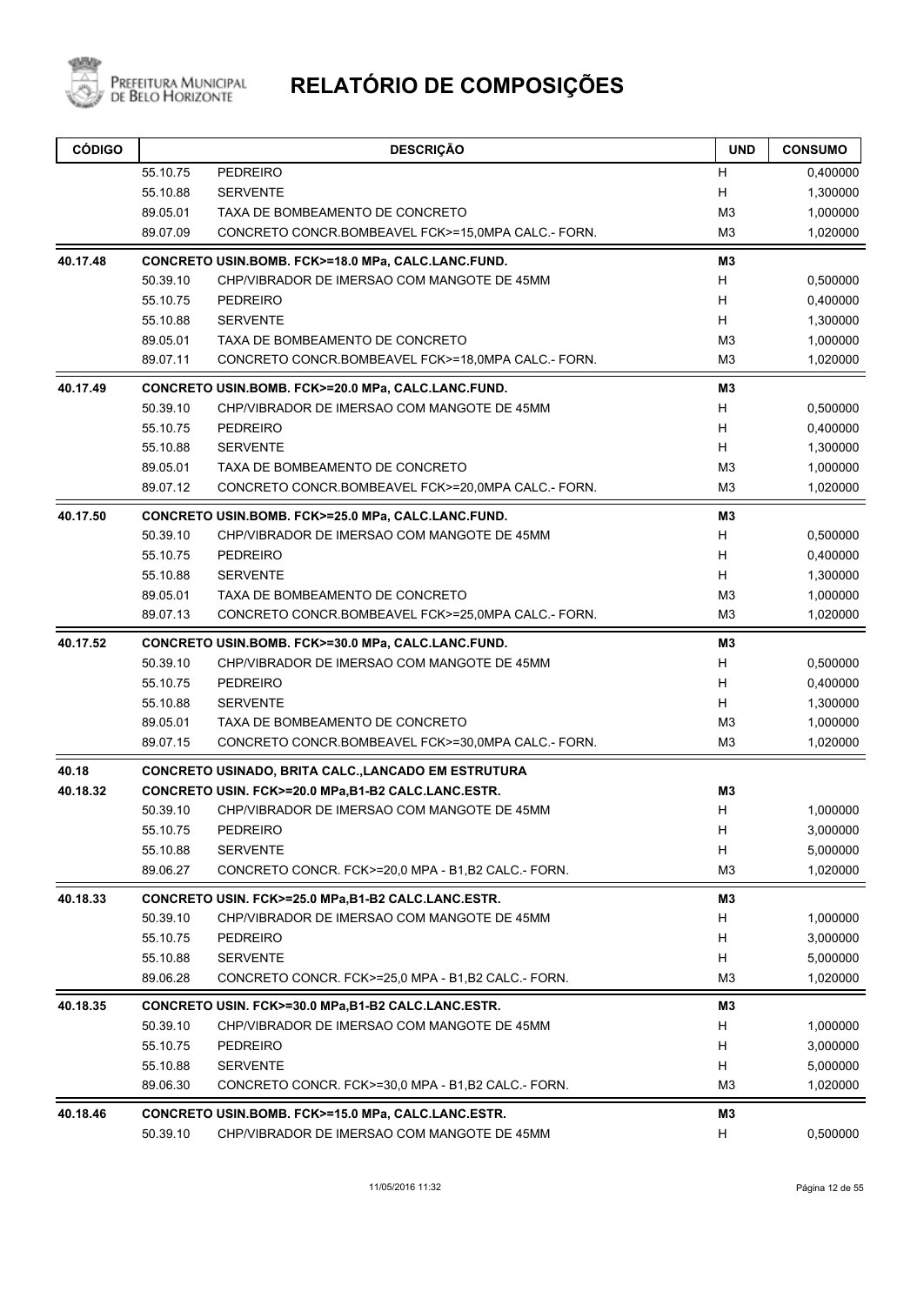

| <b>CÓDIGO</b> |          | <b>DESCRIÇÃO</b>                                   | <b>UND</b>     | <b>CONSUMO</b> |
|---------------|----------|----------------------------------------------------|----------------|----------------|
|               | 55.10.75 | <b>PEDREIRO</b>                                    | н              | 0,400000       |
|               | 55.10.88 | <b>SERVENTE</b>                                    | Н              | 1,300000       |
|               | 89.05.01 | TAXA DE BOMBEAMENTO DE CONCRETO                    | M <sub>3</sub> | 1,000000       |
|               | 89.07.09 | CONCRETO CONCR.BOMBEAVEL FCK>=15,0MPA CALC.- FORN. | M <sub>3</sub> | 1,020000       |
| 40.18.48      |          | CONCRETO USIN.BOMB. FCK>=18.0 MPa, CALC.LANC.ESTR. | M3             |                |
|               | 50.39.10 | CHP/VIBRADOR DE IMERSAO COM MANGOTE DE 45MM        | H              | 0,500000       |
|               | 55.10.75 | <b>PEDREIRO</b>                                    | H              | 0,400000       |
|               | 55.10.88 | <b>SERVENTE</b>                                    | H              | 1,300000       |
|               | 89.05.01 | TAXA DE BOMBEAMENTO DE CONCRETO                    | M <sub>3</sub> | 1,000000       |
|               | 89.07.11 | CONCRETO CONCR.BOMBEAVEL FCK>=18,0MPA CALC.- FORN. | M <sub>3</sub> | 1,020000       |
| 40.18.49      |          | CONCRETO USIN.BOMB. FCK>=20.0 MPa, CALC.LANC.ESTR. | M3             |                |
|               | 50.39.10 | CHP/VIBRADOR DE IMERSAO COM MANGOTE DE 45MM        | H              | 0,500000       |
|               | 55.10.75 | <b>PEDREIRO</b>                                    | H              | 0,400000       |
|               | 55.10.88 | <b>SERVENTE</b>                                    | H              | 1,300000       |
|               | 89.05.01 | TAXA DE BOMBEAMENTO DE CONCRETO                    | M <sub>3</sub> | 1,000000       |
|               | 89.07.12 | CONCRETO CONCR.BOMBEAVEL FCK>=20,0MPA CALC.- FORN. | M <sub>3</sub> | 1,020000       |
| 40.18.50      |          | CONCRETO USIN.BOMB. FCK>=25.0 MPa, CALC.LANC.ESTR. | M3             |                |
|               | 50.39.10 | CHP/VIBRADOR DE IMERSAO COM MANGOTE DE 45MM        | H              | 0,500000       |
|               | 55.10.75 | <b>PEDREIRO</b>                                    | H              | 0,400000       |
|               | 55.10.88 | <b>SERVENTE</b>                                    | H              | 1,300000       |
|               | 89.05.01 | TAXA DE BOMBEAMENTO DE CONCRETO                    | M <sub>3</sub> | 1,000000       |
|               | 89.07.13 | CONCRETO CONCR.BOMBEAVEL FCK>=25,0MPA CALC.- FORN. | M <sub>3</sub> | 1,020000       |
| 40.18.52      |          | CONCRETO USIN.BOMB. FCK>=30.0 MPa, CALC.LANC.ESTR. | M3             |                |
|               | 50.39.10 | CHP/VIBRADOR DE IMERSAO COM MANGOTE DE 45MM        | H              | 0,500000       |
|               | 55.10.75 | <b>PEDREIRO</b>                                    | H              | 0,400000       |
|               | 55.10.88 | <b>SERVENTE</b>                                    | H              | 1,300000       |
|               | 89.05.01 | TAXA DE BOMBEAMENTO DE CONCRETO                    | M <sub>3</sub> | 1,000000       |
|               | 89.07.15 | CONCRETO CONCR.BOMBEAVEL FCK>=30,0MPA CALC.- FORN. | M <sub>3</sub> | 1,020000       |
| 40.19         |          | CONCRETO ESTRUTURAL, FORN. APLICACAO E ADENSAMENTO |                |                |
| 40.19.01      |          | FCK>=25 MPA, USINADO                               | M3             |                |
|               | 50.39.10 | CHP/VIBRADOR DE IMERSAO COM MANGOTE DE 45MM        | H              | 1,000000       |
|               | 55.10.75 | PEDREIRO                                           | H              | 2,000000       |
|               | 55.10.88 | <b>SERVENTE</b>                                    | H              | 4,000000       |
|               | 89.06.28 | CONCRETO CONCR. FCK>=25,0 MPA - B1,B2 CALC - FORN. | M <sub>3</sub> | 1,000000       |
| 40.20         |          | <b>FORMA E ESCORAMENTO</b>                         |                |                |
| 40.20.05      |          | FORMA DE TABUA DE PINHO DE 3a. TIPO B (3 APROV.)   | M2             |                |
|               | 55.10.50 | <b>CARPINTEIRO</b>                                 | H              | 1,250000       |
|               | 55.10.88 | <b>SERVENTE</b>                                    | H              | 1,250000       |
|               | 71.01.05 | TABUA PARA FORMA DE CONCRETO L=25 CM               | M <sub>2</sub> | 0,200000       |
|               | 71.01.07 | TABUA DE PINUS EXP = 1" L=25 CM                    | M <sub>2</sub> | 0,370000       |
|               | 71.04.08 | PECA DE MADEIRA DE PINUS 5,5X5,5 CM                | M              | 1,200000       |
|               | 77.05.51 | PREGO 18x30                                        | KG             | 0,200000       |
| 40.20.07      |          | FORMA DE TABUA DE PINHO DE 3a. TIPO C (5 APROV.)   | M2             |                |
|               | 55.10.50 | <b>CARPINTEIRO</b>                                 | H              | 1,300000       |
|               | 55.10.88 | <b>SERVENTE</b>                                    | H              | 1,250000       |
|               | 71.01.05 | TABUA PARA FORMA DE CONCRETO L=25 CM               | M <sub>2</sub> | 0,200000       |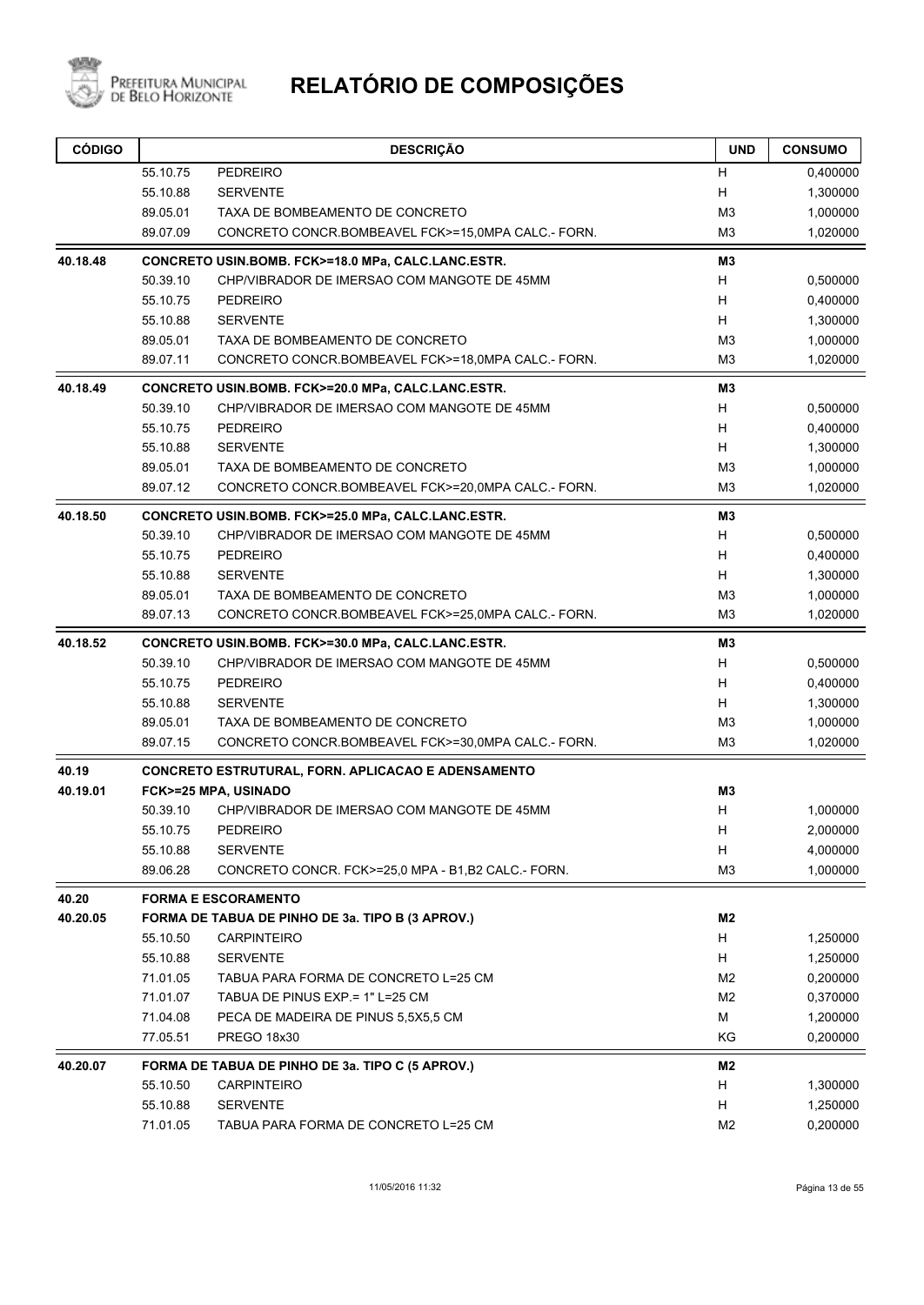

| <b>CÓDIGO</b> |          | <b>DESCRIÇÃO</b>                                         | <b>UND</b>     | <b>CONSUMO</b> |
|---------------|----------|----------------------------------------------------------|----------------|----------------|
|               | 71.01.07 | TABUA DE PINUS EXP. = 1" L=25 CM                         | M <sub>2</sub> | 0,260000       |
|               | 71.04.08 | PECA DE MADEIRA DE PINUS 5,5X5,5 CM                      | м              | 0,120000       |
|               | 77.05.51 | <b>PREGO 18x30</b>                                       | KG             | 0,200000       |
| 40.20.11      |          | FORMA DE TABUA DE PINHO DE 3a. TIPO E (P/ BERCO)         | M2             |                |
|               | 55.10.50 | <b>CARPINTEIRO</b>                                       | H              | 0,470000       |
|               | 55.10.88 | <b>SERVENTE</b>                                          | H              | 0,450000       |
|               | 71.01.07 | TABUA DE PINUS EXP = 1" L=25 CM                          | M <sub>2</sub> | 0,242000       |
|               | 71.04.08 | PECA DE MADEIRA DE PINUS 5,5X5,5 CM                      | М              | 0,840000       |
|               | 77.05.51 | PREGO 18x30                                              | KG             | 0,100000       |
| 40.20.15      |          | FORMA DE COMPENSADO RESINADO E=12MM TIPO B (3 APR)       | M <sub>2</sub> |                |
|               | 55.10.50 | <b>CARPINTEIRO</b>                                       | H              | 1,250000       |
|               | 55.10.88 | <b>SERVENTE</b>                                          | H              | 1,500000       |
|               | 71.01.05 | TABUA PARA FORMA DE CONCRETO L=25 CM                     | M <sub>2</sub> | 0,060000       |
|               | 71.04.08 | PECA DE MADEIRA DE PINUS 5,5X5,5 CM                      | M              | 0,850000       |
|               | 71.14.08 | CHAPA COMPENSADA RESINADA E= 12MM COLA FENOLICA          | M <sub>2</sub> | 0,374000       |
|               | 71.30.04 | MADEIRA ROLICA D= 6 A 10 CM COMPRIMENTO 6 METROS         | М              | 0,612000       |
|               | 77.05.51 | PREGO 18x30                                              | KG             | 0,200000       |
| 40.20.17      |          | FORMA DE COMPENSADO RESINADO E=12MM TIPO C (5 APR)       | M <sub>2</sub> |                |
|               | 55.10.50 | <b>CARPINTEIRO</b>                                       | H              | 1,250000       |
|               | 55.10.88 | <b>SERVENTE</b>                                          | H              | 1,600000       |
|               | 71.01.05 | TABUA PARA FORMA DE CONCRETO L=25 CM                     | M <sub>2</sub> | 0,060000       |
|               | 71.04.08 | PECA DE MADEIRA DE PINUS 5,5X5,5 CM                      | M              | 0,500000       |
|               | 71.14.08 | CHAPA COMPENSADA RESINADA E= 12MM COLA FENOLICA          | M <sub>2</sub> | 0,220000       |
|               | 71.30.04 | MADEIRA ROLICA D= 6 A 10 CM COMPRIMENTO 6 METROS         | М              | 0,360000       |
|               | 77.05.51 | PREGO 18x30                                              | KG             | 0,200000       |
| 40.20.25      |          | FORMA DE COMPENSADO RESINADO E=20MM TIPO E (5 APR)       | M <sub>2</sub> |                |
|               | 55.10.50 | <b>CARPINTEIRO</b>                                       | H              | 1,250000       |
|               | 55.10.88 | <b>SERVENTE</b>                                          | H              | 1,700000       |
|               | 71.01.05 | TABUA PARA FORMA DE CONCRETO L=25 CM                     | M <sub>2</sub> | 0,060000       |
|               | 71.04.08 | PECA DE MADEIRA DE PINUS 5,5X5,5 CM                      | м              | 0,500000       |
|               | 71.14.14 | CHAPA COMPENSADA RESINADA E= 19MM COLA FENOLICA          | M <sub>2</sub> | 0,220000       |
|               | 71.30.04 | MADEIRA ROLICA D= 6 A 10 CM COMPRIMENTO 6 METROS         | М              | 0,360000       |
|               | 77.05.51 | PREGO 18x30                                              | KG             | 0,200000       |
| 40.20.27      |          | FORMA DE COMPENSADO RESINADO E=20MM TIPO F (7 APR)       | M <sub>2</sub> |                |
|               | 55.10.50 | <b>CARPINTEIRO</b>                                       | H              | 1,250000       |
|               | 55.10.88 | <b>SERVENTE</b>                                          | H              | 1,700000       |
|               | 71.01.05 | TABUA PARA FORMA DE CONCRETO L=25 CM                     | M <sub>2</sub> | 0,060000       |
|               | 71.04.08 | PECA DE MADEIRA DE PINUS 5,5X5,5 CM                      | М              | 0,500000       |
|               | 71.14.14 | CHAPA COMPENSADA RESINADA E= 19MM COLA FENOLICA          | M <sub>2</sub> | 0,157300       |
|               | 71.30.04 | MADEIRA ROLICA D= 6 A 10 CM COMPRIMENTO 6 METROS         | М              | 0,360000       |
|               | 77.05.51 | PREGO 18x30                                              | KG             | 0,200000       |
| 40.20.80      |          | <b>ESCORAMENTO DESCONTINUO TIPO A (MADEIRA 6 A 10CM)</b> | M <sub>2</sub> |                |
|               | 55.10.50 | <b>CARPINTEIRO</b>                                       | н              | 0,142860       |
|               | 55.10.88 | <b>SERVENTE</b>                                          | н              | 0,142860       |
|               | 71.02.20 | PRANCHAO DE PARAJU                                       | M <sub>3</sub> | 0,001600       |
|               | 71.04.08 | PECA DE MADEIRA DE PINUS 5,5X5,5 CM                      | M              | 0,040000       |
|               | 71.30.04 | MADEIRA ROLICA D= 6 A 10 CM COMPRIMENTO 6 METROS         | М              | 0,024000       |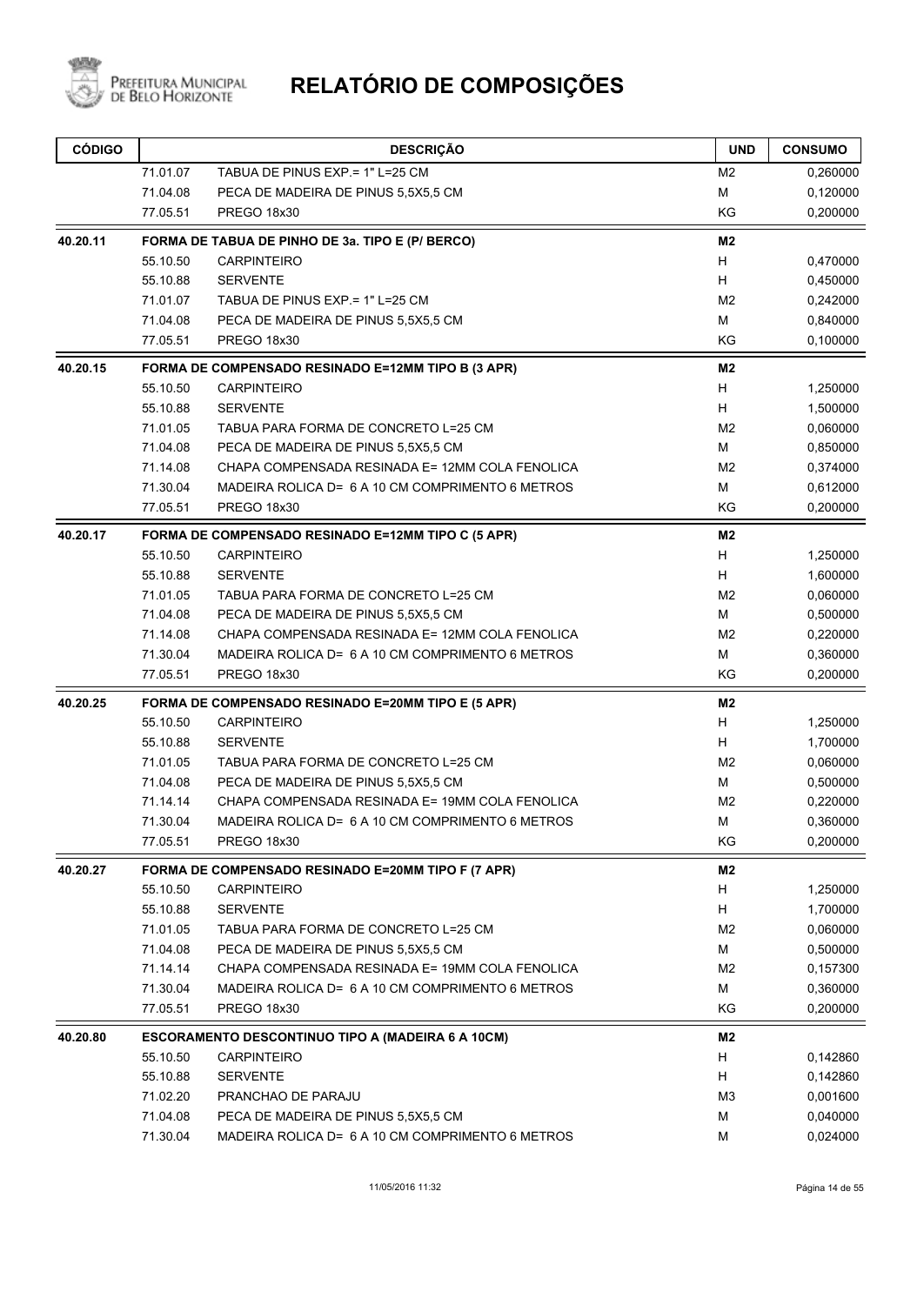

| <b>CÓDIGO</b> |          | <b>DESCRIÇÃO</b>                                            | <b>UND</b>     | <b>CONSUMO</b> |
|---------------|----------|-------------------------------------------------------------|----------------|----------------|
|               | 77.05.51 | <b>PREGO 18x30</b>                                          | KG             | 0,030000       |
| 40.20.81      |          | <b>ESCORAMENTO DESCONTINUIO TIPO B-MADEIRA 11 A 15CM</b>    | M <sub>2</sub> |                |
|               | 55.10.50 | <b>CARPINTEIRO</b>                                          | H              | 0,333330       |
|               | 55.10.88 | <b>SERVENTE</b>                                             | H              | 0,333330       |
|               | 71.02.20 | PRANCHAO DE PARAJU                                          | M <sub>3</sub> | 0,003840       |
|               | 71.04.08 | PECA DE MADEIRA DE PINUS 5,5X5,5 CM                         | м              | 0,030000       |
|               | 71.30.06 | MADEIRA ROLICA D= 11 A 15 CM COMPRIMENTO 6 METROS           | M              | 0,024000       |
|               | 77.05.51 | PREGO 18x30                                                 | ΚG             | 0,100000       |
| 40.20.82      |          | <b>ESCORAMENTO CONTINUO TIPO A</b>                          | M <sub>2</sub> |                |
|               | 55.10.50 | <b>CARPINTEIRO</b>                                          | H              | 1,000000       |
|               | 55.10.88 | <b>SERVENTE</b>                                             | H              | 1,000000       |
|               | 71.02.20 | PRANCHAO DE PARAJU                                          | M <sub>3</sub> | 0,011430       |
|               | 71.04.08 | PECA DE MADEIRA DE PINUS 5,5X5,5 CM                         | м              | 0,040000       |
|               | 71.30.06 | MADEIRA ROLICA D= 11 A 15 CM COMPRIMENTO 6 METROS           | М              | 0,029000       |
|               | 77.05.51 | PREGO 18x30                                                 | KG             | 0,100000       |
| 40.20.83      |          | <b>ESCORAMENTO CONTINUO TIPO B</b>                          | M <sub>2</sub> |                |
|               | 50.04.10 | CHP/BATE ESTACA MAGAN 850 PM, 44 HP                         | H              | 0,117650       |
|               | 50.27.16 | CHP/ GUINDASTE MADAL MD-10A                                 | H              | 0,094120       |
|               | 50.27.17 | CHI/ GUINDASTE MADAL MD-10A                                 | H              | 0,023530       |
|               | 50.31.10 | CHP/GRUPO DE SOLDAGEM BAMBOZZI 375-A                        | H              | 0,058820       |
|               | 50.31.11 | CHI/GRUPO DE SOLDAGEM BAMBOZZI 375-A                        | H              | 0,058820       |
|               | 55.10.50 | <b>CARPINTEIRO</b>                                          | н              | 1,176470       |
|               | 55.10.88 | <b>SERVENTE</b>                                             | H              | 1,882350       |
|               | 55.10.90 | <b>SOLDADOR</b>                                             | H              | 0,235290       |
|               | 66.35.10 | PERFIL I-8"                                                 | KG             | 2,263640       |
|               | 71.02.20 | PRANCHAO DE PARAJU                                          | M <sub>3</sub> | 0,004460       |
|               | 77.50.35 | ELETRODO DE VARA OK-4804 OU EQUIVALENTE - 2,5MM             | KG             | 0,100000       |
| 40.20.84      |          | ESCORAMENTO CONTINUO TIPO C-1-ESTACA PRANCHA BZ300          | M <sub>2</sub> |                |
|               | 50.04.10 | CHP/BATE ESTACA MAGAN 850 PM, 44 HP                         | H              | 0,143680       |
|               | 50.27.16 | CHP/ GUINDASTE MADAL MD-10A                                 | H              | 0,107760       |
|               | 50.31.10 | CHP/GRUPO DE SOLDAGEM BAMBOZZI 375-A                        | н              | 0,058820       |
|               | 50.31.11 | CHI/GRUPO DE SOLDAGEM BAMBOZZI 375-A                        | Н              | 0,058820       |
|               | 55.10.88 | <b>SERVENTE</b>                                             | H              | 0,588240       |
|               | 55.10.90 | SOLDADOR                                                    | Н              | 0,117650       |
|               | 66.30.10 | ESTACA PRANCHA BZ 300B C/ FRETE OU EQUIVALENTE              | ΚG             | 9,072000       |
|               | 66.35.10 | PERFIL I-8"                                                 | KG             | 0,800000       |
|               | 77.50.35 | ELETRODO DE VARA OK-4804 OU EQUIVALENTE - 2,5MM             | ΚG             | 0,050000       |
| 40.20.85      |          | <b>ESCORAMENTO CONTINUO TIPO C-2-ESTACA PRANCHA NA-9C</b>   | M2             |                |
|               | 50.04.10 | CHP/BATE ESTACA MAGAN 850 PM, 44 HP                         | Н              | 0,181790       |
|               | 50.27.16 | CHP/ GUINDASTE MADAL MD-10A                                 | H              | 0,107760       |
|               | 50.31.10 | CHP/GRUPO DE SOLDAGEM BAMBOZZI 375-A                        | H              | 0,058820       |
|               | 50.31.11 | CHI/GRUPO DE SOLDAGEM BAMBOZZI 375-A                        | H              | 0,058820       |
|               | 55.10.88 | <b>SERVENTE</b>                                             | H              | 0,588240       |
|               | 55.10.90 | SOLDADOR                                                    | H              | 0,117650       |
|               | 66.30.05 | ESTACA PRANCHA NA-9C E=4.75MM PRETA C/ FRETE OU EQUIVALENTE | ΚG             | 5,880000       |
|               | 66.35.10 | PERFIL I-8"                                                 | ΚG             | 0,800000       |
|               | 77.50.35 | ELETRODO DE VARA OK-4804 OU EQUIVALENTE - 2,5MM             | KG             | 0,050000       |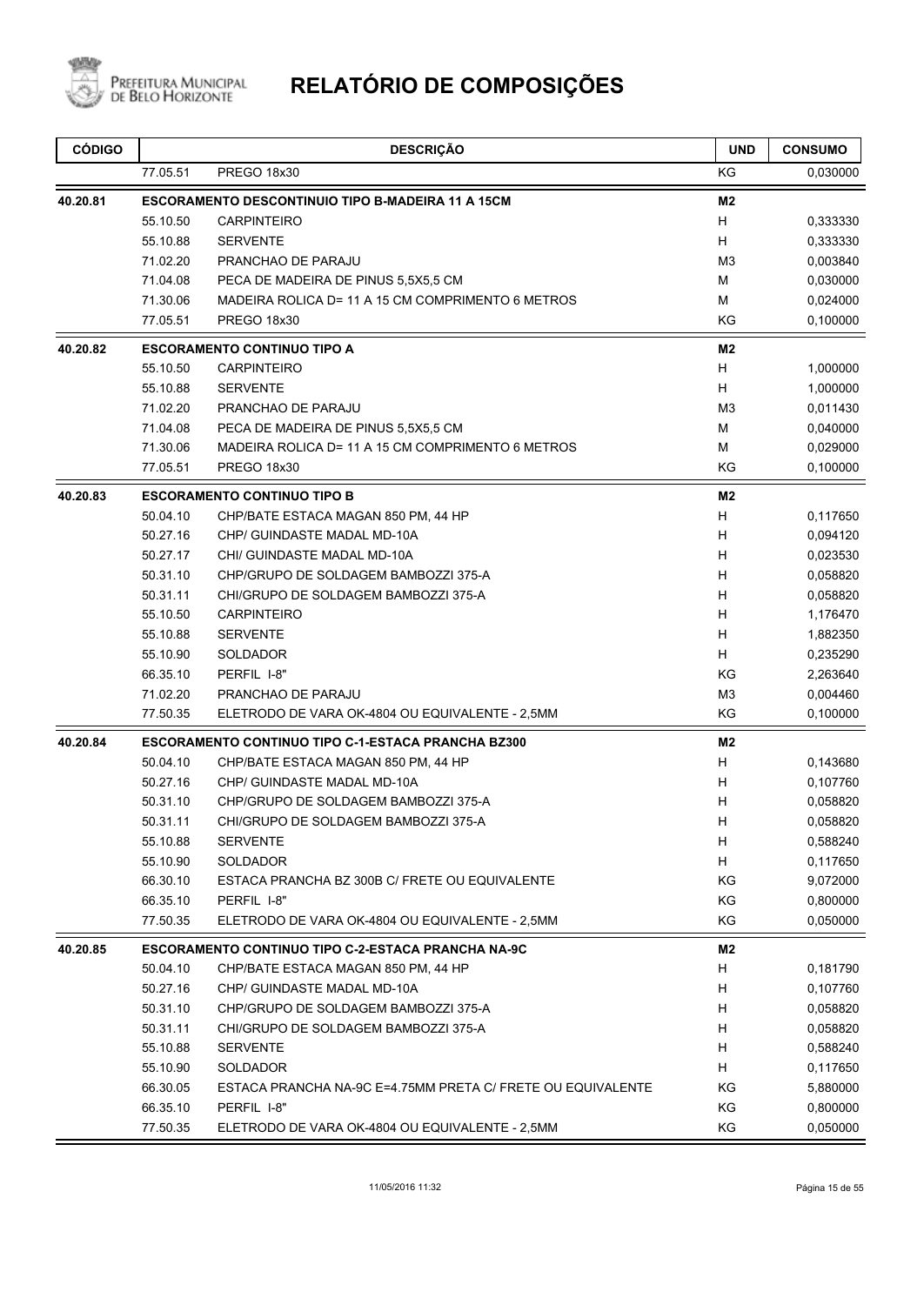

| <b>CÓDIGO</b> | <b>DESCRIÇÃO</b>                                      | <b>UND</b>     | <b>CONSUMO</b> |
|---------------|-------------------------------------------------------|----------------|----------------|
| 40.22         | <b>ACO</b>                                            |                |                |
| 40.22.05      | <b>ACO CA-25 - DEGRAUS</b>                            | ΚG             |                |
|               | 55.10.35<br>ARMADOR                                   | H              | 0,100000       |
|               | 55.10.88<br><b>SERVENTE</b>                           | н              | 0,100000       |
|               | 60.05.09<br>ACO CA-25 12.5 MM                         | KG             | 1,100000       |
| 40.22.10      | ACO CA-50, D<= 12.7MM - CORTE, DOBRAMENTO, COLOCACAO  | KG             |                |
|               | 55.10.35<br>ARMADOR                                   | H              | 0,100000       |
|               | 55.10.88<br><b>SERVENTE</b>                           | H              | 0,100000       |
|               | 60.05.29<br>ACO CA-50 10.0 MM                         | KG             | 1,100000       |
|               | 60.35.44<br>ARAME RECOZIDO BWG 18 (PG-7)              | KG             | 0,020000       |
| 40.22.12      | ACO CA-50, D > 12.7MM - CORTE, DOBRAMENTO, COLOCACAO  | ΚG             |                |
|               | 55.10.35<br>ARMADOR                                   | H              | 0,100000       |
|               | 55.10.88<br><b>SERVENTE</b>                           | H              | 0,100000       |
|               | 60.05.31<br>ACO CA-50 16.0 MM                         | KG             | 1,100000       |
|               | 60.35.44<br>ARAME RECOZIDO BWG 18 (PG-7)              | KG             | 0,020000       |
| 40.22.20      | ACO CA-60 - CORTE, DOBRAMENTO E COLOCACAO             | KG             |                |
|               | 55.10.35<br><b>ARMADOR</b>                            | H              | 0,100000       |
|               | 55.10.88<br><b>SERVENTE</b>                           | H              | 0,100000       |
|               | 60.05.50<br>ACO CA-60 5.0 MM                          | KG             | 1,100000       |
|               | ARAME RECOZIDO BWG 18 (PG-7)<br>60.35.44              | KG             | 0,020000       |
| 40.22.30      | ACO CA-50 E CA-60 - CORTE, DOBRAMENTO E COLOCACAO     | ΚG             |                |
|               | 55.10.35<br><b>ARMADOR</b>                            | H              | 0,100000       |
|               | 55.10.88<br><b>SERVENTE</b>                           | H              | 0,100000       |
|               | 60.05.29<br>ACO CA-50 10.0 MM                         | KG             | 0,880000       |
|               | 60.05.50<br>ACO CA-60 5.0 MM                          | KG             | 0,220000       |
|               | 60.35.44<br>ARAME RECOZIDO BWG 18 (PG-7)              | KG             | 0,020000       |
| 40.24         | <b>ARGAMASSA DE CIMENTO E AREIA - PREPARO</b>         |                |                |
| 40.24.11      | <b>ARGAMASSA DE CIMENTO E AREIA 1:1</b>               | M3             |                |
|               | 50.05.10<br>CHP/BETONEIRA 320 L, SEM CARREGADOR       | H              | 1,000000       |
|               | <b>SERVENTE</b><br>55.10.88                           | H              | 6,000000       |
|               | CIMENTO PORTLAND COMUM (CPIII-40) SC 50KG<br>62.01.05 | ΚG             | 925,000000     |
|               | 63.05.05<br>AREIA LAVADA COM FRETE                    | M <sub>3</sub> | 1,050000       |
| 40.24.13      | <b>ARGAMASSA DE CIMENTO E AREIA 1:2</b>               | M3             |                |
|               | 50.05.10<br>CHP/BETONEIRA 320 L, SEM CARREGADOR       | H              | 1,000000       |
|               | 55.10.88<br><b>SERVENTE</b>                           | H              | 6,000000       |
|               | 62.01.05<br>CIMENTO PORTLAND COMUM (CPIII-40) SC 50KG | ΚG             | 645,000000     |
|               | 63.05.05<br>AREIA LAVADA COM FRETE                    | M <sub>3</sub> | 1,050000       |
| 40.24.15      | <b>ARGAMASSA DE CIMENTO E AREIA 1:3</b>               | M3             |                |
|               | 50.05.10<br>CHP/BETONEIRA 320 L, SEM CARREGADOR       | H              | 1,000000       |
|               | <b>SERVENTE</b><br>55.10.88                           | H              | 6,000000       |
|               | 62.01.05<br>CIMENTO PORTLAND COMUM (CPIII-40) SC 50KG | KG             | 450,000000     |
|               | AREIA LAVADA COM FRETE<br>63.05.05                    | M <sub>3</sub> | 1,050000       |
| 40.24.17      | <b>ARGAMASSA DE CIMENTO E AREIA 1:4</b>               | M3             |                |
|               | 50.05.10<br>CHP/BETONEIRA 320 L, SEM CARREGADOR       | H              | 1,000000       |
|               | 55.10.88<br><b>SERVENTE</b>                           | H              | 6,000000       |
|               | 62.01.05<br>CIMENTO PORTLAND COMUM (CPIII-40) SC 50KG | KG             | 350,000000     |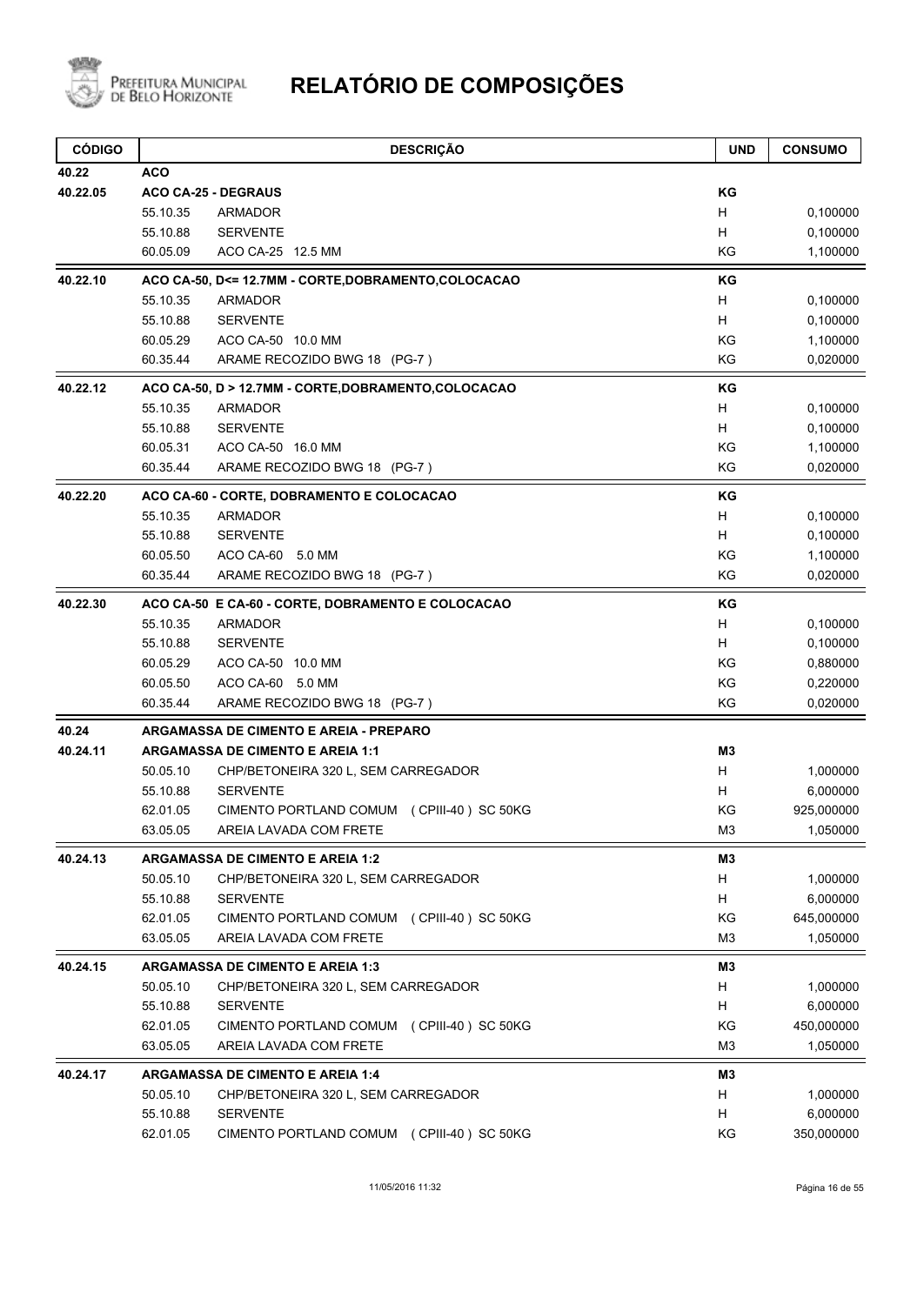

| <b>CÓDIGO</b> |                  | <b>DESCRIÇÃO</b>                                   | <b>UND</b>     | <b>CONSUMO</b> |
|---------------|------------------|----------------------------------------------------|----------------|----------------|
|               | 63.05.05         | AREIA LAVADA COM FRETE                             | M3             | 1,150000       |
| 40.24.19      |                  | <b>ARGAMASSA DE CIMENTO E AREIA 1:5</b>            | M3             |                |
|               | 50.05.10         | CHP/BETONEIRA 320 L, SEM CARREGADOR                | H              | 1,000000       |
|               | 55.10.88         | <b>SERVENTE</b>                                    | H              | 6,000000       |
|               | 62.01.05         | CIMENTO PORTLAND COMUM (CPIII-40) SC 50KG          | ΚG             | 280,000000     |
|               | 63.05.05         | AREIA LAVADA COM FRETE                             | M <sub>3</sub> | 1,200000       |
| 40.24.21      |                  | <b>ARGAMASSA DE CIMENTO E AREIA 1:6</b>            | M3             |                |
|               | 50.05.10         | CHP/BETONEIRA 320 L, SEM CARREGADOR                | H              | 1,000000       |
|               | 55.10.88         | <b>SERVENTE</b>                                    | H              | 6,000000       |
|               | 62.01.05         | CIMENTO PORTLAND COMUM (CPIII-40) SC 50KG          | KG             | 240,000000     |
|               | 63.05.05         | AREIA LAVADA COM FRETE                             | M3             | 1,200000       |
| 40.24.23      |                  | <b>ARGAMASSA DE CIMENTO E AREIA 1:7</b>            | M3             |                |
|               | 50.05.10         | CHP/BETONEIRA 320 L, SEM CARREGADOR                | H              | 1,000000       |
|               | 55.10.88         | <b>SERVENTE</b>                                    | H              | 5,000000       |
|               | 62.01.05         | CIMENTO PORTLAND COMUM (CPIII-40) SC 50KG          | ΚG             | 215,000000     |
|               | 63.05.05         | AREIA LAVADA COM FRETE                             | M3             | 1,200000       |
| 40.24.25      |                  | <b>ARGAMASSA DE CIMENTO E AREIA 1:8</b>            | M <sub>3</sub> |                |
|               | 50.05.10         | CHP/BETONEIRA 320 L, SEM CARREGADOR                | H              | 1,000000       |
|               | 55.10.88         | <b>SERVENTE</b>                                    | H              | 5,000000       |
|               | 62.01.05         | CIMENTO PORTLAND COMUM (CPIII-40) SC 50KG          | KG             | 176,000000     |
|               | 63.05.05         | AREIA LAVADA COM FRETE                             | M3             | 1,200000       |
| 40.26         |                  | ARGAMASSA DE CIMENTO, AREIA E PEDRISCO - PREPARO   |                |                |
| 40.26.05      |                  | ARGAMASSA DE CIMENTO, AREIA E PEDRISCO 1:2:2       | M <sub>3</sub> |                |
|               | 50.05.10         | CHP/BETONEIRA 320 L, SEM CARREGADOR                | H              | 1,000000       |
|               | 55.10.88         | <b>SERVENTE</b>                                    | H              | 6,000000       |
|               | 62.01.05         | CIMENTO PORTLAND COMUM (CPIII-40) SC 50KG          | ΚG             | 360,000000     |
|               | 63.02.06         | PEDRISCO CALCAREO COM FRETE                        | M3             | 0,760000       |
|               | 63.05.05         | AREIA LAVADA COM FRETE                             | M3             | 0,760000       |
| 40.30         | <b>ALVENARIA</b> |                                                    |                |                |
| 40.30.05      |                  | ALVENARIA TIJOLO MACICO REQ., E = 5CM, A REVESTIR  | M2             |                |
|               | 40.24.23         | ARGAMASSA DE CIMENTO E AREIA 1:7                   | M3             | 0,010500       |
|               | 55.10.75         | <b>PEDREIRO</b>                                    | H              | 0,900000       |
|               | 55.10.88         | <b>SERVENTE</b>                                    | Н              | 0,900000       |
|               | 79.02.05         | TIJOLO CERAM. MACICO REQUEIMADO 20X10X5CM C/FRETE  | <b>UN</b>      | 43,050000      |
| 40.30.06      |                  | ALVENARIA TIJOLO MACICO REQ., E = 10CM, A REVESTIR | M2             |                |
|               | 40.24.23         | ARGAMASSA DE CIMENTO E AREIA 1:7                   | M <sub>3</sub> | 0,030000       |
|               | 55.10.75         | <b>PEDREIRO</b>                                    | H              | 1,600000       |
|               | 55.10.88         | <b>SERVENTE</b>                                    | Н              | 1,600000       |
|               | 79.02.05         | TIJOLO CERAM. MACICO REQUEIMADO 20X10X5CM C/FRETE  | <b>UN</b>      | 75,600000      |
| 40.30.07      |                  | ALVENARIA TIJOLO MACICO REQ., E = 20CM, A REVESTIR | M2             |                |
|               | 40.24.23         | ARGAMASSA DE CIMENTO E AREIA 1:7                   | M3             | 0,060900       |
|               | 55.10.75         | <b>PEDREIRO</b>                                    | H              | 2,500000       |
|               | 55.10.88         | <b>SERVENTE</b>                                    | H              | 2,500000       |
|               | 79.02.05         | TIJOLO CERAM. MACICO REQUEIMADO 20X10X5CM C/FRETE  | UN             | 151,200000     |
| 40.30.10      |                  | ALVENARIA TIJOLO MACICO REQ., E = 5CM, APARENTE    | M2             |                |
|               | 40.24.23         | ARGAMASSA DE CIMENTO E AREIA 1:7                   | M <sub>3</sub> | 0,010500       |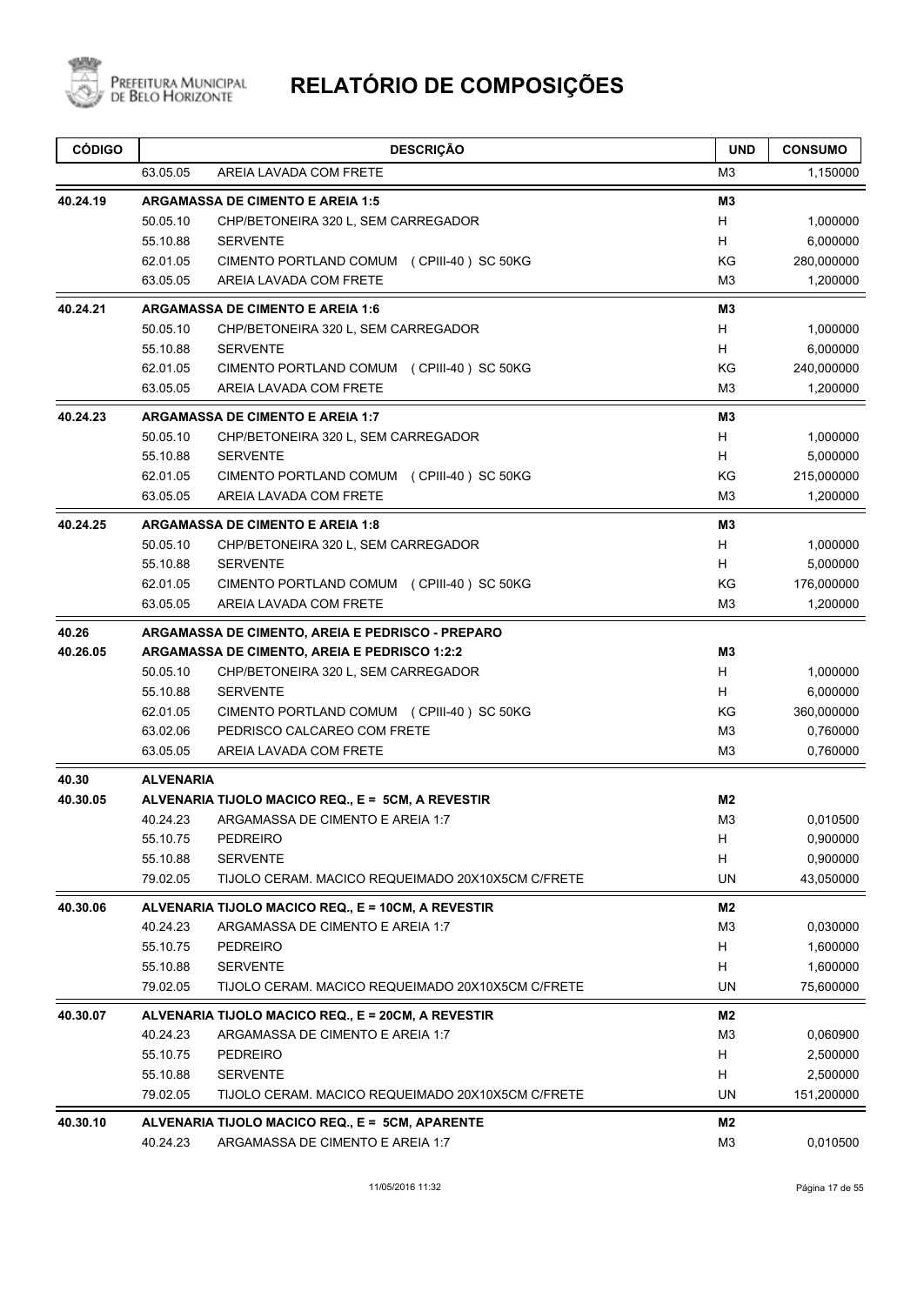

| 55.10.75<br><b>PEDREIRO</b><br>Н<br>55.10.88<br><b>SERVENTE</b><br>Н<br>79.02.05<br>TIJOLO CERAM. MACICO REQUEIMADO 20X10X5CM C/FRETE<br>40.30.11<br>ALVENARIA TIJOLO MACICO REQ., E = 10CM, APARENTE<br>40.24.23<br>ARGAMASSA DE CIMENTO E AREIA 1:7<br>H<br>55.10.75<br><b>PEDREIRO</b><br>55.10.88<br>н<br><b>SERVENTE</b><br>79.02.05<br>TIJOLO CERAM. MACICO REQUEIMADO 20X10X5CM C/FRETE<br>40.30.12<br>ALVENARIA TIJOLO MACICO REQ., E = 20CM, APARENTE<br>40.24.23<br>ARGAMASSA DE CIMENTO E AREIA 1:7<br>55.10.75<br><b>PEDREIRO</b><br>H<br>н<br>55.10.88<br><b>SERVENTE</b><br>79.02.05<br>TIJOLO CERAM. MACICO REQUEIMADO 20X10X5CM C/FRETE<br>40.30.20<br>ALVENARIA TIJOLO FURADO, E = 10CM, A REVESTIR<br>40.24.23<br>ARGAMASSA DE CIMENTO E AREIA 1:7<br>55.10.75<br><b>PEDREIRO</b><br>н<br>H<br>55.10.88<br><b>SERVENTE</b><br>79.02.12<br>TIJOLO CERAMICO FURADO 8 FUROS 29X19X9CM C/FRETE<br>40.30.21<br>ALVENARIA TIJOLO FURADO, E = 15CM, A REVESTIR<br>40.24.23<br>ARGAMASSA DE CIMENTO E AREIA 1:7<br>55.10.75<br>H<br><b>PEDREIRO</b><br>н<br>55.10.88<br><b>SERVENTE</b><br>79.02.08<br>TIJOLO CERAMICO FURADO 9 FUROS 29X19X14CM C/FRETE<br>40.30.22<br>ALVENARIA TIJOLO FURADO, E = 20CM, A REVESTIR<br>40.24.23<br>ARGAMASSA DE CIMENTO E AREIA 1:7<br>55.10.75<br>H<br><b>PEDREIRO</b><br>55.10.88<br><b>SERVENTE</b><br>H |                      | <b>CONSUMO</b>        |
|---------------------------------------------------------------------------------------------------------------------------------------------------------------------------------------------------------------------------------------------------------------------------------------------------------------------------------------------------------------------------------------------------------------------------------------------------------------------------------------------------------------------------------------------------------------------------------------------------------------------------------------------------------------------------------------------------------------------------------------------------------------------------------------------------------------------------------------------------------------------------------------------------------------------------------------------------------------------------------------------------------------------------------------------------------------------------------------------------------------------------------------------------------------------------------------------------------------------------------------------------------------------------------------------------------------------------------------------------------|----------------------|-----------------------|
|                                                                                                                                                                                                                                                                                                                                                                                                                                                                                                                                                                                                                                                                                                                                                                                                                                                                                                                                                                                                                                                                                                                                                                                                                                                                                                                                                         |                      | 1,000000              |
|                                                                                                                                                                                                                                                                                                                                                                                                                                                                                                                                                                                                                                                                                                                                                                                                                                                                                                                                                                                                                                                                                                                                                                                                                                                                                                                                                         |                      | 1,000000              |
|                                                                                                                                                                                                                                                                                                                                                                                                                                                                                                                                                                                                                                                                                                                                                                                                                                                                                                                                                                                                                                                                                                                                                                                                                                                                                                                                                         | <b>UN</b>            | 43,050000             |
|                                                                                                                                                                                                                                                                                                                                                                                                                                                                                                                                                                                                                                                                                                                                                                                                                                                                                                                                                                                                                                                                                                                                                                                                                                                                                                                                                         | M2                   |                       |
|                                                                                                                                                                                                                                                                                                                                                                                                                                                                                                                                                                                                                                                                                                                                                                                                                                                                                                                                                                                                                                                                                                                                                                                                                                                                                                                                                         | M <sub>3</sub>       | 0,030000              |
|                                                                                                                                                                                                                                                                                                                                                                                                                                                                                                                                                                                                                                                                                                                                                                                                                                                                                                                                                                                                                                                                                                                                                                                                                                                                                                                                                         |                      | 1,800000              |
|                                                                                                                                                                                                                                                                                                                                                                                                                                                                                                                                                                                                                                                                                                                                                                                                                                                                                                                                                                                                                                                                                                                                                                                                                                                                                                                                                         |                      | 1,800000              |
|                                                                                                                                                                                                                                                                                                                                                                                                                                                                                                                                                                                                                                                                                                                                                                                                                                                                                                                                                                                                                                                                                                                                                                                                                                                                                                                                                         | <b>UN</b>            | 75,600000             |
|                                                                                                                                                                                                                                                                                                                                                                                                                                                                                                                                                                                                                                                                                                                                                                                                                                                                                                                                                                                                                                                                                                                                                                                                                                                                                                                                                         | M2                   |                       |
|                                                                                                                                                                                                                                                                                                                                                                                                                                                                                                                                                                                                                                                                                                                                                                                                                                                                                                                                                                                                                                                                                                                                                                                                                                                                                                                                                         | M3                   | 0,060900              |
|                                                                                                                                                                                                                                                                                                                                                                                                                                                                                                                                                                                                                                                                                                                                                                                                                                                                                                                                                                                                                                                                                                                                                                                                                                                                                                                                                         |                      | 2,750000              |
|                                                                                                                                                                                                                                                                                                                                                                                                                                                                                                                                                                                                                                                                                                                                                                                                                                                                                                                                                                                                                                                                                                                                                                                                                                                                                                                                                         |                      | 2,750000              |
|                                                                                                                                                                                                                                                                                                                                                                                                                                                                                                                                                                                                                                                                                                                                                                                                                                                                                                                                                                                                                                                                                                                                                                                                                                                                                                                                                         | UN                   | 151,200000            |
|                                                                                                                                                                                                                                                                                                                                                                                                                                                                                                                                                                                                                                                                                                                                                                                                                                                                                                                                                                                                                                                                                                                                                                                                                                                                                                                                                         | M <sub>2</sub>       |                       |
|                                                                                                                                                                                                                                                                                                                                                                                                                                                                                                                                                                                                                                                                                                                                                                                                                                                                                                                                                                                                                                                                                                                                                                                                                                                                                                                                                         | M <sub>3</sub>       | 0,012000              |
|                                                                                                                                                                                                                                                                                                                                                                                                                                                                                                                                                                                                                                                                                                                                                                                                                                                                                                                                                                                                                                                                                                                                                                                                                                                                                                                                                         |                      | 0,800000<br>0,800000  |
|                                                                                                                                                                                                                                                                                                                                                                                                                                                                                                                                                                                                                                                                                                                                                                                                                                                                                                                                                                                                                                                                                                                                                                                                                                                                                                                                                         | UN                   | 15,500000             |
|                                                                                                                                                                                                                                                                                                                                                                                                                                                                                                                                                                                                                                                                                                                                                                                                                                                                                                                                                                                                                                                                                                                                                                                                                                                                                                                                                         | M2                   |                       |
|                                                                                                                                                                                                                                                                                                                                                                                                                                                                                                                                                                                                                                                                                                                                                                                                                                                                                                                                                                                                                                                                                                                                                                                                                                                                                                                                                         | M <sub>3</sub>       | 0,018000              |
|                                                                                                                                                                                                                                                                                                                                                                                                                                                                                                                                                                                                                                                                                                                                                                                                                                                                                                                                                                                                                                                                                                                                                                                                                                                                                                                                                         |                      | 1,000000              |
|                                                                                                                                                                                                                                                                                                                                                                                                                                                                                                                                                                                                                                                                                                                                                                                                                                                                                                                                                                                                                                                                                                                                                                                                                                                                                                                                                         |                      | 1,000000              |
|                                                                                                                                                                                                                                                                                                                                                                                                                                                                                                                                                                                                                                                                                                                                                                                                                                                                                                                                                                                                                                                                                                                                                                                                                                                                                                                                                         | <b>UN</b>            | 15,510000             |
|                                                                                                                                                                                                                                                                                                                                                                                                                                                                                                                                                                                                                                                                                                                                                                                                                                                                                                                                                                                                                                                                                                                                                                                                                                                                                                                                                         | M2                   |                       |
|                                                                                                                                                                                                                                                                                                                                                                                                                                                                                                                                                                                                                                                                                                                                                                                                                                                                                                                                                                                                                                                                                                                                                                                                                                                                                                                                                         | M <sub>3</sub>       | 0,036000              |
|                                                                                                                                                                                                                                                                                                                                                                                                                                                                                                                                                                                                                                                                                                                                                                                                                                                                                                                                                                                                                                                                                                                                                                                                                                                                                                                                                         |                      | 1,000000              |
|                                                                                                                                                                                                                                                                                                                                                                                                                                                                                                                                                                                                                                                                                                                                                                                                                                                                                                                                                                                                                                                                                                                                                                                                                                                                                                                                                         |                      | 1,000000              |
| 79.02.12<br>TIJOLO CERAMICO FURADO 8 FUROS 29X19X9CM C/FRETE                                                                                                                                                                                                                                                                                                                                                                                                                                                                                                                                                                                                                                                                                                                                                                                                                                                                                                                                                                                                                                                                                                                                                                                                                                                                                            | UN.                  | 29,000000             |
| 40.30.30<br>ALVENARIA BLOCO DE CONCRETO, E = 10CM, A REVESTIR                                                                                                                                                                                                                                                                                                                                                                                                                                                                                                                                                                                                                                                                                                                                                                                                                                                                                                                                                                                                                                                                                                                                                                                                                                                                                           | M2                   |                       |
| ARGAMASSA DE CIMENTO E AREIA 1:7<br>40.24.23                                                                                                                                                                                                                                                                                                                                                                                                                                                                                                                                                                                                                                                                                                                                                                                                                                                                                                                                                                                                                                                                                                                                                                                                                                                                                                            | M <sub>3</sub>       | 0,008400              |
| Н<br>55.10.75<br><b>PEDREIRO</b>                                                                                                                                                                                                                                                                                                                                                                                                                                                                                                                                                                                                                                                                                                                                                                                                                                                                                                                                                                                                                                                                                                                                                                                                                                                                                                                        |                      | 0,600000              |
| 55.10.88<br><b>SERVENTE</b><br>H                                                                                                                                                                                                                                                                                                                                                                                                                                                                                                                                                                                                                                                                                                                                                                                                                                                                                                                                                                                                                                                                                                                                                                                                                                                                                                                        |                      | 0,600000              |
| 79.10.06<br>BLOCO DE CONCRETO 09X19X39 CM C/ FRETE VAZADO                                                                                                                                                                                                                                                                                                                                                                                                                                                                                                                                                                                                                                                                                                                                                                                                                                                                                                                                                                                                                                                                                                                                                                                                                                                                                               | UN                   | 13,125000             |
| 40.30.31<br>ALVENARIA BLOCO DE CONCRETO, E = 15CM, A REVESTIR                                                                                                                                                                                                                                                                                                                                                                                                                                                                                                                                                                                                                                                                                                                                                                                                                                                                                                                                                                                                                                                                                                                                                                                                                                                                                           | M2                   |                       |
| 40.24.23<br>ARGAMASSA DE CIMENTO E AREIA 1:7                                                                                                                                                                                                                                                                                                                                                                                                                                                                                                                                                                                                                                                                                                                                                                                                                                                                                                                                                                                                                                                                                                                                                                                                                                                                                                            | M <sub>3</sub>       | 0,009450              |
| 55.10.75<br><b>PEDREIRO</b><br>H                                                                                                                                                                                                                                                                                                                                                                                                                                                                                                                                                                                                                                                                                                                                                                                                                                                                                                                                                                                                                                                                                                                                                                                                                                                                                                                        |                      | 0,650000              |
| 55.10.88<br><b>SERVENTE</b><br>H<br>79.10.07<br>BLOCO DE CONCRETO 14X19X39 CM C/ FRETE VAZADO                                                                                                                                                                                                                                                                                                                                                                                                                                                                                                                                                                                                                                                                                                                                                                                                                                                                                                                                                                                                                                                                                                                                                                                                                                                           | <b>UN</b>            | 0,650000<br>13,125000 |
|                                                                                                                                                                                                                                                                                                                                                                                                                                                                                                                                                                                                                                                                                                                                                                                                                                                                                                                                                                                                                                                                                                                                                                                                                                                                                                                                                         |                      |                       |
| 40.30.32<br>ALVENARIA BLOCO DE CONCRETO, E = 20CM, A REVESTIR<br>40.24.23<br>ARGAMASSA DE CIMENTO E AREIA 1:7                                                                                                                                                                                                                                                                                                                                                                                                                                                                                                                                                                                                                                                                                                                                                                                                                                                                                                                                                                                                                                                                                                                                                                                                                                           | M2<br>M <sub>3</sub> | 0,010500              |
| 55.10.75<br>H<br><b>PEDREIRO</b>                                                                                                                                                                                                                                                                                                                                                                                                                                                                                                                                                                                                                                                                                                                                                                                                                                                                                                                                                                                                                                                                                                                                                                                                                                                                                                                        |                      | 0,700000              |
| Н<br>55.10.88<br><b>SERVENTE</b>                                                                                                                                                                                                                                                                                                                                                                                                                                                                                                                                                                                                                                                                                                                                                                                                                                                                                                                                                                                                                                                                                                                                                                                                                                                                                                                        |                      | 0,700000              |
| 79.10.08<br>BLOCO DE CONCRETO 19X19X39 CM C/ FRETE VAZADO                                                                                                                                                                                                                                                                                                                                                                                                                                                                                                                                                                                                                                                                                                                                                                                                                                                                                                                                                                                                                                                                                                                                                                                                                                                                                               | UN                   | 13,125000             |
| 40.30.35<br>ALVENARIA BLOCO DE CONCRETO, E = 10CM, APARENTE                                                                                                                                                                                                                                                                                                                                                                                                                                                                                                                                                                                                                                                                                                                                                                                                                                                                                                                                                                                                                                                                                                                                                                                                                                                                                             | M2                   |                       |
| ARGAMASSA DE CIMENTO E AREIA 1:7<br>40.24.23                                                                                                                                                                                                                                                                                                                                                                                                                                                                                                                                                                                                                                                                                                                                                                                                                                                                                                                                                                                                                                                                                                                                                                                                                                                                                                            | M <sub>3</sub>       | 0,008400              |
| 55.10.75<br><b>PEDREIRO</b><br>H                                                                                                                                                                                                                                                                                                                                                                                                                                                                                                                                                                                                                                                                                                                                                                                                                                                                                                                                                                                                                                                                                                                                                                                                                                                                                                                        |                      | 0,720000              |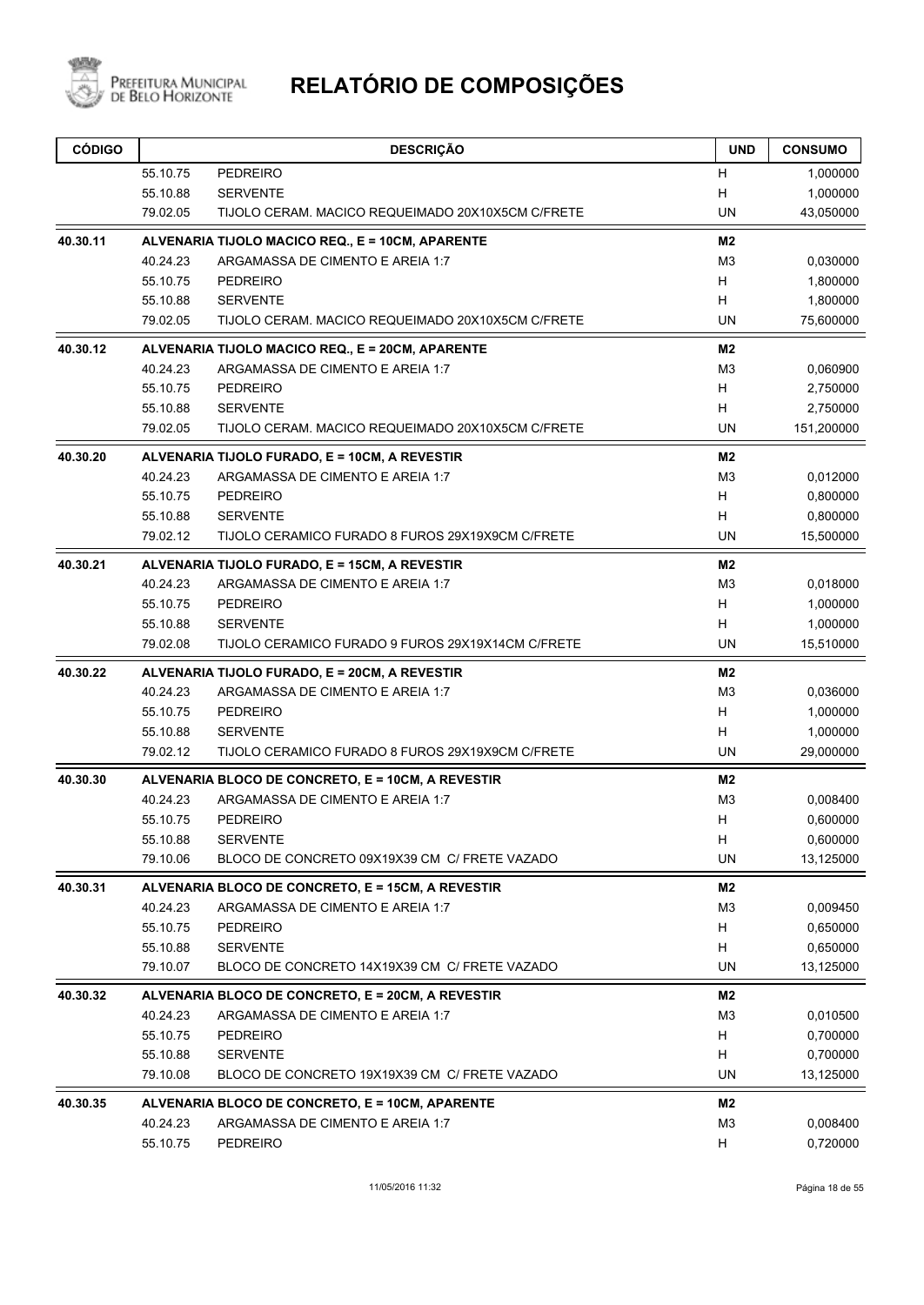

| <b>CÓDIGO</b> |                      | <b>DESCRIÇÃO</b>                                         | <b>UND</b>     | <b>CONSUMO</b> |
|---------------|----------------------|----------------------------------------------------------|----------------|----------------|
|               | 55.10.88             | <b>SERVENTE</b>                                          | H              | 0,720000       |
|               | 79.10.06             | BLOCO DE CONCRETO 09X19X39 CM C/ FRETE VAZADO            | <b>UN</b>      | 13,125000      |
| 40.30.36      |                      | ALVENARIA BLOCO DE CONCRETO, E = 15CM, APARENTE          | M <sub>2</sub> |                |
|               | 40.24.23             | ARGAMASSA DE CIMENTO E AREIA 1:7                         | M3             | 0,009450       |
|               | 55.10.75             | <b>PEDREIRO</b>                                          | H              | 0,800000       |
|               | 55.10.88             | <b>SERVENTE</b>                                          | H              | 0,800000       |
|               | 79.10.07             | BLOCO DE CONCRETO 14X19X39 CM C/ FRETE VAZADO            | <b>UN</b>      | 13,125000      |
| 40.30.37      |                      | ALVENARIA BLOCO DE CONCRETO, E = 20CM, APARENTE          | M2             |                |
|               | 40.24.23             | ARGAMASSA DE CIMENTO E AREIA 1:7                         | M <sub>3</sub> | 0,010500       |
|               | 55.10.75             | <b>PEDREIRO</b>                                          | H              | 0,850000       |
|               | 55.10.88             | <b>SERVENTE</b>                                          | н              | 0,850000       |
|               | 79.10.08             | BLOCO DE CONCRETO 19X19X39 CM C/ FRETE VAZADO            | <b>UN</b>      | 13,125000      |
| 40.31         | <b>REVESTIMENTOS</b> |                                                          |                |                |
| 40.31.01      |                      | <b>REVESTIMENTO EM MARMORITE P/ BANCA/TANQUE</b>         | M2             |                |
|               | 40.04.01             | MAO DE OBRA PARA FUNDICAO DE BANCADA DE MARMORITE        | M <sub>2</sub> | 1,000000       |
|               | 62.01.05             | CIMENTO PORTLAND COMUM (CPIII-40) SC 50KG                | KG             | 1,000000       |
|               | 82.23.12             | <b>GRANITINA MISTA No.1</b>                              | KG             | 20,000000      |
| 40.31.02      |                      | <b>CHAPISCO COM ARGAMASSA 1:3, A COLHER</b>              | M2             |                |
|               | 40.24.15             | ARGAMASSA DE CIMENTO E AREIA 1:3                         | M <sub>3</sub> | 0,005000       |
|               | 55.10.75             | <b>PEDREIRO</b>                                          | H              | 0,100000       |
|               | 55.10.88             | <b>SERVENTE</b>                                          | н              | 0,170000       |
| 40.31.03      |                      | <b>CHAPISCO COM ARGAMASSA 1:3, A PENEIRA</b>             | M2             |                |
|               | 40.24.15             | ARGAMASSA DE CIMENTO E AREIA 1:3                         | M <sub>3</sub> | 0,007000       |
|               | 55.10.75             | PEDREIRO                                                 | н              | 0,200000       |
|               | 55.10.88             | <b>SERVENTE</b>                                          | H              | 0,200000       |
| 40.31.04      |                      | <b>CHAPISCO C/ ARG.DE CIMENTO, AREIA, PEDRISCO 1:2:2</b> | M2             |                |
|               | 40.26.05             | ARGAMASSA DE CIMENTO, AREIA E PEDRISCO 1:2:2             | M <sub>3</sub> | 0,007000       |
|               | 55.10.75             | <b>PEDREIRO</b>                                          | H              | 0,200000       |
|               | 55.10.88             | <b>SERVENTE</b>                                          | н              | 0,200000       |
| 40.31.05      |                      | <b>EMBOCO COM ARGAMASSA 1:7</b>                          | M2             |                |
|               |                      | 40.24.23 ARGAMASSA DE CIMENTO E AREIA 1:7                | M3             | 0,015000       |
|               | 55.10.75             | PEDREIRO                                                 | H              | 0,510000       |
|               | 55.10.88             | <b>SERVENTE</b>                                          | н              | 0,510000       |
| 40.31.06      |                      | <b>REBOCO PAULISTA COM ARGAMASSA 1:7</b>                 | M2             |                |
|               | 40.24.23             | ARGAMASSA DE CIMENTO E AREIA 1:7                         | M <sub>3</sub> | 0,022000       |
|               | 55.10.75             | PEDREIRO                                                 | H              | 0,640000       |
|               | 55.10.88             | <b>SERVENTE</b>                                          | H              | 0,640000       |
| 40.31.07      |                      | <b>REBOCO PAULISTA COM ARGAMASSA 1:4</b>                 | M2             |                |
|               | 40.24.17             | ARGAMASSA DE CIMENTO E AREIA 1:4                         | M <sub>3</sub> | 0,022000       |
|               | 55.10.75             | <b>PEDREIRO</b>                                          | Н              | 0,640000       |
|               | 55.10.88             | <b>SERVENTE</b>                                          | н              | 0,640000       |
| 40.31.08      |                      | EM AZULEJO BRANCO 15X15 CM, EXTRA                        | M <sub>2</sub> |                |
|               | 55.10.77             | PEDREIRO DE ACABAMENTO                                   | н              | 0,900000       |
|               | 55.10.88             | <b>SERVENTE</b>                                          | H              | 0,500000       |
|               | 62.03.10             | ARGAMASSA DE ASSENTAMENTO INTERNO - AC I                 | KG             | 5,500000       |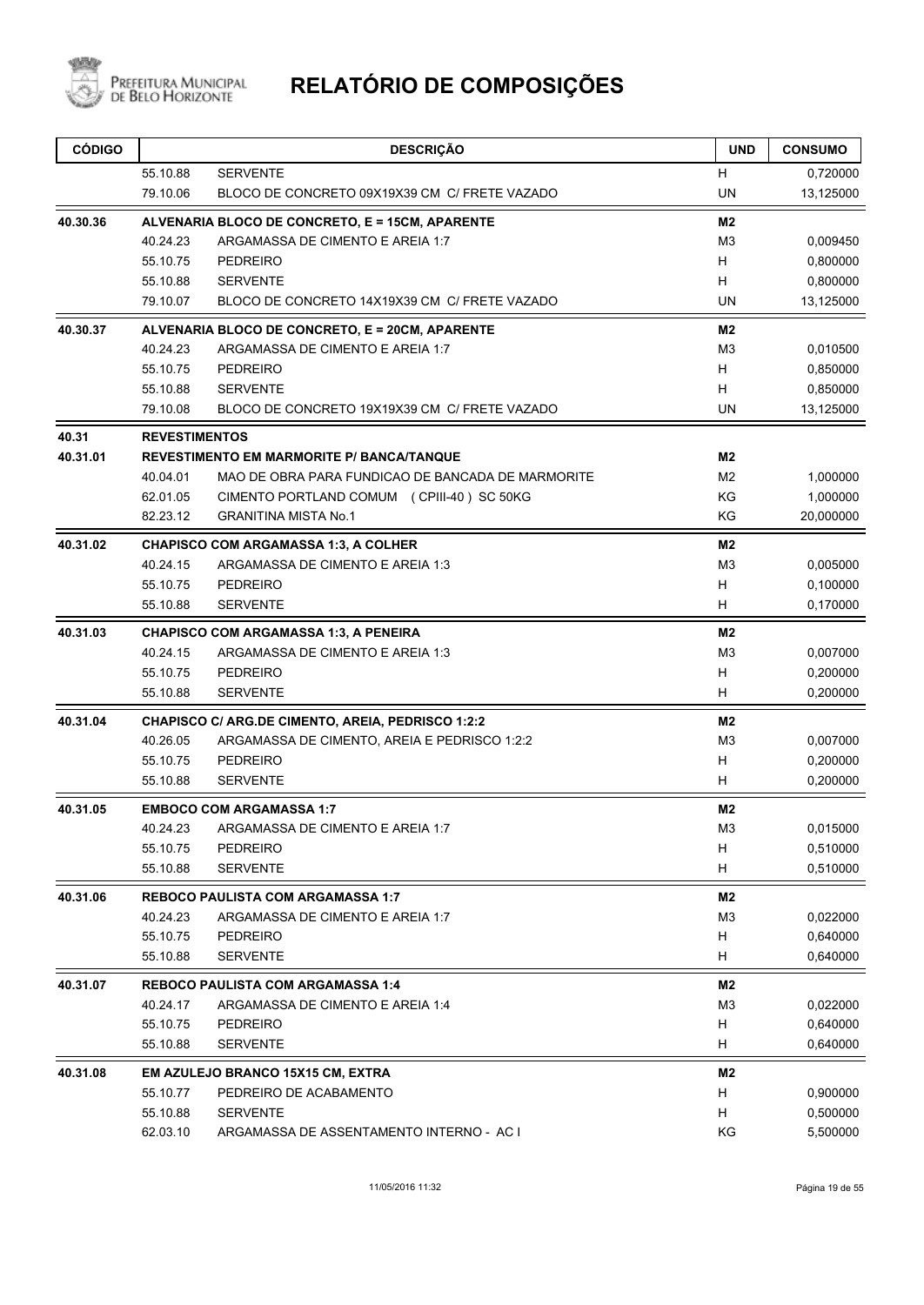

| <b>CÓDIGO</b> |          | <b>DESCRIÇÃO</b>                                                                                    | <b>UND</b>     | <b>CONSUMO</b> |
|---------------|----------|-----------------------------------------------------------------------------------------------------|----------------|----------------|
|               | 62.03.22 | REJUNTE FLEXIVEL EXTERNO - TIPO II                                                                  | KG             | 0,200000       |
|               | 82.70.05 | AZULEJO BRANCO 15X15 CM, CECRISA EXTRA OU EQUIVALENTE                                               | M <sub>2</sub> | 1,050000       |
| 40.32         |          | <b>MOVIMENTO DE TERRA</b>                                                                           |                |                |
| 40.32.05      |          | <b>ESCAVACAO MANUAL H &lt;= 1.5M M</b>                                                              | M <sub>3</sub> |                |
|               | 55.10.88 | <b>SERVENTE</b>                                                                                     | H              | 3,000000       |
| 40.32.07      |          | ESCAVACAO MANUAL 1,5 < H <= 3,0 M                                                                   | M3             |                |
|               | 55.10.88 | <b>SERVENTE</b>                                                                                     | H              | 4,000000       |
| 40.32.09      |          | <b>ESCAVACAO MANUAL H &gt; 3,0 M</b>                                                                | M <sub>3</sub> |                |
|               | 55.10.88 | <b>SERVENTE</b>                                                                                     | H              | 5,000000       |
| 40.32.10      |          | ESCAV. MECANICA DE VALAS C/ DESC. LATERAL H<=1,5M                                                   | M <sub>3</sub> |                |
|               | 50.20.18 | CHP/ESCAVADEIRA KOMATSU PC 150 SE - 103 HP                                                          | H              | 0,022220       |
|               | 50.20.19 | CHI/ESCAVADEIRA KOMATSU PC 150 SE - 103 HP                                                          | H              | 0,005560       |
|               | 55.10.88 | <b>SERVENTE</b>                                                                                     | H              | 0,027780       |
| 40.32.11      |          | ESCAV.MECANICA DE VALAS DESC. LATERAL 1,5M <h<=3,0m< td=""><td>M3</td><td></td></h<=3,0m<>          | M3             |                |
|               | 50.20.18 | CHP/ESCAVADEIRA KOMATSU PC 150 SE - 103 HP                                                          | H              | 0,028170       |
|               | 50.20.19 | CHI/ESCAVADEIRA KOMATSU PC 150 SE - 103 HP                                                          | H              | 0,007040       |
|               | 55.10.88 | <b>SERVENTE</b>                                                                                     | H              | 0,035210       |
| 40.32.12      |          | ESCAV.MECANICA DE VALAS DESC. LATERAL 3,0M <h<=5,0m< td=""><td>M3</td><td></td></h<=5,0m<>          | M3             |                |
|               | 50.20.18 | CHP/ESCAVADEIRA KOMATSU PC 150 SE - 103 HP                                                          | н              | 0,032920       |
|               | 50.20.19 | CHI/ESCAVADEIRA KOMATSU PC 150 SE - 103 HP                                                          | H              | 0,008230       |
|               | 55.10.88 | <b>SERVENTE</b>                                                                                     | H              | 0,041150       |
| 40.32.13      |          | ESCAV. MECANICA DE VALAS C/ DESC. LATERAL H>=5,0M                                                   | M3             |                |
|               | 50.20.18 | CHP/ESCAVADEIRA KOMATSU PC 150 SE - 103 HP                                                          | H              | 0,035240       |
|               | 50.20.19 | CHI/ESCAVADEIRA KOMATSU PC 150 SE - 103 HP                                                          | H              | 0,008810       |
|               | 55.10.88 | <b>SERVENTE</b>                                                                                     | H              | 0,044050       |
| 40.32.15      |          | ESCAV.MECANICA DE VALAS C/ DESC.S/CAMINHAO H<=1,5M                                                  | MЗ             |                |
|               | 50.20.18 | CHP/ESCAVADEIRA KOMATSU PC 150 SE - 103 HP                                                          | H              | 0,027680       |
|               | 50.20.19 | CHI/ESCAVADEIRA KOMATSU PC 150 SE - 103 HP                                                          | H              | 0,006920       |
|               | 55.10.88 | <b>SERVENTE</b>                                                                                     | H              | 0,034600       |
| 40.32.16      |          | ESCAV.MECANICA DE VALAS DESC.S/CAMINHAO 1,5M <h<=3m< td=""><td>M3</td><td></td></h<=3m<>            | M3             |                |
|               | 50.20.18 | CHP/ESCAVADEIRA KOMATSU PC 150 SE - 103 HP                                                          | H              | 0,034480       |
|               | 50.20.19 | CHI/ESCAVADEIRA KOMATSU PC 150 SE - 103 HP                                                          | H              | 0,008620       |
|               | 55.10.88 | <b>SERVENTE</b>                                                                                     | H              | 0,043100       |
| 40.32.17      |          | ESCAV.MECANICA DE VALAS DESC.S/CAMINHAO 3,0M <h<=5m< td=""><td>M<sub>3</sub></td><td></td></h<=5m<> | M <sub>3</sub> |                |
|               | 50.20.18 | CHP/ESCAVADEIRA KOMATSU PC 150 SE - 103 HP                                                          | H              | 0,041240       |
|               | 50.20.19 | CHI/ESCAVADEIRA KOMATSU PC 150 SE - 103 HP                                                          | H              | 0,010310       |
|               | 55.10.88 | <b>SERVENTE</b>                                                                                     | H              | 0,051550       |
| 40.32.18      |          | ESCAV. MECANICA DE VALAS DESC.S/ CAMINHAO H>=5,0M                                                   | M <sub>3</sub> |                |
|               | 50.20.18 | CHP/ESCAVADEIRA KOMATSU PC 150 SE - 103 HP                                                          | H              | 0,043480       |
|               | 50.20.19 | CHI/ESCAVADEIRA KOMATSU PC 150 SE - 103 HP                                                          | H              | 0,010870       |
|               | 55.10.88 | <b>SERVENTE</b>                                                                                     | H              | 0,054350       |
| 40.32.19      |          | ESCAVAÇÃO MECANICA EM SOLO MOLE C/ DESC. CAMINHÃO                                                   | M3             |                |
|               | 50.20.50 | CHP/DRAGA DE ARRASTE 140 HP-BUCYRUS 22B                                                             | H              | 0,036360       |
|               | 55.10.88 | <b>SERVENTE</b>                                                                                     | H              | 0,036360       |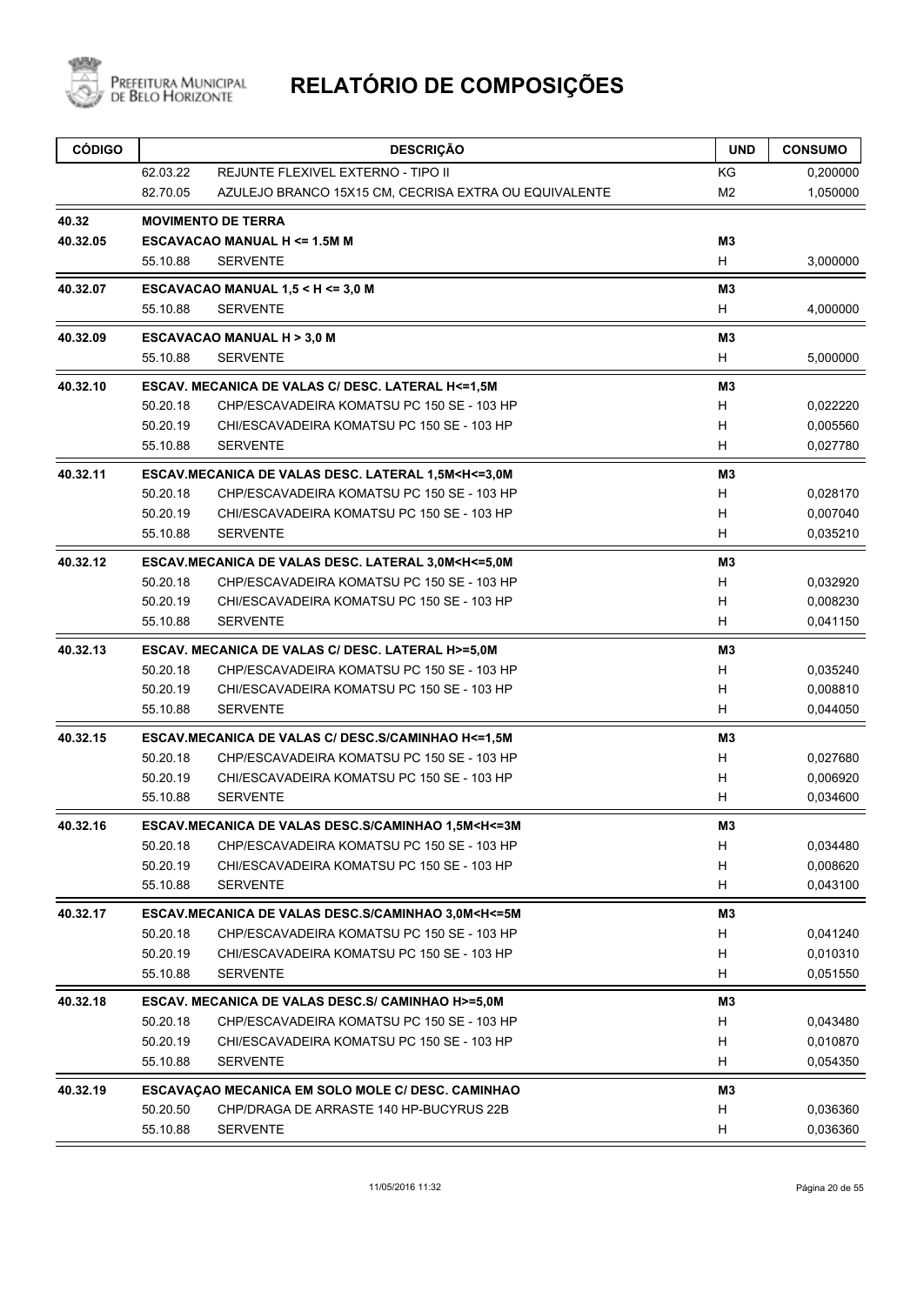

| <b>CÓDIGO</b> |                      | <b>DESCRIÇÃO</b>                                                            | <b>UND</b>          | <b>CONSUMO</b>       |
|---------------|----------------------|-----------------------------------------------------------------------------|---------------------|----------------------|
| 40.32.20      |                      | ESCAVAÇÃO MANUAL DE TUBULÃO A CÉU ABERTO FUSTE E BASE                       | M3                  |                      |
|               | 55.10.51             | <b>POCEIRO</b>                                                              | H                   | 8,000000             |
|               | 55.10.88             | <b>SERVENTE</b>                                                             | H                   | 8,000000             |
| 40.32.21      |                      | ESCAV. MANUAL TUBULÃO A CÉU ABERTO COM EQUIP ELÉTRICO                       | M <sub>3</sub>      |                      |
|               | 50.19.66             | MARTELETE ELETRICO TRIFASICO 30 KG                                          | H                   | 8,500000             |
|               | 55.10.51             | <b>POCEIRO</b>                                                              | H                   | 8,500000             |
|               | 55.10.88             | <b>SERVENTE</b>                                                             | H                   | 8,500000             |
|               | 83.23.10             | KILOWATT/HORA COMERCIAL B3 CONVENCIONAL                                     | KW/H                | 9,040000             |
| 40.32.22      |                      | REGULARIZACAO E COMPACTACAO MANUAL DE TERRENO                               | M <sub>2</sub>      |                      |
|               | 55.10.88             | <b>SERVENTE</b>                                                             | H                   | 0,330000             |
| 40.32.23      |                      | REGULARIZAÇÃO E COMPACT.TERRENO C/PLACA VIBRATORIA                          | M2                  |                      |
|               | 50.13.74             | CHP/COMPACTADOR DE PLACA CLARIDON CS-30 9HP DIESEL                          | H                   | 0,040000             |
|               | 50.13.75             | CHI/COMPACTADOR DE PLACA CLARIDON CS-30 9HP DIESEL                          | н                   | 0,010000             |
|               | 55.10.88             | <b>SERVENTE</b>                                                             | H                   | 0,250000             |
| 40.32.30      |                      | <b>REATERRO MANUAL DE VALAS</b>                                             | M <sub>3</sub>      |                      |
|               | 55.10.88             | <b>SERVENTE</b>                                                             | H                   | 3,000000             |
| 40.32.31      |                      | <b>REATERRO COMPACTADO C/ PLACA VIBRATORIA</b>                              | M <sub>3</sub>      |                      |
|               | 50.13.74             | CHP/COMPACTADOR DE PLACA CLARIDON CS-30 9HP DIESEL                          | H                   | 0,200000             |
|               | 50.13.75             | CHI/COMPACTADOR DE PLACA CLARIDON CS-30 9HP DIESEL                          | H                   | 0,050000             |
|               | 55.10.88             | <b>SERVENTE</b>                                                             | н                   | 1,200000             |
| 40.32.32      |                      | <b>REATERRO COMPACTADO COM ROLO VIBRATORIO</b>                              | M3                  |                      |
|               | 50.10.50             | CHP/CAMINHAO TANQUE FORD 1317 WE TRUCADO, 10000                             | Н                   | 0,008570             |
|               | 50.10.51             | CHI/CAMINHAO TANQUE FORD 1317 WE TRUCADO, 10000 L                           | H                   | 0,000950             |
|               | 50.13.44             | CHP/ROLO VIBRATORIO DYNAPAC CA-15 LISO                                      | Н                   | 0,004760             |
|               | 50.13.46             | CHP/ROLO VIBRATORIO DYNAPAC CA-15 PE DE CARNEIRO                            | H                   | 0,004760             |
|               | 50.25.08             | CHP/GRADE DE DISCO TATU 20-24                                               | H                   | 0,003330             |
|               | 50.25.09             | CHI/GRADE DE DISCO TATU 20-24                                               | H                   | 0,001430             |
|               | 50.32.08             | CHP/MOTONIVELADORA 120 H - 140 HP.                                          | H                   | 0,003810             |
|               | 50.32.09             | CHI/MOTONIVELADORA 120 H - 140 HP                                           | н                   | 0,000950             |
|               | 50.36.66             | CHP/TRATOR DE PNEUS 7630-TR NEW HOLLAND 103CV(4X4)                          | н                   | 0,003330             |
|               | 50.36.67<br>55.10.88 | CHI/TRATOR DE PNEUS 7630-TR NEW HOLLAND 103CV(4X4)<br><b>SERVENTE</b>       | H<br>Н              | 0,001430<br>0,019050 |
|               |                      |                                                                             |                     |                      |
| 40.32.40      | 50.10.09             | <b>CARGA MANUAL SOBRE CAMINHOES</b><br>CHI/CAMINHAO BASCULANTE FORD 1317 WE | M <sub>3</sub><br>H | 0,160000             |
|               | 55.10.88             | <b>SERVENTE</b>                                                             | H                   | 1,000000             |
| 40.32.41      |                      | <b>CARGA MECANICA SOBRE CAMINHOES</b>                                       | M3                  |                      |
|               | 50.11.28             | CHP/CARREGADEIRA CASE W 20E (2,25M3-1,72M3) -118HP                          | H                   | 0,012500             |
|               | 55.10.88             | <b>SERVENTE</b>                                                             | H                   | 0,012500             |
| 40.33         |                      | <b>CONCRETO DE REGULARIZACAO</b>                                            |                     |                      |
| 40.33.01      |                      | TRACO 1;3;6, FORNEC.E LANCAMENTO SOBRE ENROCAMENTO                          | M3                  |                      |
|               | 50.05.10             | CHP/BETONEIRA 320 L, SEM CARREGADOR                                         | н                   | 1,000000             |
|               | 55.10.75             | <b>PEDREIRO</b>                                                             | H                   | 3,000000             |
|               | 55.10.88             | <b>SERVENTE</b>                                                             | H                   | 12,000000            |
|               | 62.01.05             | CIMENTO PORTLAND COMUM (CPIII-40) SC 50KG                                   | ΚG                  | 208,000000           |
|               | 63.01.03             | BRITA COM FRETE BRITA 0,1,2,3                                               | MЗ                  | 0,882000             |
|               | 63.05.05             | AREIA LAVADA COM FRETE                                                      | M <sub>3</sub>      | 0,564000             |
|               |                      |                                                                             |                     |                      |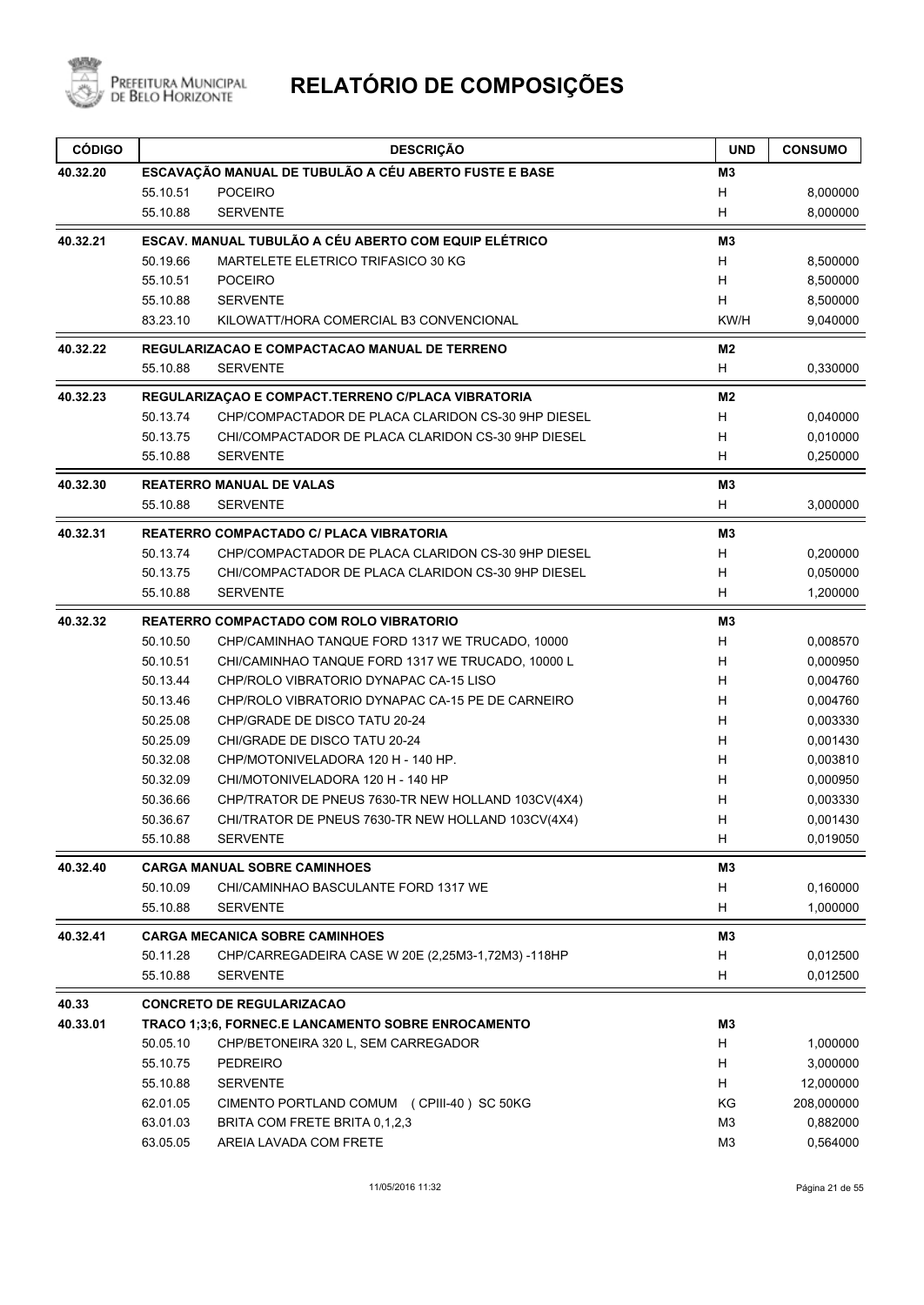

| <b>CÓDIGO</b> |                   | <b>DESCRIÇÃO</b>                                   | <b>UND</b>     | <b>CONSUMO</b> |
|---------------|-------------------|----------------------------------------------------|----------------|----------------|
| 40.34         | <b>TRANSPORTE</b> |                                                    |                |                |
| 40.34.01      |                   | <b>TRANSPORTE DMT &lt;= 10KM</b>                   | <b>TxKM</b>    |                |
|               | 50.10.12          | CHP/CAMINHAO BASCULANTE FORD 1517 WF               | H              | 0,008380       |
|               | 50.10.13          | CHI/CAMINHAO BASCULANTE FORD 1517 WF               | н              | 0,000730       |
|               | 55.10.88          | <b>SERVENTE</b>                                    | н              | 0,002280       |
| 40.34.02      |                   | <b>TRANSPORTE DMT &gt; 10 KM</b>                   | <b>TxKM</b>    |                |
|               | 50.10.12          | CHP/CAMINHAO BASCULANTE FORD 1517 WF               | H              | 0,006050       |
|               | 50.10.13          | CHI/CAMINHAO BASCULANTE FORD 1517 WF               | H              | 0,000320       |
|               | 55.10.88          | <b>SERVENTE</b>                                    | H              | 0,001590       |
| 40.37         |                   | <b>CONCRETO ASFALTICO</b>                          |                |                |
| 40.37.10      |                   | CBUQ FAIXA C CAP-50/70 PREPARO, EXCLUS. TRANSPORTE | т              |                |
|               | 50.11.28          | CHP/CARREGADEIRA CASE W 20E (2,25M3-1,72M3) -118HP | H              | 0,018750       |
|               | 50.11.29          | CHI/CARREGADEIRA CASE W 20E (2,25M3-1,72M3) -118HP | н              | 0,012500       |
|               | 50.37.06          | CHP/USINA DE ASFALTO CAP40/60 UA2 MF 40E C/PURIFIC | н              | 0,031250       |
|               | 50.37.08          | CHP/TANCAGEM (4X20M3 + CALDEIRA + 5/10/20M3)       | H              | 0,031250       |
|               | 50.37.10          | CHP/EQUIPAMENTOS PARA LABORATORIO DE ASFALTO       | H              | 0,031250       |
|               | 50.37.12          | CHP/BALANCA RODOV. HIBRIDA 60T-IP65-18X30M         | H              | 0,031250       |
|               | 55.05.48          | OPERADOR DE CALDEIRA                               | H              | 0,049690       |
|               | 55.05.71          | OPERADOR DE USINA                                  | H              | 0,038440       |
|               | 55.10.04          | AGENTE DE ADMINISTRACAO                            | H              | 0,038440       |
|               | 55.10.32          | ENCARREGADO DE USINA DE ASFALTO                    | H              | 0,038440       |
|               | 55.10.62          | LABORATORISTA/BALANCEIRO                           | н              | 0,038440       |
|               | 55.10.66          | <b>MACARIQUEIRO</b>                                | H              | 0,038440       |
|               | 55.10.83          | <b>RONDA</b>                                       | H              | 0,069380       |
|               | 55.10.88          | <b>SERVENTE</b>                                    | H              | 0,076880       |
|               | 63.01.03          | BRITA COM FRETE BRITA 0,1,2,3                      | M <sub>3</sub> | 0,328000       |
|               | 63.02.04          | PO DE CALCAREO COM FRETE                           | M <sub>3</sub> | 0,219000       |
|               | 63.05.05          | AREIA LAVADA COM FRETE                             | M <sub>3</sub> | 0,179000       |
|               | 68.01.30          | <b>OLEO DIESEL</b>                                 | L              | 2,000000       |
|               | 68.01.65          | OLEO COMBUSTIVEL A1                                | L              | 8,000000       |
|               | 68.07.06          | ASFALTO CAP 50/70                                  | Τ              | 0,055000       |
| 40.37.11      |                   | <b>CONFECCAO DE CBUQ EXCLUSIVE MATERIAL</b>        | T              |                |
|               | 50.11.28          | CHP/CARREGADEIRA CASE W 20E (2,25M3-1,72M3) -118HP | H              | 0,018750       |
|               | 50.11.29          | CHI/CARREGADEIRA CASE W 20E (2,25M3-1,72M3) -118HP | Н              | 0,012500       |
|               | 50.37.06          | CHP/USINA DE ASFALTO CAP40/60 UA2 MF 40E C/PURIFIC | H              | 0,031250       |
|               | 50.37.08          | CHP/TANCAGEM (4X20M3 + CALDEIRA + 5/10/20M3)       | H              | 0,031250       |
|               | 50.37.10          | CHP/EQUIPAMENTOS PARA LABORATORIO DE ASFALTO       | H              | 0,031250       |
|               | 50.37.12          | CHP/BALANCA RODOV. HIBRIDA 60T-IP65-18X30M         | H              | 0,031250       |
|               | 55.05.48          | OPERADOR DE CALDEIRA                               | H              | 0,049690       |
|               | 55.05.71          | OPERADOR DE USINA                                  | H              | 0,038440       |
|               | 55.10.04          | AGENTE DE ADMINISTRACAO                            | H              | 0,038440       |
|               | 55.10.32          | ENCARREGADO DE USINA DE ASFALTO                    | Н              | 0,038440       |
|               | 55.10.62          | LABORATORISTA/BALANCEIRO                           | H              | 0,038440       |
|               | 55.10.66          | <b>MACARIQUEIRO</b>                                | H              | 0,038440       |
|               | 55.10.83          | <b>RONDA</b>                                       | H              | 0,069380       |
|               | 55.10.88          | <b>SERVENTE</b>                                    | H              | 0,076880       |
|               | 68.01.30          | OLEO DIESEL                                        | L              | 2,000000       |
|               | 68.01.65          | OLEO COMBUSTIVEL A1                                | L              | 8,000000       |
|               |                   |                                                    |                |                |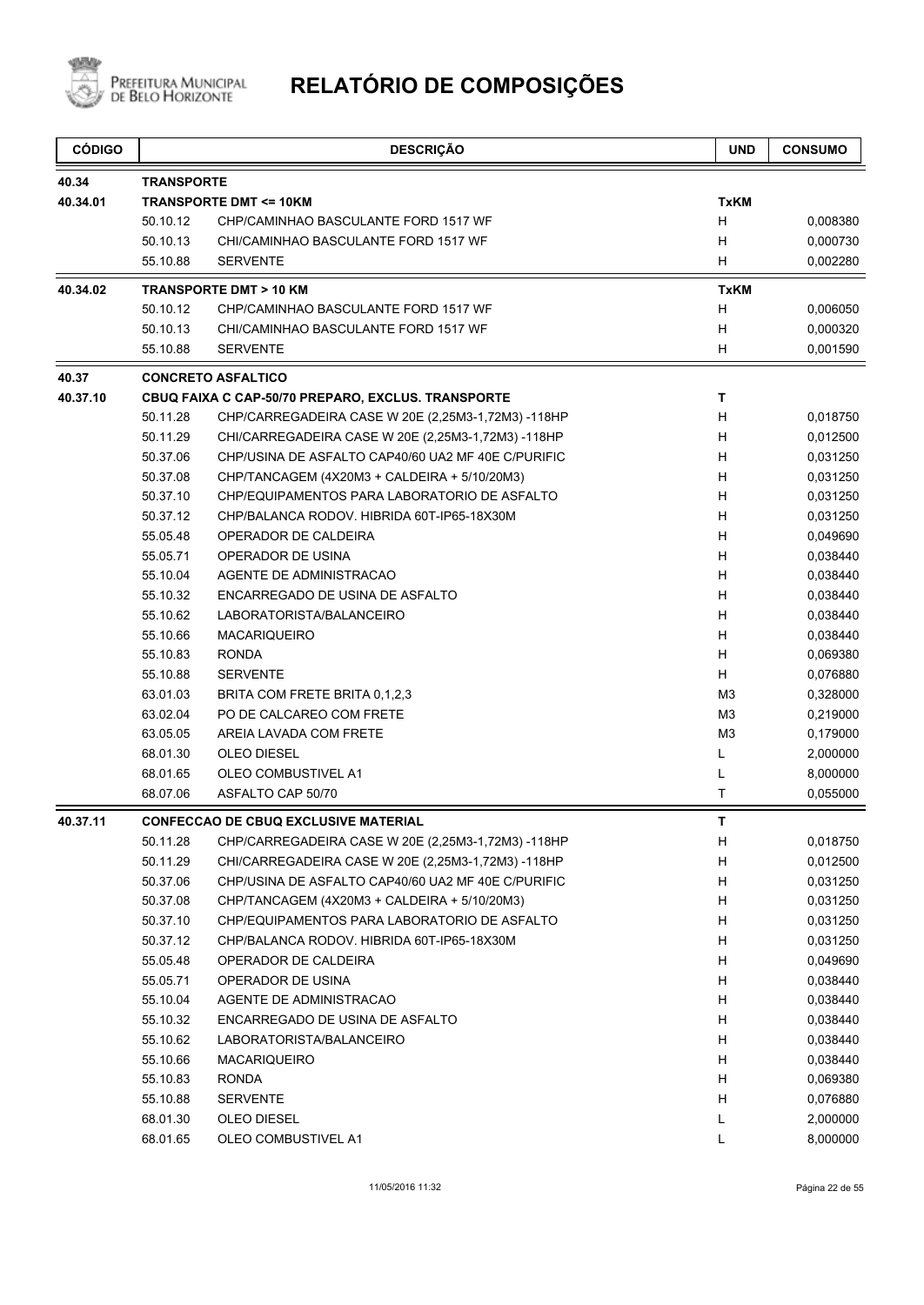

# PREFEITURA MUNICIPAL **RELATÓRIO DE COMPOSIÇÕES**

| <b>CÓDIGO</b> |                       | <b>DESCRIÇÃO</b>                                                    | <b>UND</b>     | <b>CONSUMO</b> |
|---------------|-----------------------|---------------------------------------------------------------------|----------------|----------------|
| 40.37.15      |                       | PRE-MISTURADO A FRIO RL-1C- PREPARO, EXCL. TRANSP.                  | т              |                |
|               | 50.11.28              | CHP/CARREGADEIRA CASE W 20E (2,25M3-1,72M3) -118HP                  | н              | 0,015630       |
|               | 50.11.29              | CHI/CARREGADEIRA CASE W 20E (2,25M3-1,72M3) -118HP                  | н              | 0,015630       |
|               | 50.37.22              | CHP/USINA DE ASFALTO A FRIO 40T PMF-33 EE CAP40/60                  | н              | 0,025000       |
|               | 50.37.23              | CHI/USINA DE ASFALTO A FRIO 40T PMF-33 EE CAP40/60                  | H              | 0,006250       |
|               | 55.10.88              | <b>SERVENTE</b>                                                     | н              | 0,187500       |
|               | 63.01.03              | BRITA COM FRETE BRITA 0,1,2,3                                       | M <sub>3</sub> | 0,610000       |
|               | 63.02.04              | PO DE CALCAREO COM FRETE                                            | M <sub>3</sub> | 0,060000       |
|               | 68.01.65              | OLEO COMBUSTIVEL A1                                                 | L              | 8,000000       |
|               | 68.09.14              | <b>EMULSAO ASFALTICA RL-1C</b>                                      | Τ              | 0,038100       |
| 40.39         |                       | <b>TRABALHOS LACUSTRES</b>                                          |                |                |
| 40.39.01      |                       | ROCAMENTO E TRANSP.<20M-VEGETACAO MARGINAL A LAGOA                  | M2             |                |
|               | 50.21.01              | CHP-ROCADEIRA ECHO MODELO SRM-3550                                  | H              | 0,020000       |
|               | 55.10.10              | AUXILIAR BOMBEIRO/ELETRICISTA                                       | н              | 0,180000       |
|               | 83.04.01              | DISCO PARA ROCADEIRA 80 DENTES                                      | <b>UN</b>      | 0,002500       |
| 40.39.05      |                       | <b>CARGA MANUAL DE VEGETACAO SOBRE CAMINHAO</b>                     | M3             |                |
|               | 50.10.09              | CHI/CAMINHAO BASCULANTE FORD 1317 WE                                | н              | 0,250000       |
|               | 55.10.10              | <b>AUXILIAR BOMBEIRO/ELETRICISTA</b>                                | н              | 0,500000       |
| 40.39.06      |                       | <b>DESCARGA E ESPALHAMENTO DE BOTA FORA</b>                         | M3             |                |
|               | 50.10.08              | CHP/CAMINHAO BASCULANTE FORD 1317 WE                                | H              | 0,050000       |
|               | 50.36.10              | CHP/TRATOR DE ESTEIRA D6M C/ LAMINA 140 HP                          | н              | 0,004000       |
| 40.39.07      |                       | <b>TRANSPORTE DMT &lt;= 5KM</b>                                     | VG             |                |
|               | 50.10.08              | CHP/CAMINHAO BASCULANTE FORD 1317 WE                                | н              | 0,330000       |
| 40.39.08      |                       | <b>TRANSPORTE 5KM&lt; DMT&lt;=10KM</b>                              | VG             |                |
|               | 50.10.08              | CHP/CAMINHAO BASCULANTE FORD 1317 WE                                | H              | 0,670000       |
| 40.39.09      |                       | <b>TRANSPORTE 10KM<dmt<=15km< b=""></dmt<=15km<></b>                | VG             |                |
|               | 50.10.08              | CHP/CAMINHAO BASCULANTE FORD 1317 WE                                | н              | 1,000000       |
| 40.39.10      |                       | TRANSPORTE 15KM <dmt<=20km< td=""><td>VG</td><td></td></dmt<=20km<> | VG             |                |
|               | 50.10.08              | CHP/CAMINHAO BASCULANTE FORD 1317 WE                                | Н              | 1,330000       |
| 40.40         |                       | FORNECIMENTO E LANCAMENTO DE MATERIAL DRENANTE                      |                |                |
| 40.40.01      |                       | AREIA (COM ADENSAMENTO HIDRAULICO)                                  | M3             |                |
|               | 50.10.36              | CHP/CAMINHAO TANQUE FORD 1317 WE, 6.000L                            | н              | 0,068000       |
|               | 55.10.88              | <b>SERVENTE</b>                                                     | н              | 1,500000       |
|               | 63.04.02              | AREIA/CASCALHO PARA DRENO                                           | M <sub>3</sub> | 1,100000       |
| 40.41         |                       | <b>MANTA DRENANTE GEOTEXTIL</b>                                     |                |                |
| 40.41.01      |                       | MANTA GEOTEXTIL - 300G/M2 - RES. TRACAO >= 16KN/M                   | M2             |                |
|               | 55.10.75              | PEDREIRO                                                            | H              | 0,033330       |
|               | 55.10.88              | <b>SERVENTE</b>                                                     | н              | 0,033330       |
|               | 61.20.07              | MANTA GEOTEXTIL RESIST.TRAÇAO 16 KN/M (300 G/M2)                    | M2             | 1,000000       |
| 40.42         | <b>DRENO BARBACAN</b> |                                                                     |                |                |
| 40.42.01      | $D = 50$ MM           |                                                                     | UN             |                |
|               | 55.10.75              | <b>PEDREIRO</b>                                                     | H              | 0,200000       |
|               | 73.24.51              | TUBO PVC ESGOTO D= 50MM X 6M PLASTUBOS                              | UN             | 0,083340       |
|               |                       |                                                                     |                |                |

**40.43 CORTE MECÂNICO EM CONCRETO/ASFALTO**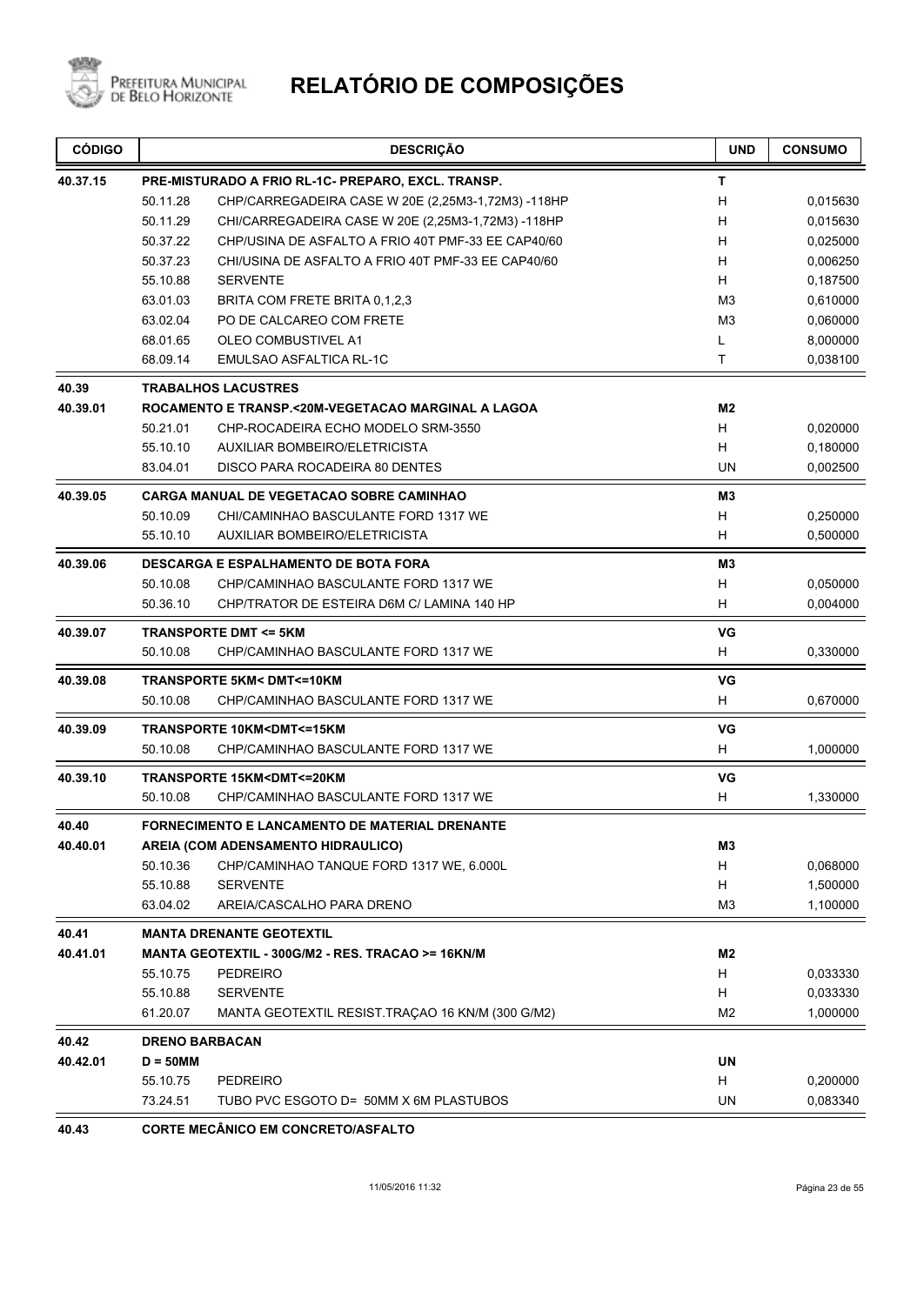

| <b>CÓDIGO</b> |          | <b>DESCRIÇÃO</b>                                                  | <b>UND</b> | <b>CONSUMO</b> |
|---------------|----------|-------------------------------------------------------------------|------------|----------------|
| 40.43.01      |          | CORTE MECAN. C/ SERRA CIRCULAR EM CONCRETO/ASFALTO                | Μ          |                |
|               | 50.41.11 | CHP/SERRA CLIPPER MECAN A GASOLINA OU EQUIVALENTE 13HP            | H          | 0,025000       |
|               | 50.41.12 | CHI/SERRA CLIPPER MECAN A GASOLINA OU EQUIVALENTE 13HP            | H          | 0,034000       |
|               | 55.10.75 | <b>PEDREIRO</b>                                                   | H          | 0,059000       |
|               | 72.10.01 | DISCO DIAMANTADO D=14" PRECISION OU EQUIVALENTE                   | <b>UN</b>  | 0,002000       |
| 40.60         |          | <b>SERVICOS AUXILIARES - BARRACAO DE OBRA</b>                     |            |                |
| 40.60.35      |          | INSTALACAO HIDRAULICA - ESCRITORIO EMPREITEIRA                    | М          |                |
|               | 55.10.10 | <b>AUXILIAR BOMBEIRO/ELETRICISTA</b>                              | H          | 16,000000      |
|               | 55.10.39 | <b>BOMBEIRO</b>                                                   | H          | 16,000000      |
|               | 73.02.01 | TUBO PVC AGUA SOLDA CLASSE 15 D= 20MM (1/2")                      | М          | 10,000000      |
|               | 73.24.02 | TUBO PVC ESGOTO RIGIDO PB VIROLA 50MM x6M                         | <b>UN</b>  | 0,500000       |
|               | 73.24.04 | TUBO PVC ESGOTO RIGIDO PB VIROLA 100MM x6M                        | <b>UN</b>  | 2,166660       |
|               | 73.24.25 | TUBO PVC ESGOTO RIGIDO PB SOLDA D=40MM x6M                        | <b>UN</b>  | 0,666660       |
|               | 73.33.02 | CAIXA D'AGUA DE POLIETILENO COM TAMPA 310 L                       | <b>UN</b>  | 0,330000       |
|               | 73.41.40 | ENGATE NO.3 C= 30CM, (CIPLA 305 OU EQUIVALENTE) PVC               | UN         | 0,333300       |
|               | 73.41.81 | BOLSA DE LIGACAO 340 D= 1 1/2", CIPLA OU EQUIVALENTE              | UN         | 0,333300       |
|               | 73.46.01 | REGISTRO DE GAVETA BRUTO 1510-B 1/2" FABRIMAR OU EQUIVALENTE      | UN         | 0,666700       |
|               | 73.51.41 | TORNEIRA BOIA PARA CX. D'AGUA 3/4", PLENA OU EQUIVALENTE          | UN         | 0,333330       |
|               | 73.51.52 | TORNEIRA PARA LAVATORIO REF.1194-AS 1/2" FABRIMAR OU EQUIVALENTE  | UN         | 0,333300       |
|               | 73.52.74 | VALVULA PVC PARA LAVATORIO SEM UNHO No.11                         | <b>UN</b>  | 0,333300       |
|               | 73.57.01 | CX.SIF.PVC C/ GRELHA QUAD/RED. BRANCA 150x150x50MM                | <b>UN</b>  | 1,000000       |
|               | 73.57.50 | CAIXA DE DESCARGA EXTERNA ALTA CIFLEX 6L CIPLA OU EQUIVALENTE     | UN         | 0,333300       |
|               | 73.65.05 | LAVATORIO BRANCO PEQUENO L915 LINHA RAVENA DECA OU EQUIVALENTE    | UN         | 0,333330       |
|               | 73.66.01 | VASO SANITARIO CONVENC.BRANCA, AZALEA CELITE / EQUIVALENTE.       | UN         | 0,333300       |
|               | 77.10.90 | PARAFUSO CASTELO C/BUCHA N.8 E ARRUELA                            | UN         | 1,333330       |
| 40.60.37      |          | INSTALACAO ELETRICA - ESCR.EMPR/DEPOSITO/VESTIARIO                | М          |                |
|               | 55.10.10 | <b>AUXILIAR BOMBEIRO/ELETRICISTA</b>                              | H          | 8,000000       |
|               | 55.10.55 | <b>ELETRICISTA</b>                                                | H          | 8,000000       |
|               | 74.01.01 | ELETRODUTO PVC RIGIDO ROSCA 1/2"                                  | м          | 6,666700       |
|               | 74.08.04 | CAIXA ESMALTADA 2x4" CHAPA 20<br>P.THOMEU OU EQUIVALENTE          | UN         | 1,666700       |
|               | 74.09.23 | QDC C/BARRAMENTO 100A, 16 POSICOES - PADRAO DIN                   | UN         | 0,330000       |
|               | 74.10.23 | DISJUNTOR MONOPOLAR 5KA 20A 220V PRETO PADRAO NEMA                | UN         | 0,330000       |
|               | 74.10.33 | DISJUNTOR TRIPOLAR 10KA 70A 220V PRETO PADRAO NEMA                | UN         | 0,330000       |
|               | 74.14.04 | FIO CONDUTOR ANTIFLAN 1,5 MM2                                     | м          | 20,000000      |
|               | 74.24.05 | INTERRUPTOR SIMPLES10A/250V R.1000 S/PLCA SILENTOQ OU EQUIVALENTE | <b>UN</b>  | 0,666700       |
|               | 74.24.51 | TOMADA UNIV 2P+T 15A/250V REF.54333 S/PLACA SILENT OU EQUIVALENTE | UN         | 1,000000       |
|               | 74.25.01 | PLACA TERMOPL. P/ CX.2x4" R.8501 PIAL OU EQUIVALENTE              | UN         | 0,666700       |
|               | 74.35.03 | RECEPTACULO DE PORCELANA ROSCA E-27 LORENZETTI OU EQUIVALENTE     | UN         | 1,000000       |
|               | 74.37.04 | LAMPADA LED 7W SOQUETE ROSCA                                      | <b>UN</b>  | 1,000000       |
| 40.60.40      |          | <b>INSTALACAO HIDRAULICA - VESTIARIO</b>                          | M          |                |
|               | 55.10.10 | <b>AUXILIAR BOMBEIRO/ELETRICISTA</b>                              | H          | 24,000000      |
|               | 55.10.39 | <b>BOMBEIRO</b>                                                   | Н          | 24,000000      |
|               | 73.02.01 | TUBO PVC AGUA SOLDA CLASSE 15 D= 20MM (1/2")                      | М          | 5,300000       |
|               | 73.02.02 | TUBO PVC AGUA SOLDA CLASSE 15 D= 25MM (3/4)"                      | м          | 10,300000      |
|               | 73.02.03 | TUBO PVC AGUA SOLDA CLASSE 15 D= 32MM (1")                        | M          | 4,300000       |
|               | 73.24.04 | TUBO PVC ESGOTO RIGIDO PB VIROLA 100MM x6M                        | UN         | 3,500000       |
|               | 73.24.25 | TUBO PVC ESGOTO RIGIDO PB SOLDA D=40MM x6M                        | UN         | 1,666660       |
|               | 73.33.04 | CAIXA D'AGUA DE POLIETILENO COM TAMPA 1000 L                      | <b>UN</b>  | 0,330000       |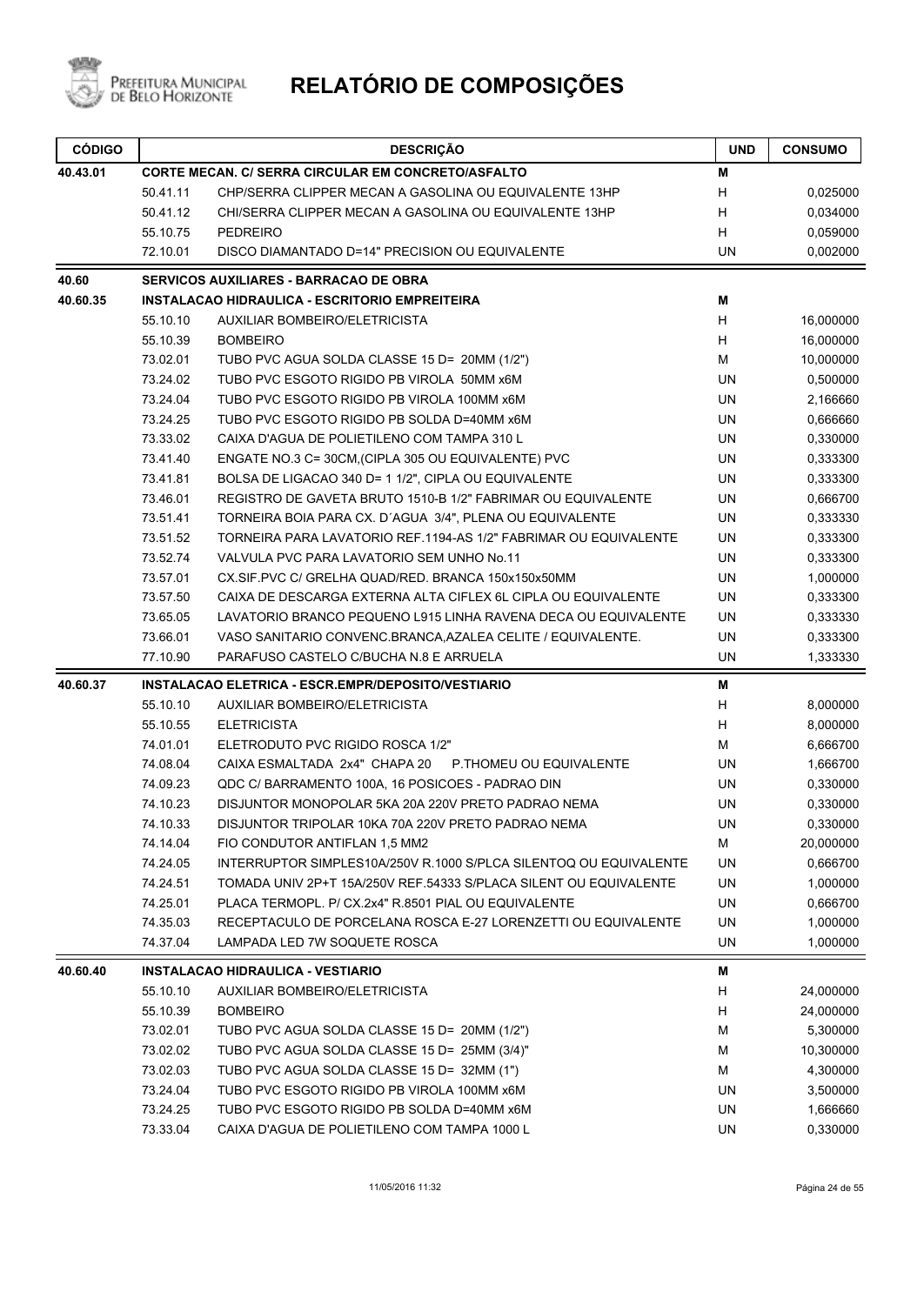

| <b>CÓDIGO</b> |                                                                              | <b>DESCRIÇÃO</b>                                                  | <b>UND</b> | <b>CONSUMO</b> |
|---------------|------------------------------------------------------------------------------|-------------------------------------------------------------------|------------|----------------|
|               | 73.40.02                                                                     | BRACO P/CHUVEIRO 1/2" X 0,40M 1781 PERFLEX CROMADO OU EQUIVALENTE | <b>UN</b>  | 1,333300       |
|               | 73.40.29                                                                     | CHUVEIRO MAX DUCHA LORENZETI OU EQUIVALENTE                       | UN         | 1,333300       |
|               | 73.41.40                                                                     | ENGATE NO.3 C= 30CM, (CIPLA 305 OU EQUIVALENTE) PVC               | UN         | 0,666700       |
|               | 73.41.81                                                                     | BOLSA DE LIGACAO 340 D= 1 1/2", CIPLA OU EQUIVALENTE              | UN         | 1,000000       |
|               | 73.45.11                                                                     | REG.PRESSAO C/ACABAM. REF.C-1416 DL D=1/2"FABRIMAR OU EQUIVALENTE | UN         | 1,333300       |
|               | 73.46.02                                                                     | REGISTRO DE GAVETA BRUTO 1510-B 3/4" FABRIMAR OU EQUIVALENTE      | UN         | 0,333300       |
|               | 73.46.03                                                                     | REGISTRO DE GAVETA BRUTO 1510-B 1" FABRIMAR OU EQUIVALENTE        | UN         | 0,333300       |
|               | 73.51.23                                                                     | TORNEIRA DE BOIA 1350 D= 3/4" DECA OU EQUIVALENTE                 | UN         | 0,333300       |
|               | 73.51.52<br>TORNEIRA PARA LAVATORIO REF.1194-AS 1/2" FABRIMAR OU EQUIVALENTE |                                                                   | UN         | 0,666700       |
|               | 73.52.74<br>VALVULA PVC PARA LAVATORIO SEM UNHO No.11                        |                                                                   | UN         | 0,666700       |
|               | 73.57.01                                                                     | CX.SIF.PVC C/ GRELHA QUAD/RED. BRANCA 150x150x50MM                | UN         | 1,000000       |
|               | 73.57.21                                                                     | RALO SECO PVC SAIDA SOLDAVEL 100x40 MM                            | UN         | 1,000000       |
|               | 73.57.50                                                                     | CAIXA DE DESCARGA EXTERNA ALTA CIFLEX 6L CIPLA OU EQUIVALENTE     | UN         | 1,000000       |
|               | 73.65.05                                                                     | LAVATORIO BRANCO PEQUENO L915 LINHA RAVENA DECA OU EQUIVALENTE    | UN         | 0,666700       |
|               | 73.66.01                                                                     | VASO SANITARIO CONVENC.BRANCA, AZALEA CELITE / EQUIVALENTE.       | UN         | 1,000000       |
|               | 77.10.90                                                                     | PARAFUSO CASTELO C/BUCHA N.8 E ARRUELA                            | UN         | 4,000000       |
| 40.60.50      |                                                                              | <b>INSTALAÇÃO ELETRICA - ESCRITORIO TIPO I</b>                    | <b>UN</b>  |                |
|               | 55.10.10                                                                     | AUXILIAR BOMBEIRO/ELETRICISTA                                     | H          | 5,000000       |
|               | 55.10.55                                                                     | <b>ELETRICISTA</b>                                                | H          | 5,000000       |
|               | 74.01.01                                                                     | ELETRODUTO PVC RIGIDO ROSCA 1/2"                                  | M          | 1,960000       |
|               | 74.09.23                                                                     | QDC C/ BARRAMENTO 100A, 16 POSICOES - PADRAO DIN                  | UN         | 0,500000       |
|               | 74.10.33                                                                     | DISJUNTOR TRIPOLAR 10KA 70A 220V PRETO PADRAO NEMA                | UN         | 0,330000       |
|               | 74.14.05                                                                     | FIO CONDUTOR ANTIFLAN 2,5 MM2                                     | м          | 32,800000      |
|               | 74.17.54                                                                     | CONDULETE PVC UNIVERSAL 1/2" OU 3/4 TIGRE / EQUIVALENTE           | UN         | 1,400000       |
|               | 74.17.64                                                                     | TAMPA CEGA P/ CONDULETE DE PVC 3/4" TIGRE/EQUIVALENTE             | UN         | 0,200000       |
|               | 74.17.66                                                                     | TAMPA 1MOD. P/ CONDULETE 3/4" 94,5X50MM TIGRE/EQUIVALENTE.        | UN         | 0,600000       |
|               | 74.24.05                                                                     | INTERRUPTOR SIMPLES10A/250V R.1000 S/PLCA SILENTOQ OU EQUIVALENTE | UN         | 0,600000       |
|               | 74.24.33                                                                     | TOMADA 2P+T 20A/250V REF.54328 S/ PLACA SILENTOQUE OU EQUIVALENTE | UN         | 0,200000       |
|               | 74.24.51                                                                     | TOMADA UNIV 2P+T 15A/250V REF.54333 S/PLACA SILENT OU EQUIVALENTE | UN         | 0,800000       |
|               | 74.24.57                                                                     | TOMADA TELEBRAS 4 POLOS EMBUTIR R.5003 S/PLAC SIL. OU EQUIVALENTE | UN         | 0,200000       |
|               | 74.25.01                                                                     | PLACA TERMOPL. P/ CX.2x4" R.8501 PIAL OU EQUIVALENTE              | UN         | 0,200000       |
|               | 74.31.27                                                                     | LUMINARIA SOBREPOR 2X32W C/ SOQUETE REF.3540 ITAIM OU EQUIVALENTE | UN         | 0,100000       |
|               | 74.35.03                                                                     | RECEPTACULO DE PORCELANA ROSCA E-27 LORENZETTI OU EQUIVALENTE     | UN         | 0,400000       |
|               | 74.36.11                                                                     | REATOR AFP PARTIDA RAPIDA 2X32W/BIV. REF.EZA OSRAM OU EQUIVALENTE | UN         | 0,500000       |
|               | 74.37.04                                                                     | LAMPADA LED 7W SOQUETE ROSCA                                      | UN         | 2,000000       |
|               | 74.38.05                                                                     | LAMPADA FLUORESCENTE TUBULAR 32W                                  | UN         | 2,000000       |
| 40.60.51      |                                                                              | <b>INSTALAÇAO ELETRICA - ESCRITORIO TIPO II</b>                   | UN         |                |
|               | 55.10.10                                                                     | AUXILIAR BOMBEIRO/ELETRICISTA                                     | H          | 6,000000       |
|               | 55.10.55                                                                     | <b>ELETRICISTA</b>                                                | H          | 6,000000       |
|               | 74.01.01                                                                     | ELETRODUTO PVC RIGIDO ROSCA 1/2"                                  | M          | 2,600000       |
|               | 74.10.23                                                                     | DISJUNTOR MONOPOLAR 5KA 20A 220V PRETO PADRAO NEMA                | UN         | 0,330000       |
|               | 74.14.05                                                                     | FIO CONDUTOR ANTIFLAN 2,5 MM2                                     | M          | 38,880000      |
|               | 74.17.54                                                                     | CONDULETE PVC UNIVERSAL 1/2" OU 3/4 TIGRE / EQUIVALENTE           | <b>UN</b>  | 1,400000       |
|               | 74.17.64                                                                     | TAMPA CEGA P/ CONDULETE DE PVC 3/4" TIGRE/EQUIVALENTE             | <b>UN</b>  | 0,200000       |
|               | 74.17.66                                                                     | TAMPA 1MOD. P/ CONDULETE 3/4" 94,5X50MM TIGRE/EQUIVALENTE.        | UN         | 0,600000       |
|               | 74.24.05                                                                     | INTERRUPTOR SIMPLES10A/250V R.1000 S/PLCA SILENTOQ OU EQUIVALENTE | <b>UN</b>  | 0,600000       |
|               | 74.24.33                                                                     | TOMADA 2P+T 20A/250V REF.54328 S/ PLACA SILENTOQUE OU EQUIVALENTE | UN         | 0,400000       |
|               | 74.24.51                                                                     | TOMADA UNIV 2P+T 15A/250V REF.54333 S/PLACA SILENT OU EQUIVALENTE | <b>UN</b>  | 0,600000       |
|               | 74.24.57                                                                     | TOMADA TELEBRAS 4 POLOS EMBUTIR R.5003 S/PLAC SIL. OU EQUIVALENTE | UN         | 0,200000       |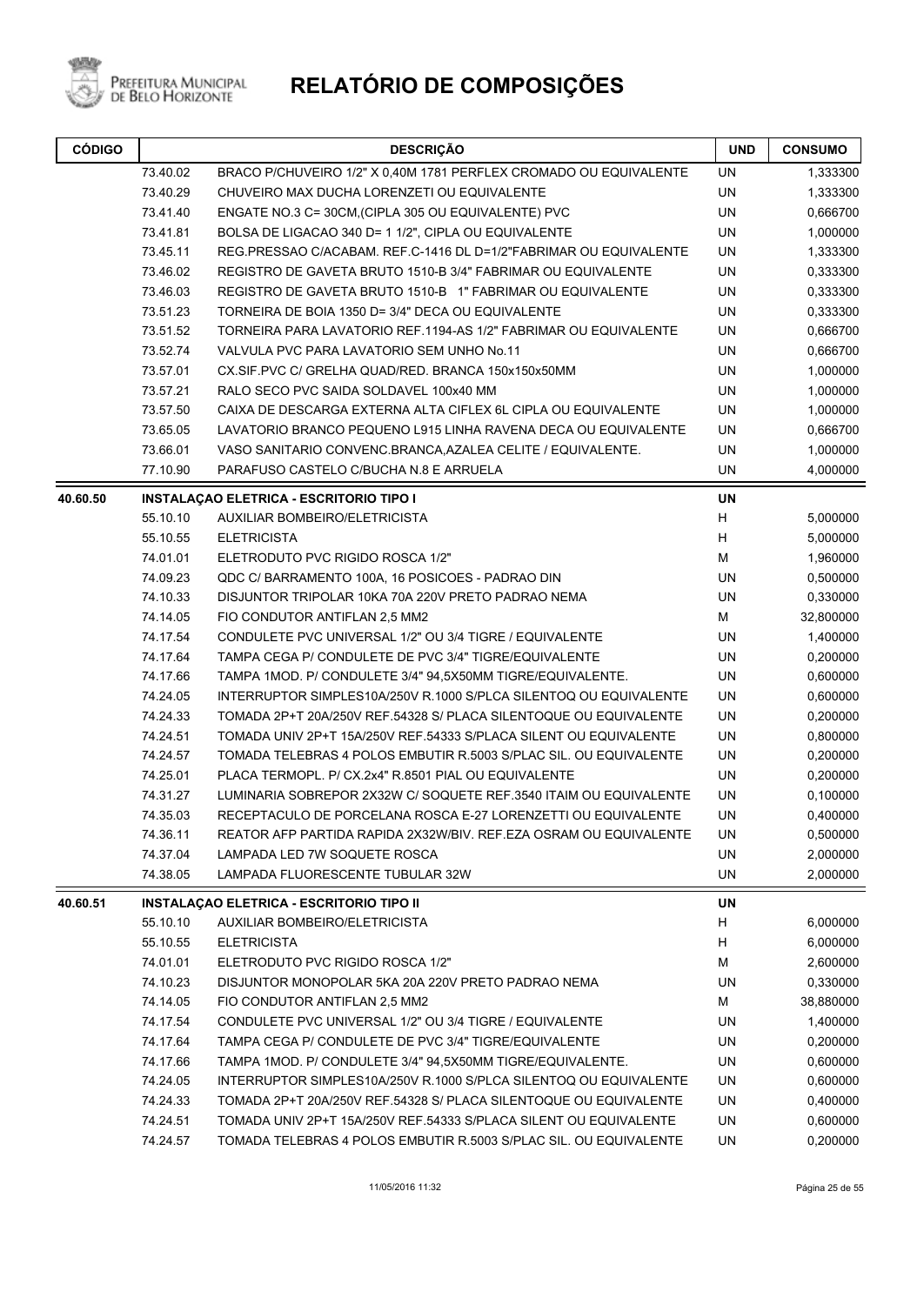

| <b>CÓDIGO</b> | <b>DESCRIÇÃO</b>                                                              |                                                                                                       | <b>UND</b> | <b>CONSUMO</b>        |
|---------------|-------------------------------------------------------------------------------|-------------------------------------------------------------------------------------------------------|------------|-----------------------|
|               | 74.25.01                                                                      | PLACA TERMOPL. P/ CX.2x4" R.8501 PIAL OU EQUIVALENTE                                                  | <b>UN</b>  | 0,400000              |
|               | 74.31.27                                                                      | LUMINARIA SOBREPOR 2X32W C/ SOQUETE REF.3540 ITAIM OU EQUIVALENTE                                     | <b>UN</b>  | 0,200000              |
|               | 74.35.03                                                                      | RECEPTACULO DE PORCELANA ROSCA E-27 LORENZETTI OU EQUIVALENTE                                         | UN         | 0,400000              |
|               | 74.36.11                                                                      | REATOR AFP PARTIDA RAPIDA 2X32W/BIV. REF.EZA OSRAM OU EQUIVALENTE                                     | <b>UN</b>  | 1,000000              |
|               | 74.37.04                                                                      | LAMPADA LED 7W SOQUETE ROSCA                                                                          | <b>UN</b>  | 2,000000              |
|               | 74.38.05                                                                      | LAMPADA FLUORESCENTE TUBULAR 32W                                                                      | <b>UN</b>  | 4,000000              |
| 40.60.52      |                                                                               | <b>INSTALAÇÃO ELETRICA - VESTIARIO TIPO I</b>                                                         | <b>UN</b>  |                       |
|               | 55.10.10                                                                      | AUXILIAR BOMBEIRO/ELETRICISTA                                                                         | Н          | 4,000000              |
|               | 55.10.55                                                                      | <b>ELETRICISTA</b>                                                                                    | Н          | 4,000000              |
|               | 74.01.01                                                                      | ELETRODUTO PVC RIGIDO ROSCA 1/2"                                                                      | М          | 0,400000              |
|               | 74.10.23                                                                      | DISJUNTOR MONOPOLAR 5KA 20A 220V PRETO PADRAO NEMA                                                    | <b>UN</b>  | 0,330000              |
|               | 74.14.05                                                                      | FIO CONDUTOR ANTIFLAN 2,5 MM2                                                                         | М          | 14,240000             |
|               | 74.17.54                                                                      | CONDULETE PVC UNIVERSAL 1/2" OU 3/4 TIGRE / EQUIVALENTE                                               | UN         | 0,280000              |
|               | 74.17.66                                                                      | TAMPA 1MOD. P/ CONDULETE 3/4" 94,5X50MM TIGRE/EQUIVALENTE.                                            | <b>UN</b>  | 0,200000              |
|               | 74.24.16                                                                      | CONJ. INTER SIMP. + TOMADA REF.54337 S/PLACA PIAL OU EQUIVALENTE                                      | <b>UN</b>  | 0,200000              |
|               | 74.31.25                                                                      | LUMINARIA SOBREPOR 2X16W C/SOQUETE REF.3540 ITAIM OU EQUIVALENTE                                      | UN         | 0,200000              |
|               | 74.36.14<br>REATOR AFP PARTIDA RAPIDA 2X16W/BIV. REF.EZA OSRAM OU EQUIVALENTE |                                                                                                       | UN         | 1,000000              |
|               | 74.38.03                                                                      | LAMPADA FLUORESCENTE TUBULAR 16W                                                                      | <b>UN</b>  | 4,000000              |
| 40.60.53      |                                                                               | <b>INSTALAÇAO ELETRICA - VESTIARIO TIPO II</b>                                                        | <b>UN</b>  |                       |
|               | 55.10.10                                                                      | <b>AUXILIAR BOMBEIRO/ELETRICISTA</b>                                                                  | H          | 4,000000              |
|               | 55.10.55                                                                      | <b>ELETRICISTA</b>                                                                                    | н          | 4,000000              |
|               | 74.01.01                                                                      | ELETRODUTO PVC RIGIDO ROSCA 1/2"                                                                      | M          | 0,400000              |
|               | 74.10.23                                                                      | DISJUNTOR MONOPOLAR 5KA 20A 220V PRETO PADRAO NEMA                                                    | UN         | 0,330000              |
|               | 74.14.05                                                                      | FIO CONDUTOR ANTIFLAN 2,5 MM2                                                                         | M          | 21,280000             |
|               | 74.17.54                                                                      | CONDULETE PVC UNIVERSAL 1/2" OU 3/4 TIGRE / EQUIVALENTE                                               | <b>UN</b>  | 0,280000              |
|               | 74.17.64                                                                      | TAMPA CEGA P/ CONDULETE DE PVC 3/4" TIGRE/EQUIVALENTE                                                 | <b>UN</b>  | 0,200000              |
|               | 74.17.66                                                                      | TAMPA 1MOD. P/ CONDULETE 3/4" 94,5X50MM TIGRE/EQUIVALENTE.                                            | <b>UN</b>  | 0,200000              |
|               | 74.24.16                                                                      | CONJ. INTER SIMP. + TOMADA REF.54337 S/PLACA PIAL OU EQUIVALENTE                                      | UN         | 0,200000              |
|               | 74.31.25                                                                      | LUMINARIA SOBREPOR 2X16W C/SOQUETE REF.3540 ITAIM OU EQUIVALENTE                                      | UN         | 0,500000              |
|               | 74.36.14                                                                      | REATOR AFP PARTIDA RAPIDA 2X16W/BIV. REF.EZA OSRAM OU EQUIVALENTE                                     | UN         | 2,500000              |
|               | 74.38.03                                                                      | <b>LAMPADA FLUORESCENTE TUBULAR 16W</b>                                                               | <b>UN</b>  | 10,000000             |
| 40.60.54      |                                                                               | <b>INSTALAÇÃO ELETRICA - VESTIARIO TIPO III</b>                                                       | <b>UN</b>  |                       |
|               |                                                                               | 55.10.10 AUXILIAR BOMBEIRO/ELETRICISTA                                                                | Н          | 4,500000              |
|               | 55.10.55                                                                      | <b>ELETRICISTA</b>                                                                                    | H          | 4,500000              |
|               | 74.01.01                                                                      | ELETRODUTO PVC RIGIDO ROSCA 1/2"                                                                      | М          | 0,800000              |
|               | 74.10.23                                                                      | DISJUNTOR MONOPOLAR 5KA 20A 220V PRETO PADRAO NEMA                                                    | UN         | 0,330000              |
|               | 74.14.04                                                                      | FIO CONDUTOR ANTIFLAN 1,5 MM2                                                                         | М          | 34,880000             |
|               | 74.17.54                                                                      | CONDULETE PVC UNIVERSAL 1/2" OU 3/4 TIGRE / EQUIVALENTE                                               | UN         | 0,280000              |
|               | 74.17.66                                                                      | TAMPA 1MOD. P/ CONDULETE 3/4" 94,5X50MM TIGRE/EQUIVALENTE.                                            | UN         | 0,200000              |
|               | 74.24.50                                                                      | TOMADA UNIV. 2P 10A/250V R.54328 S/PLACA SILENTOQ OU EQUIVALENTE                                      | UN         | 0,200000              |
|               | 74.31.25                                                                      | LUMINARIA SOBREPOR 2X16W C/SOQUETE REF.3540 ITAIM OU EQUIVALENTE                                      | UN         | 0,800000              |
|               | 74.36.14<br>74.38.03                                                          | REATOR AFP PARTIDA RAPIDA 2X16W/BIV. REF.EZA OSRAM OU EQUIVALENTE<br>LAMPADA FLUORESCENTE TUBULAR 16W | UN<br>UN   | 4,000000<br>16,000000 |
|               |                                                                               |                                                                                                       | UN         |                       |
| 40.60.55      | 55.10.10                                                                      | INSTALAÇÃO ELETRICA - DEPOSITO TIPO I<br>AUXILIAR BOMBEIRO/ELETRICISTA                                | н          | 3,000000              |
|               | 55.10.55                                                                      | <b>ELETRICISTA</b>                                                                                    | н          | 3,000000              |
|               | 74.01.01                                                                      | ELETRODUTO PVC RIGIDO ROSCA 1/2"                                                                      | М          | 1,200000              |
|               | 74.10.23                                                                      | DISJUNTOR MONOPOLAR 5KA 20A 220V PRETO PADRAO NEMA                                                    | UN         | 0,330000              |
|               |                                                                               |                                                                                                       |            |                       |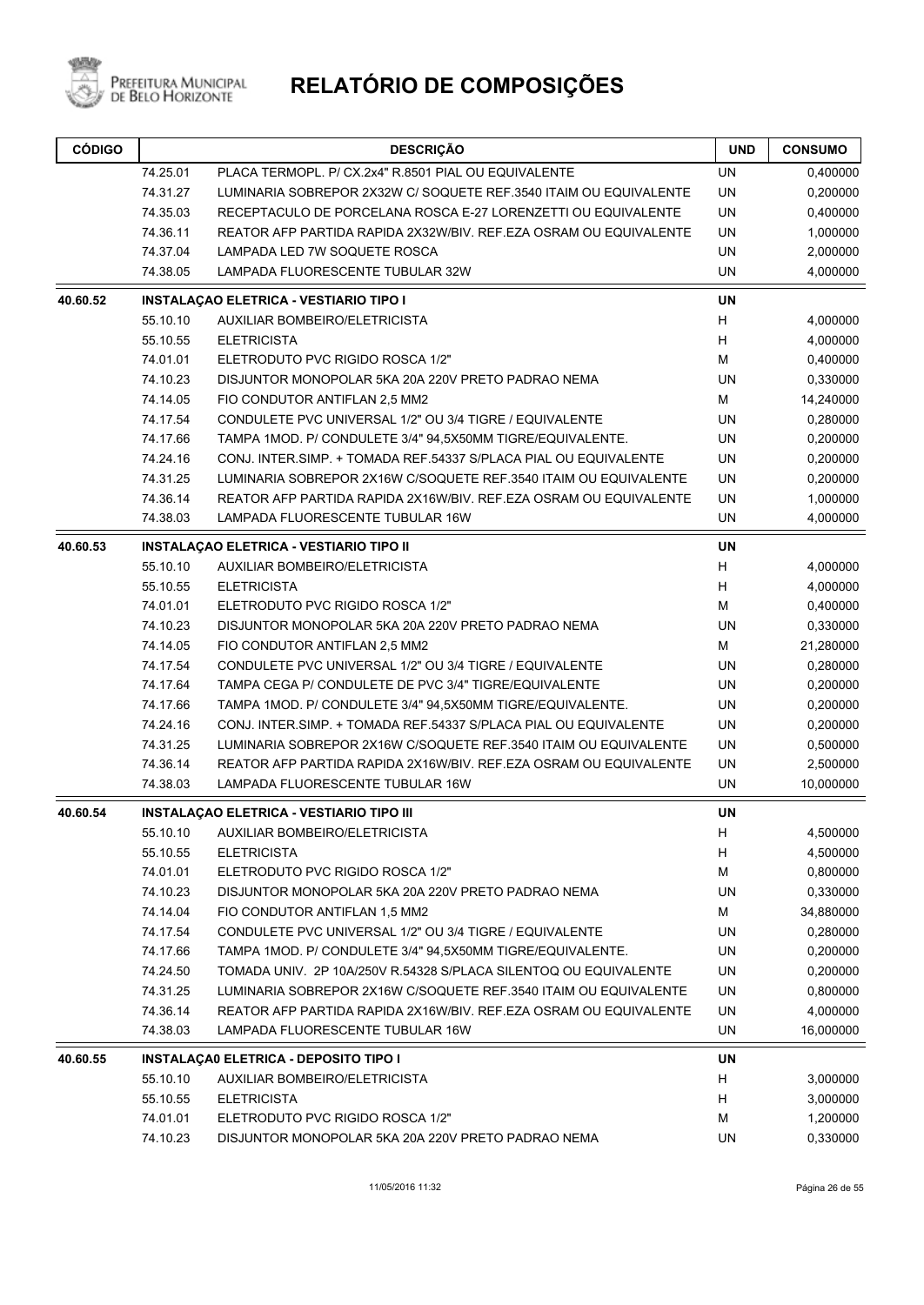

| <b>CÓDIGO</b> | <b>DESCRIÇÃO</b> |                                                                   | <b>UND</b> | <b>CONSUMO</b> |
|---------------|------------------|-------------------------------------------------------------------|------------|----------------|
|               | 74.14.05         | FIO CONDUTOR ANTIFLAN 2,5 MM2                                     | м          | 8,000000       |
|               | 74.17.54         | CONDULETE PVC UNIVERSAL 1/2" OU 3/4 TIGRE / EQUIVALENTE           | UN         | 0,420000       |
|               | 74.17.66         | TAMPA 1MOD. P/ CONDULETE 3/4" 94,5X50MM TIGRE/EQUIVALENTE.        | <b>UN</b>  | 0,200000       |
|               | 74.24.05         | INTERRUPTOR SIMPLES10A/250V R.1000 S/PLCA SILENTOQ OU EQUIVALENTE | UN         | 0,200000       |
|               | 74.24.51         | TOMADA UNIV 2P+T 15A/250V REF.54333 S/PLACA SILENT OU EQUIVALENTE | UN         | 0,200000       |
|               | 74.24.57         | TOMADA TELEBRAS 4 POLOS EMBUTIR R.5003 S/PLAC SIL. OU EQUIVALENTE | UN         | 0,200000       |
|               | 74.31.27         | LUMINARIA SOBREPOR 2X32W C/ SOQUETE REF.3540 ITAIM OU EQUIVALENTE | <b>UN</b>  | 0,200000       |
|               | 74.36.11         | REATOR AFP PARTIDA RAPIDA 2X32W/BIV. REF.EZA OSRAM OU EQUIVALENTE | UN         | 0,500000       |
|               | 74.38.05         | LAMPADA FLUORESCENTE TUBULAR 32W                                  | UN         | 2,000000       |
| 40.60.56      |                  | <b>INSTALAÇAO ELETRICA - DEPOSITO TIPO II</b>                     | <b>UN</b>  |                |
|               | 55.10.10         | AUXILIAR BOMBEIRO/ELETRICISTA                                     | H          | 4,000000       |
|               | 55.10.55         | <b>ELETRICISTA</b>                                                | H          | 4,000000       |
|               | 74.01.01         | ELETRODUTO PVC RIGIDO ROSCA 1/2"                                  | M          | 1,200000       |
|               | 74.10.23         | DISJUNTOR MONOPOLAR 5KA 20A 220V PRETO PADRAO NEMA                | <b>UN</b>  | 0,330000       |
|               | 74.14.05         | FIO CONDUTOR ANTIFLAN 2,5 MM2                                     | M          | 12,000000      |
|               | 74.17.54         | CONDULETE PVC UNIVERSAL 1/2" OU 3/4 TIGRE / EQUIVALENTE           | <b>UN</b>  | 0,420000       |
|               | 74.17.66         | TAMPA 1MOD. P/ CONDULETE 3/4" 94,5X50MM TIGRE/EQUIVALENTE.        | <b>UN</b>  | 0,200000       |
|               | 74.24.05         | INTERRUPTOR SIMPLES10A/250V R.1000 S/PLCA SILENTOQ OU EQUIVALENTE | UN         | 0,200000       |
|               | 74.24.51         | TOMADA UNIV 2P+T 15A/250V REF.54333 S/PLACA SILENT OU EQUIVALENTE | <b>UN</b>  | 0,200000       |
|               | 74.24.57         | TOMADA TELEBRAS 4 POLOS EMBUTIR R.5003 S/PLAC SIL. OU EQUIVALENTE | UN         | 0,200000       |
|               | 74.31.27         | LUMINARIA SOBREPOR 2X32W C/ SOQUETE REF.3540 ITAIM OU EQUIVALENTE | UN         | 0,200000       |
|               | 74.36.11         | REATOR AFP PARTIDA RAPIDA 2X32W/BIV. REF.EZA OSRAM OU EQUIVALENTE | UN         | 1,000000       |
|               | 74.38.05         | LAMPADA FLUORESCENTE TUBULAR 32W                                  | UN         | 2,000000       |
| 40.60.57      |                  | <b>INSTALAÇAO ELETRICA - DEPOSITO TIPO III</b>                    | <b>UN</b>  |                |
|               | 55.10.10         | AUXILIAR BOMBEIRO/ELETRICISTA                                     | $\sf H$    | 5,000000       |
|               | 55.10.55         | <b>ELETRICISTA</b>                                                | Н          | 5,000000       |
|               | 74.01.01         | ELETRODUTO PVC RIGIDO ROSCA 1/2"                                  | M          | 1,200000       |
|               | 74.10.23         | DISJUNTOR MONOPOLAR 5KA 20A 220V PRETO PADRAO NEMA                | UN         | 0,330000       |
|               | 74.14.05         | FIO CONDUTOR ANTIFLAN 2,5 MM2                                     | M          | 16,000000      |
|               | 74.17.54         | CONDULETE PVC UNIVERSAL 1/2" OU 3/4 TIGRE / EQUIVALENTE           | UN         | 0,420000       |
|               | 74.17.66         | TAMPA 1MOD. P/ CONDULETE 3/4" 94,5X50MM TIGRE/EQUIVALENTE.        | UN         | 0,200000       |
|               | 74.24.05         | INTERRUPTOR SIMPLES10A/250V R.1000 S/PLCA SILENTOQ OU EQUIVALENTE | UN         | 0,200000       |
|               | 74.24.51         | TOMADA UNIV 2P+T 15A/250V REF.54333 S/PLACA SILENT OU EQUIVALENTE | UN         | 0,200000       |
|               | 74.24.57         | TOMADA TELEBRAS 4 POLOS EMBUTIR R.5003 S/PLAC SIL. OU EQUIVALENTE | UN         | 0,200000       |
|               | 74.31.25         | LUMINARIA SOBREPOR 2X16W C/SOQUETE REF.3540 ITAIM OU EQUIVALENTE  | UN         | 0,300000       |
|               | 74.36.14         | REATOR AFP PARTIDA RAPIDA 2X16W/BIV. REF.EZA OSRAM OU EQUIVALENTE | UN         | 1,500000       |
|               | 74.38.03         | LAMPADA FLUORESCENTE TUBULAR 16W                                  | UN         | 6,000000       |
| 40.60.58      |                  | INSTALAÇÃO ELETRICA - SANITARIO TIPO I                            | UN         |                |
|               | 55.10.10         | AUXILIAR BOMBEIRO/ELETRICISTA                                     | H          | 4,000000       |
|               | 55.10.55         | <b>ELETRICISTA</b>                                                | H          | 4,000000       |
|               | 74.01.01         | ELETRODUTO PVC RIGIDO ROSCA 1/2"                                  | M          | 1,400000       |
|               | 74.10.23         | DISJUNTOR MONOPOLAR 5KA 20A 220V PRETO PADRAO NEMA                | UN         | 0,330000       |
|               | 74.10.28         | DISJUNTOR BIPOLAR 10KA 50A 220V PRETO PADRAO NEMA                 | UN         | 0,330000       |
|               | 74.14.05         | FIO CONDUTOR ANTIFLAN 2,5 MM2                                     | M          | 12,560000      |
|               | 74.14.06         | FIO CONDUTOR ANTIFLAN 4,0 MM2                                     | M          | 4,800000       |
|               | 74.14.08         | FIO CONDUTOR ANTIFLAN 10,0 MM2                                    | м          | 2,000000       |
|               | 74.17.54         | CONDULETE PVC UNIVERSAL 1/2" OU 3/4 TIGRE / EQUIVALENTE           | UN         | 0,980000       |
|               | 74.17.66         | TAMPA 1MOD. P/ CONDULETE 3/4" 94,5X50MM TIGRE/EQUIVALENTE.        | UN         | 0,200000       |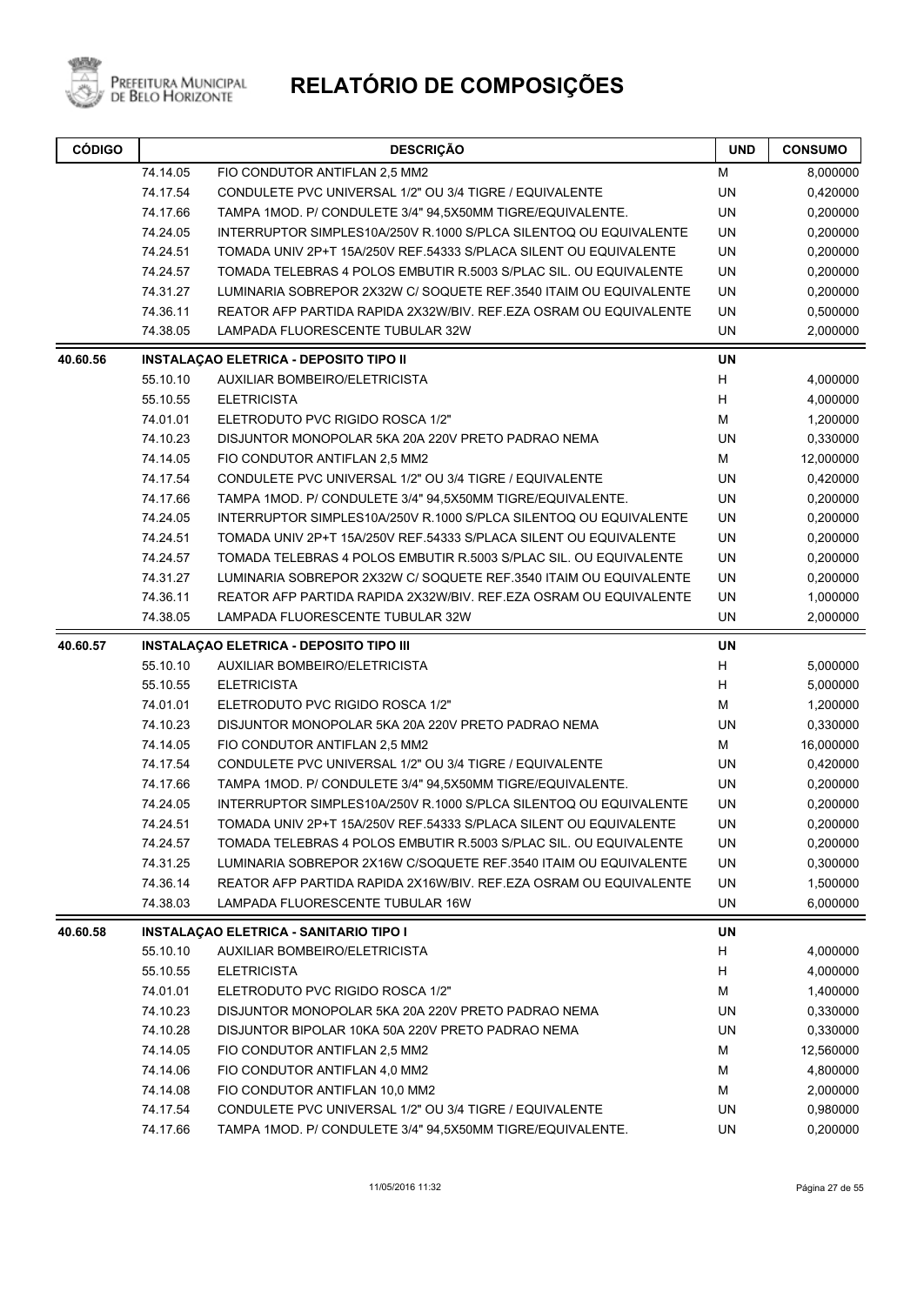

| <b>CÓDIGO</b> | <b>DESCRIÇÃO</b>                          |                                                                    | <b>UND</b> | <b>CONSUMO</b> |
|---------------|-------------------------------------------|--------------------------------------------------------------------|------------|----------------|
|               | 74.24.16                                  | CONJ. INTER SIMP. + TOMADA REF.54337 S/PLACA PIAL OU EQUIVALENTE   | <b>UN</b>  | 0,200000       |
|               | 74.28.03                                  | CONECTOR PARA CABO 6MM                                             | <b>UN</b>  | 2,000000       |
|               | 74.31.25                                  | LUMINARIA SOBREPOR 2X16W C/SOQUETE REF.3540 ITAIM OU EQUIVALENTE   | UN         | 0,100000       |
|               | 74.36.14                                  | REATOR AFP PARTIDA RAPIDA 2X16W/BIV. REF.EZA OSRAM OU EQUIVALENTE  | UN         | 0,500000       |
|               | 74.38.03                                  | LAMPADA FLUORESCENTE TUBULAR 16W                                   | <b>UN</b>  | 2,000000       |
|               | 74.44.35                                  | HASTE ATERRAMENTO ZINCADO 25X25X2500MM P.CEMIG                     | <b>UN</b>  | 0,140000       |
| 40.60.59      |                                           | <b>INSTALAÇAO ELETRICA - SANITARIO TIPO II</b>                     | <b>UN</b>  |                |
|               | 55.10.10                                  | AUXILIAR BOMBEIRO/ELETRICISTA                                      | H          | 5,000000       |
|               | 55.10.55                                  | <b>ELETRICISTA</b>                                                 | H          | 5,000000       |
|               | 74.01.01                                  | ELETRODUTO PVC RIGIDO ROSCA 1/2"                                   | M          | 2,000000       |
|               | 74.10.23                                  | DISJUNTOR MONOPOLAR 5KA 20A 220V PRETO PADRAO NEMA                 | <b>UN</b>  | 0,330000       |
|               | 74.10.28                                  | DISJUNTOR BIPOLAR 10KA 50A 220V PRETO PADRAO NEMA                  | UN         | 0,330000       |
|               | 74.14.05<br>FIO CONDUTOR ANTIFLAN 2,5 MM2 |                                                                    | м          | 11,520000      |
|               | 74.14.06<br>FIO CONDUTOR ANTIFLAN 4,0 MM2 |                                                                    | M          | 7,200000       |
|               | 74.16.42                                  | CABO 1 COND. 1X16,0MM2,ISOLAMENTO 1KV                              | M          | 2,250000       |
|               | 74.17.54                                  | CONDULETE PVC UNIVERSAL 1/2" OU 3/4 TIGRE / EQUIVALENTE            | <b>UN</b>  | 0,140000       |
|               | 74.17.66                                  | TAMPA 1MOD. P/ CONDULETE 3/4" 94,5X50MM TIGRE/EQUIVALENTE.         | UN         | 0,200000       |
|               | 74.24.16                                  | CONJ. INTER.SIMP. + TOMADA REF.54337 S/PLACA PIAL OU EQUIVALENTE   | <b>UN</b>  | 0,200000       |
|               | 74.28.03                                  | CONECTOR PARA CABO 6MM                                             | UN         | 0,800000       |
|               | 74.31.25                                  | LUMINARIA SOBREPOR 2X16W C/SOQUETE REF.3540 ITAIM OU EQUIVALENTE   | UN         | 0,200000       |
|               | 74.36.14                                  | REATOR AFP PARTIDA RAPIDA 2X16W/BIV. REF.EZA OSRAM OU EQUIVALENTE  | UN         | 1,000000       |
|               | 74.38.03                                  | LAMPADA FLUORESCENTE TUBULAR 16W                                   | <b>UN</b>  | 4,000000       |
|               | 74.44.35                                  | HASTE ATERRAMENTO ZINCADO 25X25X2500MM P.CEMIG                     | <b>UN</b>  | 0,140000       |
| 40.60.60      |                                           | <b>INSTALAÇAO ELETRICA - SANITARIO TIPO III</b>                    | <b>UN</b>  |                |
|               | 55.10.10                                  | AUXILIAR BOMBEIRO/ELETRICISTA                                      | H          | 8,000000       |
|               | 55.10.55                                  | <b>ELETRICISTA</b>                                                 | H          | 8,000000       |
|               | 74.01.01                                  | ELETRODUTO PVC RIGIDO ROSCA 1/2"                                   | м          | 2,600000       |
|               | 74.10.23                                  | DISJUNTOR MONOPOLAR 5KA 20A 220V PRETO PADRAO NEMA                 | UN         | 0,330000       |
|               | 74.10.28                                  | DISJUNTOR BIPOLAR 10KA 50A 220V PRETO PADRAO NEMA                  | UN         | 0,330000       |
|               | 74.14.05                                  | FIO CONDUTOR ANTIFLAN 2,5 MM2                                      | м          | 13,120000      |
|               | 74.14.06                                  | FIO CONDUTOR ANTIFLAN 4,0 MM2                                      | м          | 9,600000       |
|               | 74.16.43                                  | CABO 1 COND. 1X25,0MM2, ISOLAMENTO 1KV                             | М          | 3,250000       |
|               | 74.17.54                                  | CONDULETE PVC UNIVERSAL 1/2" OU 3/4 TIGRE / EQUIVALENTE            | UN         | 0,140000       |
|               | 74.17.66                                  | TAMPA 1MOD. P/ CONDULETE 3/4" 94,5X50MM TIGRE/EQUIVALENTE.         | UN         | 0,200000       |
|               | 74.24.16                                  | CONJ. INTER SIMP. + TOMADA REF.54337 S/PLACA PIAL OU EQUIVALENTE   | <b>UN</b>  | 0,200000       |
|               | 74.28.03                                  | CONECTOR PARA CABO 6MM                                             | UN         | 1,200000       |
|               | 74.31.25                                  | LUMINARIA SOBREPOR 2X16W C/SOQUETE REF.3540 ITAIM OU EQUIVALENTE   | UN         | 0,200000       |
|               | 74.36.14                                  | REATOR AFP PARTIDA RAPIDA 2X16W/BIV, REF. EZA OSRAM OU EQUIVALENTE | UN         | 1,000000       |
|               | 74.38.03                                  | <b>LAMPADA FLUORESCENTE TUBULAR 16W</b>                            | UN         | 4,000000       |
|               | 74.44.35                                  | HASTE ATERRAMENTO ZINCADO 25X25X2500MM P.CEMIG                     | UN         | 0,140000       |
| 40.60.61      |                                           | <b>INSTALAÇÃO ELETRICA - REFEITORIO TIPO I</b>                     | UN         |                |
|               | 55.10.10                                  | AUXILIAR BOMBEIRO/ELETRICISTA                                      | H          | 3,000000       |
|               | 55.10.55                                  | <b>ELETRICISTA</b>                                                 | H          | 3,000000       |
|               | 74.01.01                                  | ELETRODUTO PVC RIGIDO ROSCA 1/2"                                   | м          | 1,200000       |
|               | 74.10.23                                  | DISJUNTOR MONOPOLAR 5KA 20A 220V PRETO PADRAO NEMA                 | UN         | 0,330000       |
|               | 74.10.28                                  | DISJUNTOR BIPOLAR 10KA 50A 220V PRETO PADRAO NEMA                  | UN         | 0,330000       |
|               | 74.14.05                                  | FIO CONDUTOR ANTIFLAN 2,5 MM2                                      | M          | 6,800000       |
|               | 74.14.06                                  | FIO CONDUTOR ANTIFLAN 4,0 MM2                                      | M          | 5,280000       |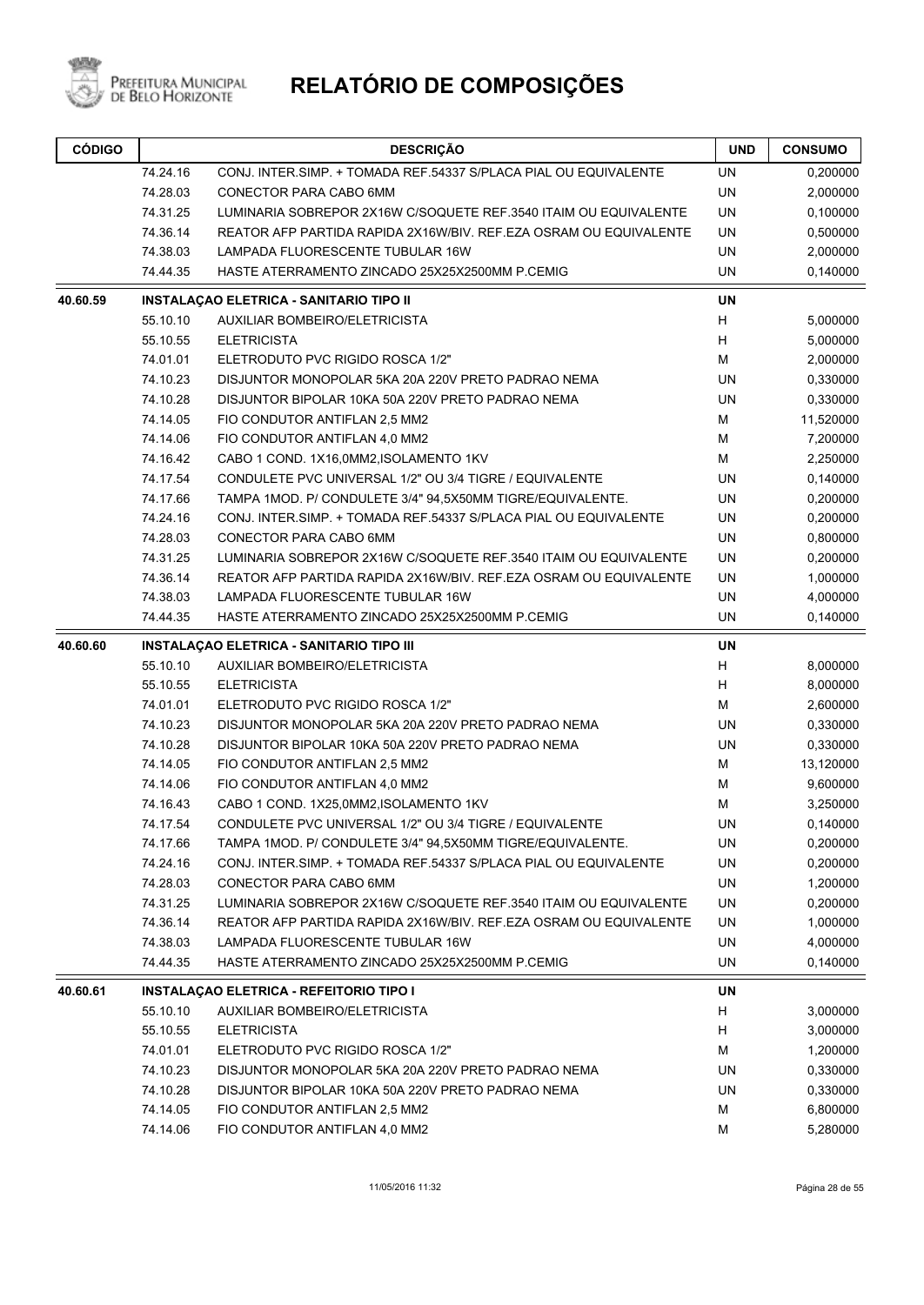

| <b>CÓDIGO</b> | <b>DESCRIÇÃO</b>                                           |                                                                   | <b>UND</b> | <b>CONSUMO</b> |
|---------------|------------------------------------------------------------|-------------------------------------------------------------------|------------|----------------|
|               | 74.14.08                                                   | FIO CONDUTOR ANTIFLAN 10,0 MM2                                    | М          | 2,400000       |
|               | 74.17.54                                                   | CONDULETE PVC UNIVERSAL 1/2" OU 3/4 TIGRE / EQUIVALENTE           | <b>UN</b>  | 0,420000       |
|               | 74.17.66                                                   | TAMPA 1MOD. P/ CONDULETE 3/4" 94,5X50MM TIGRE/EQUIVALENTE.        | UN         | 0,200000       |
|               | 74.24.05                                                   | INTERRUPTOR SIMPLES10A/250V R.1000 S/PLCA SILENTOQ OU EQUIVALENTE | UN         | 0,200000       |
|               | 74.24.33                                                   | TOMADA 2P+T 20A/250V REF.54328 S/ PLACA SILENTOQUE OU EQUIVALENTE | <b>UN</b>  | 0,200000       |
|               | 74.24.51                                                   | TOMADA UNIV 2P+T 15A/250V REF.54333 S/PLACA SILENT OU EQUIVALENTE | UN         | 0,200000       |
|               | 74.25.01                                                   | PLACA TERMOPL. P/ CX.2x4" R.8501 PIAL OU EQUIVALENTE              | <b>UN</b>  | 0,200000       |
|               | 74.28.03                                                   | CONECTOR PARA CABO 6MM                                            | <b>UN</b>  | 0,200000       |
|               | 74.31.27                                                   | LUMINARIA SOBREPOR 2X32W C/ SOQUETE REF.3540 ITAIM OU EQUIVALENTE | UN         | 0,100000       |
|               | 74.36.11                                                   | REATOR AFP PARTIDA RAPIDA 2X32W/BIV. REF.EZA OSRAM OU EQUIVALENTE | UN         | 0,500000       |
|               | LAMPADA FLUORESCENTE TUBULAR 32W<br>74.38.05               |                                                                   | UN         | 2,000000       |
|               | 74.44.35<br>HASTE ATERRAMENTO ZINCADO 25X25X2500MM P.CEMIG |                                                                   | <b>UN</b>  | 0,140000       |
| 40.60.62      |                                                            | <b>INSTALAÇÃO ELETRICA - REFEITORIO TIPO II</b>                   | <b>UN</b>  |                |
|               | 55.10.10                                                   | AUXILIAR BOMBEIRO/ELETRICISTA                                     | Н          | 4,000000       |
|               | 55.10.55                                                   | <b>ELETRICISTA</b>                                                | Н          | 4,000000       |
|               | 74.01.01                                                   | ELETRODUTO PVC RIGIDO ROSCA 1/2"                                  | M          | 1,200000       |
|               | 74.10.23                                                   | DISJUNTOR MONOPOLAR 5KA 20A 220V PRETO PADRAO NEMA                | <b>UN</b>  | 0,330000       |
|               | 74.10.28                                                   | DISJUNTOR BIPOLAR 10KA 50A 220V PRETO PADRAO NEMA                 | <b>UN</b>  | 0,330000       |
|               | 74.14.05                                                   | FIO CONDUTOR ANTIFLAN 2,5 MM2                                     | М          | 13,600000      |
|               | 74.14.06                                                   | FIO CONDUTOR ANTIFLAN 4,0 MM2                                     | М          | 8,800000       |
|               | 74.14.08                                                   | FIO CONDUTOR ANTIFLAN 10,0 MM2                                    | М          | 2,400000       |
|               | 74.17.54                                                   | CONDULETE PVC UNIVERSAL 1/2" OU 3/4 TIGRE / EQUIVALENTE           | UN         | 0,420000       |
|               | 74.17.66                                                   | TAMPA 1MOD. P/ CONDULETE 3/4" 94,5X50MM TIGRE/EQUIVALENTE.        | UN         | 0,200000       |
|               | 74.24.05                                                   | INTERRUPTOR SIMPLES10A/250V R.1000 S/PLCA SILENTOQ OU EQUIVALENTE | UN         | 0,200000       |
|               | 74.24.33                                                   | TOMADA 2P+T 20A/250V REF.54328 S/ PLACA SILENTOQUE OU EQUIVALENTE | UN         | 0,200000       |
|               | 74.24.51                                                   | TOMADA UNIV 2P+T 15A/250V REF.54333 S/PLACA SILENT OU EQUIVALENTE | <b>UN</b>  | 0,200000       |
|               | 74.25.01                                                   | PLACA TERMOPL. P/ CX.2x4" R.8501 PIAL OU EQUIVALENTE              | UN         | 0,200000       |
|               | 74.31.27                                                   | LUMINARIA SOBREPOR 2X32W C/ SOQUETE REF.3540 ITAIM OU EQUIVALENTE | UN         | 0,200000       |
|               | 74.36.11                                                   | REATOR AFP PARTIDA RAPIDA 2X32W/BIV. REF.EZA OSRAM OU EQUIVALENTE | <b>UN</b>  | 1,000000       |
|               | 74.38.05                                                   | LAMPADA FLUORESCENTE TUBULAR 32W                                  | UN         | 4,000000       |
|               | 74.44.35                                                   | HASTE ATERRAMENTO ZINCADO 25X25X2500MM P.CEMIG                    | UN         | 0,140000       |
| 40.60.70      |                                                            | INSTALAÇÃO HIDRAULICA - ESCRITORIO TIPO I E II                    | <b>UN</b>  |                |
|               | 55.10.10                                                   | <b>AUXILIAR BOMBEIRO/ELETRICISTA</b>                              | H          | 12,560000      |
|               | 55.10.39                                                   | <b>BOMBEIRO</b>                                                   | H          | 12,552000      |
|               | 73.02.01                                                   | TUBO PVC AGUA SOLDA CLASSE 15 D= 20MM (1/2")                      | M          | 0,572000       |
|               | 73.05.52                                                   | ADAP. PVC ROSCA E FLANGE PARA CX. D'AGUA 3/4"                     | UN         | 0,200000       |
|               | 73.24.02                                                   | TUBO PVC ESGOTO RIGIDO PB VIROLA 50MM x6M                         | UN         | 0,160000       |
|               | 73.24.04                                                   | TUBO PVC ESGOTO RIGIDO PB VIROLA 100MM x6M                        | UN         | 0,400000       |
|               | 73.24.25                                                   | TUBO PVC ESGOTO RIGIDO PB SOLDA D=40MM x6M                        | UN         | 0,240000       |
|               | 73.27.02                                                   | ANEL DE VEDACAO P/ESGOTO PRIMARIO D=50MM T.BRANCO                 | UN         | 0,160000       |
|               | 73.27.04                                                   | ANEL DE VEDACAO P/ESGOTO PRIMARIO D=100MM T.BRANCO                | UN         | 0,400000       |
|               | 73.33.02                                                   | CAIXA D'AGUA DE POLIETILENO COM TAMPA 310 L                       | UN         | 0,050000       |
|               | 73.41.03                                                   | LIGACAO FLEXIVEL 1/2"X0,40M 4607-40 MXF FABRIMAR OU EQUIVALENTE   | UN         | 0,400000       |
|               | 73.41.64                                                   | TUBO LONGO P/CX.DESCARGA SOBREPOR 40 MM X 1,60 METROS             | UN         | 0,330000       |
|               | 73.41.71                                                   | TUBO LIGAÇÃO AGUA-VASO METAL CROM. C /SOBRECANOPLA                | UN         | 0,330000       |
|               | 73.41.81                                                   | BOLSA DE LIGACAO 340 D= 1 1/2", CIPLA OU EQUIVALENTE              | UN         | 0,330000       |
|               | 73.45.11                                                   | REG.PRESSAO C/ACABAM. REF.C-1416 DL D=1/2"FABRIMAR OU EQUIVALENTE | UN         | 1,000000       |
|               | 73.51.41                                                   | TORNEIRA BOIA PARA CX. D'AGUA 3/4", PLENA OU EQUIVALENTE          | UN         | 0,330000       |
|               | 73.51.52                                                   | TORNEIRA PARA LAVATORIO REF.1194-AS 1/2" FABRIMAR OU EQUIVALENTE  | UN         | 0,200000       |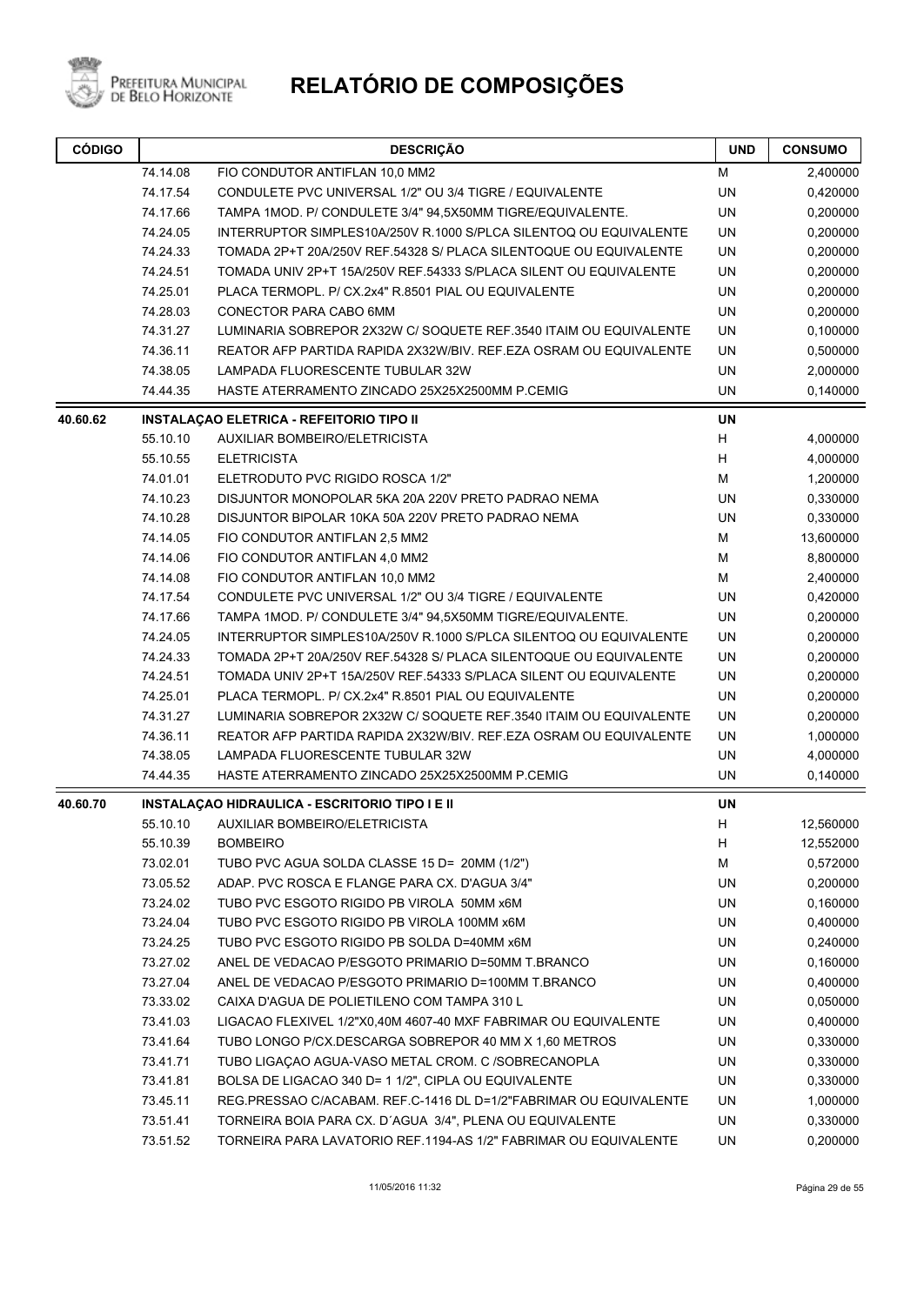

| <b>CÓDIGO</b> |          | <b>DESCRIÇÃO</b>                                                  | <b>UND</b> | <b>CONSUMO</b> |
|---------------|----------|-------------------------------------------------------------------|------------|----------------|
|               | 73.52.74 | VALVULA PVC PARA LAVATORIO SEM UNHO No.11                         | UN         | 0,330000       |
|               | 73.57.11 | CX.SIF.PVC C/ GRELHA REDONDA BRANCA 100X100X50 MM                 | UN         | 1,000000       |
|               | 73.57.50 | CAIXA DE DESCARGA EXTERNA ALTA CIFLEX 6L CIPLA OU EQUIVALENTE     | UN         | 0,200000       |
|               | 73.65.05 | LAVATORIO BRANCO PEQUENO L915 LINHA RAVENA DECA OU EQUIVALENTE    | UN         | 0,100000       |
|               | 73.66.01 | VASO SANITARIO CONVENC.BRANCA, AZALEA CELITE / EQUIVALENTE.       | UN         | 0,200000       |
|               | 73.80.12 | FITA VEDA ROSCA 1/2" ROLO 50 M                                    | <b>UN</b>  | 0,029800       |
|               | 73.80.20 | ADESIVO PARA TUBOS DE PVC                                         | Г          | 0,008500       |
|               | 73.80.21 | SOLUÇAO LIMPADORA                                                 | L          | 0,000520       |
|               | 77.10.90 | PARAFUSO CASTELO C/BUCHA N.8 E ARRUELA                            |            | 1,000000       |
| 40.60.71      |          | <b>INSTALAÇAO HIDRAULICA - SANITARIO TIPO I</b>                   | <b>UN</b>  |                |
|               | 50.05.10 | CHP/BETONEIRA 320 L, SEM CARREGADOR                               | н          | 0,039120       |
|               | 55.10.10 | AUXILIAR BOMBEIRO/ELETRICISTA                                     | Н          | 15,575000      |
|               | 55.10.39 | <b>BOMBEIRO</b>                                                   | Н          | 15,550000      |
|               | 55.10.75 | <b>PEDREIRO</b>                                                   | н          | 1,684400       |
|               | 55.10.88 | <b>SERVENTE</b>                                                   | н          | 1,880000       |
|               | 62.01.05 | CIMENTO PORTLAND COMUM (CPIII-40) SC 50KG                         | KG         | 8,410800       |
|               | 63.05.05 | AREIA LAVADA COM FRETE                                            | M3         | 0,046940       |
|               | 73.02.01 | TUBO PVC AGUA SOLDA CLASSE 15 D= 20MM (1/2")                      | М          | 0,792000       |
|               | 73.02.02 | TUBO PVC AGUA SOLDA CLASSE 15 D= 25MM (3/4)"                      | М          | 0,660000       |
|               | 73.24.02 | TUBO PVC ESGOTO RIGIDO PB VIROLA 50MM x6M                         | UN         | 0,500000       |
|               | 73.24.04 | TUBO PVC ESGOTO RIGIDO PB VIROLA 100MM x6M                        | <b>UN</b>  | 0,400000       |
|               | 73.24.25 | TUBO PVC ESGOTO RIGIDO PB SOLDA D=40MM x6M                        | UN         | 0,520000       |
|               | 73.27.02 | ANEL DE VEDACAO P/ESGOTO PRIMARIO D=50MM T.BRANCO                 | UN         | 0,500000       |
|               | 73.27.04 | ANEL DE VEDACAO P/ESGOTO PRIMARIO D=100MM T.BRANCO                | UN         | 0,400000       |
|               | 73.33.02 | CAIXA D'AGUA DE POLIETILENO COM TAMPA 310 L                       | UN         | 0,050000       |
|               | 73.33.03 | CAIXA D'AGUA DE POLIETILENO COM TAMPA 500 L                       | <b>UN</b>  | 0,050000       |
|               | 73.40.29 | CHUVEIRO MAX DUCHA LORENZETI OU EQUIVALENTE                       | UN         | 1,600000       |
|               | 73.41.03 | LIGACAO FLEXIVEL 1/2"X0,40M 4607-40 MXF FABRIMAR OU EQUIVALENTE   | UN         | 0,400000       |
|               | 73.41.64 | TUBO LONGO P/CX.DESCARGA SOBREPOR 40 MM X 1,60 METROS             | UN         | 0,200000       |
|               | 73.41.71 | TUBO LIGAÇÃO AGUA-VASO METAL CROM. C /SOBRECANOPLA                | UN         | 0,330000       |
|               | 73.41.81 | BOLSA DE LIGACAO 340 D= 1 1/2", CIPLA OU EQUIVALENTE              | UN         | 0,330000       |
|               | 73.45.11 | REG.PRESSAO C/ACABAM. REF.C-1416 DL D=1/2"FABRIMAR OU EQUIVALENTE | UN         | 1,000000       |
|               | 73.51.41 | TORNEIRA BOIA PARA CX. D'AGUA 3/4", PLENA OU EQUIVALENTE          | UN         | 0,200000       |
|               | 73.51.52 | TORNEIRA PARA LAVATORIO REF.1194-AS 1/2" FABRIMAR OU EQUIVALENTE  | UN         | 0,200000       |
|               | 73.52.74 | VALVULA PVC PARA LAVATORIO SEM UNHO No.11                         | UN         | 0,330000       |
|               | 73.57.11 | CX.SIF.PVC C/ GRELHA REDONDA BRANCA 100X100X50 MM                 | UN         | 1,000000       |
|               | 73.57.50 | CAIXA DE DESCARGA EXTERNA ALTA CIFLEX 6L CIPLA OU EQUIVALENTE     | UN         | 0,200000       |
|               | 73.65.05 | LAVATORIO BRANCO PEQUENO L915 LINHA RAVENA DECA OU EQUIVALENTE    | UN         | 0,100000       |
|               | 73.66.01 | VASO SANITARIO CONVENC.BRANCA, AZALEA CELITE / EQUIVALENTE.       | UN         | 0,200000       |
|               | 73.80.12 | FITA VEDA ROSCA 1/2" ROLO 50 M                                    | UN         | 0,024200       |
|               | 73.80.20 | ADESIVO PARA TUBOS DE PVC                                         | L          | 0,018900       |
|               | 73.80.21 | SOLUÇAO LIMPADORA                                                 | Г          | 0,001320       |
|               | 77.10.90 | PARAFUSO CASTELO C/BUCHA N.8 E ARRUELA                            | UN         | 2,000000       |
|               | 79.02.12 | TIJOLO CERAMICO FURADO 8 FUROS 29X19X9CM C/FRETE                  | UN         | 12,600000      |
| 40.60.72      |          | INSTALAÇÃO HIDROSANITARIA TIPO II                                 | UN         |                |
|               | 50.05.10 | CHP/BETONEIRA 320 L, SEM CARREGADOR                               | н          | 0,078240       |
|               | 55.10.10 | AUXILIAR BOMBEIRO/ELETRICISTA                                     | н          | 24,497000      |
|               | 55.10.39 | <b>BOMBEIRO</b>                                                   | н          | 24,467000      |
|               | 55.10.75 | <b>PEDREIRO</b>                                                   | н          | 3,368800       |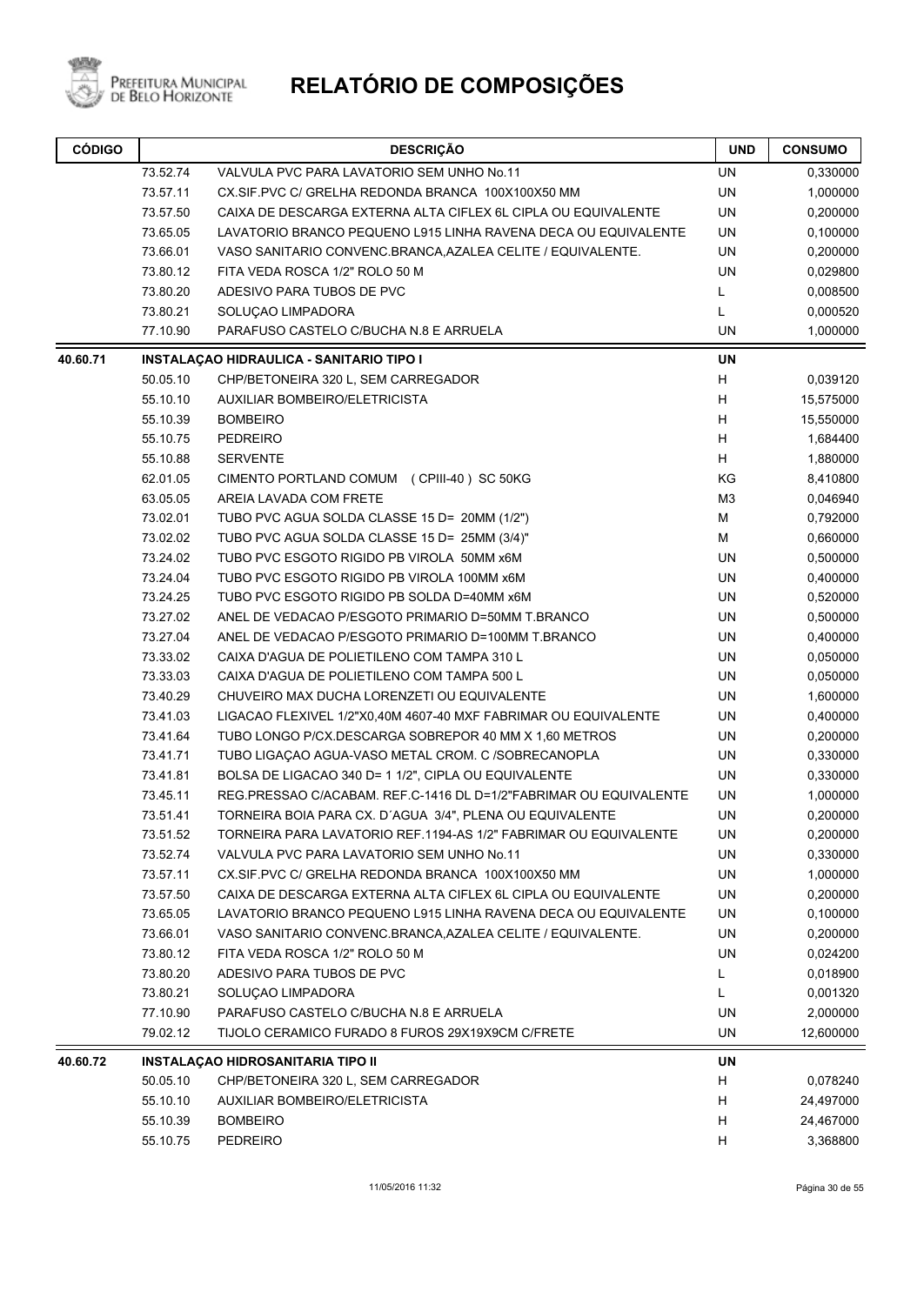

| <b>CÓDIGO</b> | <b>DESCRIÇÃO</b> |                                                                   | <b>UND</b>     | <b>CONSUMO</b> |
|---------------|------------------|-------------------------------------------------------------------|----------------|----------------|
|               | 55.10.88         | <b>SERVENTE</b>                                                   | H              | 3,760000       |
|               | 62.01.05         | CIMENTO PORTLAND COMUM (CPIII-40) SC 50KG                         | KG             | 16,821600      |
|               | 63.05.05         | AREIA LAVADA COM FRETE                                            | M <sub>3</sub> | 0,093890       |
|               | 73.02.01         | TUBO PVC AGUA SOLDA CLASSE 15 D= 20MM (1/2")                      | M              | 1,804000       |
|               | 73.02.02         | TUBO PVC AGUA SOLDA CLASSE 15 D= 25MM (3/4)"                      | M              | 1,980000       |
|               | 73.05.53         | ADAP. PVC ROSCA E FLANGE PARA CX. D'AGUA 1"                       | <b>UN</b>      | 0,200000       |
|               | 73.24.02         | TUBO PVC ESGOTO RIGIDO PB VIROLA 50MM x6M                         | <b>UN</b>      | 0,600000       |
|               | 73.24.04         | TUBO PVC ESGOTO RIGIDO PB VIROLA 100MM x6M                        | <b>UN</b>      | 0,500000       |
|               | 73.24.25         | TUBO PVC ESGOTO RIGIDO PB SOLDA D=40MM x6M                        | <b>UN</b>      | 0,560000       |
|               | 73.27.02         | ANEL DE VEDACAO P/ESGOTO PRIMARIO D=50MM T.BRANCO                 | <b>UN</b>      | 0,600000       |
|               | 73.27.04         | ANEL DE VEDACAO P/ESGOTO PRIMARIO D=100MM T.BRANCO                | UN             | 0,500000       |
|               | 73.33.04         | CAIXA D'AGUA DE POLIETILENO COM TAMPA 1000 L                      | <b>UN</b>      | 0,100000       |
|               | 73.40.29         | CHUVEIRO MAX DUCHA LORENZETI OU EQUIVALENTE                       | <b>UN</b>      | 3,200000       |
|               | 73.41.03         | LIGACAO FLEXIVEL 1/2"X0,40M 4607-40 MXF FABRIMAR OU EQUIVALENTE   | UN             | 0,800000       |
|               | 73.41.64         | TUBO LONGO P/CX.DESCARGA SOBREPOR 40 MM X 1,60 METROS             | UN             | 0,400000       |
|               | 73.41.71         | TUBO LIGAÇÃO AGUA-VASO METAL CROM. C /SOBRECANOPLA                | UN             | 0,660000       |
|               | 73.41.81         | BOLSA DE LIGACAO 340 D= 1 1/2", CIPLA OU EQUIVALENTE              | UN             | 0,660000       |
|               | 73.45.11         | REG.PRESSAO C/ACABAM. REF.C-1416 DL D=1/2"FABRIMAR OU EQUIVALENTE | <b>UN</b>      | 1,000000       |
|               | 73.51.41         | TORNEIRA BOIA PARA CX. D'AGUA 3/4", PLENA OU EQUIVALENTE          | UN             | 0,330000       |
|               | 73.51.52         | TORNEIRA PARA LAVATORIO REF.1194-AS 1/2" FABRIMAR OU EQUIVALENTE  | <b>UN</b>      | 0,400000       |
|               | 73.52.74         | VALVULA PVC PARA LAVATORIO SEM UNHO No.11                         | <b>UN</b>      | 0,660000       |
|               | 73.57.11         | CX.SIF.PVC C/ GRELHA REDONDA BRANCA 100X100X50 MM                 | <b>UN</b>      | 1,000000       |
|               | 73.57.50         | CAIXA DE DESCARGA EXTERNA ALTA CIFLEX 6L CIPLA OU EQUIVALENTE     | <b>UN</b>      | 0,400000       |
|               | 73.65.05         | LAVATORIO BRANCO PEQUENO L915 LINHA RAVENA DECA OU EQUIVALENTE    | UN             | 0,200000       |
|               | 73.66.01         | VASO SANITARIO CONVENC.BRANCA, AZALEA CELITE / EQUIVALENTE.       | <b>UN</b>      | 0,400000       |
|               | 73.80.12         | FITA VEDA ROSCA 1/2" ROLO 50 M                                    | <b>UN</b>      | 0,042000       |
|               | 73.80.20         | ADESIVO PARA TUBOS DE PVC                                         | L.             | 0,025400       |
|               | 73.80.21         | SOLUÇÃO LIMPADORA                                                 | L              | 0,003440       |
|               | 77.10.90         | PARAFUSO CASTELO C/BUCHA N.8 E ARRUELA                            | UN             | 4,000000       |
|               | 79.02.12         | TIJOLO CERAMICO FURADO 8 FUROS 29X19X9CM C/FRETE                  | <b>UN</b>      | 25,200000      |
| 40.60.73      |                  | INSTALAÇÃO HIDROSANITARIA - SANITARIO TIPO III                    | <b>UN</b>      |                |
|               | 50.05.10         | CHP/BETONEIRA 320 L, SEM CARREGADOR                               | H              | 0,335060       |
|               | 55.10.10         | <b>AUXILIAR BOMBEIRO/ELETRICISTA</b>                              | H              | 29,730000      |
|               | 55.10.39         | <b>BOMBEIRO</b>                                                   | H              | 29,695000      |
|               | 55.10.50         | <b>CARPINTEIRO</b>                                                | Н              | 0,950000       |
|               | 55.10.75         | <b>PEDREIRO</b>                                                   | н              | 13,820700      |
|               | 55.10.88         | <b>SERVENTE</b>                                                   | H              | 17,122040      |
|               | 62.01.05         | CIMENTO PORTLAND COMUM (CPIII-40) SC 50KG                         | ΚG             | 85,257700      |
|               | 63.01.03         | BRITA COM FRETE BRITA 0.1.2.3                                     | M <sub>3</sub> | 0,004230       |
|               | 63.05.05         | AREIA LAVADA COM FRETE                                            | M <sub>3</sub> | 0,393870       |
|               | 71.01.05         | TABUA PARA FORMA DE CONCRETO L=25 CM                              | M <sub>2</sub> | 0,045600       |
|               | 71.04.08         | PECA DE MADEIRA DE PINUS 5,5X5,5 CM                               | M              | 0,380000       |
|               | 71.14.14         | CHAPA COMPENSADA RESINADA E= 19MM COLA FENOLICA                   | M <sub>2</sub> | 0,117040       |
|               | 71.30.04         | MADEIRA ROLICA D= 6 A 10 CM COMPRIMENTO 6 METROS                  | M              | 0,273600       |
|               | 73.02.01         | TUBO PVC AGUA SOLDA CLASSE 15 D= 20MM (1/2")                      | M              | 2,640000       |
|               | 73.02.02         | TUBO PVC AGUA SOLDA CLASSE 15 D= 25MM (3/4)"                      | M              | 2,200000       |
|               | 73.05.53         | ADAP. PVC ROSCA E FLANGE PARA CX. D'AGUA 1"                       | UN             | 1,000000       |
|               | 73.24.02         | TUBO PVC ESGOTO RIGIDO PB VIROLA 50MM x6M                         | UN             | 0,700000       |
|               | 73.24.04         | TUBO PVC ESGOTO RIGIDO PB VIROLA 100MM x6M                        | UN             | 0,900000       |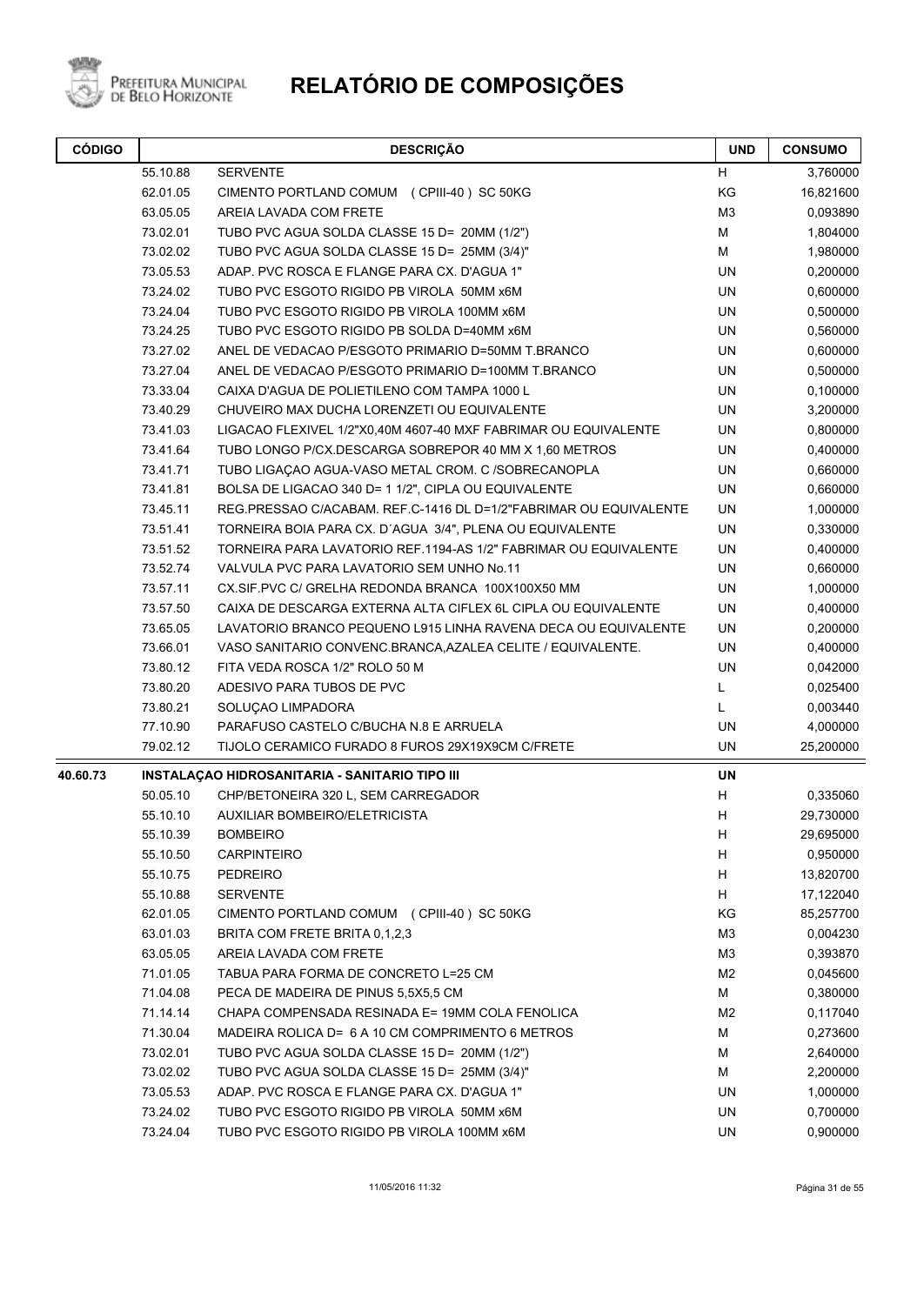

| <b>CÓDIGO</b> |                                                                             | <b>DESCRIÇÃO</b>                                                  | <b>UND</b>     | <b>CONSUMO</b> |
|---------------|-----------------------------------------------------------------------------|-------------------------------------------------------------------|----------------|----------------|
|               | 73.24.25                                                                    | TUBO PVC ESGOTO RIGIDO PB SOLDA D=40MM x6M                        | UN             | 0,400000       |
|               | 73.27.02                                                                    | ANEL DE VEDACAO P/ESGOTO PRIMARIO D=50MM T.BRANCO                 | <b>UN</b>      | 0,700000       |
|               | 73.27.04                                                                    | ANEL DE VEDACAO P/ESGOTO PRIMARIO D=100MM T.BRANCO                | UN             | 0,900000       |
|               | 73.33.03                                                                    | CAIXA D'AGUA DE POLIETILENO COM TAMPA 500 L                       | UN             | 0,050000       |
|               | 73.33.04                                                                    | CAIXA D'AGUA DE POLIETILENO COM TAMPA 1000 L                      | UN             | 0,150000       |
|               | 73.40.29                                                                    | CHUVEIRO MAX DUCHA LORENZETI OU EQUIVALENTE                       | <b>UN</b>      | 1,980000       |
|               | 73.41.03<br>LIGACAO FLEXIVEL 1/2"X0,40M 4607-40 MXF FABRIMAR OU EQUIVALENTE |                                                                   | <b>UN</b>      | 1,000000       |
|               | 73.41.64                                                                    | TUBO LONGO P/CX.DESCARGA SOBREPOR 40 MM X 1,60 METROS             | UN             | 0,600000       |
|               | 73.41.71                                                                    | TUBO LIGACAO AGUA-VASO METAL CROM. C /SOBRECANOPLA                | UN             | 0,990000       |
|               | 73.41.81<br>BOLSA DE LIGACAO 340 D= 1 1/2", CIPLA OU EQUIVALENTE            |                                                                   | <b>UN</b>      | 0,990000       |
|               | 73.45.11                                                                    | REG.PRESSAO C/ACABAM. REF.C-1416 DL D=1/2"FABRIMAR OU EQUIVALENTE | UN             | 1,000000       |
|               | 73.51.41                                                                    | TORNEIRA BOIA PARA CX. D'AGUA 3/4", PLENA OU EQUIVALENTE          | UN             | 0,330000       |
|               | 73.51.52                                                                    | TORNEIRA PARA LAVATORIO REF.1194-AS 1/2" FABRIMAR OU EQUIVALENTE  | <b>UN</b>      | 0,200000       |
|               | 73.52.74                                                                    | VALVULA PVC PARA LAVATORIO SEM UNHO No.11                         | <b>UN</b>      | 0,660000       |
|               | 73.57.11                                                                    | CX.SIF.PVC C/ GRELHA REDONDA BRANCA 100X100X50 MM                 | <b>UN</b>      | 1,000000       |
|               | 73.57.50                                                                    | CAIXA DE DESCARGA EXTERNA ALTA CIFLEX 6L CIPLA OU EQUIVALENTE     | UN             | 0,600000       |
|               | 73.65.05                                                                    | LAVATORIO BRANCO PEQUENO L915 LINHA RAVENA DECA OU EQUIVALENTE    | UN             | 0,333300       |
|               | 73.66.01                                                                    | VASO SANITARIO CONVENC.BRANCA, AZALEA CELITE / EQUIVALENTE.       | UN             | 0,600000       |
|               | 73.80.12                                                                    | FITA VEDA ROSCA 1/2" ROLO 50 M                                    | UN             | 0,044200       |
|               | 73.80.20                                                                    | ADESIVO PARA TUBOS DE PVC                                         | L              | 0,023000       |
|               | 73.80.21                                                                    | SOLUÇAO LIMPADORA                                                 | Г              | 0,004400       |
|               | 77.05.51                                                                    | PREGO 18x30                                                       | ΚG             | 0,266000       |
|               | 77.10.90                                                                    | PARAFUSO CASTELO C/BUCHA N.8 E ARRUELA                            | UN             | 6,000000       |
|               | 79.02.12                                                                    | TIJOLO CERAMICO FURADO 8 FUROS 29X19X9CM C/FRETE                  | UN             | 90,248000      |
| 40.60.74      |                                                                             | <b>INSTALAÇÃO HIDROSANITARIA - REFEITORIO I E II</b>              | <b>UN</b>      |                |
|               | 55.10.10                                                                    | <b>AUXILIAR BOMBEIRO/ELETRICISTA</b>                              | Н              | 6,178000       |
|               | 55.10.39                                                                    | <b>BOMBEIRO</b>                                                   | Н              | 6,172000       |
|               | 73.02.01                                                                    | TUBO PVC AGUA SOLDA CLASSE 15 D= 20MM (1/2")                      | м              | 0,396000       |
|               | 73.05.52                                                                    | ADAP. PVC ROSCA E FLANGE PARA CX. D'AGUA 3/4"                     | UN             | 0,200000       |
|               | 73.24.02                                                                    | TUBO PVC ESGOTO RIGIDO PB VIROLA 50MM x6M                         | UN             | 0,120000       |
|               | 73.24.25                                                                    | TUBO PVC ESGOTO RIGIDO PB SOLDA D=40MM x6M                        | <b>UN</b>      | 0,180000       |
|               | 73.27.02                                                                    | ANEL DE VEDACAO P/ESGOTO PRIMARIO D=50MM T.BRANCO                 | UN             | 0,120000       |
|               | 73.33.02                                                                    | CAIXA D'AGUA DE POLIETILENO COM TAMPA 310 L                       | UN             | 0,050000       |
|               | 73.41.03                                                                    | LIGACAO FLEXIVEL 1/2"X0,40M 4607-40 MXF FABRIMAR OU EQUIVALENTE   | <b>UN</b>      | 0,200000       |
|               | 73.45.11                                                                    | REG.PRESSAO C/ACABAM. REF.C-1416 DL D=1/2"FABRIMAR OU EQUIVALENTE | UN             | 1,000000       |
|               | 73.51.52                                                                    | TORNEIRA PARA LAVATORIO REF.1194-AS 1/2" FABRIMAR OU EQUIVALENTE  | UN             | 0,200000       |
|               | 73.52.74                                                                    | VALVULA PVC PARA LAVATORIO SEM UNHO No.11                         | UN             | 0,330000       |
|               | 73.65.05                                                                    | LAVATORIO BRANCO PEQUENO L915 LINHA RAVENA DECA OU EQUIVALENTE    | UN             | 0,100000       |
|               | 73.80.12                                                                    | FITA VEDA ROSCA 1/2" ROLO 50 M                                    | UN             | 0,021000       |
|               | 73.80.20                                                                    | ADESIVO PARA TUBOS DE PVC                                         | L              | 0,006300       |
|               | 73.80.21                                                                    | SOLUÇAO LIMPADORA                                                 | L              | 0,000360       |
|               | 77.10.90                                                                    | PARAFUSO CASTELO C/BUCHA N.8 E ARRUELA                            | UN             | 2,000000       |
| 40.70         | <b>PINTURA</b>                                                              |                                                                   |                |                |
| 40.70.01      |                                                                             | CAIAÇÃO LISA SOBRE REBOCO OU CONCRETO                             | M <sub>2</sub> |                |
|               | 55.10.05                                                                    | <b>AJUDANTE</b>                                                   | H              | 0,100000       |
|               | 55.10.81                                                                    | <b>PINTOR</b>                                                     | H              | 0,300000       |
|               | 62.04.01                                                                    | <b>CAL VIRGEM A GRANEL</b>                                        | KG             | 1,000000       |
|               | 75.50.05                                                                    | LIXA D AGUA                                                       | UN             | 0,200000       |
|               | 75.60.05                                                                    | OLEO DE LINHACA                                                   | L              | 0,020000       |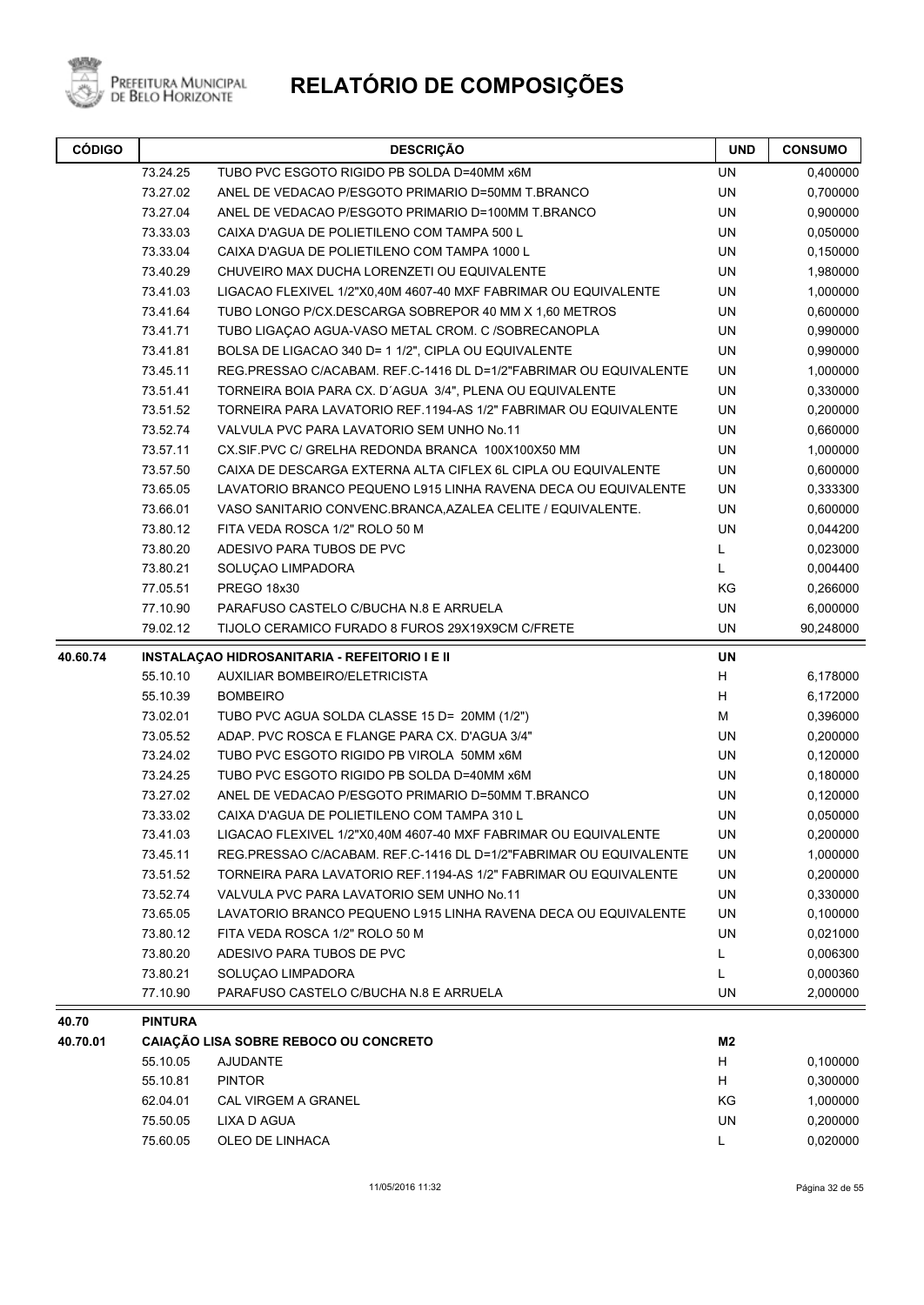

| <b>CÓDIGO</b> |                                 | <b>DESCRIÇÃO</b>                               | <b>UND</b> | <b>CONSUMO</b> |
|---------------|---------------------------------|------------------------------------------------|------------|----------------|
| 40.70.10      |                                 | <b>LATEX SEM MASSA</b>                         | M2         |                |
|               | 55.10.05                        | <b>AJUDANTE</b>                                | H.         | 0,040000       |
|               | 55.10.81                        | <b>PINTOR</b>                                  | H.         | 0,300000       |
|               | 75.01.05                        | TINTA LATEX PVA CORAL OU EQUIVALENTE           | LATA       | 0,012000       |
|               | 75.50.05                        | LIXA D AGUA                                    | <b>UN</b>  | 0,200000       |
| 40.70.20      | OLEO SOBRE ESQUADRIA DE MADEIRA |                                                |            |                |
|               | 55.10.05                        | <b>AJUDANTE</b>                                | H          | 0,100000       |
|               | 55.10.81                        | <b>PINTOR</b>                                  | H          | 0,700000       |
|               | 75.05.08                        | TINTA A OLEO EUCATEX OU EQUIVALENTE            | GL         | 0,056000       |
|               | 75.25.05                        | AGUARRAZ (LATA DE 5 LITROS) OU EQUIVALENTE     | LATA       | 0,010000       |
|               | 75.50.20                        | <b>LIXA DE MADEIRA</b>                         | <b>UN</b>  | 0,200000       |
| 40.70.21      |                                 | OLEO S/MASSA SOBRE PEÇAS E FORRO MADEIRA       | M2         |                |
|               | 55.10.05                        | <b>AJUDANTE</b>                                | H          | 0,100000       |
|               | 55.10.81                        | <b>PINTOR</b>                                  | H          | 0,600000       |
|               | 75.05.08                        | TINTA A OLEO EUCATEX OU EQUIVALENTE            | GL         | 0,056000       |
|               | 75.25.05                        | AGUARRAZ (LATA DE 5 LITROS) OU EQUIVALENTE     | LATA       | 0,010000       |
|               | 75.50.20                        | <b>LIXA DE MADEIRA</b>                         | <b>UN</b>  | 0,200000       |
| 40.70.24      |                                 | OLEO C/1 DEMÃO DE ZARCÃO SOBRE SERRALHERIA     | M2         |                |
|               | 55.10.05                        | <b>AJUDANTE</b>                                | H          | 0,150000       |
|               | 55.10.81                        | <b>PINTOR</b>                                  | H          | 0,530000       |
|               | 75.05.08                        | TINTA A OLEO EUCATEX OU EQUIVALENTE            | GL         | 0,040000       |
|               | 75.18.20                        | ZARCAO CORAL OU EQUIVALENTE                    | GL         | 0,017000       |
|               | 75.25.05                        | AGUARRAZ (LATA DE 5 LITROS) OU EQUIVALENTE     | LATA       | 0,010000       |
|               | 75.50.05                        | <b>LIXA D AGUA</b>                             | <b>UN</b>  | 0,200000       |
| 40.70.25      |                                 | OLEO C/1 DEMÃO DE ZARCÃO SOBRE PEÇAS METÁLICAS | M2         |                |
|               | 55.10.05                        | <b>AJUDANTE</b>                                | H          | 0,150000       |
|               | 55.10.81                        | <b>PINTOR</b>                                  | H          | 0,530000       |
|               | 75.05.08                        | TINTA A OLEO EUCATEX OU EQUIVALENTE            | GL         | 0,056000       |
|               | 75.18.20                        | ZARCAO CORAL OU EQUIVALENTE                    | GL         | 0,040000       |
|               | 75.25.05                        | AGUARRAZ (LATA DE 5 LITROS) OU EQUIVALENTE     | LATA       | 0,017000       |
|               | 75.50.05                        | <b>LIXA D AGUA</b>                             | UN         | 0,200000       |
| 40.70.26      |                                 | <b>OLEO SOBRE SERRALHERIA</b>                  | M2         |                |
|               | 55.10.05                        | <b>AJUDANTE</b>                                | Н          | 0,150000       |
|               | 55.10.81                        | <b>PINTOR</b>                                  | Н          | 0,500000       |
|               | 75.05.08                        | TINTA A OLEO EUCATEX OU EQUIVALENTE            | GL         | 0,040000       |
|               | 75.25.05                        | AGUARRAZ (LATA DE 5 LITROS) OU EQUIVALENTE     | LATA       | 0,007000       |
|               | 75.50.05                        | LIXA D AGUA                                    | UN         | 0,200000       |
| 40.70.27      |                                 | OLEO SOBRE PECAS E SUPERFICIES METÁLICAS       | M2         |                |
|               | 55.10.05                        | <b>AJUDANTE</b>                                | Н          | 0,150000       |
|               | 55.10.81                        | <b>PINTOR</b>                                  | Н          | 0,500000       |
|               | 75.05.08                        | TINTA A OLEO EUCATEX OU EQUIVALENTE            | GL         | 0,056000       |
|               | 75.25.05                        | AGUARRAZ (LATA DE 5 LITROS) OU EQUIVALENTE     | LATA       | 0,010000       |
|               | 75.50.05                        | LIXA D AGUA                                    | UN         | 0,200000       |
| 40.80         |                                 | <b>SERVIÇOS AUXILIARES - COPASA</b>            |            |                |
| 40.80.30      |                                 | <b>TAMPAO DE FERRO FUNDIDO T5</b>              | M          |                |
|               | 50.05.10                        | CHP/BETONEIRA 320 L, SEM CARREGADOR            | H.         | 0,002000       |
|               |                                 |                                                |            |                |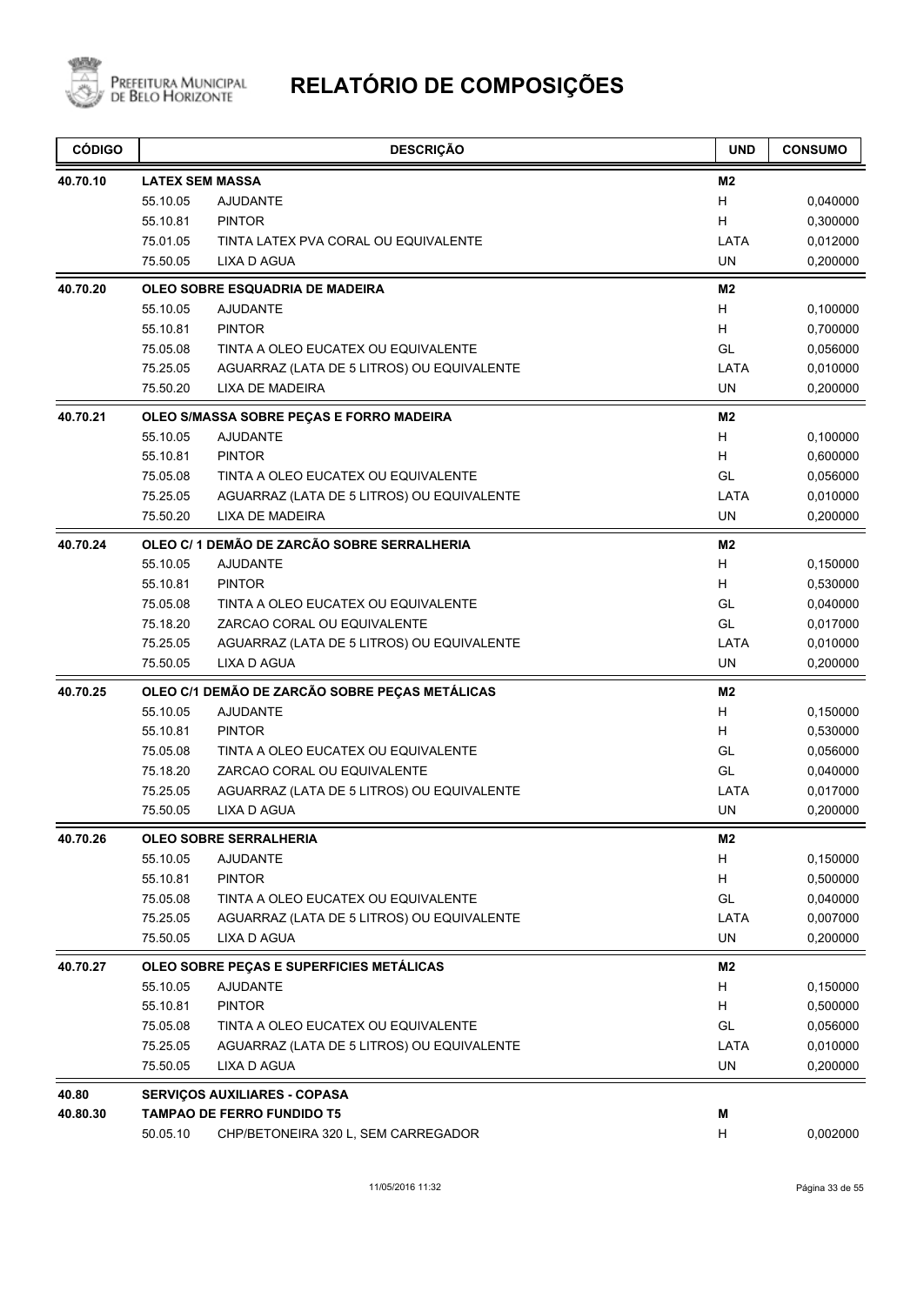

| <b>CÓDIGO</b> |                   | <b>DESCRIÇÃO</b>                                    | <b>UND</b>     | <b>CONSUMO</b> |
|---------------|-------------------|-----------------------------------------------------|----------------|----------------|
|               | 55.10.75          | <b>PEDREIRO</b>                                     | H              | 0,500000       |
|               | 55.10.88          | <b>SERVENTE</b>                                     | H              | 0,662000       |
|               | 62.01.05          | CIMENTO PORTLAND COMUM (CPIII-40) SC 50KG           | KG             | 0,900000       |
|               | 63.05.05          | AREIA LAVADA COM FRETE                              | M <sub>3</sub> | 0,002100       |
|               | 80.35.40          | TAMPAO DE FERRO FUNDIDO T5-PADRAO COPASA            | UN             | 1,000000       |
| 40.80.35      |                   | <b>TAMPAO DE FERRO FUNDIDO T 109</b>                | <b>UN</b>      |                |
|               | 50.05.10          | CHP/BETONEIRA 320 L, SEM CARREGADOR                 | H              | 0,010000       |
|               | 55.10.75          | <b>PEDREIRO</b>                                     | H              | 1,000000       |
|               | 55.10.88          | <b>SERVENTE</b>                                     | H.             | 4,310000       |
|               | 62.01.05          | CIMENTO PORTLAND COMUM (CPIII-40) SC 50KG           | KG             | 4,500000       |
|               | 63.05.05          | AREIA LAVADA COM FRETE                              | M <sub>3</sub> | 0,010500       |
|               | 80.35.50          | TAMPAO DE FERRO FUNDIDO T-109-PADRAO COPASA         | <b>UN</b>      | 1,000000       |
| 40.80.50      |                   | <b>LASTRO DE PEDRA BRITADA</b>                      | M3             |                |
|               | 55.10.88          | <b>SERVENTE</b>                                     | H              | 2,000000       |
|               | 63.01.03          | BRITA COM FRETE BRITA 0,1,2,3                       | M <sub>3</sub> | 1,050000       |
| 40.80.55      |                   | ESTRUTURA DE ESCORAMENTO TIPO PONTALETEAMENTO       | M <sub>2</sub> |                |
|               | 55.10.50          | <b>CARPINTEIRO</b>                                  | H              | 0,060000       |
|               | 55.10.88          | <b>SERVENTE</b>                                     | H.             | 0,090000       |
|               | 71.02.20          | PRANCHAO DE PARAJU                                  | M <sub>3</sub> | 0,001170       |
|               | 71.30.06          | MADEIRA ROLICA D= 11 A 15 CM COMPRIMENTO 6 METROS   | м              | 0,047000       |
|               | 77.05.51          | PREGO 18x30                                         | KG             | 0,020000       |
| 40.80.56      |                   | <b>EQUIPE DE ESGOTO PARA REDE E LIGACAO</b>         | н              |                |
|               | 54.50.01          | EQUIPE DE REDE/LIG. ESGOTO COPASA                   | <b>MES</b>     | 0,002730       |
| 40.85         |                   | TUBO CONC.SIMPLES JUNTA ELASTICA, NBR8890 CLASSE ES |                |                |
| 40.85.04      | <b>DN=400 MM</b>  |                                                     | М              |                |
|               | 50.20.06          | CHP/RETRO-ESCAVAD. CASE 580 L-(0,77M3) 75HP (4X2)   | H              | 0,110000       |
|               | 55.10.75          | <b>PEDREIRO</b>                                     | H              | 0,110000       |
|               | 55.10.88          | <b>SERVENTE</b>                                     | H              | 0,594000       |
|               | 80.05.04          | TUBO CONCRETO CIMENTO ARI PLUS RS JE ES D=400 MM    | М              | 1,000000       |
|               | 80.90.10          | FRETE PARA ELEMENTOS DE CONCRETO                    | VB             | 0,019000       |
| 40.85.05      | <b>DN= 500 MM</b> |                                                     | M              |                |
|               | 50.20.06          | CHP/RETRO-ESCAVAD. CASE 580 L-(0,77M3) 75HP (4X2)   | H              | 0,130000       |
|               | 55.10.75          | PEDREIRO                                            | H              | 0,130000       |
|               | 55.10.88          | <b>SERVENTE</b>                                     | H              | 0,687000       |
|               | 80.05.05          | TUBO CONCRETO CIMENTO ARI PLUS RS JE ES D=500 MM    | М              | 1,000000       |
|               | 80.90.10          | FRETE PARA ELEMENTOS DE CONCRETO                    | VB             | 0,027000       |
| 40.85.06      | <b>DN= 600 MM</b> |                                                     | M              |                |
|               | 50.20.06          | CHP/RETRO-ESCAVAD. CASE 580 L-(0,77M3) 75HP (4X2)   | H              | 0,150000       |
|               | 55.10.75          | <b>PEDREIRO</b>                                     | H              | 0,150000       |
|               | 55.10.88          | <b>SERVENTE</b>                                     | H              | 0,780000       |
|               | 80.05.06          | TUBO CONCRETO CIMENTO ARI PLUS RS JE ES D=600 MM    | M              | 1,000000       |
|               | 80.90.10          | FRETE PARA ELEMENTOS DE CONCRETO                    | VB             | 0,033000       |
| 40.87         |                   | TUBO CONC.ARMADO JUNTA ELASTICA,NBR8890 CLASSE EA2  |                |                |
| 40.87.04      | <b>DN=400 MM</b>  |                                                     | M              |                |
|               | 50.20.06          | CHP/RETRO-ESCAVAD. CASE 580 L-(0,77M3) 75HP (4X2)   | H              | 0,110000       |
|               | 55.10.75          | PEDREIRO                                            | H              | 0,110000       |
|               |                   |                                                     |                |                |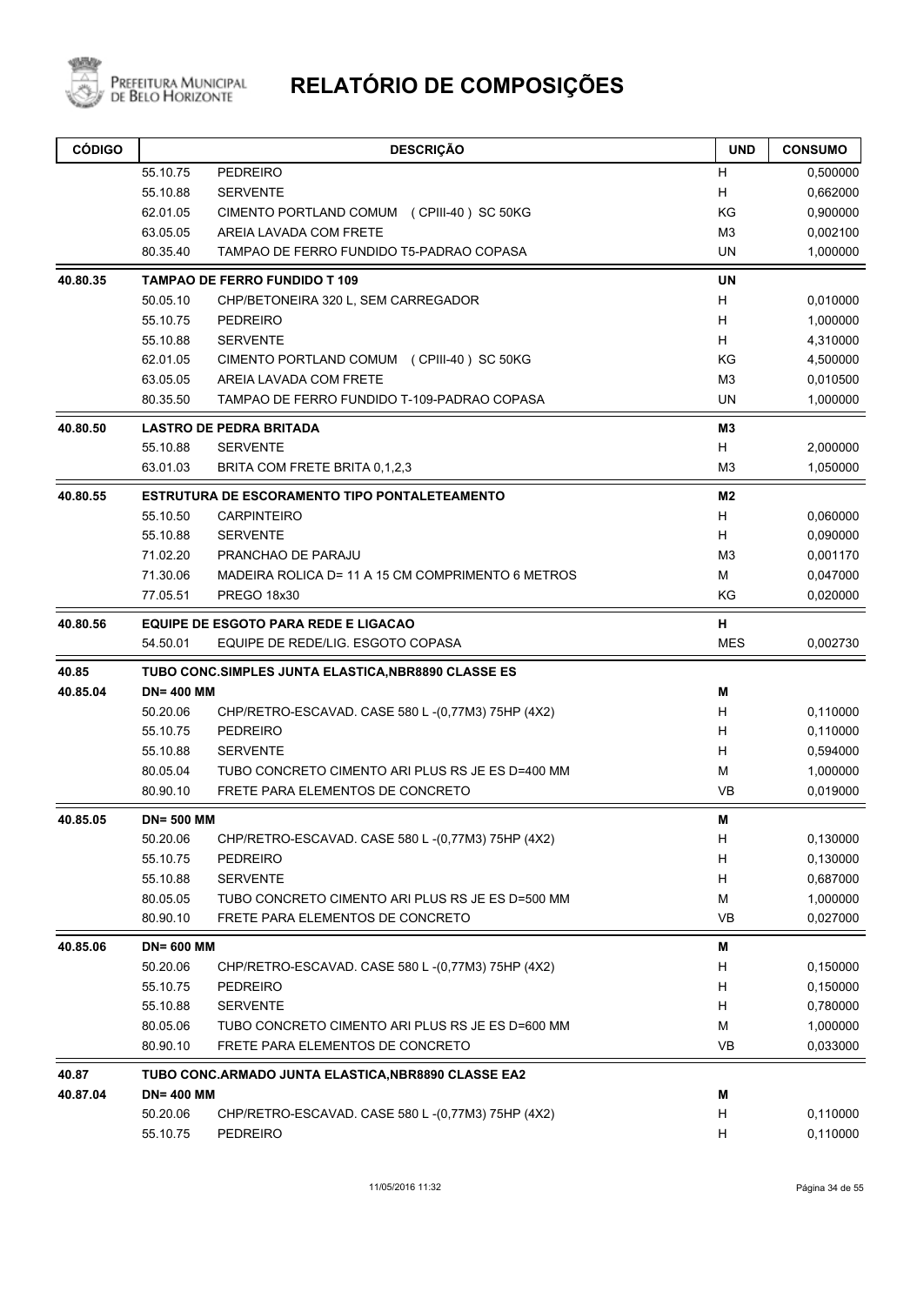

| <b>CÓDIGO</b> |                    | <b>DESCRIÇÃO</b>                                   | <b>UND</b> | <b>CONSUMO</b> |
|---------------|--------------------|----------------------------------------------------|------------|----------------|
|               | 55.10.88           | <b>SERVENTE</b>                                    | н          | 0,594000       |
|               | 80.05.14           | TUBO CONCRETO CIMENTO ARI PLUS RS JE EA-2 D=400 MM | М          | 1,000000       |
|               | 80.90.10           | FRETE PARA ELEMENTOS DE CONCRETO                   | <b>VB</b>  | 0,019000       |
| 40.87.05      | <b>DN=500 MM</b>   |                                                    | M          |                |
|               | 50.20.06           | CHP/RETRO-ESCAVAD. CASE 580 L-(0,77M3) 75HP (4X2)  | н          | 0,130000       |
|               | 55.10.75           | <b>PEDREIRO</b>                                    | Н          | 0,130000       |
|               | 55.10.88           | <b>SERVENTE</b>                                    | н          | 0,687000       |
|               | 80.05.15           | TUBO CONCRETO CIMENTO ARI PLUS RS JE EA-2 D=500 MM | М          | 1,000000       |
|               | 80.90.10           | FRETE PARA ELEMENTOS DE CONCRETO                   | <b>VB</b>  | 0,027000       |
| 40.87.06      | <b>DN=600 MM</b>   |                                                    | Μ          |                |
|               | 50.20.06           | CHP/RETRO-ESCAVAD. CASE 580 L-(0,77M3) 75HP (4X2)  | н          | 0,150000       |
|               | 55.10.75           | <b>PEDREIRO</b>                                    | н          | 0,150000       |
|               | 55.10.88           | <b>SERVENTE</b>                                    | H          | 0,780000       |
|               | 80.05.16           | TUBO CONCRETO CIMENTO ARI PLUS RS JE EA-2 D=600 MM | М          | 1,000000       |
|               | 80.90.10           | FRETE PARA ELEMENTOS DE CONCRETO                   | <b>VB</b>  | 0,033000       |
| 40.87.07      | <b>DN=700 MM</b>   |                                                    | М          |                |
|               | 50.20.18           | CHP/ESCAVADEIRA KOMATSU PC 150 SE - 103 HP         | H          | 0,150000       |
|               | 55.10.75           | <b>PEDREIRO</b>                                    | н          | 0.150000       |
|               | 55.10.88           | <b>SERVENTE</b>                                    | н          | 0,846000       |
|               | 80.05.17           | TUBO CONCRETO CIMENTO ARI PLUS RS JE EA-2 D=700 MM | М          | 1,000000       |
|               | 80.90.10           | FRETE PARA ELEMENTOS DE CONCRETO                   | <b>VB</b>  | 0,040000       |
| 40.87.08      | <b>DN=800 MM</b>   |                                                    | M          |                |
|               | 50.20.18           | CHP/ESCAVADEIRA KOMATSU PC 150 SE - 103 HP         | H          | 0,170000       |
|               | 55.10.75           | <b>PEDREIRO</b>                                    | н          | 0,170000       |
|               | 55.10.88           | <b>SERVENTE</b>                                    | Н          | 0,939000       |
|               | 80.05.18           | TUBO CONCRETO CIMENTO ARI PLUS RS JE EA-2 D=800 MM | М          | 1,000000       |
|               | 80.90.10           | FRETE PARA ELEMENTOS DE CONCRETO                   | VB         | 0,050000       |
| 40.87.09      | <b>DN=900 MM</b>   |                                                    | Μ          |                |
|               | 50.20.18           | CHP/ESCAVADEIRA KOMATSU PC 150 SE - 103 HP         | н          | 0,180000       |
|               | 55.10.75           | <b>PEDREIRO</b>                                    | н          | 0,180000       |
|               | 55.10.88           | <b>SERVENTE</b>                                    | н          | 1,101000       |
|               | 80.05.19           | TUBO CONCRETO CIMENTO ARI PLUS RS JE EA-2 D=900 MM | M          | 1,000000       |
|               | 80.90.10           | FRETE PARA ELEMENTOS DE CONCRETO                   | VB         | 0,067000       |
| 40.87.10      | <b>DN= 1000 MM</b> |                                                    | M          |                |
|               | 50.20.18           | CHP/ESCAVADEIRA KOMATSU PC 150 SE - 103 HP         | H          | 0,200000       |
|               | 55.10.75           | <b>PEDREIRO</b>                                    | Н          | 0,200000       |
|               | 55.10.88           | <b>SERVENTE</b>                                    | н          | 1,227000       |
|               | 80.05.20           | TUBO CONCRETO CIMENTO ARI PLUS RS JE EA-2 D=1000MM | М          | 1,000000       |
|               | 80.90.10           | FRETE PARA ELEMENTOS DE CONCRETO                   | <b>VB</b>  | 0,080000       |
| 40.87.12      | <b>DN=1200 MM</b>  |                                                    | M          |                |
|               | 50.20.18           | CHP/ESCAVADEIRA KOMATSU PC 150 SE - 103 HP         | H          | 0,270000       |
|               | 55.10.75           | <b>PEDREIRO</b>                                    | Н          | 0,270000       |
|               | 55.10.88           | <b>SERVENTE</b>                                    | H          | 1,668000       |
|               | 80.05.22           | TUBO CONCRETO CIMENTO ARI PLUS RS JE EA-2 D=1200MM | М          | 1,000000       |
|               | 80.90.10           | FRETE PARA ELEMENTOS DE CONCRETO                   | VB         | 0,100000       |
| 40.87.15      | <b>DN=1500 MM</b>  |                                                    | M          |                |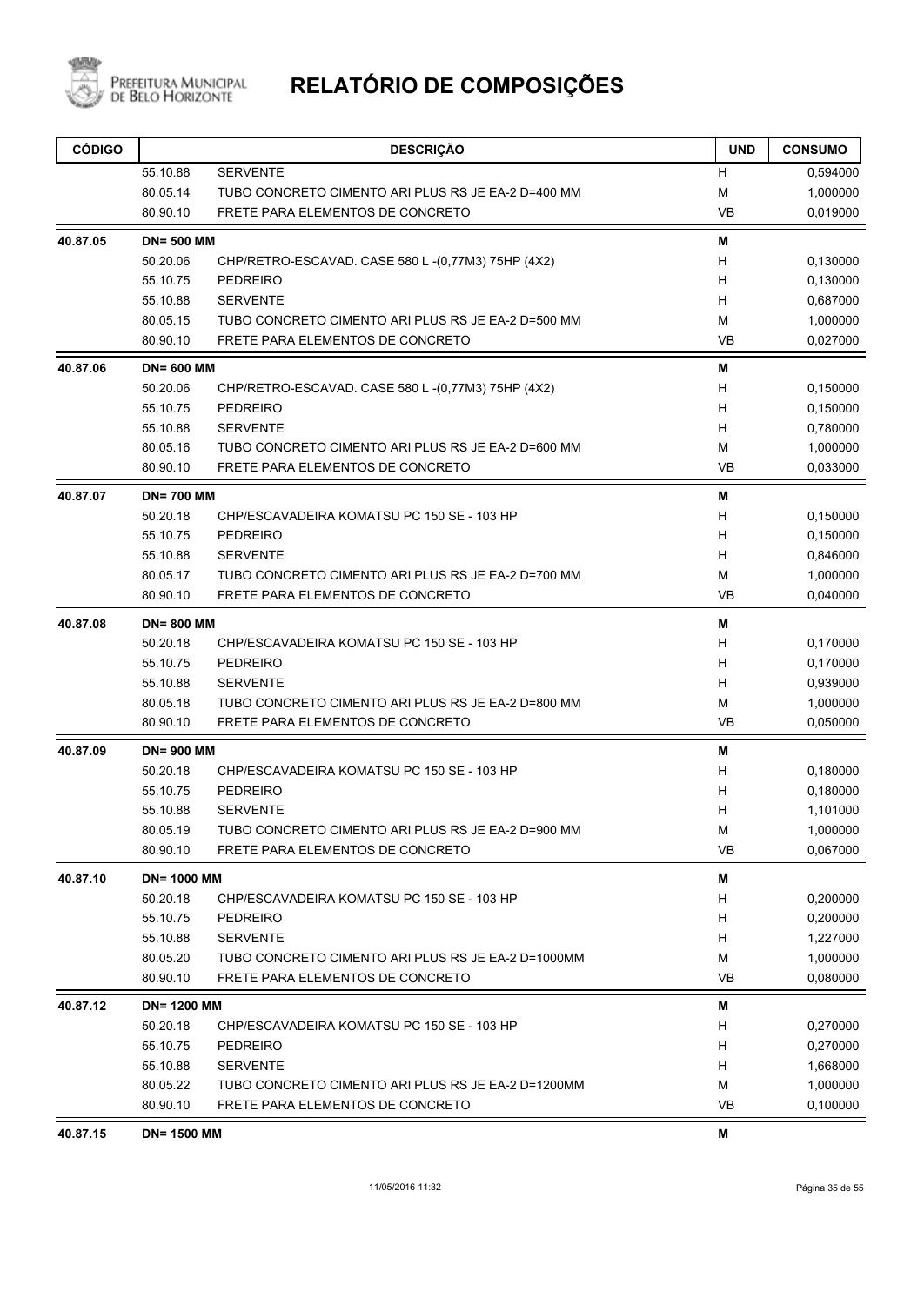

| <b>CÓDIGO</b> |                    | <b>DESCRIÇÃO</b>                                   | <b>UND</b> | <b>CONSUMO</b> |
|---------------|--------------------|----------------------------------------------------|------------|----------------|
|               | 50.20.18           | CHP/ESCAVADEIRA KOMATSU PC 150 SE - 103 HP         | н          | 0,380000       |
|               | 55.10.75           | <b>PEDREIRO</b>                                    | н          | 0,380000       |
|               | 55.10.88           | <b>SERVENTE</b>                                    | н          | 2,229000       |
|               | 80.05.25           | TUBO CONCRETO CIMENTO ARI PLUS RS JE EA-2 D=1500MM | M          | 1,000000       |
|               | 80.90.10           | FRETE PARA ELEMENTOS DE CONCRETO                   | <b>VB</b>  | 0,167000       |
| 40.88         |                    | <b>REDE TUBULAR EM PVC - RIB LOC/TIGRE</b>         |            |                |
| 40.88.03      | <b>DN=300 MM</b>   |                                                    | Μ          |                |
|               | 55.10.05           | <b>AJUDANTE</b>                                    | н          | 0,350000       |
|               | 55.10.39           | <b>BOMBEIRO</b>                                    | Н          | 0,080000       |
|               | 73.26.03           | TUBO PVC FLEXIVEL ESTRUTURADO - RIB LOC D= 300 MM  | M          | 1,000000       |
| 40.88.04      | <b>DN=400 MM</b>   |                                                    | M          |                |
|               | 55.10.05           | <b>AJUDANTE</b>                                    | н          | 0,350000       |
|               | 55.10.39           | <b>BOMBEIRO</b>                                    | н          | 0,080000       |
|               | 73.26.04           | TUBO PVC FLEXIVEL ESTRUTURADO - RIB LOC D= 400 MM  | M          | 1,000000       |
| 40.88.05      | <b>DN=500 MM</b>   |                                                    | Μ          |                |
|               | 55.10.05           | <b>AJUDANTE</b>                                    | H          | 0,530000       |
|               | 55.10.39           | <b>BOMBEIRO</b>                                    | н          | 0,130000       |
|               | 73.26.05           | TUBO PVC FLEXIVEL ESTRUTURADO - RIB LOC D= 500 MM  | M          | 1,000000       |
| 40.88.06      | <b>DN=600 MM</b>   |                                                    | Μ          |                |
|               | 55.10.05           | <b>AJUDANTE</b>                                    | Н          | 0,540000       |
|               | 55.10.39           | <b>BOMBEIRO</b>                                    | н          | 0,130000       |
|               | 73.26.06           | TUBO PVC FLEXIVEL ESTRUTURADO - RIB LOC D= 600 MM  | M          | 1,000000       |
| 40.88.07      | <b>DN=700 MM</b>   |                                                    | Μ          |                |
|               | 55.10.05           | <b>AJUDANTE</b>                                    | н          | 0,560000       |
|               | 55.10.39           | <b>BOMBEIRO</b>                                    | н          | 0,130000       |
|               | 73.26.07           | TUBO PVC FLEXIVEL ESTRUTURADO - RIB LOC D= 700 MM  | M          | 1,000000       |
| 40.88.08      | <b>DN=800 MM</b>   |                                                    | M          |                |
|               | 55.10.05           | <b>AJUDANTE</b>                                    | н          | 0,640000       |
|               | 55.10.39           | <b>BOMBEIRO</b>                                    | Н          | 0,140000       |
|               | 73.26.08           | TUBO PVC FLEXIVEL ESTRUTURADO - RIB LOC D= 800 MM  | М          | 1,000000       |
| 40.88.09      | <b>DN=900 MM</b>   |                                                    | M          |                |
|               | 55.10.05           | <b>AJUDANTE</b>                                    | H          | 0,680000       |
|               | 55.10.39           | <b>BOMBEIRO</b>                                    | Н          | 0,140000       |
|               | 73.26.09           | TUBO PVC FLEXIVEL ESTRUTURADO - RIB LOC D= 900 MM  | M          | 1,000000       |
| 40.88.10      | <b>DN= 1000 MM</b> |                                                    | Μ          |                |
|               | 55.10.05           | <b>AJUDANTE</b>                                    | Н          | 0,800000       |
|               | 55.10.39           | <b>BOMBEIRO</b>                                    | Н          | 0,170000       |
|               | 73.26.10           | TUBO PVC FLEXIVEL ESTRUTURADO - RIB LOC D= 1000 MM | M          | 1,000000       |
| 40.88.11      | <b>DN=1100 MM</b>  |                                                    | M          |                |
|               | 55.10.05           | <b>AJUDANTE</b>                                    | Н          | 0,800000       |
|               | 55.10.39           | <b>BOMBEIRO</b>                                    | Н          | 0,170000       |
|               | 73.26.11           | TUBO PVC FLEXIVEL ESTRUTURADO - RIB LOC D= 1100 MM | М          | 1,000000       |
| 40.88.12      | <b>DN=1200 MM</b>  |                                                    | M          |                |
|               | 55.10.05           | <b>AJUDANTE</b>                                    | Н          | 0,940000       |
|               | 55.10.39           | <b>BOMBEIRO</b>                                    | Н          | 0,200000       |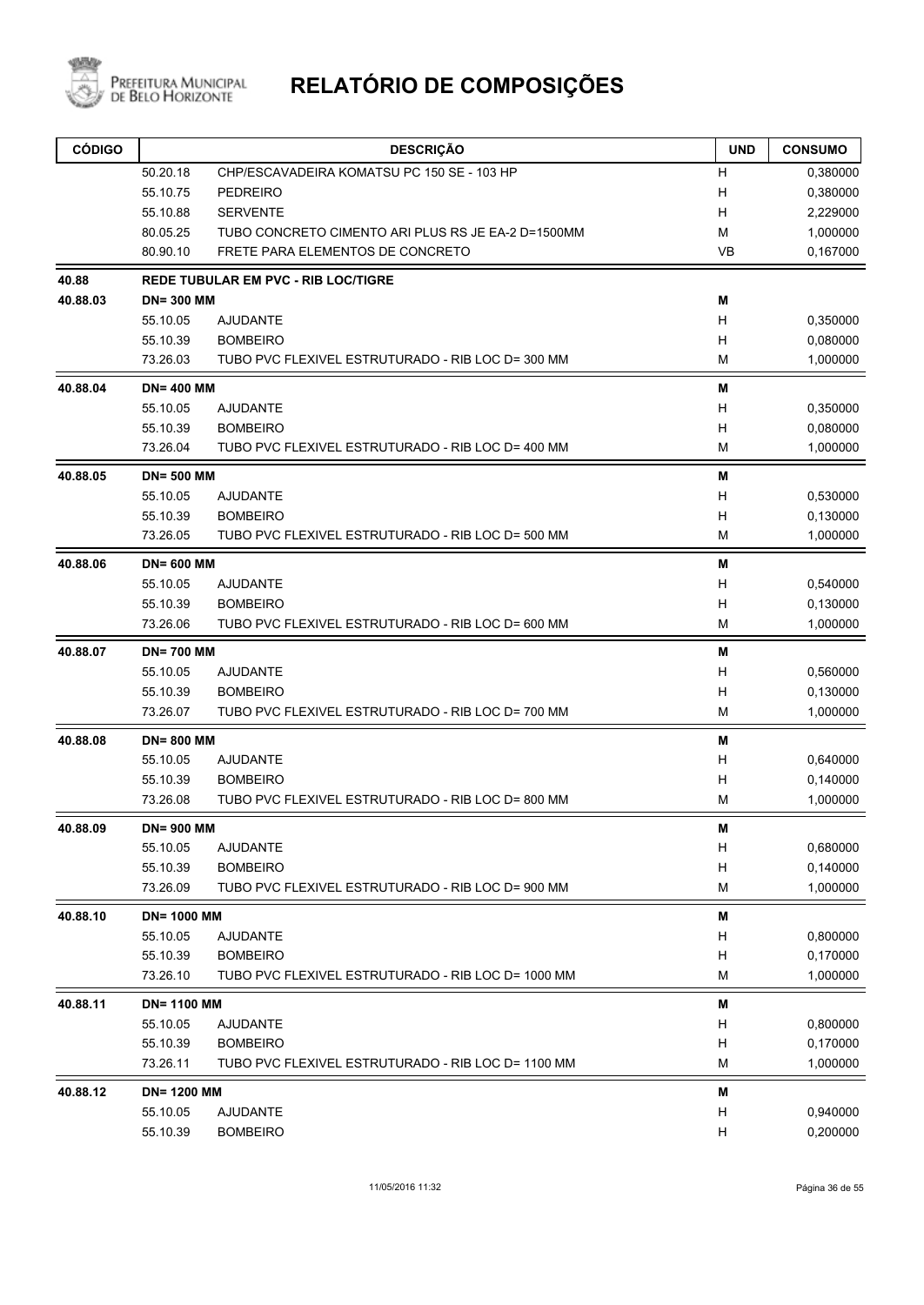

| <b>CÓDIGO</b> |                    | <b>DESCRIÇÃO</b>                                         | <b>UND</b>     | <b>CONSUMO</b> |
|---------------|--------------------|----------------------------------------------------------|----------------|----------------|
|               | 73.26.12           | TUBO PVC FLEXIVEL ESTRUTURADO - RIB LOC D= 1200 MM       | М              | 1,000000       |
| 40.88.15      | <b>DN=1500 MM</b>  |                                                          | Μ              |                |
|               | 55.10.05           | <b>AJUDANTE</b>                                          | H              | 1,820000       |
|               | 55.10.39           | <b>BOMBEIRO</b>                                          | н              | 0,250000       |
|               | 73.26.15           | TUBO PVC FLEXIVEL ESTRUTURADO - RIB LOC D= 1500 MM       | м              | 1,000000       |
| 41            |                    | <b>INSTALACOES DA OBRA</b>                               |                |                |
| 41.01         | <b>ESCRITORIOS</b> |                                                          |                |                |
| 41.01.01      |                    | <b>ESCRITORIO DA EMPREITEIRA</b>                         | M <sub>2</sub> |                |
|               | 40.09.07           | CONCRETO 1:3:6, B1-B2 CALCAREA, LANCADO EM FUNDACAO      | M3             | 0,096000       |
|               | 40.60.35           | INSTALACAO HIDRAULICA - ESCRITORIO EMPREITEIRA           | м              | 0,068900       |
|               | 40.60.37           | INSTALACAO ELETRICA - ESCR.EMPR/DEPOSITO/VESTIARIO       | м              | 0,068900       |
|               | 48.05.07           | JANELA DE CORRER DE FERRO 1x1/8", AREA > 1,0 M2          | м              | 0,027800       |
|               | 55.10.65           | <b>MARCENEIRO</b>                                        | H              | 3,100000       |
|               | 55.10.81           | <b>PINTOR</b>                                            | H              | 1,430000       |
|               | 55.10.88           | <b>SERVENTE</b>                                          | H              | 4,670000       |
|               | 65.70.10           | FECHADURA PAPAIZ 342-MZ35 ESPELHO CROMADO OU EQUIVALENTE | CJ             | 0,045900       |
|               | 65.78.09           | DOBRADICA DE FERRO CROMADO 3 1/2x2 1/4"                  | UN             | 0,206600       |
|               | 67.02.12           | TELHA ONDUL. FIBROCIM. L=1,10M, E=6MM, C=1,53M           | M <sub>2</sub> | 0,450000       |
|               | 71.04.05           | RIPA DE PARAJU BRUTA 4x1,5 CM                            | м              | 10,524820      |
|               | 71.04.08           | PECA DE MADEIRA DE PINUS 5,5X5,5 CM                      | м              | 4,750000       |
|               | 71.14.06           | CHAPA COMPENSADA RESINADA E= 10MM COLA FENOLICA          | M <sub>2</sub> | 1,343000       |
|               | 75.01.05           | TINTA LATEX PVA CORAL OU EQUIVALENTE                     | LATA           | 0,041200       |
|               | 81.04.05           | VIDRO FANTASIA/CANELADO E= 4MM, COLOCADO                 | M <sub>2</sub> | 0,027800       |
| 41.01.02      |                    | <b>VESTIARIO/SANITARIO</b>                               | M2             |                |
|               | 40.09.07           | CONCRETO 1:3:6, B1-B2 CALCAREA, LANCADO EM FUNDACAO      | M3             | 0,090900       |
|               | 40.60.37           | INSTALACAO ELETRICA - ESCR.EMPR/DEPOSITO/VESTIARIO       | М              | 0,459000       |
|               | 40.60.40           | INSTALACAO HIDRAULICA - VESTIARIO                        | м              | 0,045900       |
|               | 55.10.65           | <b>MARCENEIRO</b>                                        | H              | 2,750000       |
|               | 55.10.81           | <b>PINTOR</b>                                            | H              | 1,380000       |
|               | 55.10.88           | <b>SERVENTE</b>                                          | H              | 4,410000       |
|               | 65.70.10           | FECHADURA PAPAIZ 342-MZ35 ESPELHO CROMADO OU EQUIVALENTE | CJ             | 0,015300       |
|               | 65.72.80           | TARJETA DATY 809 OU EQUIVALENTE                          | UN             | 0,045900       |
|               | 65.78.09           | DOBRADICA DE FERRO CROMADO 3 1/2x2 1/4"                  | UN             | 0,183700       |
|               | 67.02.12           | TELHA ONDUL. FIBROCIM. L=1,10M, E=6MM, C=1,53M           | M2             | 0,477000       |
|               | 71.04.05           | RIPA DE PARAJU BRUTA 4x1,5 CM                            | M              | 8,925660       |
|               | 71.04.08           | PECA DE MADEIRA DE PINUS 5,5X5,5 CM                      | M              | 5,265300       |
|               | 71.14.06           | CHAPA COMPENSADA RESINADA E= 10MM COLA FENOLICA          | M2             | 2,663000       |
|               | 75.01.05           | TINTA LATEX PVA CORAL OU EQUIVALENTE                     | LATA           | 0,040000       |
|               | 77.05.51           | PREGO 18x30                                              | KG             | 0,505100       |
| 41.01.03      |                    | <b>BARRACAO DE PESSOAL</b>                               | M2             |                |
|               | 40.09.07           | CONCRETO 1:3:6, B1-B2 CALCAREA, LANCADO EM FUNDACAO      | M <sub>3</sub> | 0,096000       |
|               | 40.60.37           | INSTALACAO ELETRICA - ESCR.EMPR/DEPOSITO/VESTIARIO       | M              | 0,068900       |
|               | 48.05.07           | JANELA DE CORRER DE FERRO 1x1/8", AREA > 1,0 M2          | м              | 0,027800       |
|               | 55.10.65           | <b>MARCENEIRO</b>                                        | H.             | 3,100000       |
|               | 55.10.81           | <b>PINTOR</b>                                            | H.             | 1,270000       |
|               | 55.10.88           | <b>SERVENTE</b>                                          | H              | 4,670000       |
|               | 65.70.10           | FECHADURA PAPAIZ 342-MZ35 ESPELHO CROMADO OU EQUIVALENTE | CJ             | 0,023000       |
|               | 65.78.09           | DOBRADICA DE FERRO CROMADO 3 1/2x2 1/4"                  | UN             | 0,103300       |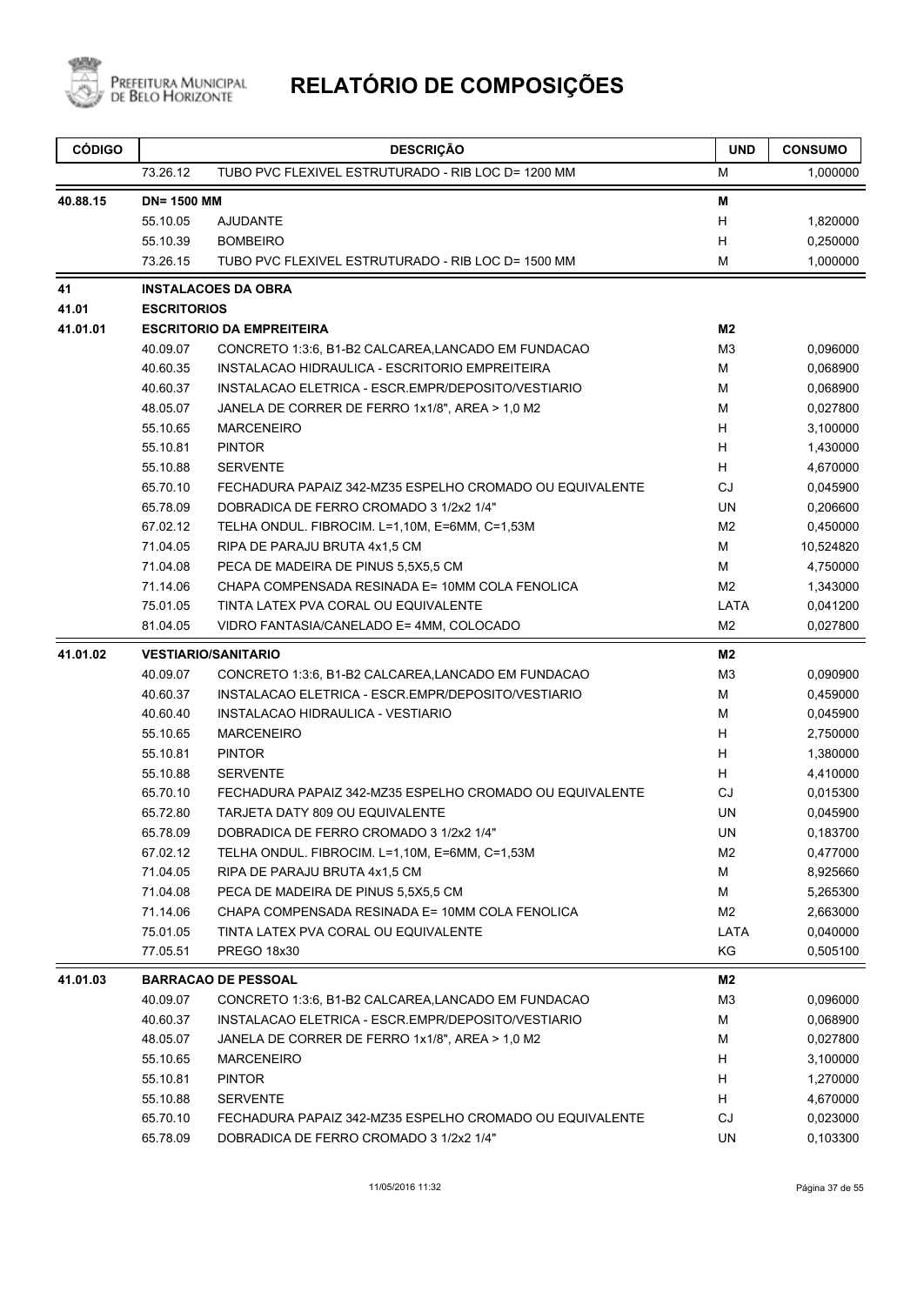

| <b>CÓDIGO</b> |                    | <b>DESCRIÇÃO</b>                                         | <b>UND</b>     | <b>CONSUMO</b> |
|---------------|--------------------|----------------------------------------------------------|----------------|----------------|
|               | 67.02.12           | TELHA ONDUL. FIBROCIM. L=1,10M, E=6MM, C=1,53M           | M <sub>2</sub> | 0,450000       |
|               | 71.04.05           | RIPA DE PARAJU BRUTA 4x1,5 CM                            | M              | 10,524820      |
|               | 71.04.08           | PECA DE MADEIRA DE PINUS 5,5X5,5 CM                      | М              | 3,459000       |
|               | 71.14.06           | CHAPA COMPENSADA RESINADA E= 10MM COLA FENOLICA          | M <sub>2</sub> | 1,170800       |
|               | 75.01.05           | TINTA LATEX PVA CORAL OU EQUIVALENTE                     | LATA           | 0,036700       |
|               | 77.05.51           | <b>PREGO 18x30</b>                                       | KG             | 0,206600       |
|               | 81.04.05           | VIDRO FANTASIA/CANELADO E= 4MM, COLOCADO                 | M2             | 0,027800       |
| 41.01.04      |                    | <b>DEPOSITO E FERRAMENTARIA</b>                          | M <sub>2</sub> |                |
|               | 40.09.07           | CONCRETO 1:3:6, B1-B2 CALCAREA,LANCADO EM FUNDACAO       | M <sub>3</sub> | 0,096000       |
|               | 40.60.37           | INSTALACAO ELETRICA - ESCR.EMPR/DEPOSITO/VESTIARIO       | М              | 0,068900       |
|               | 48.05.07           | JANELA DE CORRER DE FERRO 1x1/8", AREA > 1,0 M2          | М              | 0,027800       |
|               | 55.10.65           | <b>MARCENEIRO</b>                                        | н              | 3,100000       |
|               | 55.10.81           | <b>PINTOR</b>                                            | H              | 1,270000       |
|               | 55.10.88           | <b>SERVENTE</b>                                          | H              | 4,670000       |
|               | 65.70.10           | FECHADURA PAPAIZ 342-MZ35 ESPELHO CROMADO OU EQUIVALENTE | <b>CJ</b>      | 0,023000       |
|               | 65.78.09           | DOBRADICA DE FERRO CROMADO 3 1/2x2 1/4"                  | <b>UN</b>      | 0,103300       |
|               | 67.02.12           | TELHA ONDUL. FIBROCIM. L=1,10M, E=6MM, C=1,53M           | M2             | 0,450000       |
|               | 71.04.05           | RIPA DE PARAJU BRUTA 4x1,5 CM                            | M              | 10,524820      |
|               | 71.04.08           | PECA DE MADEIRA DE PINUS 5,5X5,5 CM                      | M              | 3,459000       |
|               | 71.14.06           | CHAPA COMPENSADA RESINADA E= 10MM COLA FENOLICA          | M <sub>2</sub> | 1,170800       |
|               | 75.01.05           | TINTA LATEX PVA CORAL OU EQUIVALENTE                     | LATA           | 0,036700       |
|               | 77.05.51           | PREGO 18x30                                              | KG             | 0,206600       |
|               | 81.04.05           | VIDRO FANTASIA/CANELADO E= 4MM, COLOCADO                 | M <sub>2</sub> | 0,027800       |
| 41.02         |                    | <b>INSTALACAO PROVISORIA DE AGUA E ENERGIA</b>           |                |                |
| 41.02.01      |                    | <b>INSTALACAO PROVISORIA DE AGUA</b>                     | <b>UN</b>      |                |
|               | 55.10.10           | <b>AUXILIAR BOMBEIRO/ELETRICISTA</b>                     | н              | 3,000000       |
|               | 55.10.39           | <b>BOMBEIRO</b>                                          | H              | 3,000000       |
|               | 55.10.75           | PEDREIRO                                                 | н              | 3,000000       |
|               | 73.54.02           | KIT PADRAO COPASA 3/4" DE METAL OU EQUIVALENTE           | UN             | 0,500000       |
| 41.02.02      |                    | <b>INSTALACAO PROVISORIA DE ENERGIA ELETRICA</b>         | <b>UN</b>      |                |
|               | 55.10.10           | AUXILIAR BOMBEIRO/ELETRICISTA                            | н              | 3,000000       |
|               | 55.10.55           | <b>ELETRICISTA</b>                                       | н              | 3,000000       |
|               | 74.60.10           | PADRAO DE ENTR.PROVIS.30KVA TRIFAS.POSTE H=7M,70A        | UN             | 0,340000       |
| 42            |                    | <b>DESPESAS FIXAS DIVERSAS</b>                           |                |                |
| 42.01         | <b>TRANSPORTES</b> |                                                          |                |                |
| 42.01.01      |                    | <b>TRANSP.DE EQUIP.(DEVERA SER FEITO P/CADA OBRA)</b>    | UN             |                |
|               | 50.10.08           | CHP/CAMINHAO BASCULANTE FORD 1317 WE                     | H              | 10,000000      |
|               | 50.11.28           | CHP/CARREGADEIRA CASE W 20E (2,25M3-1,72M3) -118HP       | H              | 6,000000       |
|               | 50.20.06           | CHP/RETRO-ESCAVAD. CASE 580 L -(0,77M3) 75HP (4X2)       | H              | 3,000000       |
|               | 50.32.08           | CHP/MOTONIVELADORA 120 H - 140 HP.                       | H              | 6,000000       |
|               | 50.36.66           | CHP/TRATOR DE PNEUS 7630-TR NEW HOLLAND 103CV(4X4)       | н              | 6,000000       |
|               | 68.20.01           | TRANSPORTES DE EQUIPAMENTOS EM CAMINHAO TRUCADO          | VG             | 6,000000       |
|               | 68.20.02           | TRANSPORTE DE EQUIP. EM CARRETA SEMI REBOQ. 2 EIXO       | VG             | 2,000000       |
| 42.01.05      |                    | <b>FRETE DE MONT/DESMONTAGEM DE CANTEIRO</b>             | VB             |                |
|               | 68.20.01           | TRANSPORTES DE EQUIPAMENTOS EM CAMINHAO TRUCADO          | VG             | 2,000000       |
| 42.02         |                    | <b>DESPESAS E TAXAS</b>                                  |                |                |
| 42.02.08      |                    | <b>COPIA HEROGRAFICA FORMATO A1</b>                      | UN             |                |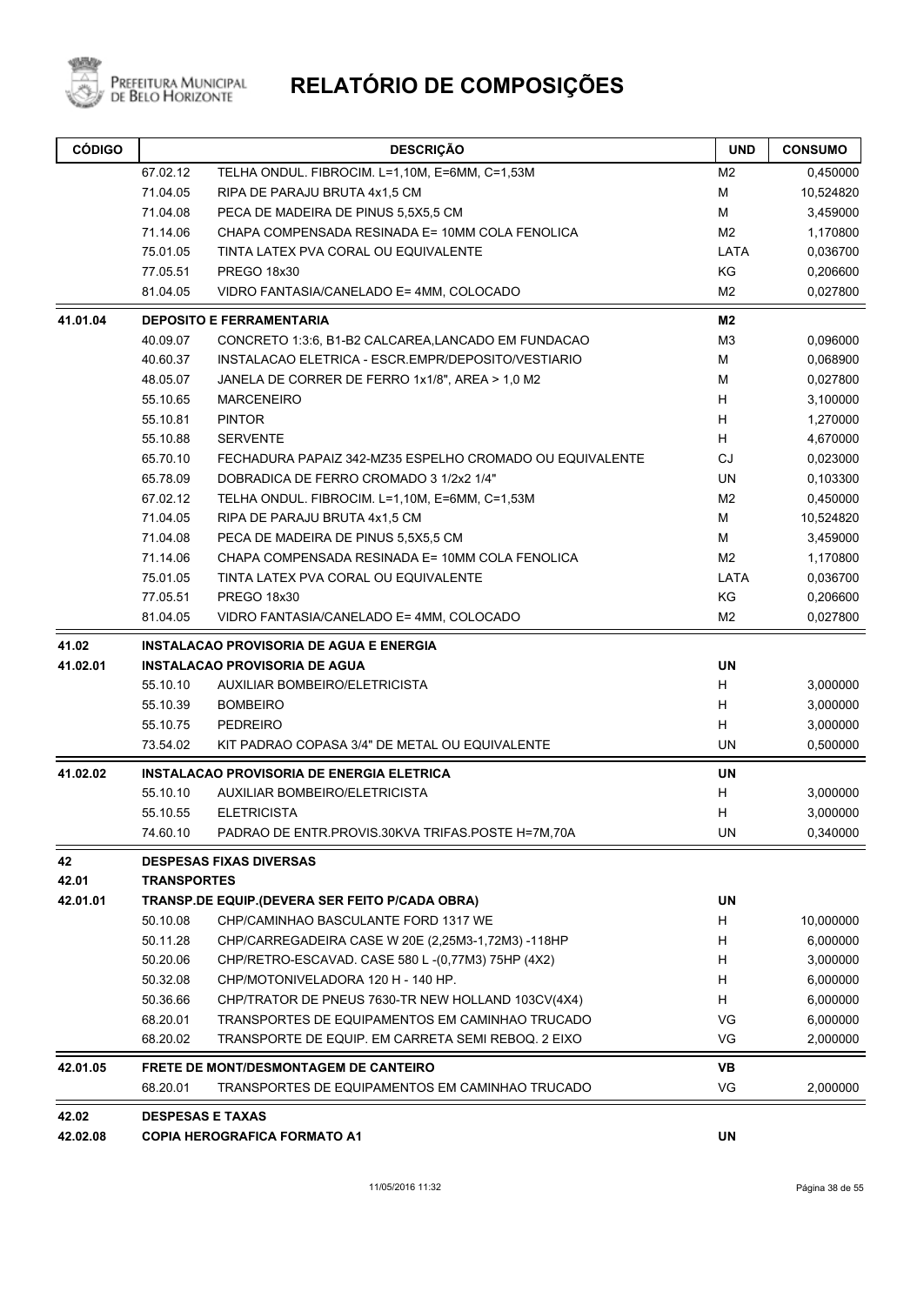

| <b>CÓDIGO</b> | <b>DESCRIÇÃO</b>                                                            | <b>UND</b> | <b>CONSUMO</b> |
|---------------|-----------------------------------------------------------------------------|------------|----------------|
|               | COPIA XEROGRAFICA PRETO/BRANCO- FORMATO A1<br>94.01.04                      | UN         | 1,000000       |
| 42.02.09      | <b>COPIA XEROX A4 OU OFICIO</b>                                             | UN         |                |
|               | 94.07.01<br>XEROX PRETO/BRANCO - FORMATO A4                                 | UN         | 1,000000       |
| 42.03         | <b>EQUIPAMENTOS COMPLEMENTARES</b>                                          |            |                |
| 42.03.01      | <b>ANDAIME COM ESTRADOS</b>                                                 | M2ME       |                |
|               | 66.01.01<br>ANDAIME COM ESTRADO                                             | M2MES      | 1,000000       |
| 42.03.02      | <b>GUINCHO DE COLUNA TRIFASICO 300KG</b>                                    | <b>MES</b> |                |
|               | 54.27.14<br>LOCACAO DE GUINCHO DE COLUNA TRIFASICO 300KG                    | <b>MES</b> | 1,000000       |
| 43            | <b>SERVICOS TECNICOS</b>                                                    |            |                |
| 43.01         | <b>TOPOGRAFIA</b>                                                           |            |                |
| 43.01.01      | <b>EQUIPE DE TOPOGRAFIA</b>                                                 | <b>MES</b> |                |
|               | 50.40.08<br>CHP/FIAT DOBLO 1.8 16V 4PORTAS - FLEX                           | H          | 45,000000      |
|               | 50.40.09<br>CHI/FIAT DOBLO 1.8 16V 4PORTAS - FLEX                           | H          | 135,000000     |
|               | 55.10.15<br><b>AUXILIAR DE TOPOGRAFIA</b>                                   | H          | 360,000000     |
|               | 55.10.94<br><b>TOPOGRAFO INTERMEDIARIO</b>                                  | H          | 180,000000     |
|               | 93.20.06<br>NIVEL WILD N3 C/MICROMETRO (PRECISAO +/- 0,2 MM) OU EQUIVALENTE | <b>MES</b> | 1,000000       |
|               | 93.21.01<br>ESTACAO TOTAL PRECISAO MINIMA 2MM ALCANCE >=2500M               | MES        | 1,000000       |
| 44            | <b>ADMINISTRACAO DA OBRA</b>                                                |            |                |
| 44.01         | <b>MAO DE OBRA</b>                                                          |            |                |
| 44.01.01      | <b>ENGENHEIRO SENIOR</b>                                                    | <b>MES</b> |                |
|               | 55.20.04<br>ENGENHEIRO DE OBRA SENIOR                                       | <b>MES</b> | 1,000000       |
| 44.01.02      | <b>ENGENHEIRO INTERMEDIARIO</b>                                             | <b>MES</b> |                |
|               | 55.20.05<br>ENGENHEIRO DE OBRA INTERMEDIARIO                                | <b>MES</b> | 1,000000       |
| 44.01.03      | <b>ENGENHEIRO</b>                                                           | <b>MES</b> |                |
|               | 55.20.03<br>ENGENHEIRO DE OBRA JUNIOR                                       | <b>MES</b> | 1,000000       |
| 44.01.05      | <b>TECNICO DE SEGURANCA</b>                                                 | <b>MES</b> |                |
|               | 55.15.05<br>TECNICO SEGURANCA TRABALHO                                      | н          | 185,000000     |
| 44.01.06      | <b>MESTRE DE OBRAS</b>                                                      | <b>MES</b> |                |
|               | <b>MESTRE DE OBRAS</b><br>55.10.84                                          | н          | 185,000000     |
| 44.01.07      | <b>ENCARREGADO</b>                                                          | <b>MES</b> |                |
|               | 55.10.33<br>ENCARREGADO GERAL DE OBRA                                       | H          | 185,000000     |
| 44.01.08      | <b>SUB-ENCARREGADO</b>                                                      | <b>MES</b> |                |
|               | 55.10.75<br><b>PEDREIRO</b>                                                 | H          | 240,000000     |
| 44.01.09      | <b>ALMOXARIFE</b>                                                           | <b>MES</b> |                |
|               | 55.10.07<br>ALMOXARIFE                                                      | H          | 185,000000     |
| 44.01.10      | <b>APONTADOR</b>                                                            | <b>MES</b> |                |
|               | 55.10.09<br>APONTADOR                                                       | H          | 185,000000     |
| 44.01.11      | <b>RONDANTE</b>                                                             | <b>MES</b> |                |
|               | 55.10.83<br><b>RONDA</b>                                                    | H          | 185,000000     |
| 44.01.12      | <b>SERVENTE</b>                                                             | <b>MES</b> |                |
|               | 55.10.88<br><b>SERVENTE</b>                                                 | н          | 185,000000     |

**45 EQUIPAMENTOS**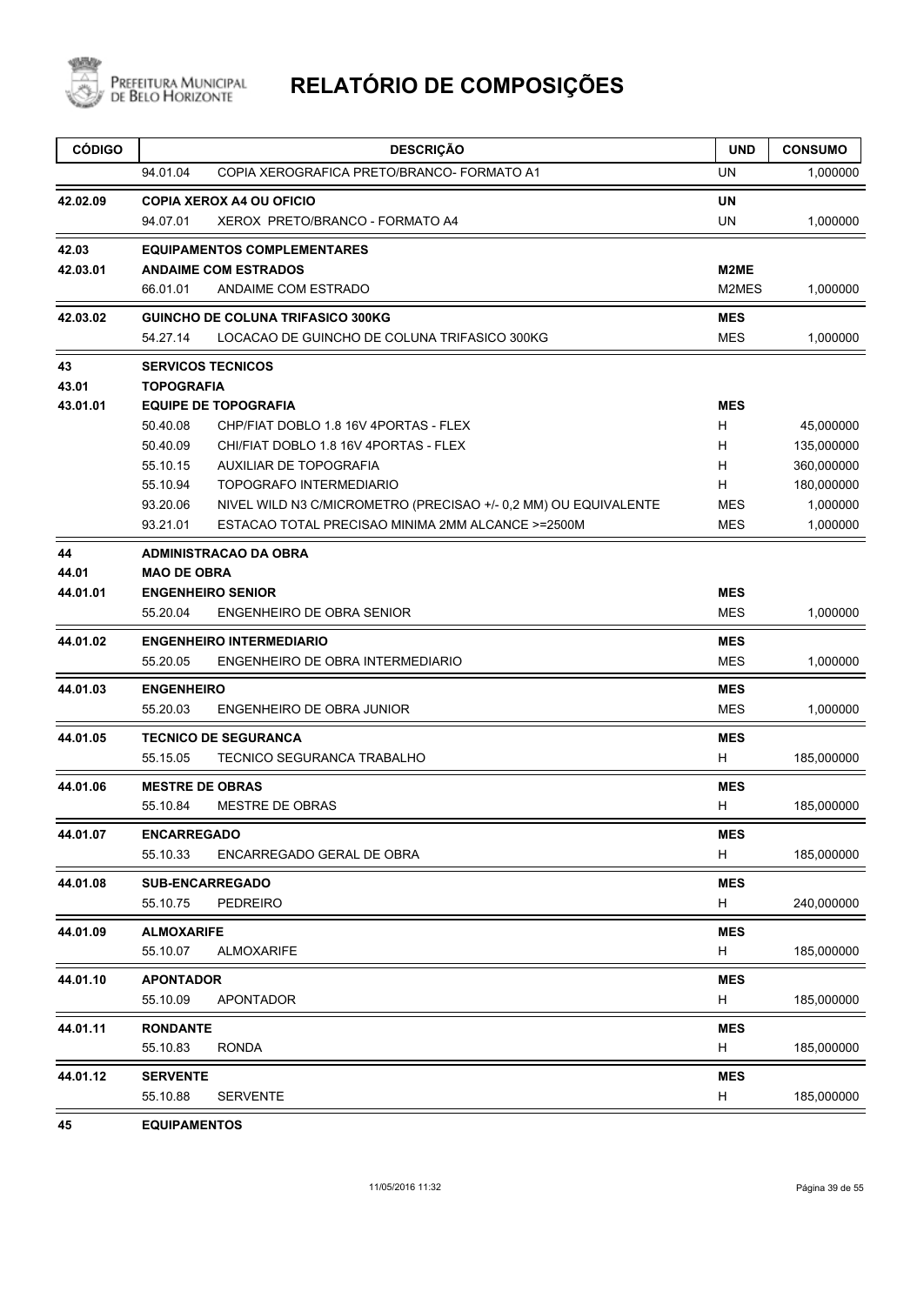

| <b>CÓDIGO</b>     |                 | <b>DESCRIÇÃO</b>                                                                 | <b>UND</b>     | <b>CONSUMO</b> |
|-------------------|-----------------|----------------------------------------------------------------------------------|----------------|----------------|
| 45.01             | <b>VEICULOS</b> |                                                                                  |                |                |
| 45.01.01          |                 | <b>AUTOMOVEL DO ENGENHEIRO DA OBRA</b>                                           | <b>MES</b>     |                |
|                   | 54.40.06        | VEÍCULO DE PASSEIO 1.0 FLEX C/AR COND.                                           | <b>UN</b>      | 0,027400       |
|                   | 68.01.25        | <b>GASOLINA COMUM</b>                                                            | L.             | 129,000000     |
| 45.01.03          |                 | <b>CAMINHONETE - GASOLINA</b>                                                    | <b>MES</b>     |                |
|                   | 54.40.01        | VEÍCULO COMERCIAL LEVE (PICK-UP) FLEX 0KM                                        | <b>UN</b>      | 0,023770       |
|                   | 55.05.35        | <b>MOTORISTA DE VEICULO LEVE</b>                                                 | H              | 90,000000      |
|                   | 68.01.25        | <b>GASOLINA COMUM</b>                                                            | L              | 206,000000     |
| 45.01.05          |                 | AUTOMOVEL UTILITARIO 1,8 4PORTAS 7 LUGARES SEM MOTORISTA                         | <b>MES</b>     |                |
|                   | 54.40.04        | VEÍCULO UTILI. 1.8 16V FLEX CAPAC.MIN. 7 LUGARES                                 | <b>UN</b>      | 0,023710       |
|                   | 68.01.25        | <b>GASOLINA COMUM</b>                                                            | L              | 373,000000     |
| 47                |                 | <b>SERVICOS AUXILIARES DE MARCENARIA</b>                                         |                |                |
| 47.01             |                 | PECAS PADRAO ESCOLA                                                              |                |                |
| 47.01.02          |                 | <b>CAIBRO DE PARAJU APARELHADO NAS 4 FACES 7x4 CM</b>                            | M              |                |
|                   | 71.04.04        | CAIBRO DE PARAJU BRUTO 5,5X4 CM                                                  | м              | 1,030000       |
| 47.01.03          |                 | RIPA DE PARAJU APARELHADA NAS 4 FACES 4x1,5 CM                                   | М              |                |
|                   | 71.04.05        | RIPA DE PARAJU BRUTA 4x1,5 CM                                                    | M              | 1,080000       |
| 47.02             | <b>PORTA</b>    |                                                                                  |                |                |
| 47.02.03          |                 | PORTA EM COMPENSADO RESINADO 10MM 80X210CM                                       | <b>UN</b>      |                |
|                   | 55.10.05        | <b>AJUDANTE</b>                                                                  | H.             | 0,670000       |
|                   | 55.10.50        | <b>CARPINTEIRO</b>                                                               | H              | 0,670000       |
|                   | 71.04.05        | RIPA DE PARAJU BRUTA 4x1,5 CM                                                    | м              | 9,240000       |
|                   | 71.14.08        | CHAPA COMPENSADA RESINADA E= 12MM COLA FENOLICA                                  | M <sub>2</sub> | 1,680000       |
|                   | 77.05.51        | PREGO 18x30                                                                      | ΚG             | 0,080000       |
| 47.03             | <b>MOVEIS</b>   |                                                                                  |                |                |
| 47.03.01          |                 | MAPOTECA P/ PROJETO 1,40X1,10X1,40M E PEÇA 8X8 CM                                | <b>UN</b>      |                |
|                   | 55.10.05        | <b>AJUDANTE</b>                                                                  | H              | 2,000000       |
|                   | 55.10.50        | <b>CARPINTEIRO</b>                                                               | H.             | 2,000000       |
|                   | 71.04.08        | PECA DE MADEIRA DE PINUS 5,5X5,5 CM                                              | м              | 14,500000      |
|                   | 77.05.51        | PREGO 18x30                                                                      | ΚG             | 0,120000       |
| 47.03.02          |                 | CONJ.MESA (130X60CM) 2 BANCOS(130X40CM) MADEIRIT                                 | CJ.            |                |
|                   | 55.10.50        | <b>CARPINTEIRO</b>                                                               | H              | 4,000000       |
|                   | 55.10.88        | <b>SERVENTE</b>                                                                  | H              | 4,000000       |
|                   | 71.04.08        | PECA DE MADEIRA DE PINUS 5,5X5,5 CM                                              | M              | 25,520000      |
|                   | 71.15.03        | CHAPA DE COMPENSADO PLASTIFICADO E= 12MM                                         | M <sub>2</sub> | 2,000000       |
|                   | 77.05.51        | PREGO 18x30                                                                      | KG             | 0,020000       |
| 47.03.03          |                 | <b>BANCO 130X40 CM EM MADEIRIT P/ VESTIARIO</b>                                  | UN             |                |
|                   | 55.10.50        | <b>CARPINTEIRO</b>                                                               | H              | 1,500000       |
|                   | 55.10.88        | <b>SERVENTE</b>                                                                  | H              | 1,500000       |
|                   | 71.04.08        | PECA DE MADEIRA DE PINUS 5,5X5,5 CM                                              | м              | 4,490000       |
|                   | 71.15.03        | CHAPA DE COMPENSADO PLASTIFICADO E= 12MM                                         | M <sub>2</sub> | 0,570000       |
|                   | 77.05.51        | PREGO 18x30                                                                      | KG             | 0,020000       |
| 48                |                 | <b>SERVICOS AUXILIARES DE SERRALHERIA</b>                                        |                |                |
| 48.05<br>48.05.07 |                 | <b>JANELA DE CORRER</b>                                                          | M              |                |
|                   | 55.10.10        | JANELA DE CORRER DE FERRO 1x1/8", AREA > 1,0 M2<br>AUXILIAR BOMBEIRO/ELETRICISTA | H              | 3,400000       |
|                   |                 |                                                                                  |                |                |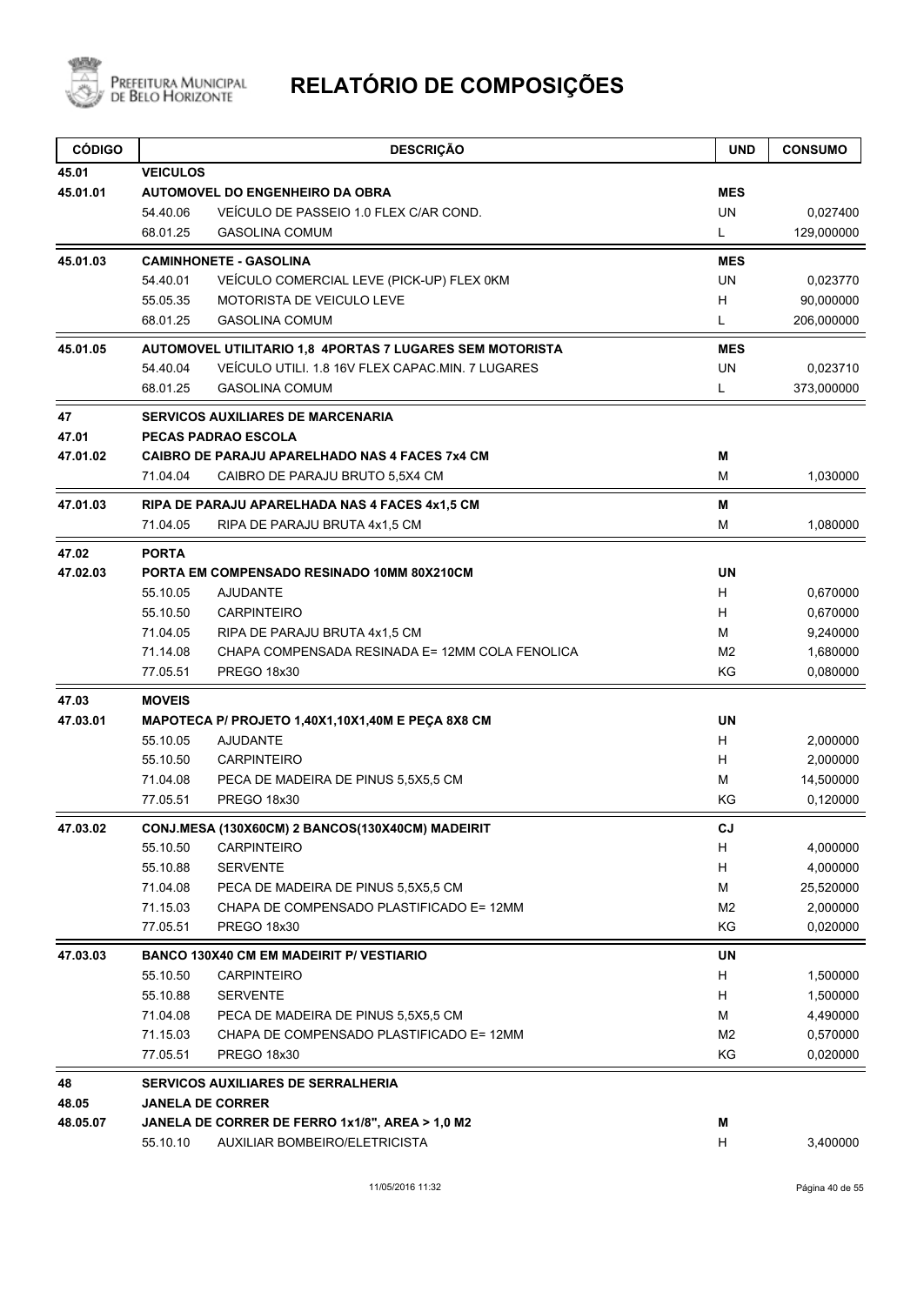

| <b>CÓDIGO</b> |          | <b>DESCRIÇÃO</b>                                                | <b>UND</b> | <b>CONSUMO</b> |
|---------------|----------|-----------------------------------------------------------------|------------|----------------|
|               | 55.10.86 | <b>SERRALHEIRO</b>                                              | H          | 8,250000       |
|               | 60.15.15 | FERRO CHATO 1"x1/4"                                             | KG         | 1,015620       |
|               | 60.17.15 | CANTONEIRA DE FERRO 1"x1/8"                                     | KG         | 8,387500       |
|               | 60.19.15 | FERRO TE 3/4"x1/8"                                              | KG         | 4,006250       |
|               | 65.80.11 | PUXADOR DE CENTRO DE ZAMAC - IMEBRA No. 2 OU EQUIVALENTE        | <b>UN</b>  | 0,312500       |
|               | 65.82.10 | ALAVANCA DE ARGOLA, FERRO CROMADO - PRENSOL 1624 OU EQUIVALENTE | <b>UN</b>  | 0,625000       |
|               | 65.84.05 | ROLAMENTO TORNEADO DE 1"                                        | UN         | 1,250000       |
|               | 66.06.05 | CHAPA METALICA DOBRADA/TRAPEZOIDAL No.18                        | KG         | 1,506250       |
| 48.32         |          | <b>MARCO DE FERRO CANTONEIRA</b>                                |            |                |
| 48.32.09      |          | MARCO DE FERRO CANTONEIRA 1 1/4x1/8", C = 1.65M                 | CJ         |                |
|               | 60.17.15 | CANTONEIRA DE FERRO 1"x1/8"                                     | KG         | 8,750000       |
| 48.32.12      |          | MARCO DE FERRO CANTONEIRA 1 1/4x1/8", C = 1,80M                 | CJ         |                |
|               | 60.17.15 | CANTONEIRA DE FERRO 1"x1/8"                                     | KG         | 8,177000       |
| 48.32.16      |          | PERFIL CHAPA 18 P/ DIVIS.ARDOSIA D=18CM, H=1,80M                | UN         |                |
|               | 55.10.10 | AUXILIAR BOMBEIRO/ELETRICISTA                                   | H          | 0,500000       |
|               | 55.10.86 | <b>SERRALHEIRO</b>                                              | H          | 0,500000       |
|               | 66.05.05 | CHAPA METALICA LISA No.18                                       | KG         | 3,327700       |
|               | 67.20.24 | PARAFUSO C/ ROSCA SOBERBA 4,8 X 75 MM                           | <b>UN</b>  | 8,000000       |
| 48.32.17      |          | PERFIL CHAPA 18 P/ DIVIS. ARDOSIA D=10CM, H=1,80M               | <b>UN</b>  |                |
|               | 55.10.10 | <b>AUXILIAR BOMBEIRO/ELETRICISTA</b>                            | H          | 0,350000       |
|               | 55.10.86 | <b>SERRALHEIRO</b>                                              | H          | 0,350000       |
|               | 66.05.05 | CHAPA METALICA LISA No.18                                       | KG         | 1,851100       |
|               | 67.20.24 | PARAFUSO C/ ROSCA SOBERBA 4.8 X 75 MM                           | UN         | 4,000000       |
| 48.42         |          | <b>SERVICOS DIVERSOS</b>                                        |            |                |
| 48.42.02      |          | <b>ESCADA MARINHEIRO FERRO D= 3/4" C/ GUARDA CORPO</b>          | <b>UN</b>  |                |
|               | 50.31.10 | CHP/GRUPO DE SOLDAGEM BAMBOZZI 375-A                            | H          | 4,500000       |
|               | 50.31.11 | CHI/GRUPO DE SOLDAGEM BAMBOZZI 375-A                            | H          | 2,500000       |
|               | 55.10.05 | AJUDANTE                                                        | H          | 10,500000      |
|               | 55.10.81 | <b>PINTOR</b>                                                   | H          | 3,500000       |
|               | 55.10.86 | <b>SERRALHEIRO</b>                                              | H          | 8,500000       |
|               | 55.10.90 | <b>SOLDADOR</b>                                                 | H          | 7,000000       |
|               | 60.11.16 | FERRO REDONDO 3/4" (19,5MM)                                     | ΚG         | 11,648000      |
|               | 60.15.18 | BARRA CHATA 1 1/2" X 1/4"(6,35MMX38,1MM)                        | KG         | 72,800000      |
|               | 75.18.20 | ZARCAO CORAL OU EQUIVALENTE                                     | GL         | 0,315000       |
|               | 75.25.05 | AGUARRAZ (LATA DE 5 LITROS) OU EQUIVALENTE                      | LATA       | 0,110000       |
|               | 75.50.05 | LIXA D AGUA                                                     | UN         | 2,200000       |
|               | 77.50.35 | ELETRODO DE VARA OK-4804 OU EQUIVALENTE - 2,5MM                 | KG         | 7,508800       |
| 48.43         |          | <b>GRELHAS E GRADES</b>                                         |            |                |
| 48.43.19      |          | GRELHA DE ACO CA-25 D=1/2" C/5,25CM E L 1 1/4X1/8"              | M          |                |
|               | 55.10.86 | SERRALHEIRO                                                     | H          | 2,250000       |
|               | 60.05.09 | ACO CA-25 12.5 MM                                               | KG         | 16,480000      |
|               | 60.17.15 | CANTONEIRA DE FERRO 1"x1/8"                                     | KG         | 5,840000       |
| 48.43.20      |          | <b>GRADE DE FERRO REDONDO P/CAIXA COLETORA 25X25 CM</b>         | UN         |                |
|               | 55.10.10 | AUXILIAR BOMBEIRO/ELETRICISTA                                   | H          | 0,890000       |
|               | 55.10.86 | SERRALHEIRO                                                     | H          | 1,050000       |
|               | 60.11.15 | FERRO REDONDO MECANICO SAE 1020 D= 1/2"                         | KG         | 5,200000       |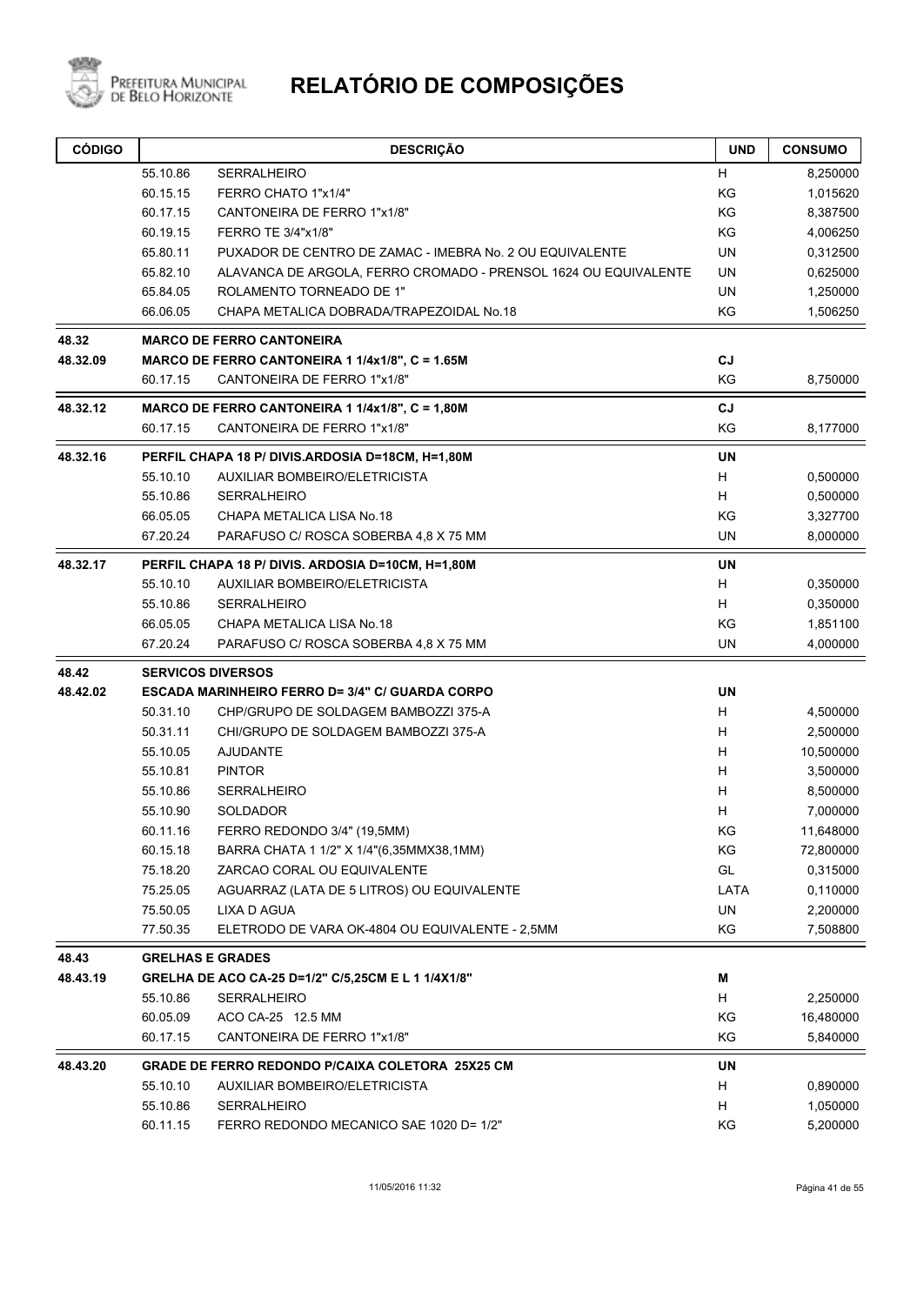

| <b>CÓDIGO</b> |          | <b>DESCRIÇÃO</b>                                         | <b>UND</b> | <b>CONSUMO</b> |
|---------------|----------|----------------------------------------------------------|------------|----------------|
|               | 60.17.15 | CANTONEIRA DE FERRO 1"x1/8"                              | KG         | 4,040000       |
| 48.43.21      |          | GRELHA DE FERRO REDONDO P/CAIXA COLETORA 30X30 CM        | <b>UN</b>  |                |
|               | 55.10.10 | AUXILIAR BOMBEIRO/ELETRICISTA                            | H          | 1,011000       |
|               | 55.10.86 | <b>SERRALHEIRO</b>                                       | H.         | 1,150000       |
|               | 60.11.15 | FERRO REDONDO MECANICO SAE 1020 D= 1/2"                  | ΚG         | 7,480000       |
|               | 60.17.15 | CANTONEIRA DE FERRO 1"x1/8"                              | ΚG         | 4,490000       |
| 48.43.22      |          | GRELHA DE FERRO REDONDO P/CAIXA COLETORA 40X40 CM        | <b>UN</b>  |                |
|               | 55.10.10 | <b>AUXILIAR BOMBEIRO/ELETRICISTA</b>                     | H          | 1,330000       |
|               | 55.10.86 | <b>SERRALHEIRO</b>                                       | H.         | 1,570000       |
|               | 60.11.15 | FERRO REDONDO MECANICO SAE 1020 D= 1/2"                  | ΚG         | 13,370000      |
|               | 60.17.15 | CANTONEIRA DE FERRO 1"x1/8"                              | KG         | 5,730000       |
| 48.43.23      |          | <b>GRELHA DE FERRO REDOMDO P/CAIXA COLETORA 50X50 CM</b> | <b>UN</b>  |                |
|               | 55.10.10 | AUXILIAR BOMBEIRO/ELETRICISTA                            | H.         | 1,760000       |
|               | 55.10.86 | <b>SERRALHEIRO</b>                                       | H          | 1,950000       |
|               | 60.11.15 | FERRO REDONDO MECANICO SAE 1020 D= 1/2"                  | KG         | 20,900000      |
|               | 60.17.15 | CANTONEIRA DE FERRO 1"x1/8"                              | ΚG         | 6,840000       |
| 48.43.24      |          | GRELHA DE FERRO REDONDO P/CAIXA COLETORA 60X60 CM        | <b>UN</b>  |                |
|               | 55.10.10 | AUXILIAR BOMBEIRO/ELETRICISTA                            | H          | 1,890000       |
|               | 55.10.86 | <b>SERRALHEIRO</b>                                       | H          | 2,110000       |
|               | 60.11.15 | FERRO REDONDO MECANICO SAE 1020 D= 1/2"                  | KG         | 26,320000      |
|               | 60.17.15 | CANTONEIRA DE FERRO 1"x1/8"                              | ΚG         | 7,890000       |
| 48.43.25      |          | GRELHA DE ACO CA-25, D=1/2", C/5, 25CM E 3/4", L=32CM    | м          |                |
|               | 55.10.86 | <b>SERRALHEIRO</b>                                       | н          | 2,250000       |
|               | 60.05.09 | ACO CA-25 12.5 MM                                        | KG         | 21,610000      |
| 48.43.26      |          | <b>GRELHA DE FERRO REDONDO P/CAIXA COLETORA 70X70 CM</b> | <b>UN</b>  |                |
|               | 55.10.10 | <b>AUXILIAR BOMBEIRO/ELETRICISTA</b>                     | H.         | 2,050000       |
|               | 55.10.86 | <b>SERRALHEIRO</b>                                       | H.         | 2,450000       |
|               | 60.11.15 | FERRO REDONDO MECANICO SAE 1020 D= 1/2"                  | ΚG         | 34,780000      |
|               | 60.17.15 | CANTONEIRA DE FERRO 1"x1/8"                              | KG         | 9,070000       |
| 48.43.27      |          | GRELHA DE FERRO REDONDO P/CAIXA COLETORA 80X80 CM        | UN         |                |
|               | 55.10.10 | AUXILIAR BOMBEIRO/ELETRICISTA                            | H          | 2,330000       |
|               | 55.10.86 | <b>SERRALHEIRO</b>                                       | H          | 2,770000       |
|               | 60.11.15 | FERRO REDONDO MECANICO SAE 1020 D= 1/2"                  | KG         | 43,990000      |
|               | 60.17.15 | CANTONEIRA DE FERRO 1"x1/8"                              | ΚG         | 10,150000      |
| 48.43.28      |          | GRELHA DE FERRO REDONDO P/CAIXA COLETORA 90X90 CM        | UN         |                |
|               | 55.10.10 | <b>AUXILIAR BOMBEIRO/ELETRICISTA</b>                     | H          | 2,310000       |
|               | 55.10.86 | <b>SERRALHEIRO</b>                                       | H          | 2,970000       |
|               | 60.11.15 | FERRO REDONDO MECANICO SAE 1020 D= 1/2"                  | ΚG         | 52,360000      |
|               | 60.17.15 | CANTONEIRA DE FERRO 1"x1/8"                              | ΚG         | 11,410000      |
| 48.43.29      |          | GRELHA FERRO REDONDO P/ CAIXA COLETRORA 100X100 CM       | UN         |                |
|               | 55.10.10 | <b>AUXILIAR BOMBEIRO/ELETRICISTA</b>                     | H          | 2,580000       |
|               | 55.10.86 | <b>SERRALHEIRO</b>                                       | H          | 3,170000       |
|               | 60.11.15 | FERRO REDONDO MECANICO SAE 1020 D= 1/2"                  | ΚG         | 61,380000      |
|               | 60.17.15 | CANTONEIRA DE FERRO 1"x1/8"                              | ΚG         | 12,270000      |
| 48.43.40      |          | CONJUNTO QUADRO E GRELHA DE PV DE CANAL, I = 6"          | $c_{J}$    |                |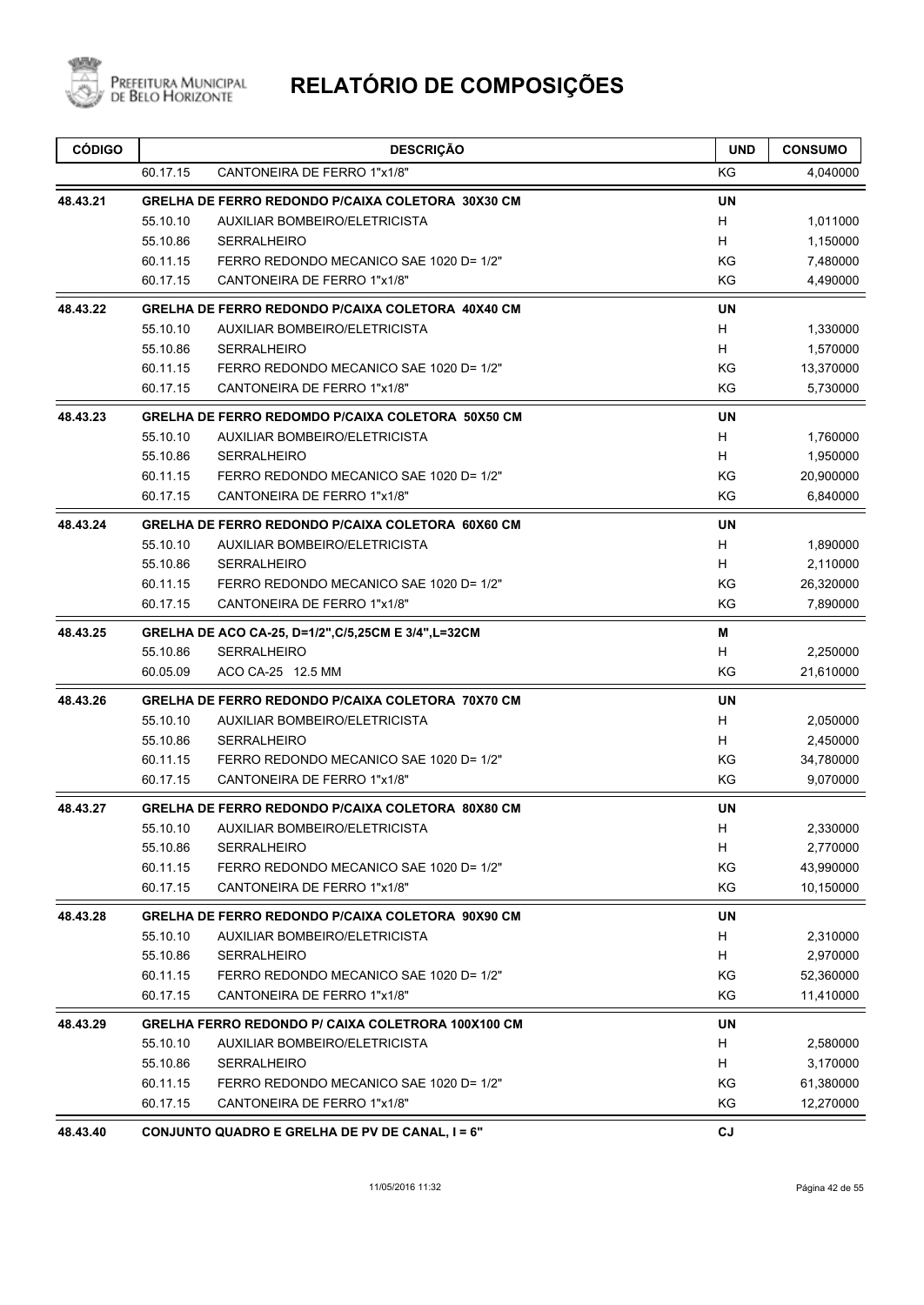

| KG<br>60.15.15<br>FERRO CHATO 1"x1/4"<br>66.35.08<br>PERFIL I-6"<br>KG<br>48.43.50<br>GRADE CHAPA 3/4"X1/8" FERRO 1/4"P/ REFLETOR 70X70<br>UN<br>55.10.10<br>AUXILIAR BOMBEIRO/ELETRICISTA<br>H<br>55.10.86<br><b>SERRALHEIRO</b><br>H<br>KG<br>0,340000<br>60.11.15<br>FERRO REDONDO MECANICO SAE 1020 D= 1/2"<br>KG<br>60.17.15<br>CANTONEIRA DE FERRO 1"x1/8"<br>KG<br>60.19.15<br>FERRO TE 3/4"x1/8"<br>65.78.20<br>DOBRADICA DE FERRO CROMADO 3x2 1/2"<br>UN<br><b>UN</b><br>65.85.04<br>CADEADO PADO, PAPAIZ OU EQUIVALENTE 1"<br><b>UN</b><br>48.43.51<br>GRADE CHAPA 3/4"x1/8", FERRO 1/4" P/REFLETOR 90x90<br>55.10.10<br>AUXILIAR BOMBEIRO/ELETRICISTA<br>H<br>1,170000<br>55.10.86<br>H<br><b>SERRALHEIRO</b><br>5,190000<br>KG<br>60.11.15<br>FERRO REDONDO MECANICO SAE 1020 D= 1/2"<br>0,428000<br>KG<br>9,120000<br>60.17.15<br>CANTONEIRA DE FERRO 1"x1/8"<br>KG<br>60.19.15<br>FERRO TE 3/4"x1/8"<br><b>UN</b><br>65.78.20<br>DOBRADICA DE FERRO CROMADO 3x2 1/2"<br><b>UN</b><br>65.85.04<br>CADEADO PADO, PAPAIZ OU EQUIVALENTE 1"<br><b>UN</b><br>48.43.55<br><b>GRADE DE FERRO QUADRADO DE 3/4" E 3/8"</b><br>55.10.10<br>AUXILIAR BOMBEIRO/ELETRICISTA<br>H<br>H<br>55.10.86<br><b>SERRALHEIRO</b><br>KG<br>60.13.12<br>FERRO QUADRADO 3/8"<br>KG<br>60.13.13<br>FERRO QUADRADO 3/4"<br>48.49<br><b>CANTONEIRA E MASTRO</b><br>48.49.20<br>M<br>CONJ. QUADRO E CANTONEIRA 3" P/ TAMPA DE CONCRETO<br>H<br>50.31.10<br>CHP/GRUPO DE SOLDAGEM BAMBOZZI 375-A<br>H<br>55.10.05<br><b>AJUDANTE</b><br>H<br>55.10.86<br><b>SERRALHEIRO</b><br>KG<br>60.05.29<br>ACO CA-50 10.0 MM<br>60.17.25<br>CANTONEIRA DE FERRO DE 3"X3/16"<br>ΚG<br>KG<br>77.50.35<br>ELETRODO DE VARA OK-4804 OU EQUIVALENTE - 2,5MM<br><b>CONJ.QUADRO E CANTONEIRA 2" E 1 3/4" P/TAMPA CONC.</b><br>48.49.22<br>М<br>50.31.10<br>CHP/GRUPO DE SOLDAGEM BAMBOZZI 375-A<br>H<br>H<br>55.10.05<br><b>AJUDANTE</b><br>55.10.86<br><b>SERRALHEIRO</b><br>H<br>KG<br>60.17.18<br>CANTONEIRA DE FERRO 1 3/4" X 1/8"<br>KG<br>60.17.20<br>CANTONEIRA DE FERRO 2" X 1/8"<br>77.50.35<br>KG<br>ELETRODO DE VARA OK-4804 OU EQUIVALENTE - 2,5MM<br>UN<br>48.49.25<br>CANTONEIRA FERRO 1 1/2x3/16" COMP=1,1M C/CUMBADOR<br>55.10.86<br>SERRALHEIRO<br>H<br>KG<br>60.17.15<br>CANTONEIRA DE FERRO 1"x1/8"<br><b>UN</b><br>48.49.51<br>MASTRO DE BANDEIRA PADRAO SUDECAP F.G. D= 2", H= 6M<br>60.05.29<br>ACO CA-50 10.0 MM<br>KG<br>73.03.07<br>TUBO ACO GALV. DIN 2440 E= 3,25 MM 1 1/2"C/COSTURA<br>M | <b>CÓDIGO</b> |          | <b>DESCRIÇÃO</b>                                | <b>UND</b> | <b>CONSUMO</b> |
|-------------------------------------------------------------------------------------------------------------------------------------------------------------------------------------------------------------------------------------------------------------------------------------------------------------------------------------------------------------------------------------------------------------------------------------------------------------------------------------------------------------------------------------------------------------------------------------------------------------------------------------------------------------------------------------------------------------------------------------------------------------------------------------------------------------------------------------------------------------------------------------------------------------------------------------------------------------------------------------------------------------------------------------------------------------------------------------------------------------------------------------------------------------------------------------------------------------------------------------------------------------------------------------------------------------------------------------------------------------------------------------------------------------------------------------------------------------------------------------------------------------------------------------------------------------------------------------------------------------------------------------------------------------------------------------------------------------------------------------------------------------------------------------------------------------------------------------------------------------------------------------------------------------------------------------------------------------------------------------------------------------------------------------------------------------------------------------------------------------------------------------------------------------------------------------------------------------------------------------------------------------------------------------------------------------------------------------------------------------------------------------------------------------------------------------------------------------------------------------|---------------|----------|-------------------------------------------------|------------|----------------|
|                                                                                                                                                                                                                                                                                                                                                                                                                                                                                                                                                                                                                                                                                                                                                                                                                                                                                                                                                                                                                                                                                                                                                                                                                                                                                                                                                                                                                                                                                                                                                                                                                                                                                                                                                                                                                                                                                                                                                                                                                                                                                                                                                                                                                                                                                                                                                                                                                                                                                     |               |          |                                                 |            | 204,370000     |
|                                                                                                                                                                                                                                                                                                                                                                                                                                                                                                                                                                                                                                                                                                                                                                                                                                                                                                                                                                                                                                                                                                                                                                                                                                                                                                                                                                                                                                                                                                                                                                                                                                                                                                                                                                                                                                                                                                                                                                                                                                                                                                                                                                                                                                                                                                                                                                                                                                                                                     |               |          |                                                 |            | 356,640000     |
|                                                                                                                                                                                                                                                                                                                                                                                                                                                                                                                                                                                                                                                                                                                                                                                                                                                                                                                                                                                                                                                                                                                                                                                                                                                                                                                                                                                                                                                                                                                                                                                                                                                                                                                                                                                                                                                                                                                                                                                                                                                                                                                                                                                                                                                                                                                                                                                                                                                                                     |               |          |                                                 |            |                |
|                                                                                                                                                                                                                                                                                                                                                                                                                                                                                                                                                                                                                                                                                                                                                                                                                                                                                                                                                                                                                                                                                                                                                                                                                                                                                                                                                                                                                                                                                                                                                                                                                                                                                                                                                                                                                                                                                                                                                                                                                                                                                                                                                                                                                                                                                                                                                                                                                                                                                     |               |          |                                                 |            | 0,730000       |
|                                                                                                                                                                                                                                                                                                                                                                                                                                                                                                                                                                                                                                                                                                                                                                                                                                                                                                                                                                                                                                                                                                                                                                                                                                                                                                                                                                                                                                                                                                                                                                                                                                                                                                                                                                                                                                                                                                                                                                                                                                                                                                                                                                                                                                                                                                                                                                                                                                                                                     |               |          |                                                 |            | 3,220000       |
|                                                                                                                                                                                                                                                                                                                                                                                                                                                                                                                                                                                                                                                                                                                                                                                                                                                                                                                                                                                                                                                                                                                                                                                                                                                                                                                                                                                                                                                                                                                                                                                                                                                                                                                                                                                                                                                                                                                                                                                                                                                                                                                                                                                                                                                                                                                                                                                                                                                                                     |               |          |                                                 |            |                |
|                                                                                                                                                                                                                                                                                                                                                                                                                                                                                                                                                                                                                                                                                                                                                                                                                                                                                                                                                                                                                                                                                                                                                                                                                                                                                                                                                                                                                                                                                                                                                                                                                                                                                                                                                                                                                                                                                                                                                                                                                                                                                                                                                                                                                                                                                                                                                                                                                                                                                     |               |          |                                                 |            | 7,260000       |
|                                                                                                                                                                                                                                                                                                                                                                                                                                                                                                                                                                                                                                                                                                                                                                                                                                                                                                                                                                                                                                                                                                                                                                                                                                                                                                                                                                                                                                                                                                                                                                                                                                                                                                                                                                                                                                                                                                                                                                                                                                                                                                                                                                                                                                                                                                                                                                                                                                                                                     |               |          |                                                 |            | 13,800000      |
|                                                                                                                                                                                                                                                                                                                                                                                                                                                                                                                                                                                                                                                                                                                                                                                                                                                                                                                                                                                                                                                                                                                                                                                                                                                                                                                                                                                                                                                                                                                                                                                                                                                                                                                                                                                                                                                                                                                                                                                                                                                                                                                                                                                                                                                                                                                                                                                                                                                                                     |               |          |                                                 |            | 3,780000       |
|                                                                                                                                                                                                                                                                                                                                                                                                                                                                                                                                                                                                                                                                                                                                                                                                                                                                                                                                                                                                                                                                                                                                                                                                                                                                                                                                                                                                                                                                                                                                                                                                                                                                                                                                                                                                                                                                                                                                                                                                                                                                                                                                                                                                                                                                                                                                                                                                                                                                                     |               |          |                                                 |            | 1,000000       |
|                                                                                                                                                                                                                                                                                                                                                                                                                                                                                                                                                                                                                                                                                                                                                                                                                                                                                                                                                                                                                                                                                                                                                                                                                                                                                                                                                                                                                                                                                                                                                                                                                                                                                                                                                                                                                                                                                                                                                                                                                                                                                                                                                                                                                                                                                                                                                                                                                                                                                     |               |          |                                                 |            |                |
|                                                                                                                                                                                                                                                                                                                                                                                                                                                                                                                                                                                                                                                                                                                                                                                                                                                                                                                                                                                                                                                                                                                                                                                                                                                                                                                                                                                                                                                                                                                                                                                                                                                                                                                                                                                                                                                                                                                                                                                                                                                                                                                                                                                                                                                                                                                                                                                                                                                                                     |               |          |                                                 |            |                |
|                                                                                                                                                                                                                                                                                                                                                                                                                                                                                                                                                                                                                                                                                                                                                                                                                                                                                                                                                                                                                                                                                                                                                                                                                                                                                                                                                                                                                                                                                                                                                                                                                                                                                                                                                                                                                                                                                                                                                                                                                                                                                                                                                                                                                                                                                                                                                                                                                                                                                     |               |          |                                                 |            |                |
|                                                                                                                                                                                                                                                                                                                                                                                                                                                                                                                                                                                                                                                                                                                                                                                                                                                                                                                                                                                                                                                                                                                                                                                                                                                                                                                                                                                                                                                                                                                                                                                                                                                                                                                                                                                                                                                                                                                                                                                                                                                                                                                                                                                                                                                                                                                                                                                                                                                                                     |               |          |                                                 |            |                |
|                                                                                                                                                                                                                                                                                                                                                                                                                                                                                                                                                                                                                                                                                                                                                                                                                                                                                                                                                                                                                                                                                                                                                                                                                                                                                                                                                                                                                                                                                                                                                                                                                                                                                                                                                                                                                                                                                                                                                                                                                                                                                                                                                                                                                                                                                                                                                                                                                                                                                     |               |          |                                                 |            |                |
|                                                                                                                                                                                                                                                                                                                                                                                                                                                                                                                                                                                                                                                                                                                                                                                                                                                                                                                                                                                                                                                                                                                                                                                                                                                                                                                                                                                                                                                                                                                                                                                                                                                                                                                                                                                                                                                                                                                                                                                                                                                                                                                                                                                                                                                                                                                                                                                                                                                                                     |               |          |                                                 |            | 21,890000      |
|                                                                                                                                                                                                                                                                                                                                                                                                                                                                                                                                                                                                                                                                                                                                                                                                                                                                                                                                                                                                                                                                                                                                                                                                                                                                                                                                                                                                                                                                                                                                                                                                                                                                                                                                                                                                                                                                                                                                                                                                                                                                                                                                                                                                                                                                                                                                                                                                                                                                                     |               |          |                                                 |            | 3,800000       |
|                                                                                                                                                                                                                                                                                                                                                                                                                                                                                                                                                                                                                                                                                                                                                                                                                                                                                                                                                                                                                                                                                                                                                                                                                                                                                                                                                                                                                                                                                                                                                                                                                                                                                                                                                                                                                                                                                                                                                                                                                                                                                                                                                                                                                                                                                                                                                                                                                                                                                     |               |          |                                                 |            | 1,900000       |
|                                                                                                                                                                                                                                                                                                                                                                                                                                                                                                                                                                                                                                                                                                                                                                                                                                                                                                                                                                                                                                                                                                                                                                                                                                                                                                                                                                                                                                                                                                                                                                                                                                                                                                                                                                                                                                                                                                                                                                                                                                                                                                                                                                                                                                                                                                                                                                                                                                                                                     |               |          |                                                 |            |                |
|                                                                                                                                                                                                                                                                                                                                                                                                                                                                                                                                                                                                                                                                                                                                                                                                                                                                                                                                                                                                                                                                                                                                                                                                                                                                                                                                                                                                                                                                                                                                                                                                                                                                                                                                                                                                                                                                                                                                                                                                                                                                                                                                                                                                                                                                                                                                                                                                                                                                                     |               |          |                                                 |            | 0,650000       |
|                                                                                                                                                                                                                                                                                                                                                                                                                                                                                                                                                                                                                                                                                                                                                                                                                                                                                                                                                                                                                                                                                                                                                                                                                                                                                                                                                                                                                                                                                                                                                                                                                                                                                                                                                                                                                                                                                                                                                                                                                                                                                                                                                                                                                                                                                                                                                                                                                                                                                     |               |          |                                                 |            | 2,175000       |
|                                                                                                                                                                                                                                                                                                                                                                                                                                                                                                                                                                                                                                                                                                                                                                                                                                                                                                                                                                                                                                                                                                                                                                                                                                                                                                                                                                                                                                                                                                                                                                                                                                                                                                                                                                                                                                                                                                                                                                                                                                                                                                                                                                                                                                                                                                                                                                                                                                                                                     |               |          |                                                 |            | 1,903000       |
|                                                                                                                                                                                                                                                                                                                                                                                                                                                                                                                                                                                                                                                                                                                                                                                                                                                                                                                                                                                                                                                                                                                                                                                                                                                                                                                                                                                                                                                                                                                                                                                                                                                                                                                                                                                                                                                                                                                                                                                                                                                                                                                                                                                                                                                                                                                                                                                                                                                                                     |               |          |                                                 |            | 10,812500      |
|                                                                                                                                                                                                                                                                                                                                                                                                                                                                                                                                                                                                                                                                                                                                                                                                                                                                                                                                                                                                                                                                                                                                                                                                                                                                                                                                                                                                                                                                                                                                                                                                                                                                                                                                                                                                                                                                                                                                                                                                                                                                                                                                                                                                                                                                                                                                                                                                                                                                                     |               |          |                                                 |            |                |
|                                                                                                                                                                                                                                                                                                                                                                                                                                                                                                                                                                                                                                                                                                                                                                                                                                                                                                                                                                                                                                                                                                                                                                                                                                                                                                                                                                                                                                                                                                                                                                                                                                                                                                                                                                                                                                                                                                                                                                                                                                                                                                                                                                                                                                                                                                                                                                                                                                                                                     |               |          |                                                 |            |                |
|                                                                                                                                                                                                                                                                                                                                                                                                                                                                                                                                                                                                                                                                                                                                                                                                                                                                                                                                                                                                                                                                                                                                                                                                                                                                                                                                                                                                                                                                                                                                                                                                                                                                                                                                                                                                                                                                                                                                                                                                                                                                                                                                                                                                                                                                                                                                                                                                                                                                                     |               |          |                                                 |            | 0,150000       |
|                                                                                                                                                                                                                                                                                                                                                                                                                                                                                                                                                                                                                                                                                                                                                                                                                                                                                                                                                                                                                                                                                                                                                                                                                                                                                                                                                                                                                                                                                                                                                                                                                                                                                                                                                                                                                                                                                                                                                                                                                                                                                                                                                                                                                                                                                                                                                                                                                                                                                     |               |          |                                                 |            | 0,300000       |
|                                                                                                                                                                                                                                                                                                                                                                                                                                                                                                                                                                                                                                                                                                                                                                                                                                                                                                                                                                                                                                                                                                                                                                                                                                                                                                                                                                                                                                                                                                                                                                                                                                                                                                                                                                                                                                                                                                                                                                                                                                                                                                                                                                                                                                                                                                                                                                                                                                                                                     |               |          |                                                 |            | 0,300000       |
|                                                                                                                                                                                                                                                                                                                                                                                                                                                                                                                                                                                                                                                                                                                                                                                                                                                                                                                                                                                                                                                                                                                                                                                                                                                                                                                                                                                                                                                                                                                                                                                                                                                                                                                                                                                                                                                                                                                                                                                                                                                                                                                                                                                                                                                                                                                                                                                                                                                                                     |               |          |                                                 |            | 0,178000       |
|                                                                                                                                                                                                                                                                                                                                                                                                                                                                                                                                                                                                                                                                                                                                                                                                                                                                                                                                                                                                                                                                                                                                                                                                                                                                                                                                                                                                                                                                                                                                                                                                                                                                                                                                                                                                                                                                                                                                                                                                                                                                                                                                                                                                                                                                                                                                                                                                                                                                                     |               |          |                                                 |            | 12,005170      |
|                                                                                                                                                                                                                                                                                                                                                                                                                                                                                                                                                                                                                                                                                                                                                                                                                                                                                                                                                                                                                                                                                                                                                                                                                                                                                                                                                                                                                                                                                                                                                                                                                                                                                                                                                                                                                                                                                                                                                                                                                                                                                                                                                                                                                                                                                                                                                                                                                                                                                     |               |          |                                                 |            | 0,005500       |
|                                                                                                                                                                                                                                                                                                                                                                                                                                                                                                                                                                                                                                                                                                                                                                                                                                                                                                                                                                                                                                                                                                                                                                                                                                                                                                                                                                                                                                                                                                                                                                                                                                                                                                                                                                                                                                                                                                                                                                                                                                                                                                                                                                                                                                                                                                                                                                                                                                                                                     |               |          |                                                 |            |                |
|                                                                                                                                                                                                                                                                                                                                                                                                                                                                                                                                                                                                                                                                                                                                                                                                                                                                                                                                                                                                                                                                                                                                                                                                                                                                                                                                                                                                                                                                                                                                                                                                                                                                                                                                                                                                                                                                                                                                                                                                                                                                                                                                                                                                                                                                                                                                                                                                                                                                                     |               |          |                                                 |            | 0,100000       |
|                                                                                                                                                                                                                                                                                                                                                                                                                                                                                                                                                                                                                                                                                                                                                                                                                                                                                                                                                                                                                                                                                                                                                                                                                                                                                                                                                                                                                                                                                                                                                                                                                                                                                                                                                                                                                                                                                                                                                                                                                                                                                                                                                                                                                                                                                                                                                                                                                                                                                     |               |          |                                                 |            | 0,700000       |
|                                                                                                                                                                                                                                                                                                                                                                                                                                                                                                                                                                                                                                                                                                                                                                                                                                                                                                                                                                                                                                                                                                                                                                                                                                                                                                                                                                                                                                                                                                                                                                                                                                                                                                                                                                                                                                                                                                                                                                                                                                                                                                                                                                                                                                                                                                                                                                                                                                                                                     |               |          |                                                 |            | 0,700000       |
|                                                                                                                                                                                                                                                                                                                                                                                                                                                                                                                                                                                                                                                                                                                                                                                                                                                                                                                                                                                                                                                                                                                                                                                                                                                                                                                                                                                                                                                                                                                                                                                                                                                                                                                                                                                                                                                                                                                                                                                                                                                                                                                                                                                                                                                                                                                                                                                                                                                                                     |               |          |                                                 |            | 2,140000       |
|                                                                                                                                                                                                                                                                                                                                                                                                                                                                                                                                                                                                                                                                                                                                                                                                                                                                                                                                                                                                                                                                                                                                                                                                                                                                                                                                                                                                                                                                                                                                                                                                                                                                                                                                                                                                                                                                                                                                                                                                                                                                                                                                                                                                                                                                                                                                                                                                                                                                                     |               |          |                                                 |            | 2,460000       |
|                                                                                                                                                                                                                                                                                                                                                                                                                                                                                                                                                                                                                                                                                                                                                                                                                                                                                                                                                                                                                                                                                                                                                                                                                                                                                                                                                                                                                                                                                                                                                                                                                                                                                                                                                                                                                                                                                                                                                                                                                                                                                                                                                                                                                                                                                                                                                                                                                                                                                     |               |          |                                                 |            | 0,058100       |
|                                                                                                                                                                                                                                                                                                                                                                                                                                                                                                                                                                                                                                                                                                                                                                                                                                                                                                                                                                                                                                                                                                                                                                                                                                                                                                                                                                                                                                                                                                                                                                                                                                                                                                                                                                                                                                                                                                                                                                                                                                                                                                                                                                                                                                                                                                                                                                                                                                                                                     |               |          |                                                 |            |                |
|                                                                                                                                                                                                                                                                                                                                                                                                                                                                                                                                                                                                                                                                                                                                                                                                                                                                                                                                                                                                                                                                                                                                                                                                                                                                                                                                                                                                                                                                                                                                                                                                                                                                                                                                                                                                                                                                                                                                                                                                                                                                                                                                                                                                                                                                                                                                                                                                                                                                                     |               |          |                                                 |            | 1,050000       |
|                                                                                                                                                                                                                                                                                                                                                                                                                                                                                                                                                                                                                                                                                                                                                                                                                                                                                                                                                                                                                                                                                                                                                                                                                                                                                                                                                                                                                                                                                                                                                                                                                                                                                                                                                                                                                                                                                                                                                                                                                                                                                                                                                                                                                                                                                                                                                                                                                                                                                     |               |          |                                                 |            | 4,830000       |
|                                                                                                                                                                                                                                                                                                                                                                                                                                                                                                                                                                                                                                                                                                                                                                                                                                                                                                                                                                                                                                                                                                                                                                                                                                                                                                                                                                                                                                                                                                                                                                                                                                                                                                                                                                                                                                                                                                                                                                                                                                                                                                                                                                                                                                                                                                                                                                                                                                                                                     |               |          |                                                 |            |                |
|                                                                                                                                                                                                                                                                                                                                                                                                                                                                                                                                                                                                                                                                                                                                                                                                                                                                                                                                                                                                                                                                                                                                                                                                                                                                                                                                                                                                                                                                                                                                                                                                                                                                                                                                                                                                                                                                                                                                                                                                                                                                                                                                                                                                                                                                                                                                                                                                                                                                                     |               |          |                                                 |            | 0,080000       |
|                                                                                                                                                                                                                                                                                                                                                                                                                                                                                                                                                                                                                                                                                                                                                                                                                                                                                                                                                                                                                                                                                                                                                                                                                                                                                                                                                                                                                                                                                                                                                                                                                                                                                                                                                                                                                                                                                                                                                                                                                                                                                                                                                                                                                                                                                                                                                                                                                                                                                     |               |          |                                                 |            | 4,770000       |
|                                                                                                                                                                                                                                                                                                                                                                                                                                                                                                                                                                                                                                                                                                                                                                                                                                                                                                                                                                                                                                                                                                                                                                                                                                                                                                                                                                                                                                                                                                                                                                                                                                                                                                                                                                                                                                                                                                                                                                                                                                                                                                                                                                                                                                                                                                                                                                                                                                                                                     |               | 73.03.08 | TUBO ACO GALV. DIN 2440 E= 3,65 MM 2" C/COSTURA | M          | 9,920000       |

**48.70 SERRALHERIA - GRUPO ESCOLAR**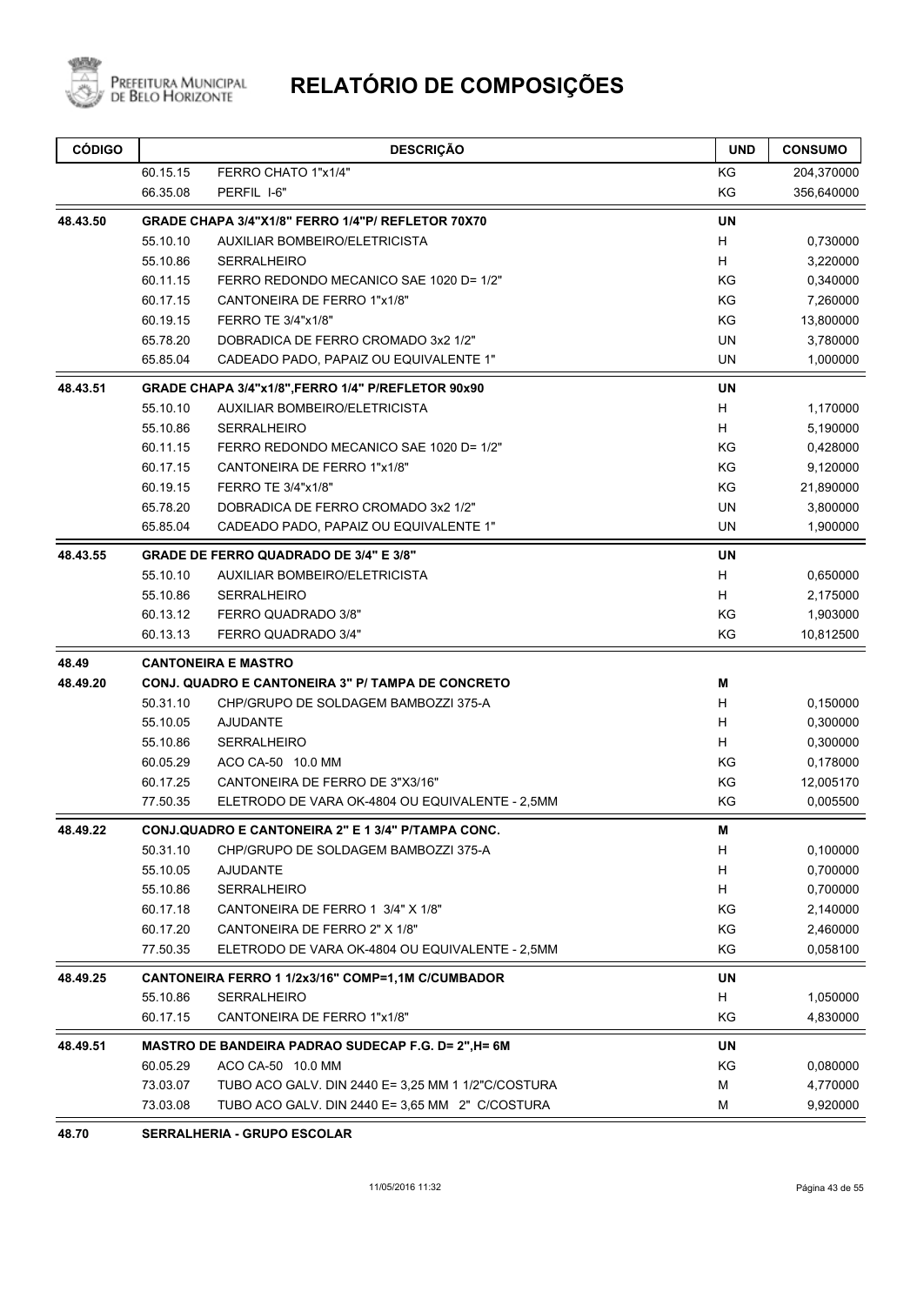

| <b>CÓDIGO</b> |          | <b>DESCRIÇÃO</b>                                                | <b>UND</b> | <b>CONSUMO</b> |
|---------------|----------|-----------------------------------------------------------------|------------|----------------|
| 48.70.05      |          | J1 - JANELA DE CORRER DE FERRO 1x1/8" - 1,60x1,60M              | <b>UN</b>  |                |
|               | 55.10.10 | AUXILIAR BOMBEIRO/ELETRICISTA                                   | H          | 5,880000       |
|               | 55.10.86 | <b>SERRALHEIRO</b>                                              | H          | 12,900000      |
|               | 60.15.15 | FERRO CHATO 1"x1/4"                                             | KG         | 5,345700       |
|               | 60.17.15 | CANTONEIRA DE FERRO 1"x1/8"                                     | KG         | 42,523400      |
|               | 60.19.15 | FERRO TE 3/4"x1/8"                                              | KG         | 18,026600      |
|               | 65.80.11 | PUXADOR DE CENTRO DE ZAMAC - IMEBRA No. 2 OU EQUIVALENTE        | <b>UN</b>  | 1,730000       |
|               | 65.82.10 | ALAVANCA DE ARGOLA, FERRO CROMADO - PRENSOL 1624 OU EQUIVALENTE | UN         | 3,460000       |
|               | 65.84.05 | ROLAMENTO TORNEADO DE 1"                                        | <b>UN</b>  | 6,920000       |
|               | 66.06.05 | CHAPA METALICA DOBRADA/TRAPEZOIDAL No.18                        | KG         | 7,404400       |
| 48.70.06      |          | J9 - JANELA DE CORRER DE FERRO 1x1/8" - 3,00x1,60M              | UN         |                |
|               | 55.10.10 | AUXILIAR BOMBEIRO/ELETRICISTA                                   | H          | 8,820000       |
|               | 55.10.86 | <b>SERRALHEIRO</b>                                              | Н          | 23,220000      |
|               | 60.15.15 | FERRO CHATO 1"x1/4"                                             | KG         | 7,785000       |
|               | 60.17.15 | CANTONEIRA DE FERRO 1"x1/8"                                     | KG         | 58,820000      |
|               | 60.19.15 | FERRO TE 3/4"x1/8"                                              | KG         | 45,706600      |
|               | 65.80.11 | PUXADOR DE CENTRO DE ZAMAC - IMEBRA No. 2 OU EQUIVALENTE        | <b>UN</b>  | 1,730000       |
|               | 65.82.10 | ALAVANCA DE ARGOLA, FERRO CROMADO - PRENSOL 1624 OU EQUIVALENTE | UN         | 3,460000       |
|               | 65.84.05 | ROLAMENTO TORNEADO DE 1"                                        | UN         | 6,920000       |
|               | 66.06.05 | CHAPA METALICA DOBRADA/TRAPEZOIDAL No.18                        | KG         | 10,639500      |
| 48.70.07      |          | J12- JANELA DE CORRER DE FERRO 1x1/8" - 2,00x1,60M              | <b>UN</b>  |                |
|               | 55.10.10 | AUXILIAR BOMBEIRO/ELETRICISTA                                   | H          | 6,760000       |
|               | 55.10.86 | <b>SERRALHEIRO</b>                                              | H          | 16,390000      |
|               | 60.15.15 | FERRO CHATO 1"x1/4"                                             | KG         | 6,467500       |
|               | 60.17.15 | CANTONEIRA DE FERRO 1"x1/8"                                     | KG         | 53,411600      |
|               | 60.19.15 | FERRO TE 3/4"x1/8"                                              | KG         | 25,511800      |
|               | 65.80.11 | PUXADOR DE CENTRO DE ZAMAC - IMEBRA No. 2 OU EQUIVALENTE        | UN         | 1,990000       |
|               | 65.82.10 | ALAVANCA DE ARGOLA, FERRO CROMADO - PRENSOL 1624 OU EQUIVALENTE | UN         | 3,980000       |
|               | 65.84.05 | ROLAMENTO TORNEADO DE 1"                                        | UN         | 7,960000       |
|               | 66.06.05 | CHAPA METALICA DOBRADA/TRAPEZOIDAL No.18                        | KG         | 9,591800       |
| 48.70.08      |          | J7- JANELA DE CORRER DE FERRO 1x1/8" - 2,60x1,60M               | <b>UN</b>  |                |
|               | 55.10.10 | AUXILIAR BOMBEIRO/ELETRICISTA                                   | Н          | 7,748000       |
|               | 55.10.86 | SERRALHEIRO                                                     | н          | 24,167000      |
|               | 60.15.15 | FERRO CHATO 1"x1/4"                                             | ΚG         | 8,018000       |
|               | 60.17.15 | CANTONEIRA DE FERRO 1"x1/8"                                     | KG         | 66,291000      |
|               | 60.19.15 | FERRO TE 3/4"x1/8"                                              | KG         | 31,673000      |
|               | 65.80.11 | PUXADOR DE CENTRO DE ZAMAC - IMEBRA No. 2 OU EQUIVALENTE        | UN         | 1,900000       |
|               | 65.82.10 | ALAVANCA DE ARGOLA, FERRO CROMADO - PRENSOL 1624 OU EQUIVALENTE | UN         | 1,900000       |
|               | 65.84.05 | ROLAMENTO TORNEADO DE 1"                                        | UN         | 7,600000       |
|               | 66.06.05 | CHAPA METALICA DOBRADA/TRAPEZOIDAL No.18                        | KG         | 11,894000      |
| 48.70.18      |          | J2 - BASCULANTE DE FERRO 1x1/8" - 1,60x0,50M                    | <b>UN</b>  |                |
|               | 55.10.10 | AUXILIAR BOMBEIRO/ELETRICISTA                                   | H          | 3,088500       |
|               | 55.10.86 | SERRALHEIRO                                                     | H          | 9,623400       |
|               | 60.15.15 | FERRO CHATO 1"x1/4"                                             | KG         | 6,264000       |
|               | 60.17.15 | CANTONEIRA DE FERRO 1"x1/8"                                     | KG         | 25,699800      |
|               | 60.19.15 | FERRO TE 3/4"x1/8"                                              | KG         | 6,890400       |
|               | 65.82.10 | ALAVANCA DE ARGOLA, FERRO CROMADO - PRENSOL 1624 OU EQUIVALENTE | UN         | 3,480000       |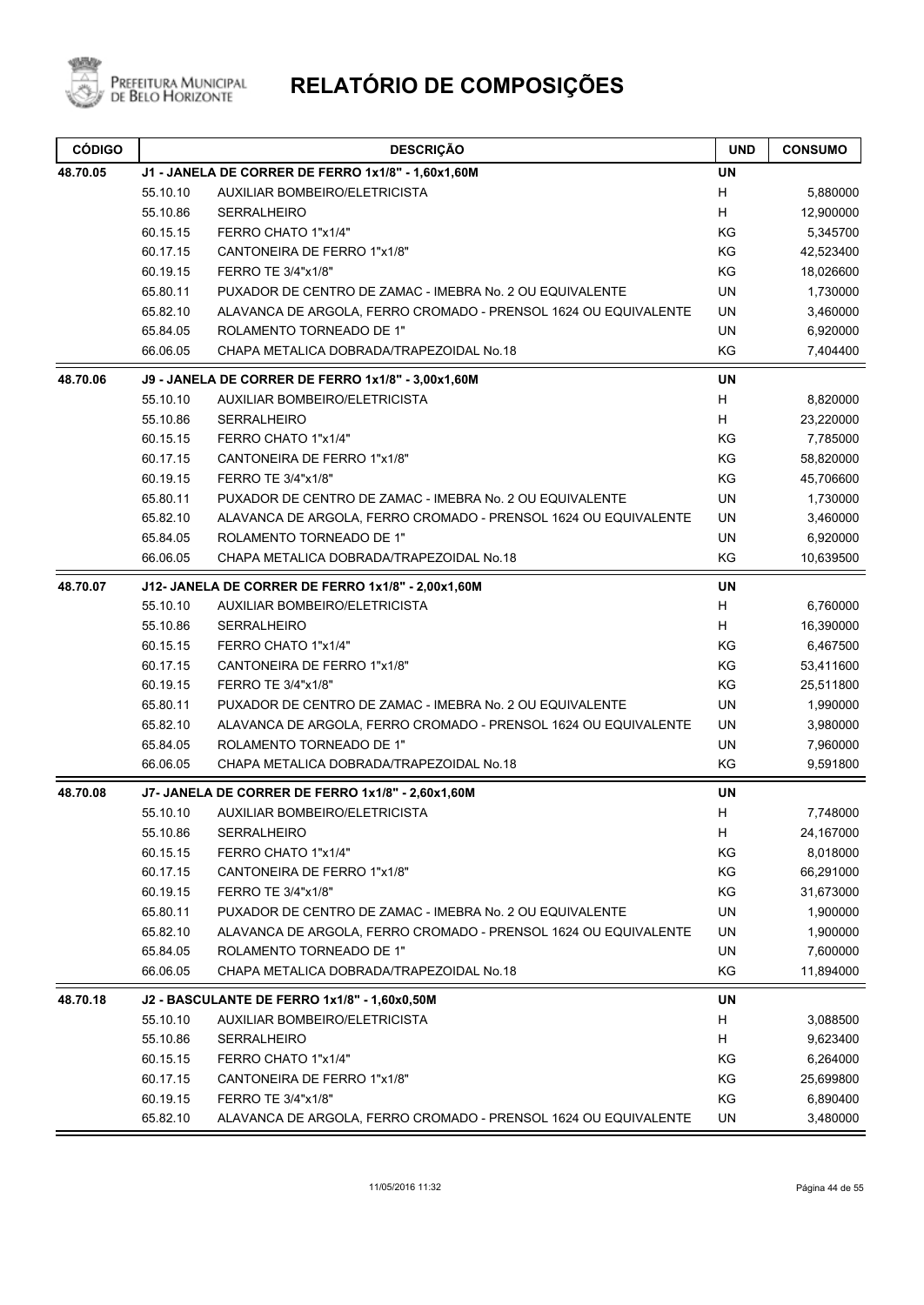

| <b>CÓDIGO</b> |          | <b>DESCRIÇÃO</b>                                                | <b>UND</b> | <b>CONSUMO</b> |
|---------------|----------|-----------------------------------------------------------------|------------|----------------|
| 48.70.19      |          | J2 - BASCULANTE DE FERRO 1x1/8" - 1,5x0,50M                     | <b>UN</b>  |                |
|               | 55.10.10 | <b>AUXILIAR BOMBEIRO/ELETRICISTA</b>                            | Н          | 2,900000       |
|               | 55.10.86 | <b>SERRALHEIRO</b>                                              | н          | 9,030000       |
|               | 60.15.15 | FERRO CHATO 1"x1/4"                                             | KG         | 5,881200       |
|               | 60.17.15 | CANTONEIRA DE FERRO 1"x1/8"                                     | KG         | 24,099000      |
|               | 60.19.15 | FERRO TE 3/4"x1/8"                                              | KG         | 6,472800       |
|               | 65.82.10 | ALAVANCA DE ARGOLA, FERRO CROMADO - PRENSOL 1624 OU EQUIVALENTE | UN         | 3,480000       |
| 48.70.20      |          | J3 - BASCULANTE DE FERRO 1x1/8" - 2,30x0,50M                    | <b>UN</b>  |                |
|               | 55.10.10 | <b>AUXILIAR BOMBEIRO/ELETRICISTA</b>                            | н          | 2,940000       |
|               | 55.10.86 | <b>SERRALHEIRO</b>                                              | Н          | 11,700000      |
|               | 60.15.15 | FERRO CHATO 1"x1/4"                                             | KG         | 8,632700       |
|               | 60.17.15 | CANTONEIRA DE FERRO 1"x1/8"                                     | KG         | 38,665500      |
|               | 60.19.15 | FERRO TE 3/4"x1/8"                                              | KG         | 9,964800       |
|               | 65.82.10 | ALAVANCA DE ARGOLA, FERRO CROMADO - PRENSOL 1624 OU EQUIVALENTE | UN         | 5,190000       |
| 48.70.21      |          | J4 - BASCULANTE DE FERRO 1x1/8" - 3,20x0,50M                    | <b>UN</b>  |                |
|               | 55.10.10 | <b>AUXILIAR BOMBEIRO/ELETRICISTA</b>                            | н          | 4,410000       |
|               | 55.10.86 | SERRALHEIRO                                                     | Н          | 14,300000      |
|               | 60.15.15 | FERRO CHATO 1"x1/4"                                             | ΚG         | 11,712100      |
|               | 60.17.15 | CANTONEIRA DE FERRO 1"x1/8"                                     | KG         | 52,782300      |
|               | 60.19.15 | FERRO TE 3/4"x1/8"                                              | KG         | 13,909200      |
|               | 65.82.10 | ALAVANCA DE ARGOLA, FERRO CROMADO - PRENSOL 1624 OU EQUIVALENTE | UN         | 6,920000       |
| 48.70.22      |          | J11- BASCULANTE DE FERRO 1x1/8" - 2,00x0,50M                    | <b>UN</b>  |                |
|               | 55.10.10 | AUXILIAR BOMBEIRO/ELETRICISTA                                   | Н          | 2,960000       |
|               | 55.10.86 | <b>SERRALHEIRO</b>                                              | Н          | 11,700000      |
|               | 60.15.15 | FERRO CHATO 1"x1/4"                                             | KG         | 7,569000       |
|               | 60.17.15 | CANTONEIRA DE FERRO 1"x1/8"                                     | KG         | 33,982200      |
|               | 60.19.15 | FERRO TE 3/4"x1/8"                                              | KG         | 8,352000       |
|               | 65.82.10 | ALAVANCA DE ARGOLA, FERRO CROMADO - PRENSOL 1624 OU EQUIVALENTE | UN         | 5,220000       |
| 48.70.23      |          | J5 - BASCULANTE DE FERRO 1x1/8" - 2,60x0,50M                    | <b>UN</b>  |                |
|               | 55.10.10 | <b>AUXILIAR BOMBEIRO/ELETRICISTA</b>                            | н          | 3,322200       |
|               | 55.10.86 | <b>SERRALHEIRO</b>                                              | Н          | 13,221000      |
|               | 60.15.15 | FERRO CHATO 1"x1/4"                                             | ΚG         | 9,813600       |
|               | 60.17.15 | CANTONEIRA DE FERRO 1"x1/8"                                     | KG         | 43,952400      |
|               | 60.19.15 | FERRO TE 3/4"x1/8"                                              | ΚG         | 11,327400      |
|               | 65.82.10 | ALAVANCA DE ARGOLA, FERRO CROMADO - PRENSOL 1624 OU EQUIVALENTE | UN         | 5,220000       |
| 48.70.35      |          | PF1- PORTA DE ABRIR CHAPA DOBRADA 1FL.- 0,80x2,10M              | UN         |                |
|               | 55.10.10 | <b>AUXILIAR BOMBEIRO/ELETRICISTA</b>                            | н          | 2,940000       |
|               | 55.10.86 | SERRALHEIRO                                                     | н          | 8,960000       |
|               | 60.17.15 | CANTONEIRA DE FERRO 1"x1/8"                                     | ΚG         | 7,127600       |
|               | 60.19.15 | FERRO TE 3/4"x1/8"                                              | ΚG         | 8,511600       |
|               | 60.21.15 | METALON CHAPA 18 - 30x20mm / (50X30MM)                          | ΚG         | 13,476700      |
|               | 65.70.10 | FECHADURA PAPAIZ 342-MZ35 ESPELHO CROMADO OU EQUIVALENTE        | CJ         | 1,730000       |
|               | 65.78.07 | DOBRADICA DE FERRO CROMADO 3 1/2 X 2 1/2"                       | UN         | 5,190000       |
|               | 66.06.05 | CHAPA METALICA DOBRADA/TRAPEZOIDAL No.18                        | KG         | 31,780100      |
| 48.70.36      |          | PF2- PORTA DE ABRIR CHAPA DOBRADA 1FL.- 0,60x2,10M              | UN         |                |
|               | 55.10.10 | AUXILIAR BOMBEIRO/ELETRICISTA                                   | н          | 2,940000       |
|               | 55.10.86 | SERRALHEIRO                                                     | н          | 8,960000       |
|               |          |                                                                 |            |                |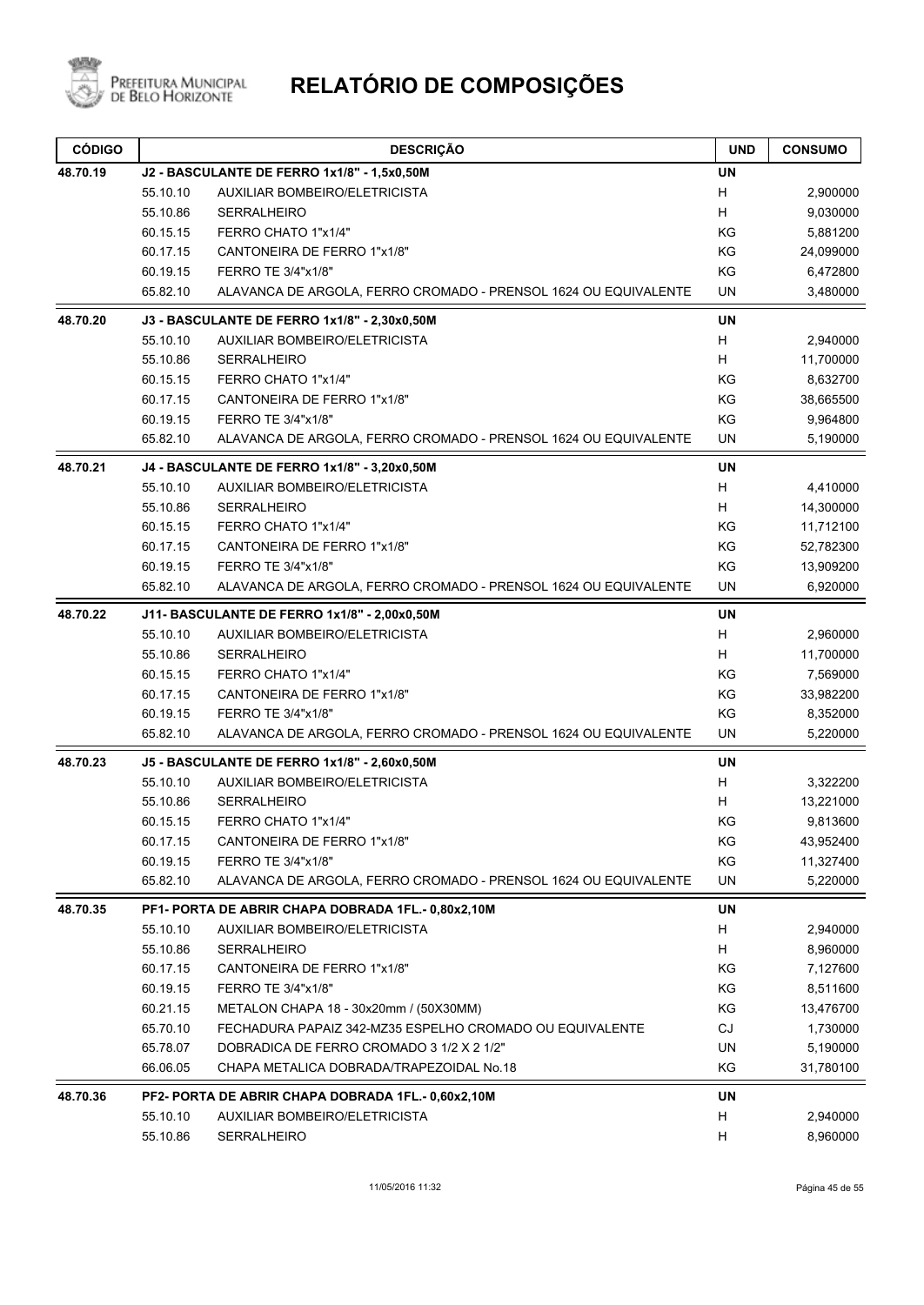

| <b>CÓDIGO</b> |          | <b>DESCRIÇÃO</b>                                         | <b>UND</b> | <b>CONSUMO</b> |
|---------------|----------|----------------------------------------------------------|------------|----------------|
|               | 60.17.15 | CANTONEIRA DE FERRO 1"x1/8"                              | KG         | 6,522100       |
|               | 60.19.15 | FERRO TE 3/4"x1/8"                                       | KG         | 6,383700       |
|               | 60.21.15 | METALON CHAPA 18 - 30x20mm / (50X30MM)                   | KG         | 12,940400      |
|               | 65.70.10 | FECHADURA PAPAIZ 342-MZ35 ESPELHO CROMADO OU EQUIVALENTE | <b>CJ</b>  | 1,730000       |
|               | 65.78.07 | DOBRADICA DE FERRO CROMADO 3 1/2 X 2 1/2"                | <b>UN</b>  | 5,190000       |
|               | 66.06.05 | CHAPA METALICA DOBRADA/TRAPEZOIDAL No.18                 | KG         | 20,742700      |
| 48.70.37      |          | PF7- PORTA DE ABRIR CHAPA DOBRADA 1 FL.- 1,0x2,10M       | <b>UN</b>  |                |
|               | 55.10.10 | AUXILIAR BOMBEIRO/ELETRICISTA                            | H          | 3,675000       |
|               | 55.10.86 | <b>SERRALHEIRO</b>                                       | Н          | 11,287500      |
|               | 60.17.15 | CANTONEIRA DE FERRO 1"x1/8"                              | KG         | 8,909500       |
|               | 60.19.15 | FERRO TE 3/4"x1/8"                                       | KG         | 10,639500      |
|               | 60.21.15 | METALON CHAPA 18 - 30x20mm / (50X30MM)                   | KG         | 16,832900      |
|               | 65.70.10 | FECHADURA PAPAIZ 342-MZ35 ESPELHO CROMADO OU EQUIVALENTE | CJ         | 1,730000       |
|               | 65.78.07 | DOBRADICA DE FERRO CROMADO 3 1/2 X 2 1/2"                | <b>UN</b>  | 5,190000       |
|               | 66.06.05 | CHAPA METALICA DOBRADA/TRAPEZOIDAL No.18                 | KG         | 39,720800      |
| 48.70.39      |          | PF6- PORTA DE ABRIR CHAPA DOBRADA 2FL. 1,60x2,10M        | <b>UN</b>  |                |
|               | 55.10.10 | AUXILIAR BOMBEIRO/ELETRICISTA                            | н          | 5,512500       |
|               | 55.10.86 | <b>SERRALHEIRO</b>                                       | н          | 16,793600      |
|               | 60.17.15 | CANTONEIRA DE FERRO 1"x1/8"                              | KG         | 13,372900      |
|               | 60.19.15 | FERRO TE 3/4"x1/8"                                       | KG         | 15,950600      |
|               | 60.21.15 | METALON CHAPA 18 - 30x20mm / (50X30MM)                   | KG         | 25,275300      |
|               | 65.70.10 | FECHADURA PAPAIZ 342-MZ35 ESPELHO CROMADO OU EQUIVALENTE | <b>CJ</b>  | 1,730000       |
|               | 65.78.07 | DOBRADICA DE FERRO CROMADO 3 1/2 X 2 1/2"                | <b>UN</b>  | 5,190000       |
|               | 66.06.05 | CHAPA METALICA DOBRADA/TRAPEZOIDAL No.18                 | KG         | 59,581200      |
| 48.70.42      |          | PF3- PORTA DE CORRER FERRO 1x1/8" 1FL.-1,10x2,10M        | <b>UN</b>  |                |
|               | 55.10.10 | AUXILIAR BOMBEIRO/ELETRICISTA                            | Н          | 4,380000       |
|               | 55.10.86 | <b>SERRALHEIRO</b>                                       | H          | 10,080000      |
|               | 60.15.15 | FERRO CHATO 1"x1/4"                                      | KG         | 4,558000       |
|               | 60.17.15 | CANTONEIRA DE FERRO 1"x1/8"                              | KG         | 28,947600      |
|               | 60.19.15 | FERRO TE 3/4"x1/8"                                       | KG         | 23,529600      |
|               | 60.21.15 | METALON CHAPA 18 - 30x20mm / (50X30MM)                   | KG         | 3,457200       |
|               | 65.70.40 | FECHADURA PAPAIZ 844 OU EQUIVALENTE                      | CJ         | 1,720000       |
|               | 65.80.70 | CONCHA CROMADA COM 2 FUROS-IMEBRA NO.2 OU EQUIVALENTE    | UN         | 3,440000       |
|               | 65.84.05 | ROLAMENTO TORNEADO DE 1"                                 | UN         | 6,880000       |
|               | 66.06.05 | CHAPA METALICA DOBRADA/TRAPEZOIDAL No.18                 | KG         | 32,267200      |
| 48.70.43      |          | PF4- PORTA DE CORRER CHAPA DOBRADA 2 FL.1,50x2,10M       | UN         |                |
|               | 55.10.10 | AUXILIAR BOMBEIRO/ELETRICISTA                            | H          | 7,350000       |
|               | 55.10.86 | <b>SERRALHEIRO</b>                                       | Н          | 21,760000      |
|               | 60.15.15 | FERRO CHATO 1"x1/4"                                      | KG         | 1,000000       |
|               | 60.17.15 | CANTONEIRA DE FERRO 1"x1/8"                              | KG         | 16,219600      |
|               | 60.19.15 | FERRO TE 3/4"x1/8"                                       | KG         | 15,703600      |
|               | 60.21.15 | METALON CHAPA 18 - 30x20mm / (50X30MM)                   | KG         | 25,731200      |
|               | 65.70.40 | FECHADURA PAPAIZ 844 OU EQUIVALENTE                      | CJ         | 1,720000       |
|               | 65.80.70 | CONCHA CROMADA COM 2 FUROS-IMEBRA NO.2 OU EQUIVALENTE    | UN         | 6,880000       |
|               | 65.84.05 | ROLAMENTO TORNEADO DE 1"                                 | UN         | 13,760000      |
|               | 66.06.05 | CHAPA METALICA DOBRADA/TRAPEZOIDAL No.18                 | KG         | 51,548400      |
| 48.70.59      |          | PE-3 PORATAO DE ABRIR EM TUBO E TELA 2 FLS.3,0x2,4       | <b>UN</b>  |                |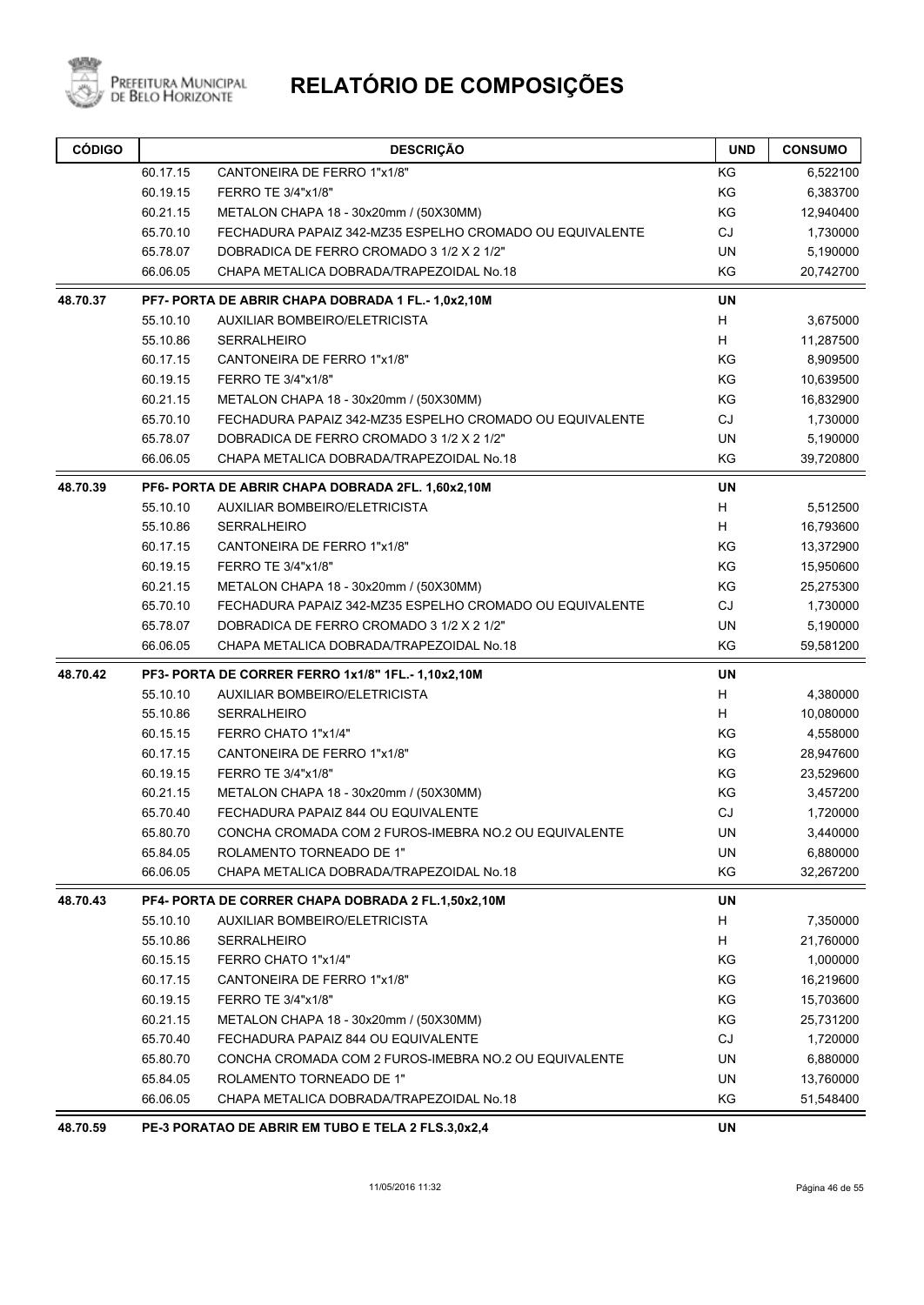

| <b>CÓDIGO</b> |          | <b>DESCRIÇÃO</b>                                   | <b>UND</b>     | <b>CONSUMO</b> |
|---------------|----------|----------------------------------------------------|----------------|----------------|
|               | 55.10.10 | AUXILIAR BOMBEIRO/ELETRICISTA                      | H              | 4,260000       |
|               | 55.10.86 | <b>SERRALHEIRO</b>                                 | Н              | 12,530000      |
|               | 60.11.15 | FERRO REDONDO MECANICO SAE 1020 D= 1/2"            | KG             | 1,330000       |
|               | 60.15.15 | FERRO CHATO 1"x1/4"                                | KG             | 5,280000       |
|               | 60.30.35 | TELA ARAME GALV. Nº 12 MALHA 2"                    | M2             | 0,240000       |
|               | 60.35.16 | ARAME GALVANIZADO BWG 16 (1,65MM) 60M/KG           | KG             | 1,060000       |
|               | 65.78.95 | CACHIMBO D= 1"                                     | <b>UN</b>      | 6,680000       |
|               | 73.03.07 | TUBO ACO GALV. DIN 2440 E= 3,25 MM 1 1/2"C/COSTURA | М              | 31,740000      |
| 48.70.60      |          | PT1- PORTAO DE ABRIR TUBO E TELA 2FL. - 3,00x2,50M | <b>UN</b>      |                |
|               | 55.10.10 | AUXILIAR BOMBEIRO/ELETRICISTA                      | Н              | 4,440000       |
|               | 55.10.86 | <b>SERRALHEIRO</b>                                 | н              | 13,000000      |
|               | 60.11.15 | FERRO REDONDO MECANICO SAE 1020 D= 1/2"            | KG             | 1,392000       |
|               | 60.15.15 | FERRO CHATO 1"x1/4"                                | KG             | 5,498400       |
|               | 60.30.35 | TELA ARAME GALV. Nº 12 MALHA 2"                    | M <sub>2</sub> | 13,084800      |
|               | 60.35.16 | ARAME GALVANIZADO BWG 16 (1,65MM) 60M/KG           | KG             | 1,096200       |
|               | 65.78.95 | CACHIMBO D= 1"                                     | UN             | 6,960000       |
|               | 73.03.07 | TUBO ACO GALV. DIN 2440 E= 3,25 MM 1 1/2"C/COSTURA | М              | 33,060000      |
| 48.70.62      |          | PT2- PORTAO DE ABRIR FERRO E TELA 1FL.- 0,80x1,25M | UN             |                |
|               | 55.10.10 | AUXILIAR BOMBEIRO/ELETRICISTA                      | Н              | 0,740000       |
|               | 55.10.86 | <b>SERRALHEIRO</b>                                 | н              | 6,500000       |
|               | 60.15.15 | FERRO CHATO 1"x1/4"                                | KG             | 3,166800       |
|               | 60.17.15 | CANTONEIRA DE FERRO 1"x1/8"                        | KG             | 10,962000      |
|               | 60.19.15 | FERRO TE 3/4"x1/8"                                 | KG             | 1,218000       |
|               | 60.30.35 | TELA ARAME GALV. Nº 12 MALHA 2"                    | M <sub>2</sub> | 1,740000       |
|               | 65.78.20 | DOBRADICA DE FERRO CROMADO 3x2 1/2"                | UN             | 3,480000       |
| 48.70.64      |          | PT3- PORTAO DE ABRIR FERRO E TELA 2FL.- 1,00x1,60M | UN             |                |
|               | 55.10.10 | AUXILIAR BOMBEIRO/ELETRICISTA                      | Н              | 0,991600       |
|               | 55.10.86 | <b>SERRALHEIRO</b>                                 | н              | 7,800000       |
|               | 60.11.15 | FERRO REDONDO MECANICO SAE 1020 D= 1/2"            | KG             | 0,696000       |
|               | 60.15.15 | FERRO CHATO 1"x1/4"                                | KG             | 5,776800       |
|               | 60.17.15 | CANTONEIRA DE FERRO 1"x1/8"                        | KG             | 20,984400      |
|               | 60.19.15 | FERRO TE 3/4"x1/8"                                 | KG             | 1,496400       |
|               | 60.30.35 | TELA ARAME GALV. Nº 12 MALHA 2"                    | M2             | 2,784000       |
|               | 65.78.20 | DOBRADICA DE FERRO CROMADO 3x2 1/2"                | UN             | 10,440000      |
| 48.70.65      |          | PE4- PORTAO DE ABRIR TUBO E TELA 1 FL. 1,20x2,0M   | UN             |                |
|               | 55.10.10 | AUXILIAR BOMBEIRO/ELETRICISTA                      | H              | 2,130000       |
|               | 55.10.86 | SERRALHEIRO                                        | Н              | 18,770000      |
|               | 60.15.15 | FERRO CHATO 1"x1/4"                                | KG             | 9,130000       |
|               | 60.17.15 | CANTONEIRA DE FERRO 1"x1/8"                        | ΚG             | 31,560000      |
|               | 60.19.15 | FERRO TE 3/4"x1/8"                                 | ΚG             | 3,500000       |
|               | 60.30.35 | TELA ARAME GALV. Nº 12 MALHA 2"                    | M <sub>2</sub> | 5,010000       |
|               | 65.78.20 | DOBRADICA DE FERRO CROMADO 3x2 1/2"                | <b>UN</b>      | 2,000000       |
| 48.70.89      |          | ALCAPAO CHAPA GALV. 18, 0,60x0,60M INCL. CAIXILHO  | UN             |                |
|               | 55.10.10 | AUXILIAR BOMBEIRO/ELETRICISTA                      | H              | 0,670000       |
|               | 55.10.86 | <b>SERRALHEIRO</b>                                 | H              | 2,250000       |
|               | 60.17.15 | CANTONEIRA DE FERRO 1"x1/8"                        | KG             | 3,820000       |
|               | 66.05.05 | CHAPA METALICA LISA No.18                          | ΚG             | 3,950000       |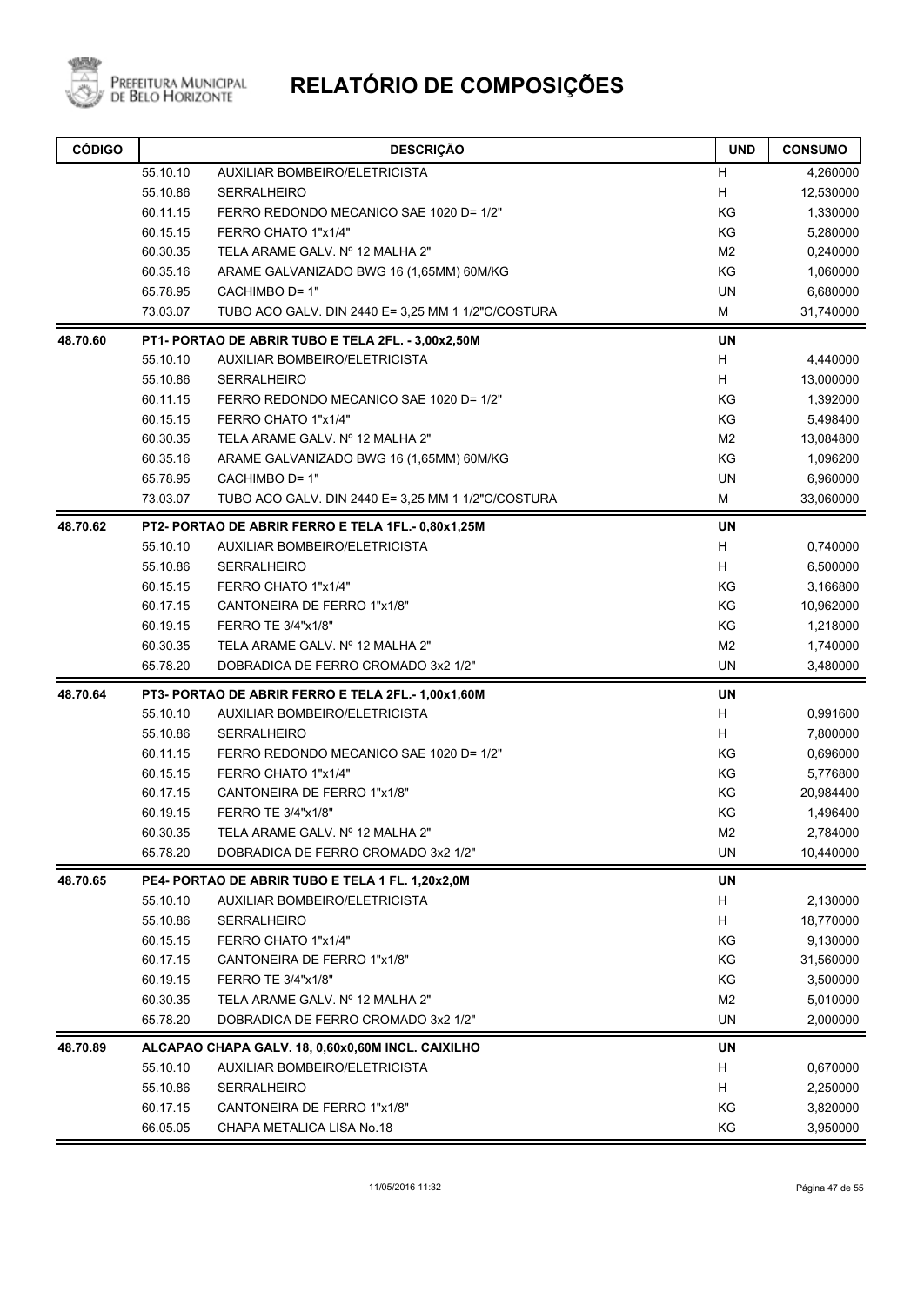

| <b>CÓDIGO</b> | <b>DESCRIÇÃO</b>                                                            | <b>UND</b> | <b>CONSUMO</b> |
|---------------|-----------------------------------------------------------------------------|------------|----------------|
| 48.70.90      | ALCAPAO DE CHAPA 18, 0,80x0,80M, INCL. CAIXILHO                             | <b>UN</b>  |                |
|               | 55.10.10<br>AUXILIAR BOMBEIRO/ELETRICISTA                                   | H          | 0,740000       |
|               | 55.10.86<br><b>SERRALHEIRO</b>                                              | H          | 3,900000       |
|               | 60.17.15<br>CANTONEIRA DE FERRO 1"x1/8"                                     | KG         | 8,839200       |
|               | CACHIMBO D= 1/2"<br>65.78.90                                                | <b>UN</b>  | 3,480000       |
|               | 66.05.05<br>CHAPA METALICA LISA No.18                                       | KG         | 11,616000      |
| 48.70.91      | GRADE DE FERRO QUADRADO 3/8" - 1,60x0,50 M                                  | <b>UN</b>  |                |
|               | 55.10.10<br>AUXILIAR BOMBEIRO/ELETRICISTA                                   | H          | 0,540000       |
|               | 55.10.86<br><b>SERRALHEIRO</b>                                              | H          | 5,830000       |
|               | 60.13.12<br>FERRO QUADRADO 3/8"                                             | KG         | 12,180000      |
| 48.70.92      | GRADE DE FERRO QUADRADO 3/8" - 1,60x1,60 M                                  | UN         |                |
|               | 55.10.10<br>AUXILIAR BOMBEIRO/ELETRICISTA                                   | H          | 1,440000       |
|               | 55.10.86<br><b>SERRALHEIRO</b>                                              | H          | 11,500000      |
|               | 60.13.12<br>FERRO QUADRADO 3/8"                                             | KG         | 38,960000      |
| 48.70.93      | GRADE DE FERRO QUADRADO 3/8" - 2,60x1,60 M                                  | UN         |                |
|               | 55.10.10<br>AUXILIAR BOMBEIRO/ELETRICISTA                                   | H          | 2,830000       |
|               | 55.10.86<br><b>SERRALHEIRO</b>                                              | H          | 18,000000      |
|               | 60.13.12<br>FERRO QUADRADO 3/8"                                             | KG         | 63,320000      |
| 48.70.95      | MAO FRANCESA PARA ENGRAD. CERAMICO 0,35x1,00 M                              | UN         |                |
|               | 55.10.86<br><b>SERRALHEIRO</b>                                              | H          | 2,666000       |
|               | 60.17.15<br>CANTONEIRA DE FERRO 1"x1/8"                                     | KG         | 0,403000       |
|               | 60.21.15<br>METALON CHAPA 18 - 30x20mm / (50X30MM)                          | KG         | 4,479500       |
| 48.70.96      | MAO FRANCESA P/ ENGRAD. CERAMICO 0,50x1,50 M                                | <b>UN</b>  |                |
|               | 55.10.86<br><b>SERRALHEIRO</b>                                              | H          | 3,060000       |
|               | 60.17.15<br>CANTONEIRA DE FERRO 1"x1/8"                                     | ΚG         | 0,397800       |
|               | 60.21.15<br>METALON CHAPA 18 - 30x20mm / (50X30MM)                          | ΚG         | 6,364800       |
| 48.70.97      | MAO FRANCESA PARA ENGRAD. CERAMICO 4,20x1,60 M                              | <b>UN</b>  |                |
|               | 55.10.86<br><b>SERRALHEIRO</b>                                              | H          | 10,069500      |
|               | 60.17.15<br>CANTONEIRA DE FERRO 1"x1/8"                                     | ΚG         | 100,018800     |
|               | 66.06.05<br>CHAPA METALICA DOBRADA/TRAPEZOIDAL No.18                        | KG         | 5,880000       |
| 48.70.98      | <b>GRADE DE TELA ARTISTICA FIO 12, MALHA 25 MM</b>                          | M2         |                |
|               | 55.10.86<br><b>SERRALHEIRO</b>                                              | H.         | 2,528400       |
|               | 60.15.15<br>FERRO CHATO 1"x1/4"                                             | KG         | 3,718000       |
|               | 60.17.15<br>CANTONEIRA DE FERRO 1"x1/8"                                     | KG         | 3,344000       |
|               | TELA ARTISTICA GALVANIZADA FIO 12 MALHA= 1"<br>60.32.23                     | M2         | 1,848000       |
| 48.72         | <b>SERRALHERIA - POLICLINICA</b>                                            |            |                |
| 48.72.05      | J1 - JANELA DE CORRER DE FERRO 1x1/8" - 1,50x1,50M                          | UN         |                |
|               | 55.10.10<br>AUXILIAR BOMBEIRO/ELETRICISTA                                   | H          | 2,940000       |
|               | 55.10.86<br><b>SERRALHEIRO</b>                                              | H          | 10,400000      |
|               | 60.15.15<br>FERRO CHATO 1"x1/4"                                             | KG         | 4,117400       |
|               | 60.17.15<br>CANTONEIRA DE FERRO 1"x1/8"                                     | KG         | 38,198400      |
|               | FERRO TE 3/4"x1/8"<br>60.19.15                                              | KG         | 3,736800       |
|               | 65.80.11<br>PUXADOR DE CENTRO DE ZAMAC - IMEBRA No. 2 OU EQUIVALENTE        | UN         | 1,730000       |
|               | 65.82.10<br>ALAVANCA DE ARGOLA, FERRO CROMADO - PRENSOL 1624 OU EQUIVALENTE | UN         | 1,730000       |
|               | 65.84.05<br>ROLAMENTO TORNEADO DE 1"                                        | UN         | 6,920000       |
|               | 66.06.05<br>CHAPA METALICA DOBRADA/TRAPEZOIDAL No.18                        | KG         | 3,442700       |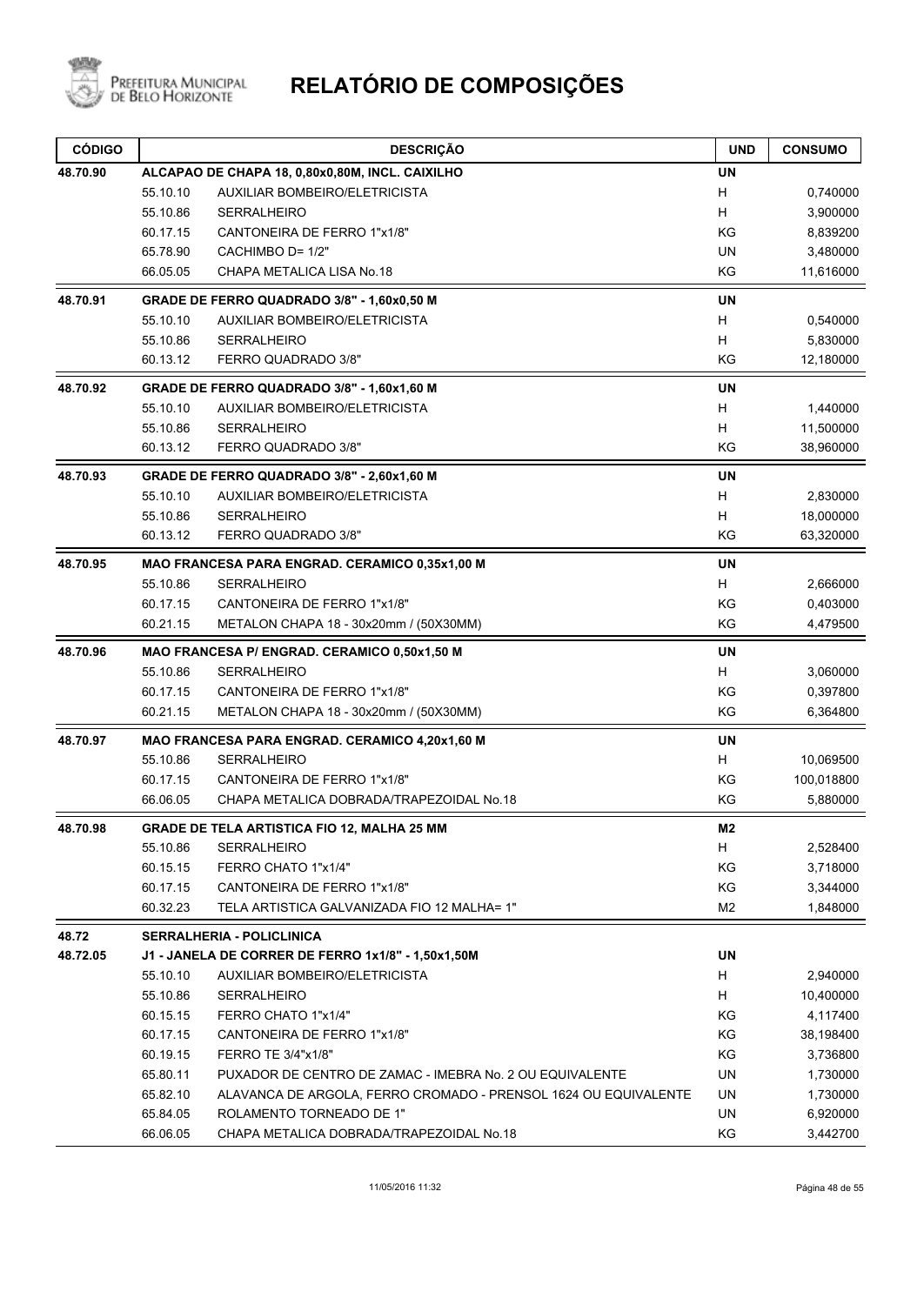

| <b>CÓDIGO</b> |                                              | <b>DESCRIÇÃO</b>                                                | <b>UND</b>                | <b>CONSUMO</b> |
|---------------|----------------------------------------------|-----------------------------------------------------------------|---------------------------|----------------|
| 48.72.10      | J2 - BASCULANTE DE FERRO 1x1/8" - 0,45x1,50M |                                                                 |                           |                |
|               | 55.10.10                                     | AUXILIAR BOMBEIRO/ELETRICISTA                                   | H                         | 1,480000       |
|               | 55.10.86                                     | <b>SERRALHEIRO</b>                                              | H                         | 7,800000       |
|               | 60.15.15                                     | FERRO CHATO 1"x1/4"                                             | KG                        | 5,202600       |
|               | 60.17.15                                     | CANTONEIRA DE FERRO 1"x1/8"                                     | KG                        | 17,086800      |
|               | 60.19.15                                     | FERRO TE 3/4"x1/8"                                              | KG                        | 0,939600       |
|               | 65.82.10                                     | ALAVANCA DE ARGOLA, FERRO CROMADO - PRENSOL 1624 OU EQUIVALENTE | UN                        | 1,740000       |
| 48.72.12      |                                              | J4 - BASCULANTE DE FERRO 1x1/8" - 1,20x3,00M                    | <b>UN</b>                 |                |
|               | 55.10.10                                     | <b>AUXILIAR BOMBEIRO/ELETRICISTA</b>                            | $\boldsymbol{\mathsf{H}}$ | 2,220000       |
|               | 55.10.86                                     | <b>SERRALHEIRO</b>                                              | H                         | 11,700000      |
|               | 60.15.15                                     | FERRO CHATO 1"x1/4"                                             | KG                        | 11,188200      |
|               | 60.17.15                                     | CANTONEIRA DE FERRO 1"x1/8"                                     | KG                        | 40,089600      |
|               | 60.19.15                                     | FERRO TE 3/4"x1/8"                                              | KG                        | 12,528000      |
|               | 65.82.10                                     | ALAVANCA DE ARGOLA, FERRO CROMADO - PRENSOL 1624 OU EQUIVALENTE | UN                        | 1,740000       |
| 48.72.14      |                                              | BASCULANTE DE FERRO DE 1x1/8" - 1,50x0,90M                      | <b>UN</b>                 |                |
|               | 55.10.10                                     | AUXILIAR BOMBEIRO/ELETRICISTA                                   | H                         | 1,260000       |
|               | 55.10.86                                     | <b>SERRALHEIRO</b>                                              | H                         | 9,100000       |
|               | 60.15.15                                     | FERRO CHATO 1"x1/4"                                             | KG                        | 9,865800       |
|               | 60.17.15                                     | CANTONEIRA DE FERRO 1"x1/8"                                     | KG                        | 32,816400      |
|               | 60.19.15                                     | FERRO TE 3/4"x1/8"                                              | KG                        | 5,011200       |
|               | 65.82.10                                     | ALAVANCA DE ARGOLA, FERRO CROMADO - PRENSOL 1624 OU EQUIVALENTE | <b>UN</b>                 | 1,740000       |
| 48.72.20      | J3 - MAXIMO AR DE METALON - 1,65x2,90M       |                                                                 |                           |                |
|               | 55.10.10                                     | AUXILIAR BOMBEIRO/ELETRICISTA                                   | H                         | 7,500000       |
|               | 55.10.86                                     | <b>SERRALHEIRO</b>                                              | H                         | 16,900000      |
|               | 60.15.15                                     | FERRO CHATO 1"x1/4"                                             | KG                        | 3,321600       |
|               | 60.21.15                                     | METALON CHAPA 18 - 30x20mm / (50X30MM)                          | KG                        | 45,845000      |
|               | 65.81.05                                     | TRINCO PARA JANELA MAXIMO AR - FERMAX / EQUIVALENTE             | UN                        | 6,920000       |
|               | 66.05.05                                     | CHAPA METALICA LISA No.18                                       | KG                        | 6,504800       |
|               | 66.06.05                                     | CHAPA METALICA DOBRADA/TRAPEZOIDAL No.18                        | KG                        | 34,323200      |
| 48.72.22      |                                              | J5 - MAXIMO AR DE METALON - 1,65x3,20M                          | UN                        |                |
|               | 55.10.10                                     | AUXILIAR BOMBEIRO/ELETRICISTA                                   | H                         | 8,750000       |
|               | 55.10.86                                     | SERRALHEIRO                                                     | н                         | 15,000000      |
|               | 60.15.15                                     | FERRO CHATO 1"x1/4"                                             | ΚG                        | 5,397600       |
|               | 60.21.15                                     | METALON CHAPA 18 - 30x20mm / (50X30MM)                          | KG                        | 72,314000      |
|               | 65.81.05                                     | TRINCO PARA JANELA MAXIMO AR - FERMAX / EQUIVALENTE             | UN                        | 10,380000      |
|               | 66.05.05                                     | CHAPA METALICA LISA No.18                                       | KG                        | 12,144600      |
|               | 66.06.05                                     | CHAPA METALICA DOBRADA/TRAPEZOIDAL No.18                        | KG                        | 55,913600      |
| 48.72.26      |                                              | J7 - VENEZIANA DE CHAPA DOBRADA - 0,90x0,30M                    | UN                        |                |
|               | 55.10.10                                     | AUXILIAR BOMBEIRO/ELETRICISTA                                   | H                         | 1,045200       |
|               | 55.10.86                                     | <b>SERRALHEIRO</b>                                              | H.                        | 2,780000       |
|               | 60.21.15                                     | METALON CHAPA 18 - 30x20mm / (50X30MM)                          | KG                        | 4,236500       |
|               | 66.06.05                                     | CHAPA METALICA DOBRADA/TRAPEZOIDAL No.18                        | ΚG                        | 7,659000       |
| 48.72.35      |                                              | P4 - PORTA DE ABRIR DE METALON 1FL. - 1,00x2,90M                | UN                        |                |
|               | 55.10.10                                     | AUXILIAR BOMBEIRO/ELETRICISTA                                   | H                         | 31,420000      |
|               | 55.10.86                                     | SERRALHEIRO                                                     | H                         | 49,140000      |
|               | 60.15.15                                     | FERRO CHATO 1"x1/4"                                             | KG                        | 5,660000       |
|               | 60.21.15                                     | METALON CHAPA 18 - 30x20mm / (50X30MM)                          | KG                        | 26,010000      |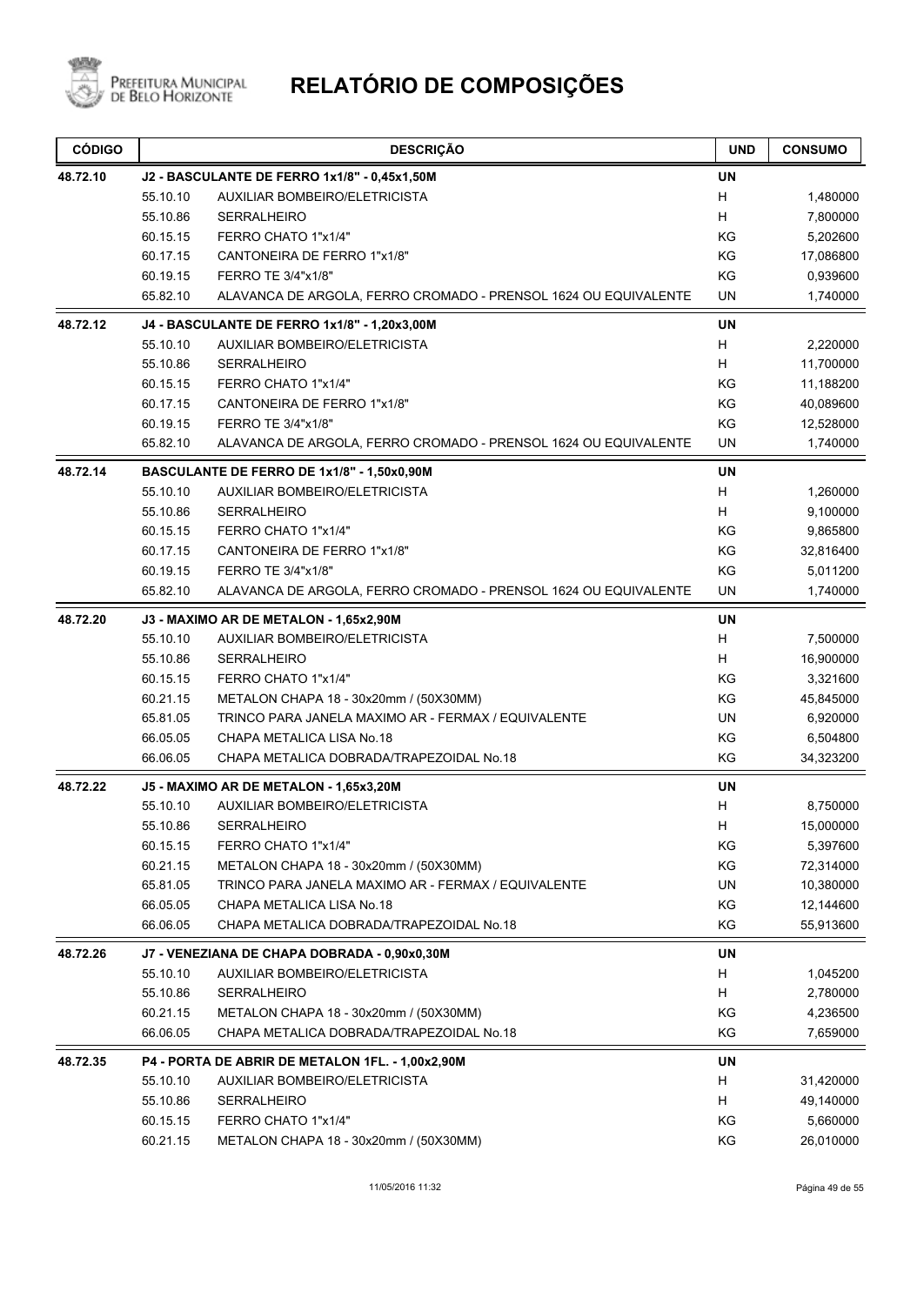

| <b>CÓDIGO</b> |                                       | <b>DESCRIÇÃO</b>                                         | <b>UND</b>     | <b>CONSUMO</b> |  |
|---------------|---------------------------------------|----------------------------------------------------------|----------------|----------------|--|
|               | 65.70.10                              | FECHADURA PAPAIZ 342-MZ35 ESPELHO CROMADO OU EQUIVALENTE | <b>CJ</b>      | 1,680000       |  |
|               | 65.78.07                              | DOBRADICA DE FERRO CROMADO 3 1/2 X 2 1/2"                | <b>UN</b>      | 5,040000       |  |
|               | 66.06.05                              | CHAPA METALICA DOBRADA/TRAPEZOIDAL No.18                 | KG             | 18,550000      |  |
| 48.72.50      |                                       | GUARDA-CORPO TUBO GV 2" E 1",3 PC. HORIZ. FIX.PISO       | M              |                |  |
|               | 55.10.10                              | AUXILIAR BOMBEIRO/ELETRICISTA                            | н              | 0,326100       |  |
|               | 55.10.86                              | <b>SERRALHEIRO</b>                                       | H              | 2,217310       |  |
|               | 73.03.05                              | TUBO ACO GALV. DIN 2440 E= 3,25 MM 1" C/ COSTURA         | М              | 1,550000       |  |
|               | 73.03.08                              | TUBO ACO GALV. DIN 2440 E= 3,65 MM 2" C/COSTURA          | М              | 5,509890       |  |
| 48.72.60      |                                       | BRISE SOLEIL DE METALON/CHAPA VENEZIANA 1,60x1,60M       | UN             |                |  |
|               | 55.10.10                              | <b>AUXILIAR BOMBEIRO/ELETRICISTA</b>                     | H              | 0,245100       |  |
|               | 55.10.86                              | <b>SERRALHEIRO</b>                                       | H              | 5,800000       |  |
|               | 60.21.15                              | METALON CHAPA 18 - 30x20mm / (50X30MM)                   | KG             | 28,956200      |  |
|               | 66.06.05                              | CHAPA METALICA DOBRADA/TRAPEZOIDAL No.18                 | ΚG             | 61,880000      |  |
| 48.72.65      |                                       | ALCAPAO DE CHAPA GALV.18, 0,60x0,60M, INCL.CAIXILHO      | <b>UN</b>      |                |  |
|               | 55.10.10                              | <b>AUXILIAR BOMBEIRO/ELETRICISTA</b>                     | H              | 1,025100       |  |
|               | 55.10.86                              | <b>SERRALHEIRO</b>                                       | H              | 3,442500       |  |
|               | 60.17.15                              | CANTONEIRA DE FERRO 1"x1/8"                              | ΚG             | 5,829300       |  |
|               | 65.78.90                              | CACHIMBO D= 1/2"                                         | UN             | 3,060000       |  |
|               | 66.05.05                              | CHAPA METALICA LISA No.18                                | KG             | 6,043500       |  |
| 48.72.90      |                                       | ILUMINACAO ZENITAL DE FERRO, CANTONEIRA 1,00x1,00M       | <b>UN</b>      |                |  |
|               | 55.10.10                              | AUXILIAR BOMBEIRO/ELETRICISTA                            | H              | 1,038500       |  |
|               | 55.10.86                              | <b>SERRALHEIRO</b>                                       | н              | 4,140000       |  |
|               | 60.19.15                              | FERRO TE 3/4"x1/8"                                       | KG             | 25,473600      |  |
| 48.73         |                                       | <b>SERRALHERIA - VESTIARIO PADRAO</b>                    |                |                |  |
| 48.73.01      |                                       | <b>CESTO METALICO DE 45x45x50 CM COM TELA ARTISTICA</b>  | <b>UN</b>      |                |  |
|               | 55.10.05                              | AJUDANTE                                                 | H              | 1,300000       |  |
|               | 55.10.86                              | <b>SERRALHEIRO</b>                                       | H              | 2,870000       |  |
|               | 60.17.15                              | CANTONEIRA DE FERRO 1"x1/8"                              | KG             | 10,280000      |  |
|               | 60.32.23                              | TELA ARTISTICA GALVANIZADA FIO 12 MALHA= 1"              | M <sub>2</sub> | 1,770000       |  |
| 48.74         | <b>SERRALHERIA - UNIDADE DE SAUDE</b> |                                                          |                |                |  |
| 48.74.05      |                                       | <b>MAXIMO AR DE METALON - 0.60x1.20M</b>                 | <b>UN</b>      |                |  |
|               | 55.10.10                              | <b>AUXILIAR BOMBEIRO/ELETRICISTA</b>                     | H.             | 1,480000       |  |
|               | 55.10.86                              | <b>SERRALHEIRO</b>                                       | H              | 5,200000       |  |
|               | 60.15.15                              | FERRO CHATO 1"x1/4"                                      | KG             | 0,417600       |  |
|               | 60.21.15                              | METALON CHAPA 18 - 30x20mm / (50X30MM)                   | ΚG             | 11,344800      |  |
|               | 65.81.05                              | TRINCO PARA JANELA MAXIMO AR - FERMAX / EQUIVALENTE      | UN             | 1,740000       |  |
|               | 66.05.05                              | CHAPA METALICA LISA No.18                                | ΚG             | 1,218000       |  |
|               | 66.06.05                              | CHAPA METALICA DOBRADA/TRAPEZOIDAL No.18                 | KG             | 8,352000       |  |
| 48.74.06      |                                       | MAXIMO AR DE METALON - 0,60x2,00M                        | UN             |                |  |
|               | 55.10.10                              | <b>AUXILIAR BOMBEIRO/ELETRICISTA</b>                     | н              | 2,960000       |  |
|               | 55.10.86                              | <b>SERRALHEIRO</b>                                       | H              | 6,500000       |  |
|               | 60.15.15                              | FERRO CHATO 1"x1/4"                                      | ΚG             | 3,880200       |  |
|               | 60.21.15                              | METALON CHAPA 18 - 30x20mm / (50X30MM)                   | KG             | 20,706000      |  |
|               | 65.81.05                              | TRINCO PARA JANELA MAXIMO AR - FERMAX / EQUIVALENTE      | UN             | 1,740000       |  |
|               | 66.05.05                              | CHAPA METALICA LISA No.18                                | ΚG             | 2,923200       |  |
|               | 66.06.05                              | CHAPA METALICA DOBRADA/TRAPEZOIDAL No.18                 | KG             | 13,920000      |  |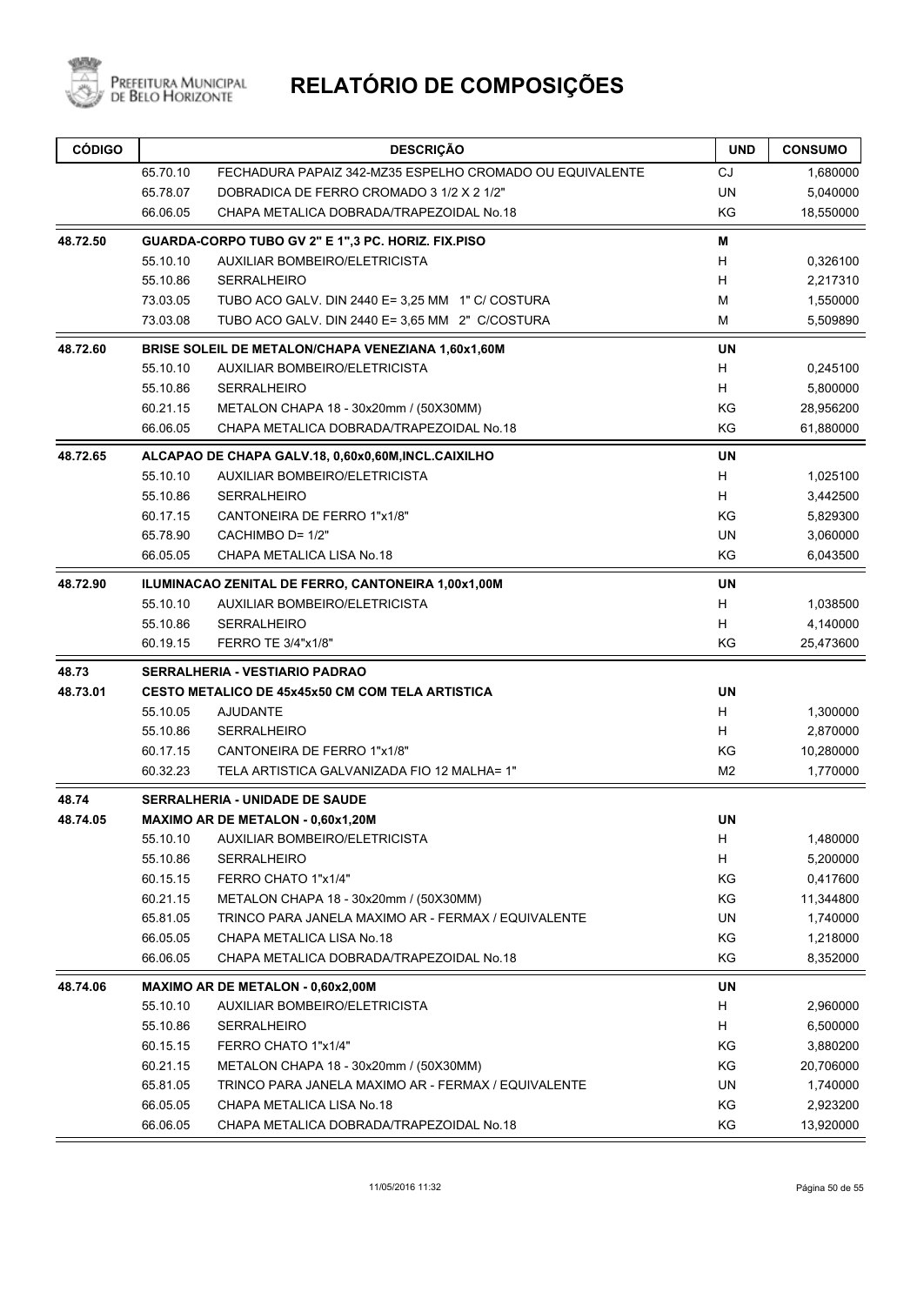

| <b>CÓDIGO</b> |                                         | <b>DESCRIÇÃO</b>                                             | <b>UND</b> | <b>CONSUMO</b> |  |
|---------------|-----------------------------------------|--------------------------------------------------------------|------------|----------------|--|
| 48.74.15      | CAIXILHO FIXO DE METALON - 1,20x0,30M   |                                                              |            |                |  |
|               | 55.10.10                                | <b>AUXILIAR BOMBEIRO/ELETRICISTA</b>                         | H          | 0,740000       |  |
|               | 55.10.86                                | <b>SERRALHEIRO</b>                                           | H          | 2,600000       |  |
|               | 60.21.15                                | METALON CHAPA 18 - 30x20mm / (50X30MM)                       | KG         | 5,624800       |  |
|               | 66.06.05                                | CHAPA METALICA DOBRADA/TRAPEZOIDAL No.18                     | KG         | 5,126400       |  |
| 48.74.20      |                                         | PORTA DE CORRER DE METALON - 0,90x2,20M                      | <b>UN</b>  |                |  |
|               | 55.10.10                                | <b>AUXILIAR BOMBEIRO/ELETRICISTA</b>                         | H          | 2,940000       |  |
|               | 55.10.86                                | <b>SERRALHEIRO</b>                                           | H          | 9,100000       |  |
|               | 60.15.15                                | FERRO CHATO 1"x1/4"                                          | KG         | 4,809400       |  |
|               | 60.17.15                                | CANTONEIRA DE FERRO 1"x1/8"                                  | KG         | 5,466800       |  |
|               | 60.21.15                                | METALON CHAPA 18 - 30x20mm / (50X30MM)                       | KG         | 20,275600      |  |
|               | 65.70.40                                | FECHADURA PAPAIZ 844 OU EQUIVALENTE                          | CJ         | 1,730000       |  |
|               | 65.80.70                                | CONCHA CROMADA COM 2 FUROS-IMEBRA NO.2 OU EQUIVALENTE        | <b>UN</b>  | 3,460000       |  |
|               | 65.84.05                                | ROLAMENTO TORNEADO DE 1"                                     | <b>UN</b>  | 6,920000       |  |
|               | 66.06.05                                | CHAPA METALICA DOBRADA/TRAPEZOIDAL No.18                     | KG         | 43,561400      |  |
| 48.74.25      |                                         | PORTAO DE ABRIR CHAPA TRAPEZOIDAL 2FL.- 3,00x2,40M           | <b>UN</b>  |                |  |
|               | 55.10.10                                | <b>AUXILIAR BOMBEIRO/ELETRICISTA</b>                         | Н          | 7,350000       |  |
|               | 55.10.86                                | <b>SERRALHEIRO</b>                                           | H          | 25,800000      |  |
|               | 60.11.15                                | FERRO REDONDO MECANICO SAE 1020 D= 1/2"                      | KG         | 2,076000       |  |
|               | 60.15.15                                | FERRO CHATO 1"x1/4"                                          | KG         | 61,034400      |  |
|               | 65.78.94                                | CACHIMBO D= 3/4"                                             | <b>UN</b>  | 10,380000      |  |
|               | 66.06.05                                | CHAPA METALICA DOBRADA/TRAPEZOIDAL No.18                     | KG         | 162,620000     |  |
| 48.74.26      |                                         | PORTAO DE ABRIR CHAPA TRAPEZOIDAL 1FL.-1,20x2,10M            | <b>UN</b>  |                |  |
|               | 55.10.10                                | <b>AUXILIAR BOMBEIRO/ELETRICISTA</b>                         | Н          | 4,470000       |  |
|               | 55.10.86                                | <b>SERRALHEIRO</b>                                           | H          | 14,190000      |  |
|               | 60.11.15                                | FERRO REDONDO MECANICO SAE 1020 D= 1/2"                      | KG         | 2,112000       |  |
|               | 60.15.15                                | FERRO CHATO 1"x1/4"                                          | KG         | 23,443200      |  |
|               | 60.17.15                                | CANTONEIRA DE FERRO 1"x1/8"                                  | KG         | 18,004800      |  |
|               | 65.78.94                                | CACHIMBO D= 3/4"                                             | <b>UN</b>  | 5,280000       |  |
|               | 66.06.05                                | CHAPA METALICA DOBRADA/TRAPEZOIDAL No.18                     | KG         | 66,017600      |  |
| 48.74.40      |                                         | GRADE DE FERRO QUADRADO 3/8" - 0,60x1,20M                    | <b>UN</b>  |                |  |
|               | 55.10.10                                | AUXILIAR BOMBEIRO/ELETRICISTA                                | Η          | 0,488400       |  |
|               | 55.10.86                                | SERRALHEIRO                                                  | H          | 5,280000       |  |
|               | 60.13.12                                | FERRO QUADRADO 3/8"                                          | KG         | 11,017600      |  |
| 48.74.50      |                                         | GUICHE DE ABRIR DE METALON 2FL. - 0,50x0,70M                 | UN         |                |  |
|               | 55.10.10                                | <b>AUXILIAR BOMBEIRO/ELETRICISTA</b>                         | H          | 0,780000       |  |
|               | 55.10.86                                | SERRALHEIRO                                                  | H          | 4,110000       |  |
|               | 60.21.15                                | METALON CHAPA 18 - 30x20mm / (50X30MM)                       | ΚG         | 10,888500      |  |
|               | 65.78.20                                | DOBRADICA DE FERRO CROMADO 3x2 1/2"                          | UN         | 7,320000       |  |
|               | 65.81.70                                | CREMONA CROMADA, SEM CHAVE, ALIANCA REF.86560 OU EQUIVALENTE | UN         | 1,830000       |  |
|               | 66.05.05                                | CHAPA METALICA LISA No.18                                    | KG         | 1,976400       |  |
|               | 66.06.05                                | CHAPA METALICA DOBRADA/TRAPEZOIDAL No.18                     | ΚG         | 5,563200       |  |
| 48.76         | SERRALHERIA - CENTRO DE SAUDE (CODEURB) |                                                              |            |                |  |
| 48.76.05      |                                         | JF1-BASCULANTE DE FERRO - 3/4x1/8" - 3.0x1.0 M               | UN         |                |  |
|               | 55.10.10                                | AUXILIAR BOMBEIRO/ELETRICISTA                                | H          | 20,650000      |  |
|               | 55.10.86                                | SERRALHEIRO                                                  | H          | 18,220000      |  |
|               | 60.15.15                                | FERRO CHATO 1"x1/4"                                          | ΚG         | 1,800000       |  |
|               |                                         |                                                              |            |                |  |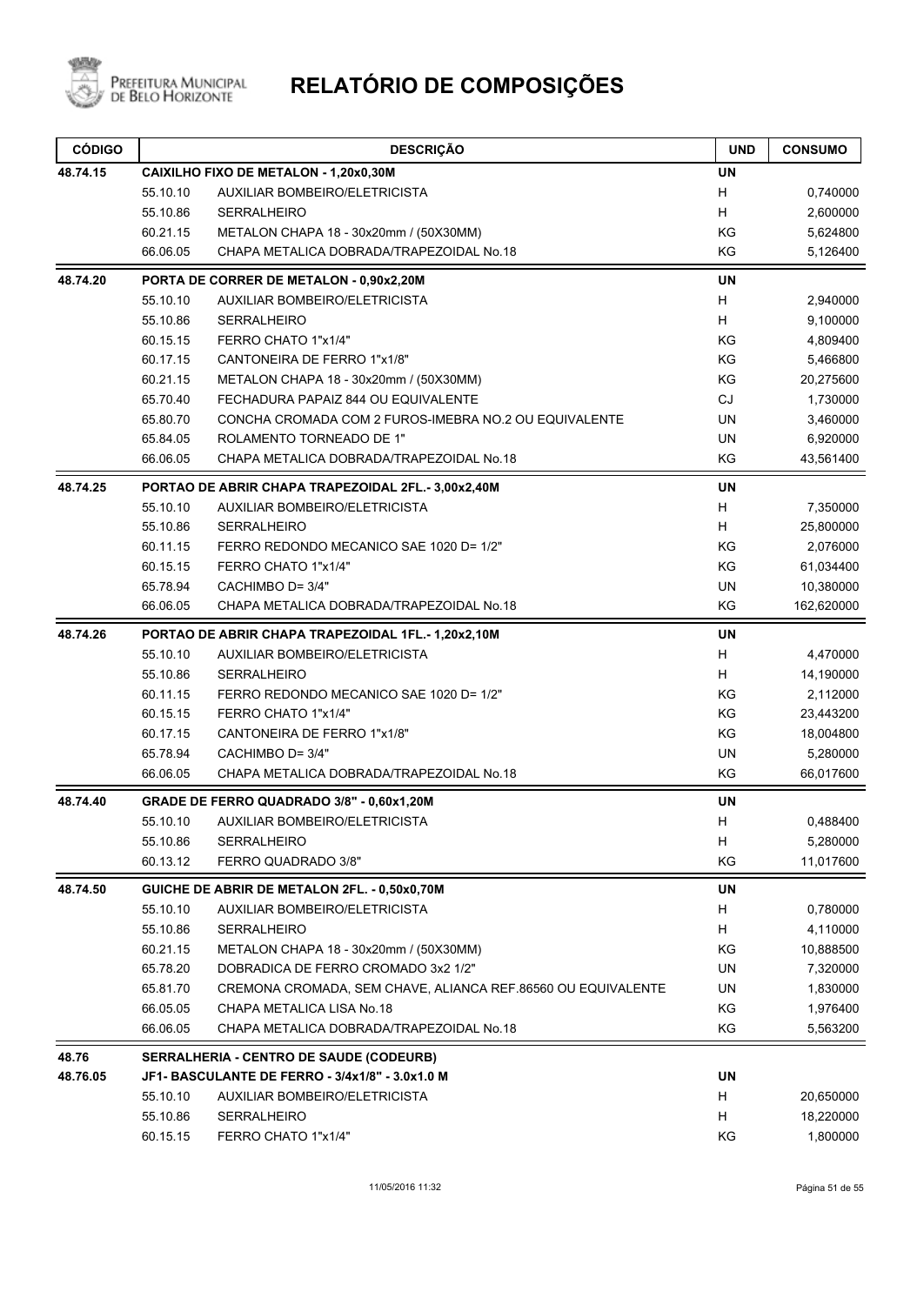

| <b>CÓDIGO</b> |                                                 | <b>DESCRIÇÃO</b>                                                | <b>UND</b> | <b>CONSUMO</b> |
|---------------|-------------------------------------------------|-----------------------------------------------------------------|------------|----------------|
|               | 60.17.15                                        | CANTONEIRA DE FERRO 1"x1/8"                                     | KG         | 22,000000      |
|               | 60.19.15                                        | FERRO TE 3/4"x1/8"                                              | KG         | 26,720000      |
|               | 60.21.15                                        | METALON CHAPA 18 - 30x20mm / (50X30MM)                          | KG         | 18,860000      |
|               | 65.82.10                                        | ALAVANCA DE ARGOLA, FERRO CROMADO - PRENSOL 1624 OU EQUIVALENTE | UN         | 7,140000       |
|               | 66.06.05                                        | CHAPA METALICA DOBRADA/TRAPEZOIDAL No.18                        | KG         | 6,250000       |
| 48.76.09      | JF3- BASCULANTE DE FERRO - 3/4x1/8" - 0.5x1.0 M | <b>UN</b>                                                       |            |                |
|               | 55.10.10                                        | AUXILIAR BOMBEIRO/ELETRICISTA                                   | H          | 8,330000       |
|               | 55.10.86                                        | <b>SERRALHEIRO</b>                                              | H          | 7,350000       |
|               | 60.15.15                                        | FERRO CHATO 1"x1/4"                                             | ΚG         | 0,450000       |
|               | 60.17.15                                        | CANTONEIRA DE FERRO 1"x1/8"                                     | KG         | 4,740000       |
|               | 60.19.15                                        | FERRO TE 3/4"x1/8"                                              | KG         | 3,950000       |
|               | 60.21.15                                        | METALON CHAPA 18 - 30x20mm / (50X30MM)                          | KG         | 5,170000       |
|               | 65.82.10                                        | ALAVANCA DE ARGOLA, FERRO CROMADO - PRENSOL 1624 OU EQUIVALENTE | UN         | 1,790000       |
|               | 66.06.05                                        | CHAPA METALICA DOBRADA/TRAPEZOIDAL No.18                        | KG         | 1,440000       |
| 48.76.11      |                                                 | JF4- BASCULANTE DE FERRO - 3/4x1/8" - 1.1x1.5 M                 | <b>UN</b>  |                |
|               | 55.10.10                                        | AUXILIAR BOMBEIRO/ELETRICISTA                                   | н          | 14,020000      |
|               | 55.10.86                                        | <b>SERRALHEIRO</b>                                              | H          | 12,370000      |
|               | 60.15.15                                        | FERRO CHATO 1"x1/4"                                             | KG         | 1,580000       |
|               | 60.17.15                                        | CANTONEIRA DE FERRO 1"x1/8"                                     | KG         | 24,860000      |
|               | 60.19.15                                        | FERRO TE 3/4"x1/8"                                              | KG         | 9,240000       |
|               | 60.21.15                                        | METALON CHAPA 18 - 30x20mm / (50X30MM)                          | KG         | 9,020000       |
|               | 65.82.10                                        | ALAVANCA DE ARGOLA, FERRO CROMADO - PRENSOL 1624 OU EQUIVALENTE | UN         | 1,810000       |
|               | 66.06.05                                        | CHAPA METALICA DOBRADA/TRAPEZOIDAL No.18                        | KG         | 3,800000       |
| 48.76.12      |                                                 | JF4A- BASCULANTE DE FERRO - 3/4x1/8" - 1.1x1.5 M                | <b>UN</b>  |                |
|               | 55.10.10                                        | AUXILIAR BOMBEIRO/ELETRICISTA                                   | н          | 14,020000      |
|               | 55.10.86                                        | <b>SERRALHEIRO</b>                                              | н          | 12,370000      |
|               | 60.15.15                                        | FERRO CHATO 1"x1/4"                                             | KG         | 1,580000       |
|               | 60.17.15                                        | CANTONEIRA DE FERRO 1"x1/8"                                     | KG         | 24,860000      |
|               | 60.19.15                                        | FERRO TE 3/4"x1/8"                                              | KG         | 9,240000       |
|               | 60.21.15                                        | METALON CHAPA 18 - 30x20mm / (50X30MM)                          | KG         | 9,020000       |
|               | 65.82.10                                        | ALAVANCA DE ARGOLA, FERRO CROMADO - PRENSOL 1624 OU EQUIVALENTE | UN         | 1,810000       |
|               | 66.06.05                                        | CHAPA METALICA DOBRADA/TRAPEZOIDAL No.18                        | KG         | 3,800000       |
| 48.76.14      |                                                 | JF5- BASCULANTE DE FERRO - 3/4x1/8" - 0.5x2.8 M                 | UN         |                |
|               | 55.10.10                                        | AUXILIAR BOMBEIRO/ELETRICISTA                                   | H          | 11,220000      |
|               | 55.10.86                                        | <b>SERRALHEIRO</b>                                              | Н          | 9,900000       |
|               | 60.15.15                                        | FERRO CHATO 1"x1/4"                                             | KG         | 0,580000       |
|               | 60.17.15                                        | CANTONEIRA DE FERRO 1"x1/8"                                     | KG         | 13,780000      |
|               | 60.19.15                                        | FERRO TE 3/4"x1/8"                                              | ΚG         | 5,130000       |
|               | 60.21.15                                        | METALON CHAPA 18 - 30x20mm / (50X30MM)                          | KG         | 11,540000      |
|               | 65.82.10                                        | ALAVANCA DE ARGOLA, FERRO CROMADO - PRENSOL 1624 OU EQUIVALENTE | UN         | 1,820000       |
|               | 66.06.05                                        | CHAPA METALICA DOBRADA/TRAPEZOIDAL No.18                        | KG         | 1,090000       |
| 48.76.25      |                                                 | PF1- PORTA DE CORRER - METALON/FERRO - 2.625x2.8 M              | UN         |                |
|               | 55.10.10                                        | AUXILIAR BOMBEIRO/ELETRICISTA                                   | H          | 27,110000      |
|               | 55.10.86                                        | <b>SERRALHEIRO</b>                                              | H          | 23,920000      |
|               | 60.17.15                                        | CANTONEIRA DE FERRO 1"x1/8"                                     | KG         | 42,230000      |
|               | 60.19.15                                        | FERRO TE 3/4"x1/8"                                              | KG         | 58,920000      |
|               | 60.21.15                                        | METALON CHAPA 18 - 30x20mm / (50X30MM)                          | KG         | 48,870000      |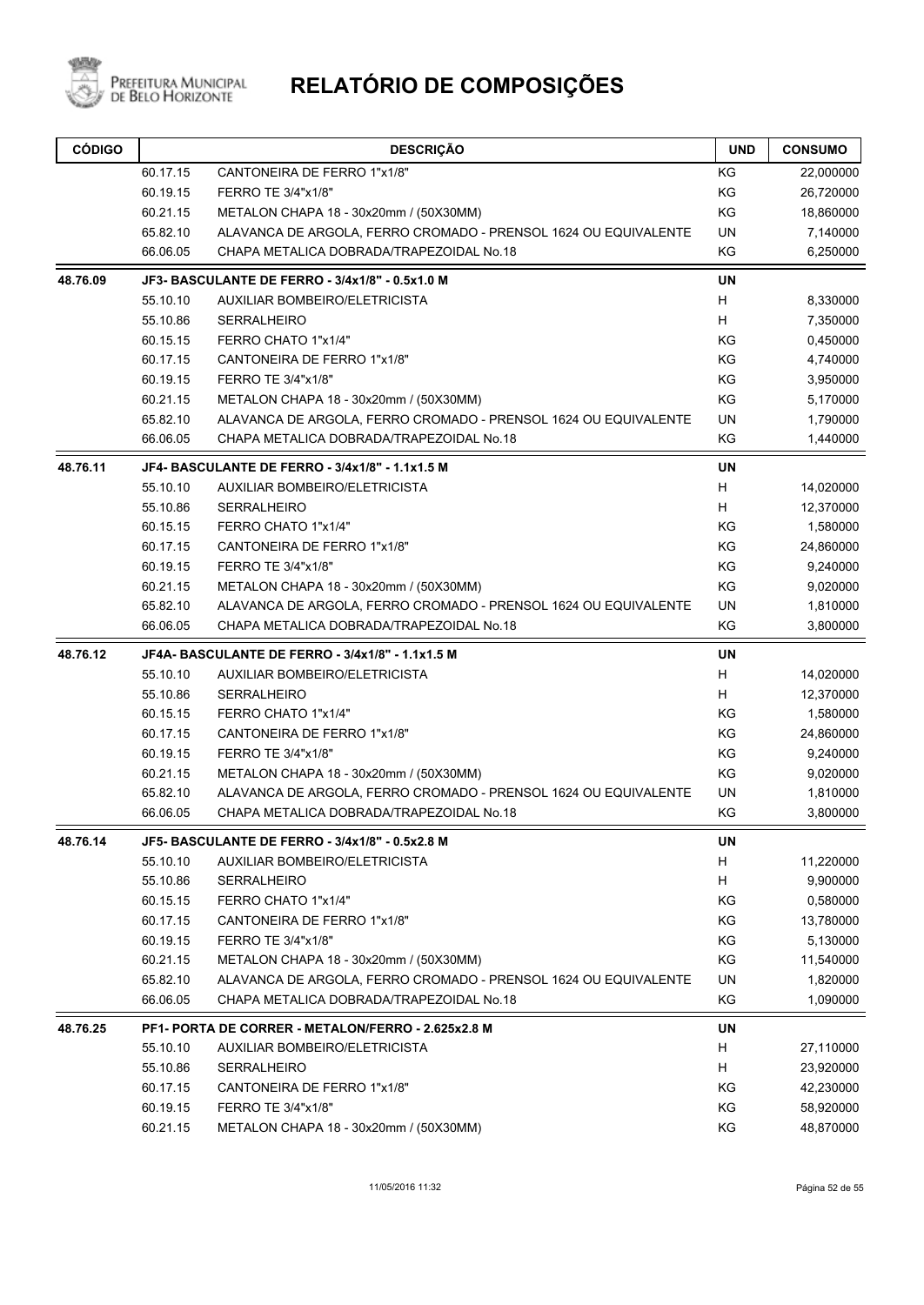

| <b>CÓDIGO</b> |          | <b>DESCRIÇÃO</b>                                         | <b>UND</b> | <b>CONSUMO</b> |
|---------------|----------|----------------------------------------------------------|------------|----------------|
|               | 65.70.10 | FECHADURA PAPAIZ 342-MZ35 ESPELHO CROMADO OU EQUIVALENTE | CJ         | 1,750000       |
|               | 65.78.07 | DOBRADICA DE FERRO CROMADO 3 1/2 X 2 1/2"                | <b>UN</b>  | 10,510000      |
|               | 66.06.05 | CHAPA METALICA DOBRADA/TRAPEZOIDAL No.18                 | KG         | 3,850000       |
| 48.76.27      |          | PF2- PORTA DE ABRIR - VENEZIANA-CHAPA - 0.7x2.8 M        | <b>UN</b>  |                |
|               | 55.10.10 | AUXILIAR BOMBEIRO/ELETRICISTA                            | H          | 13,430000      |
|               | 55.10.86 | <b>SERRALHEIRO</b>                                       | Н          | 11,850000      |
|               | 60.15.15 | FERRO CHATO 1"x1/4"                                      | ΚG         | 0,550000       |
|               | 60.17.15 | CANTONEIRA DE FERRO 1"x1/8"                              | KG         | 17,090000      |
|               | 60.19.15 | FERRO TE 3/4"x1/8"                                       | KG         | 4,280000       |
|               | 60.21.15 | METALON CHAPA 18 - 30x20mm / (50X30MM)                   | KG         | 14,230000      |
|               | 65.70.10 | FECHADURA PAPAIZ 342-MZ35 ESPELHO CROMADO OU EQUIVALENTE | <b>CJ</b>  | 1,740000       |
|               | 65.78.07 | DOBRADICA DE FERRO CROMADO 3 1/2 X 2 1/2"                | <b>UN</b>  | 5,220000       |
|               | 66.06.05 | CHAPA METALICA DOBRADA/TRAPEZOIDAL No.18                 | KG         | 39,920000      |
| 48.76.29      |          | PF2A- PORTA DE ABRIR - VENEZIANA-CHAPA - 0.8x2.8 M       | <b>UN</b>  |                |
|               | 55.10.10 | <b>AUXILIAR BOMBEIRO/ELETRICISTA</b>                     | Н          | 13,430000      |
|               | 55.10.86 | <b>SERRALHEIRO</b>                                       | н          | 11,850000      |
|               | 60.15.15 | FERRO CHATO 1"x1/4"                                      | KG         | 0,560000       |
|               | 60.17.15 | CANTONEIRA DE FERRO 1"x1/8"                              | KG         | 17,330000      |
|               | 60.19.15 | FERRO TE 3/4"x1/8"                                       | KG         | 4,840000       |
|               | 60.21.15 | METALON CHAPA 18 - 30x20mm / (50X30MM)                   | KG         | 14,910000      |
|               | 65.70.10 | FECHADURA PAPAIZ 342-MZ35 ESPELHO CROMADO OU EQUIVALENTE | <b>CJ</b>  | 1,740000       |
|               | 65.78.07 | DOBRADICA DE FERRO CROMADO 3 1/2 X 2 1/2"                | <b>UN</b>  | 5,220000       |
|               | 66.06.05 | CHAPA METALICA DOBRADA/TRAPEZOIDAL No.18                 | KG         | 45,080000      |
| 48.76.30      |          | PF2B- PORTA DE ABRIR - VENEZIANA-CHAPA - 0.9x2.8 M       | UN         |                |
|               | 55.10.10 | AUXILIAR BOMBEIRO/ELETRICISTA                            | H          | 13,430000      |
|               | 55.10.86 | <b>SERRALHEIRO</b>                                       | H          | 11,850000      |
|               | 60.15.15 | FERRO CHATO 1"x1/4"                                      | KG         | 0,560000       |
|               | 60.17.15 | CANTONEIRA DE FERRO 1"x1/8"                              | KG         | 17,580000      |
|               | 60.19.15 | FERRO TE 3/4"x1/8"                                       | KG         | 5,440000       |
|               | 60.21.15 | METALON CHAPA 18 - 30x20mm / (50X30MM)                   | KG         | 15,720000      |
|               | 65.70.10 | FECHADURA PAPAIZ 342-MZ35 ESPELHO CROMADO OU EQUIVALENTE | <b>CJ</b>  | 1,740000       |
|               | 65.78.07 | DOBRADICA DE FERRO CROMADO 3 1/2 X 2 1/2"                | UN         | 5,220000       |
|               | 66.06.05 | CHAPA METALICA DOBRADA/TRAPEZOIDAL No.18                 | KG         | 50,500000      |
| 48.76.50      |          | PORTAO DE METALON 50x20 A CADA 15 CM - 2.2x2.0 M         | <b>UN</b>  |                |
|               | 55.10.10 | AUXILIAR BOMBEIRO/ELETRICISTA                            | H          | 13,430000      |
|               | 55.10.86 | <b>SERRALHEIRO</b>                                       | H          | 11,850000      |
|               | 60.21.15 | METALON CHAPA 18 - 30x20mm / (50X30MM)                   | KG         | 80,850000      |
|               | 65.70.10 | FECHADURA PAPAIZ 342-MZ35 ESPELHO CROMADO OU EQUIVALENTE | <b>CJ</b>  | 1,740000       |
|               | 65.78.90 | CACHIMBO D= 1/2"                                         | <b>UN</b>  | 10,440000      |
| 48.76.52      |          | PORTAO DE METALON 50x20 A CADA 15 CM - 1.1x2.0 M         | UN         |                |
|               | 55.10.10 | <b>AUXILIAR BOMBEIRO/ELETRICISTA</b>                     | H          | 8,030000       |
|               | 55.10.86 | <b>SERRALHEIRO</b>                                       | H          | 7,080000       |
|               | 60.21.15 | METALON CHAPA 18 - 30x20mm / (50X30MM)                   | ΚG         | 40,260000      |
|               | 65.70.10 | FECHADURA PAPAIZ 342-MZ35 ESPELHO CROMADO OU EQUIVALENTE | CJ         | 1,730000       |
|               | 65.78.90 | CACHIMBO D= 1/2"                                         | UN         | 5,200000       |
| 48.78         |          | <b>SERRALHERIA - CRECHE</b>                              |            |                |

**48.78.05 J1 - MAXIMO AR DE METALON 0,60x1,20M UN**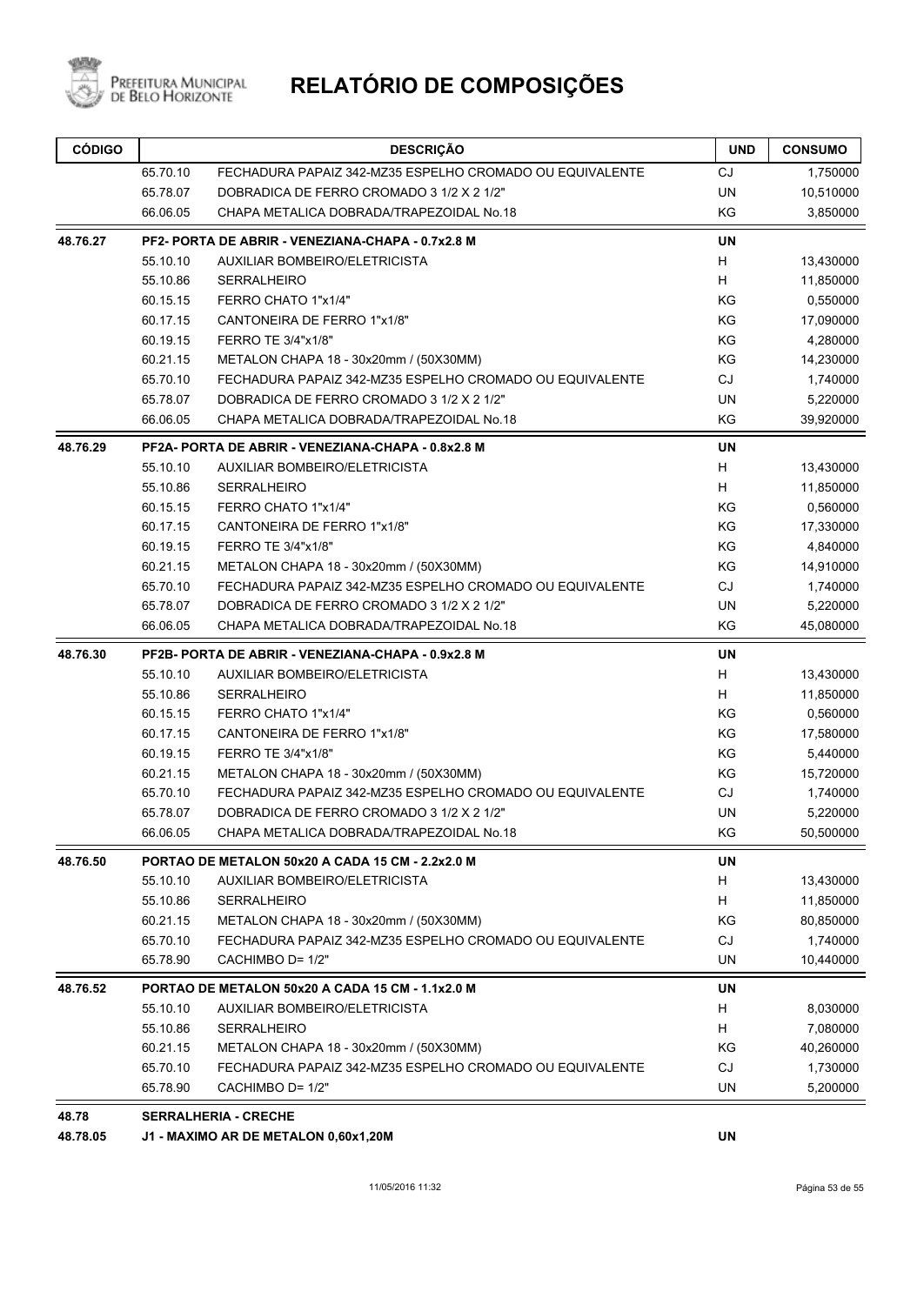

| <b>CÓDIGO</b> |          | <b>DESCRIÇÃO</b>                                                  | <b>UND</b> | <b>CONSUMO</b> |
|---------------|----------|-------------------------------------------------------------------|------------|----------------|
|               | 55.10.10 | AUXILIAR BOMBEIRO/ELETRICISTA                                     | н          | 3,700000       |
|               | 55.10.86 | <b>SERRALHEIRO</b>                                                | H          | 6,500000       |
|               | 60.15.15 | FERRO CHATO 1"x1/4"                                               | KG         | 1,113600       |
|               | 60.21.15 | METALON CHAPA 18 - 30x20mm / (50X30MM)                            | KG         | 13,676400      |
|               | 65.81.05 | TRINCO PARA JANELA MAXIMO AR - FERMAX / EQUIVALENTE               | <b>UN</b>  | 3,480000       |
|               | 66.05.05 | CHAPA METALICA LISA No.18                                         | KG         | 2,070600       |
|               | 66.06.05 | CHAPA METALICA DOBRADA/TRAPEZOIDAL No.18                          | ΚG         | 8,352000       |
| 48.78.06      |          | J2 - MAXIMO AR DE METALON 0,60x2,00M                              | <b>UN</b>  |                |
|               | 55.10.10 | <b>AUXILIAR BOMBEIRO/ELETRICISTA</b>                              | H          | 2,940000       |
|               | 55.10.86 | <b>SERRALHEIRO</b>                                                | H          | 6,490000       |
|               | 60.15.15 | FERRO CHATO 1"x1/4"                                               | KG         | 3,860000       |
|               | 60.21.15 | METALON CHAPA 18 - 30x20mm / (50X30MM)                            | KG         | 20,590000      |
|               | 65.81.05 | TRINCO PARA JANELA MAXIMO AR - FERMAX / EQUIVALENTE               | <b>UN</b>  | 1,730000       |
|               | 66.05.05 | CHAPA METALICA LISA No.18                                         | KG         | 2,800000       |
|               | 66.06.05 | CHAPA METALICA DOBRADA/TRAPEZOIDAL No.18                          | KG         | 13,840000      |
| 48.78.15      |          | P1 - PORTA DE ABRIR DE METALON 2FL. - 1,50x2,20M                  | <b>UN</b>  |                |
|               | 55.10.10 | <b>AUXILIAR BOMBEIRO/ELETRICISTA</b>                              | H          | 0,500000       |
|               | 55.10.86 | <b>SERRALHEIRO</b>                                                | H          | 11,612500      |
|               | 60.15.15 | FERRO CHATO 1"x1/4"                                               | KG         | 2,390800       |
|               | 60.17.15 | CANTONEIRA DE FERRO 1"x1/8"                                       | KG         | 15,996000      |
|               | 60.21.15 | METALON CHAPA 18 - 30x20mm / (50X30MM)                            | KG         | 21,947200      |
|               | 65.70.10 | FECHADURA PAPAIZ 342-MZ35 ESPELHO CROMADO OU EQUIVALENTE          | <b>CJ</b>  | 1,720000       |
|               | 65.78.07 | DOBRADICA DE FERRO CROMADO 3 1/2 X 2 1/2"                         | <b>UN</b>  | 10,320000      |
|               | 65.86.15 | FECHO ALAVANCA UNHA RODRIGUES 6010 CROMADO 3/4"X22 OU EQUIVALENTE | UN         | 3,440000       |
|               | 66.06.05 | CHAPA METALICA DOBRADA/TRAPEZOIDAL No.18                          | KG         | 64,672000      |
| 48.78.16      |          | <b>COMPLEMENTO SUPERIOR DE P1 - 1,50x1,10M</b>                    | <b>UN</b>  |                |
|               | 55.10.10 | <b>AUXILIAR BOMBEIRO/ELETRICISTA</b>                              | H          | 0,740000       |
|               | 55.10.86 | <b>SERRALHEIRO</b>                                                | H          | 5,200000       |
|               | 60.21.15 | METALON CHAPA 18 - 30x20mm / (50X30MM)                            | KG         | 9,900600       |
|               | 66.06.05 | CHAPA METALICA DOBRADA/TRAPEZOIDAL No.18                          | ΚG         | 10,579200      |
| 48.78.17      |          | P3 - PORTA DE ABRIR DE METALON 1FL. 0,80x2,20M                    | <b>UN</b>  |                |
|               | 55.10.10 | AUXILIAR BOMBEIRO/ELETRICISTA                                     | H          | 2,940000       |
|               | 55.10.86 | <b>SERRALHEIRO</b>                                                | H          | 10,320000      |
|               | 60.17.15 | CANTONEIRA DE FERRO 1"x1/8"                                       | KG         | 14,013000      |
|               | 60.21.15 | METALON CHAPA 18 - 30x20mm / (50X30MM)                            | KG         | 11,279600      |
|               | 65.70.10 | FECHADURA PAPAIZ 342-MZ35 ESPELHO CROMADO OU EQUIVALENTE          | CJ         | 1,730000       |
|               | 65.78.07 | DOBRADICA DE FERRO CROMADO 3 1/2 X 2 1/2"                         | UN         | 5,190000       |
|               | 66.06.05 | CHAPA METALICA DOBRADA/TRAPEZOIDAL No.18                          | KG         | 37,125800      |
| 48.78.20      |          | P2 - PORTA DE CORRER DE METALON 1FL. 1,20x2,20M                   | <b>UN</b>  |                |
|               | 55.10.10 | AUXILIAR BOMBEIRO/ELETRICISTA                                     | H          | 2,940000       |
|               | 55.10.86 | <b>SERRALHEIRO</b>                                                | H          | 10,320000      |
|               | 60.15.15 | FERRO CHATO 1"x1/4"                                               | KG         | 4,781600       |
|               | 60.17.15 | CANTONEIRA DE FERRO 1"x1/8"                                       | KG         | 7,258400       |
|               | 60.21.15 | METALON CHAPA 18 - 30x20mm / (50X30MM)                            | KG         | 29,515200      |
|               | 65.70.40 | FECHADURA PAPAIZ 844 OU EQUIVALENTE                               | CJ         | 1,720000       |
|               | 65.80.70 | CONCHA CROMADA COM 2 FUROS-IMEBRA NO.2 OU EQUIVALENTE             | UN         | 3,440000       |
|               | 65.84.05 | ROLAMENTO TORNEADO DE 1"                                          | UN         | 6,880000       |